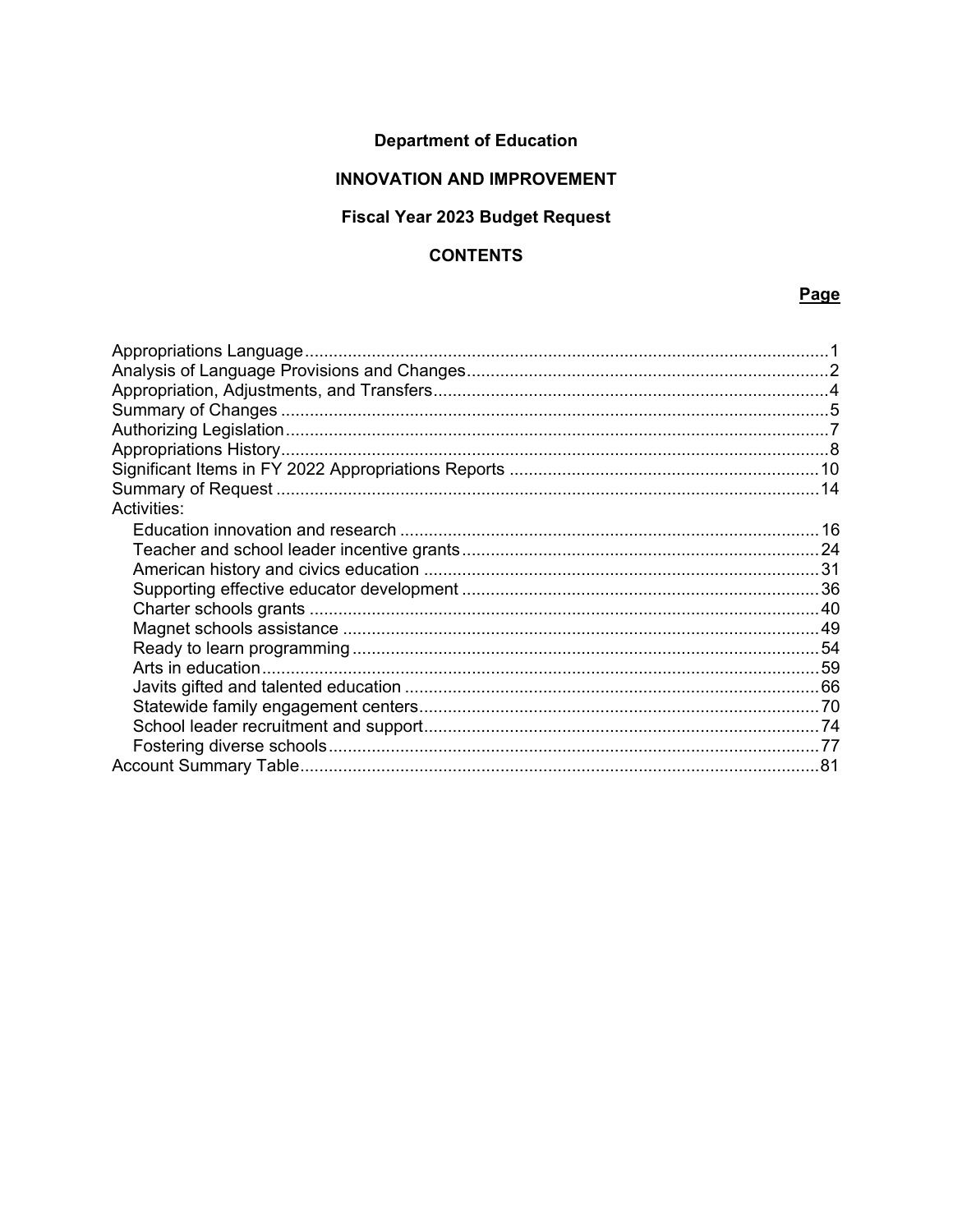## <span id="page-1-1"></span>**INNOVATION AND IMPROVEMENT Appropriations Language**

<span id="page-1-0"></span>For carrying out activities authorized by subparts 1, 3 and 4 of part B of title II, and parts C, D, and E and subparts 1 and 4 of part F of title IV of the ESEA, \$1,472,000,000: *Provided*, That \$280,500,000 shall be for subparts 1, 3 and 4 of part B of title II and shall be made available without regard to sections 2201, 2231(b) and 2241[:1](#page-2-1) *Provided further,* That \$677,500,000 shall be for parts C, D, and E and subpart 4 of part F of title IV, and shall be made available without regard to sections 4311, 4409(a), and 4601 of the ESEA[:](#page-2-2) <sup>2</sup> *Provided further*, That section 4303(d)(3)(A)(i) shall not apply to the funds available for part C of title IV:3 *Provided further*, That of the funds available for part C of title IV, the Secretary shall use not less than \$330,000,000 to carry out sections 4303, 4305(a)(2), and 4305(b)[:](#page-2-3) <sup>4</sup> *Provided further*, That the funds for section 4305(b) shall remain available through March 31, 2024*[:](#page-3-0)* <sup>5</sup> *Provided further*, That none of the funds available for part C of title IV may be used by the Secretary to make new awards that support any charter school, whether as a grantee or subgrantee or otherwise as a recipient of financing or other financial assistance, that is operated or managed by a for-profit education management organization or other similar for-profit entity, including through a contract with such an organization or entity, except that this proviso does not limit the ability of a charter school to contract with a for-profit entity for discrete purposes other than managing or operating the charter school, such as providing food services or payroll services[:6](#page-3-1) *Provided further*, That notwithstanding section 4601(b), \$514,000,000 shall be available through December 31, 2023 for subpart 1 of part F of title IV.<sup>[7](#page-3-2)</sup>

#### <span id="page-1-2"></span>NOTES

A full-year 2022 appropriation for this account was not enacted at the time the budget was prepared; therefore, the budget assumes this account is operating under the Continuing Appropriations Act, 2022 (Division A of P.L. 117- 43, as amended). The amounts included for 2022 reflect the annualized level provided by the continuing resolution.

Each language provision that is followed by a footnote reference is explained in the Analysis of Language Provisions and Changes document, which follows the appropriations language.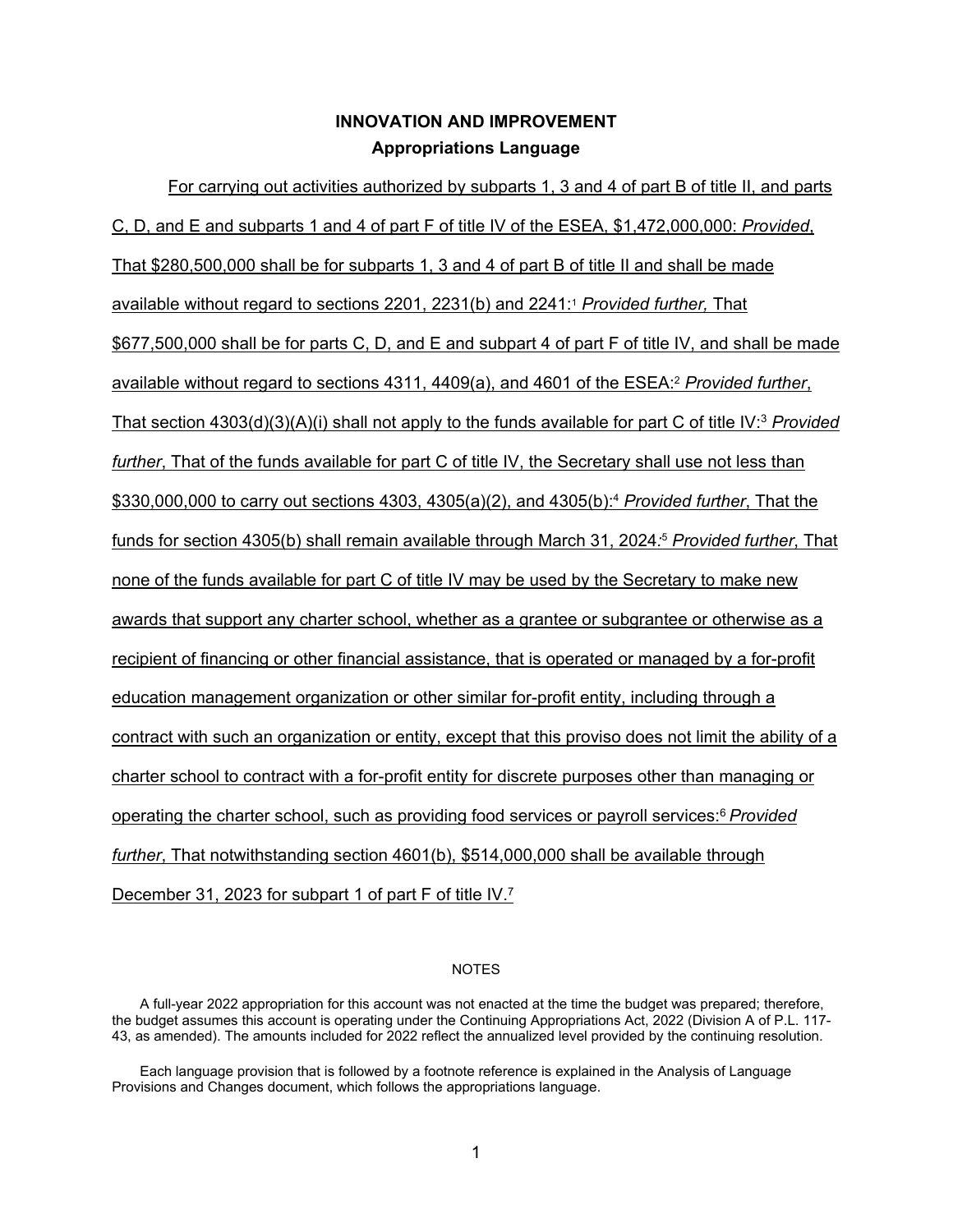## **Analysis of Language Provisions and Changes**

<span id="page-2-3"></span><span id="page-2-2"></span><span id="page-2-1"></span><span id="page-2-0"></span>

| Language Provision                                                                                                                                                                                                            | Explanation                                                                                                                                                                                                                                                                                                                                                                       |
|-------------------------------------------------------------------------------------------------------------------------------------------------------------------------------------------------------------------------------|-----------------------------------------------------------------------------------------------------------------------------------------------------------------------------------------------------------------------------------------------------------------------------------------------------------------------------------------------------------------------------------|
| <sup>1</sup> Provided, That \$280,500,000 shall be for<br>subparts 1, 3 and 4 of part B of title II and<br>shall be made available without regard to<br>sections 2201, 2231(b) and 2241:                                      | This language provides funding for Teacher<br>and School Leader Incentive Grants,<br>American History and Civics Education,<br>Supporting Effective Educator Development,<br>and School Leader Recruitment and Support<br>without regard to the sections of the ESEA<br>that specify the distribution of funds<br>appropriated under title II of the ESEA.                        |
| <sup>2</sup> Provided further, That \$677,500,000 shall<br>be for parts C, D, and E and subpart 4 of part<br>F of title IV, and shall be made available<br>without regard to sections 4311, 4409(a), and<br>4601 of the ESEA: | This language provides funds for Charter<br>Schools Grants, Magnet Schools Assistance,<br>Ready to Learn Programming, Arts in<br><b>Education, Javits Gifted and Talented</b><br><b>Education, and Statewide Family</b><br>Engagement Centers without regard to the<br>sections of the ESEA that specify the<br>distribution of funds appropriated under title<br>IV of the ESEA. |
| <sup>3</sup> Provided further, That section<br>$4303(d)(3)(A)(i)$ shall not apply to the funds<br>available for part C of title IV:                                                                                           | This language overrides the statutory<br>provision under the Charter Schools Grants<br>program that requires the Department to<br>award at least 3 grants to State entities and<br>to frontload funding for year 2 of those<br>awards.                                                                                                                                            |
| <sup>4</sup> Provided further, That of the funds available<br>for part C of title IV, the Secretary shall use<br>not less than \$330,000,000 to carry out<br>sections 4303, 4305(a)(2), and 4305(b):                          | This language establishes, within the Charter<br>Schools Grants appropriation, a minimum<br>funding amount for State Entity, Developer,<br>and Charter Management Organization<br>grants combined.                                                                                                                                                                                |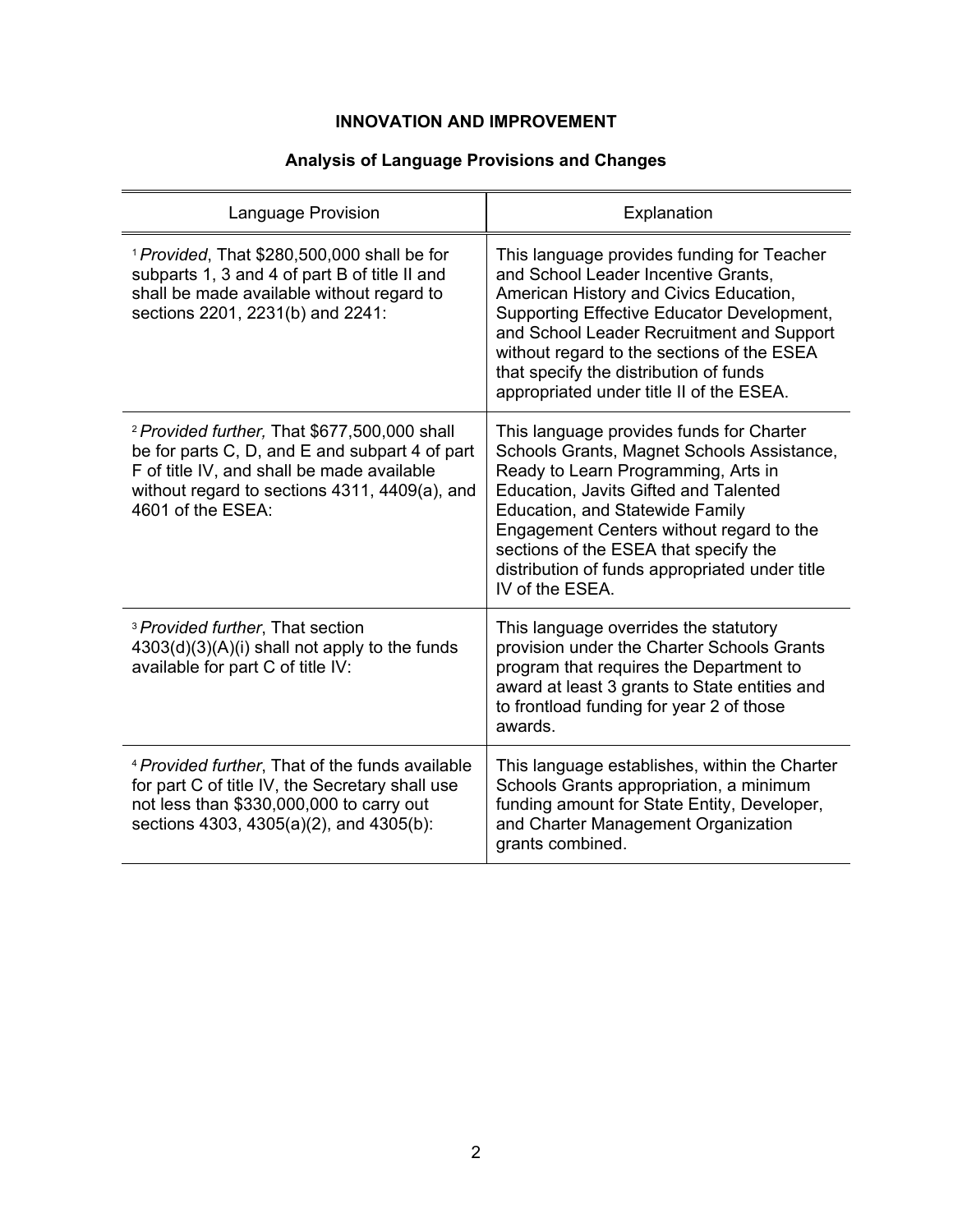## **Analysis of Language Provisions and Changes—continued**

<span id="page-3-2"></span><span id="page-3-1"></span><span id="page-3-0"></span>

| <b>Language Provision</b>                                                                                                                                                                                                                                                                                                                                                                                                                                                                                                                                                                                                                                                                                                                                        | Explanation                                                                                                                                                                                                                                                                                                                                                                                                                 |
|------------------------------------------------------------------------------------------------------------------------------------------------------------------------------------------------------------------------------------------------------------------------------------------------------------------------------------------------------------------------------------------------------------------------------------------------------------------------------------------------------------------------------------------------------------------------------------------------------------------------------------------------------------------------------------------------------------------------------------------------------------------|-----------------------------------------------------------------------------------------------------------------------------------------------------------------------------------------------------------------------------------------------------------------------------------------------------------------------------------------------------------------------------------------------------------------------------|
| <sup>5</sup> Provided further, That the funds for section<br>4305(b) shall remain available through March<br>31, 2024.                                                                                                                                                                                                                                                                                                                                                                                                                                                                                                                                                                                                                                           | This language extends the period of<br>availability 6 months beyond the end of the<br>appropriation year for the funds for Charter<br>Management Organization grants.                                                                                                                                                                                                                                                       |
| <sup>6</sup> Provided further, That none of the funds<br>available for part C of title IV may be used by<br>the Secretary to make new awards that<br>support any charter school, whether as a<br>grantee or subgrantee or otherwise as a<br>recipient of financing or other financial<br>assistance, that is operated or managed by a<br>for-profit education management<br>organization or other similar for-profit entity,<br>including through a contract with such an<br>organization or entity, except that this proviso<br>does not limit the ability of a charter school to<br>contract with a for-profit entity for discrete<br>purposes other than managing or operating<br>the charter school, such as providing food<br>services or payroll services: | This language prohibits the Secretary from<br>making new awards under Charter Schools<br>Grants that support charter schools that are<br>operated or managed by for-profit entities,<br>including through contractual relationships.<br>The language also clarifies that charter<br>schools receiving program support may<br>contract with for-profit entities for purposes<br>other than operating or managing the school. |
| <sup>7</sup> Provided further, That notwithstanding<br>section 4601(b), \$514,000,000 shall be<br>available through December 31, 2023 for<br>subpart 1 of part F of title IV.                                                                                                                                                                                                                                                                                                                                                                                                                                                                                                                                                                                    | This language provides a specific funding<br>amount for Education Innovation and<br>Research (EIR) overriding the authorized<br>level. It also extends the period of Federal<br>availability 3 months beyond the year of<br>appropriation.                                                                                                                                                                                  |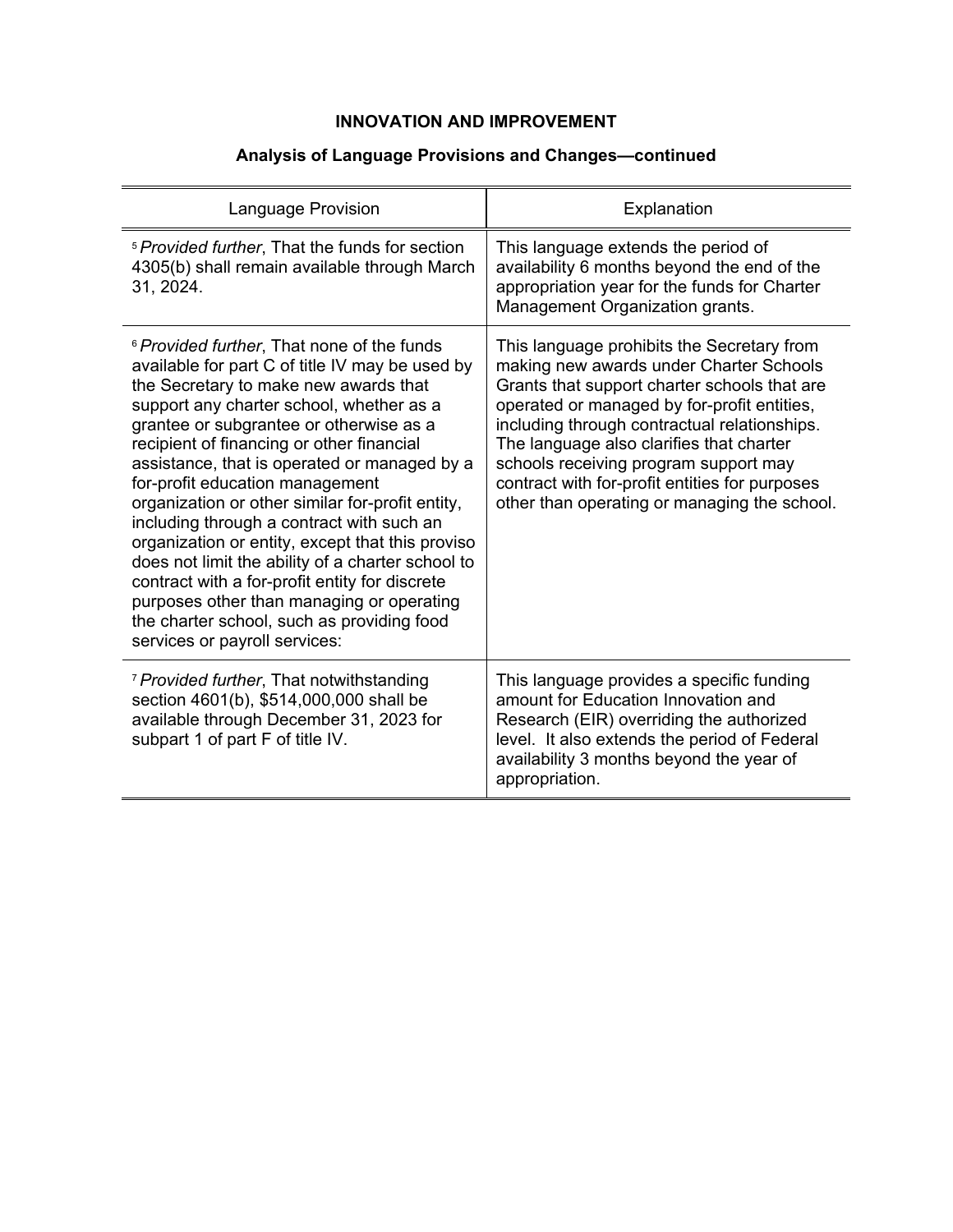## **Appropriation, Adjustments, and Transfers**

(dollars in thousands)

<span id="page-4-0"></span>

| Appropriation/Adjustments/Transfers | 2021        | 2022        | 2023        |
|-------------------------------------|-------------|-------------|-------------|
| Discretionary:<br>Appropriation     | \$1,114,250 | \$1,114,250 | \$1,572,000 |
| Total, discretionary appropriation  | 1,114,250   | 1,114,250   | 1,572,000   |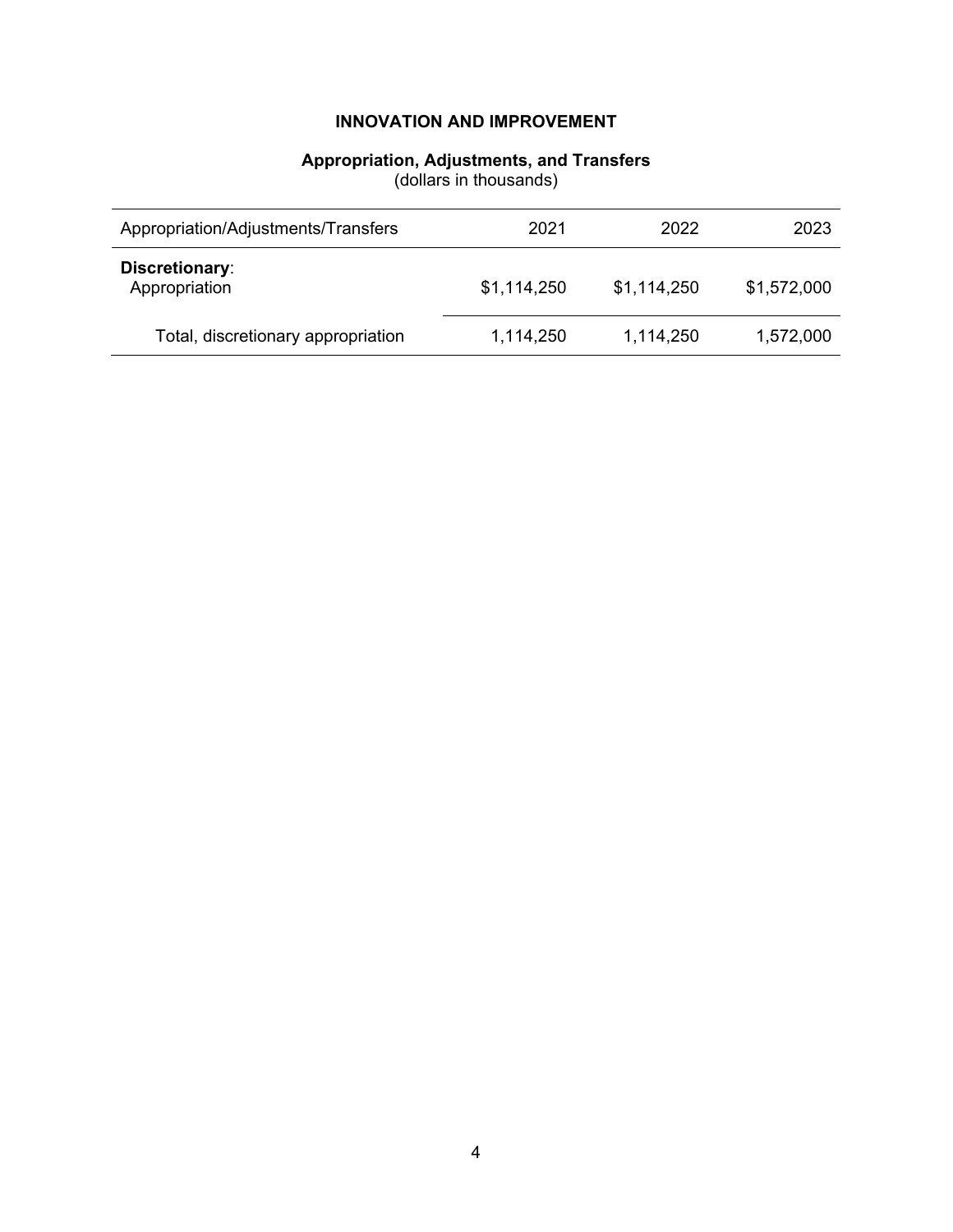#### **Summary of Changes**

(dollars in thousands)

2022 \$1,114,250

<span id="page-5-0"></span>

| 2023                                                                                                                                                                                                                                                                                   |            | 1,572,000 |                     |
|----------------------------------------------------------------------------------------------------------------------------------------------------------------------------------------------------------------------------------------------------------------------------------------|------------|-----------|---------------------|
|                                                                                                                                                                                                                                                                                        | Net change | +457,750  |                     |
| Increases:                                                                                                                                                                                                                                                                             |            | 2022 base | Change<br>from base |
| Program:                                                                                                                                                                                                                                                                               |            |           |                     |
| Increase funding for Education Innovation and Research<br>to support the creation, development, implementation,<br>replication, and scaling up of evidence-based innovations<br>to improve achievement and attainment for underserved                                                  |            |           |                     |
| students.                                                                                                                                                                                                                                                                              |            | \$194,000 | +\$320,000          |
| Increase funding for American History and Civics<br>Education to improve the quality of teaching and learning<br>in American history, civics, and government.                                                                                                                          |            | 5,250     | $+5,250$            |
| Increase funding for Magnet Schools Assistance to<br>support local educational agencies in the desegregation of<br>schools by establishing and operating magnet schools that<br>offer special curricula or instructional programs that<br>appeal to students from diverse backgrounds. |            | 109,000   | $+40,000$           |
| Increase funding for Statewide Family Engagement<br>Centers to promote parent and family engagement in<br>education and provide comprehensive training and<br>technical assistance that support partnerships between<br>families and schools.                                          |            | 12,500    | $+2,500$            |
| Provide funding for School Leader Recruitment and<br>Support to improve the recruitment, preparation,<br>placement, support, and retention of effective principals or<br>other school leaders in high-need schools.                                                                    |            | 0         | $+40,000$           |
| Provide funding for the proposed Fostering Diverse<br>Schools program to support the development and<br>implementation of comprehensive plans by local<br>educational agencies to increase school racial and<br>socioeconomic diversity in preschool through grade 12.                 |            | 0         | $+100,000$          |
| Subtotal, increases                                                                                                                                                                                                                                                                    |            |           | +507,750            |
|                                                                                                                                                                                                                                                                                        |            |           |                     |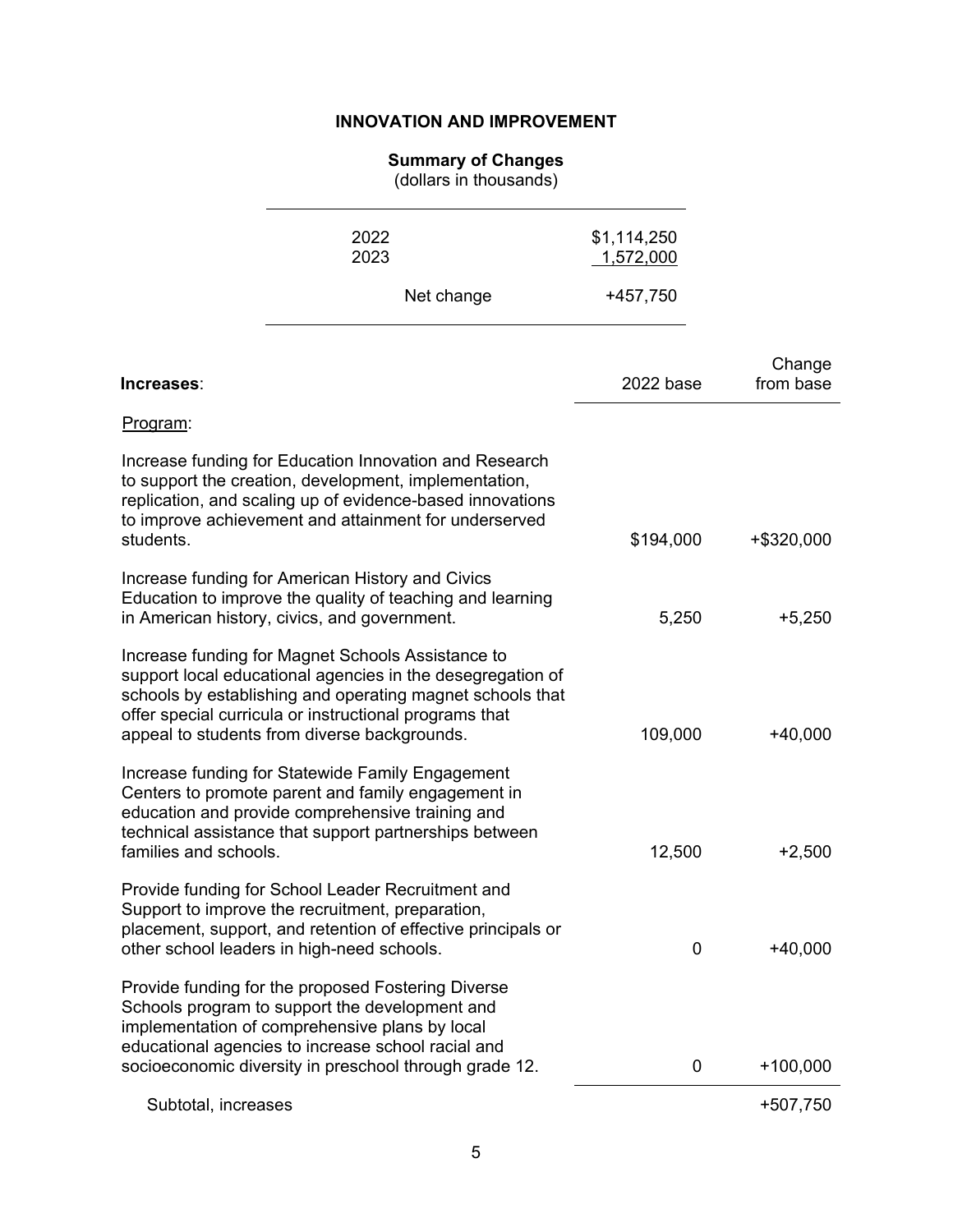## **H. Summary of Changes—continued**

| Decreases:                                                                                                                                                                                                                                                   | 2021 base | Change<br>from base |
|--------------------------------------------------------------------------------------------------------------------------------------------------------------------------------------------------------------------------------------------------------------|-----------|---------------------|
| Program:                                                                                                                                                                                                                                                     |           |                     |
| Decrease funding for Teacher and School Leader<br>Incentive Grants to help eligible entities develop,<br>implement, improve, or expand human capital<br>management systems or performance-based<br>compensation systems in schools served by those entities. | \$200,000 | $-$50,000$          |
| Subtotal, decreases                                                                                                                                                                                                                                          |           | $-50,000$           |
| Net change                                                                                                                                                                                                                                                   |           | +457.750            |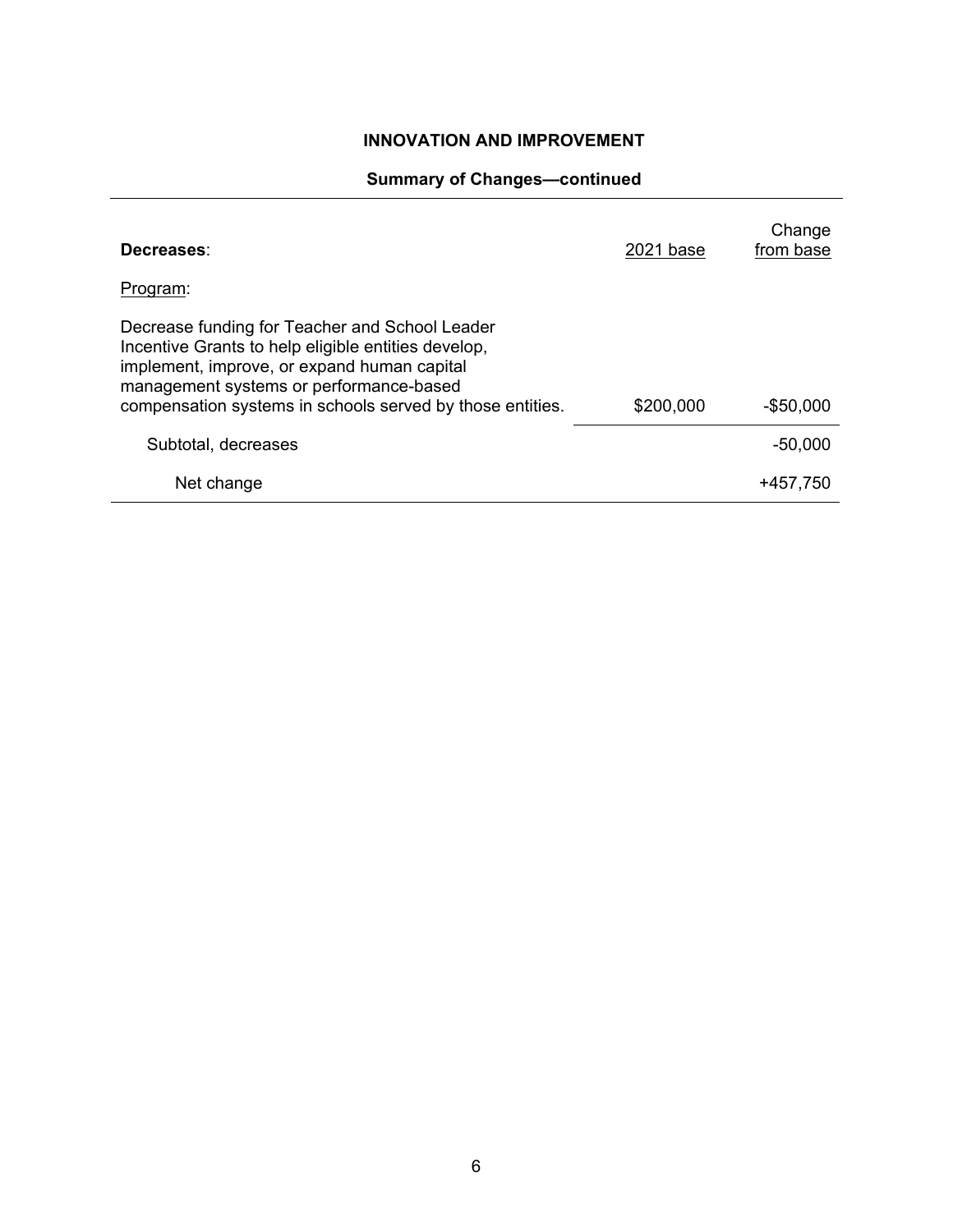**Authorizing Legislation**

(dollars in thousands)

<span id="page-7-0"></span>

| Activity                                            | 2022<br>Authorized | 2022<br>Estimate | 2023<br>Authorized            | 2023<br>Request |
|-----------------------------------------------------|--------------------|------------------|-------------------------------|-----------------|
| Education innovation and research (ESEA IV-F-1)     | 0                  | \$194,000        | To be determined <sup>1</sup> | \$514,000       |
| Teacher and school leader incentive grants          |                    |                  |                               |                 |
| $(ESEA II-B-1)$                                     | 0                  | 200,000          | To de determined <sup>1</sup> | 150,000         |
| American history and civics education (ESEA II-B-3) | 0                  | 5,250            | To be determined <sup>1</sup> | 10,500          |
| Supporting effective educator development (SEED)    |                    |                  |                               |                 |
| (ESEA II-B-4, section 2242)                         | 0                  | 80,000           | To be determined <sup>1</sup> | 80,000          |
| Charter schools grants (ESEA IV-C)                  | 0                  | 440,000          | To be determined <sup>1</sup> | 440,000         |
| Magnet schools assistance (ESEA IV-D)               | 0                  | 109,000          | To be determined <sup>1</sup> | 149,000         |
| Ready to learn programming (ESEA IV-F-4,            |                    |                  |                               |                 |
| section 4643)                                       | 0                  | 29,500           | To be determined <sup>1</sup> | 29,500          |
| Arts in education (ESEA IV-F-4, section 4642)       | 0                  | 30,500           | To be determined <sup>1</sup> | 30,500          |
| Javits gifted and talented education (ESEA IV-F-4,  |                    |                  |                               |                 |
| section 4644)                                       | 0                  | 13,500           | To be determined <sup>1</sup> | 13,500          |
| Statewide family engagement centers (ESEA IV-E)     | 0                  | 12,500           | To be determined <sup>1</sup> | 15,000          |
| School leader recruitment and support (ESEA II-B-4, |                    |                  |                               |                 |
| section 2243)                                       | 0                  | 0                | To be determined <sup>1</sup> | 40,000          |
| Fostering diverse schools (proposed legislation)    | 0                  | 0                | To be determined <sup>2</sup> | 100,000         |
| Total definite authorization                        | 0                  |                  | <b>TBD</b>                    |                 |
| Total appropriation                                 |                    | 1,114,250        |                               | 1,572,000       |

<span id="page-7-1"></span> $^1$  The GEPA extension expired September 30, 2021. Reauthorization for fiscal year 2023 is expected through appropriations action.

 $^{\rm 2}$  Authorizing legislation is sought for fiscal year 2023.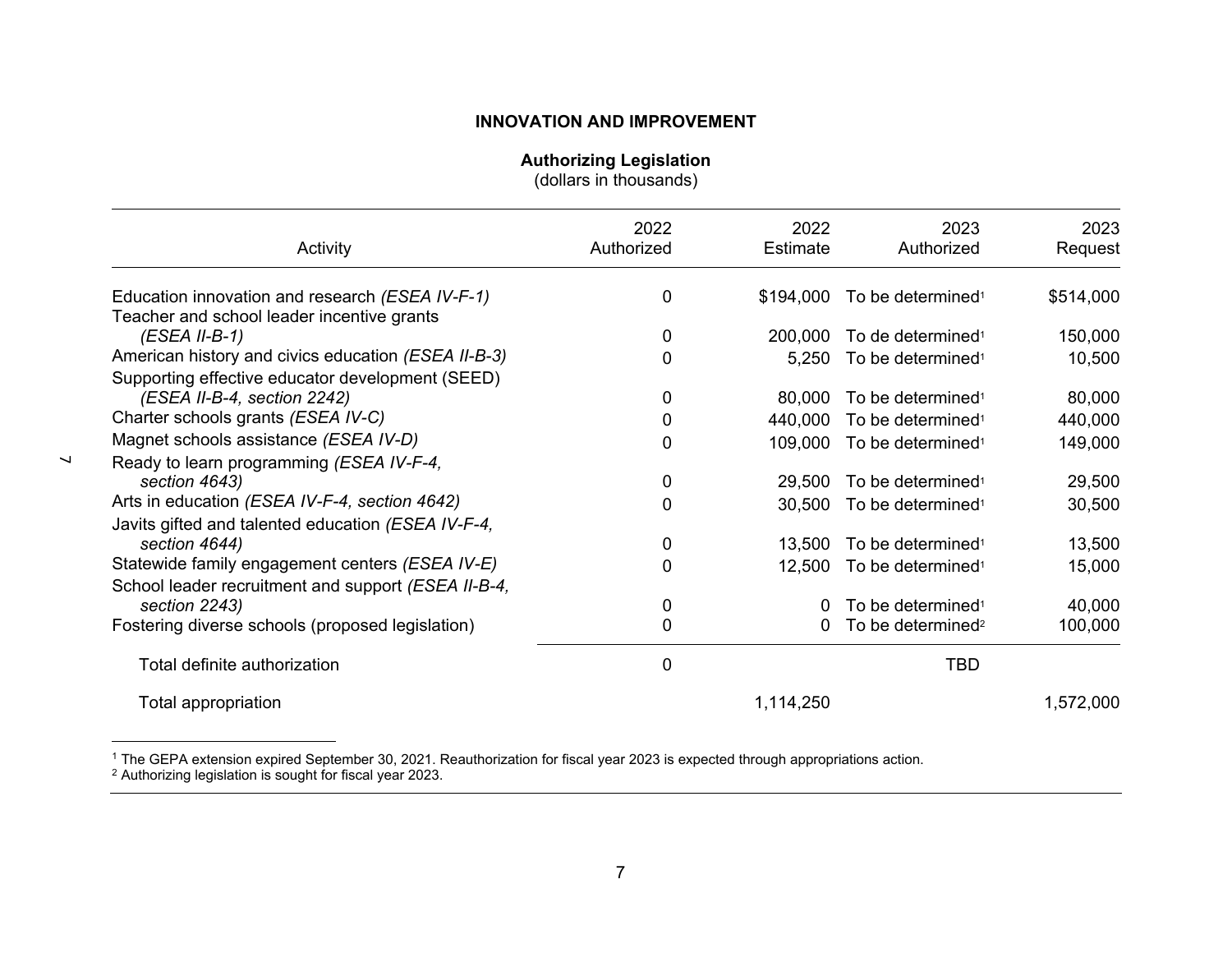#### **Appropriations History**

(dollars in thousands)

<span id="page-8-0"></span>

| Year                             | <b>Budget</b><br>Estimate<br>to Congress | House<br>Allowance | Senate<br>Allowance | Appropriation |
|----------------------------------|------------------------------------------|--------------------|---------------------|---------------|
| 2014 Discretionary <sup>1</sup>  | 5,335,000                                | N/A                | 1,331,598           | 931,317       |
| 2015 Discretionary <sup>2</sup>  | 5,335,000                                | N/A                | 868,721             | 852,111       |
| 2015 Mandatory <sup>3</sup>      | 5,000,000                                | N/A                | 0                   | 0             |
| 2016 Discretionary <sup>4</sup>  | 1,601,559                                | 275,000            | 694,616             | 1,181,226     |
| 2016 Mandatory <sup>5</sup>      | 1,000,000                                | 0                  | $\Omega$            | 0             |
| 2017 Discretionary <sup>6</sup>  | 1,411,556                                | 632,938            | 942,743             | 887,575       |
| 2017 Mandatory <sup>7</sup>      | 4,299,982                                | 0                  | 0                   | 0             |
| 2018 Discretionary <sup>8</sup>  | 1,208,026                                | 757,904            | 880,375             | 982,256       |
| 2019 Discretionary <sup>9</sup>  | 1,777,647                                | 1,058,441          | 1,042,256           | 1,035,556     |
| 2020 Discretionary <sup>10</sup> | 1,107,000                                | 1,224,315          | 1,055,556           | 1,103,815     |
| 2021 Discretionary <sup>11</sup> | 0                                        | 1,076,315          | 1,085,815           | 1,114,250     |
| 2022 Discretionary <sup>12</sup> | 1,284,250                                | 1,385,286          | 1,355,585           | 1,114,250     |

<span id="page-8-1"></span><sup>1</sup> The House allowance is shown as N/A because there was no Subcommittee action. The level for the Senate allowance reflects Senate Subcommittee action only.

<span id="page-8-2"></span><sup>2</sup> The House allowance is shown as N/A because there was no Subcommittee action. The level for the Senate allowance reflects Senate Subcommittee action only.

<span id="page-8-4"></span><sup>4</sup> The levels for the House and Senate allowances reflect action on the regular annual 2016 appropriations bill, which proceeded in the 114th Congress only through the House Committee and Senate Committee.

<span id="page-8-5"></span> $5$  The levels for the House and Senate allowances reflect action on the regular annual 2016 appropriations bill, which proceeded in the 114th Congress only through the House Committee and Senate Committee.

<span id="page-8-6"></span><sup>6</sup> The levels for the House and Senate allowances reflect Committee action on the regular annual 2017 appropriation bill; the Appropriation reflects the Consolidated Appropriations Act, 2017.

<span id="page-8-7"></span> $7$  The levels for the House and Senate allowances reflect Committee action on the regular annual 2017 appropriation bill; the Appropriation reflects the Consolidated Appropriations Act, 2017.

<span id="page-8-8"></span><sup>8</sup> The level for the House allowance reflects floor action on the Omnibus appropriations bill; the Senate allowance reflects Committee action on the regular annual 2018 appropriations bill; the Appropriation reflects the Consolidated Appropriations Act, 2018 (P.L. 115-141).

<span id="page-8-9"></span>9 The levels for the House and Senate allowance reflect Committee action on the regular annual 2019 appropriations bill; the Appropriation reflects enactment of the Department of Defense and Labor, Health and Human Services, and Education Appropriations Act, 2019 (P.L. 115-245).

<span id="page-8-10"></span> $10$  The Senate allowance reflects the Chairman's mark; the Appropriation reflects the Further Consolidated Appropriation Act, 2020 (P.L. 116-94).

<span id="page-8-3"></span><sup>&</sup>lt;sup>3</sup> The House allowance is shown as N/A because there was no Subcommittee action. The level for the Senate allowance reflects Senate Subcommittee action only.

<span id="page-8-11"></span><sup>11</sup> The level for the House allowance reflects subcommittee action. The level for the Senate Allowance reflects the Chairman's mark; the Appropriation reflects Division H of the FY 2021 Consolidated Appropriations Act (P.L. 116- 260).

<span id="page-8-12"></span><sup>&</sup>lt;sup>12</sup> The House allowance reflects floor action on the FY 2022 Consolidated Appropriations Act; the Senate Allowance reflects the Chairman's mark; and the Appropriation reflects the annualized continuing resolution.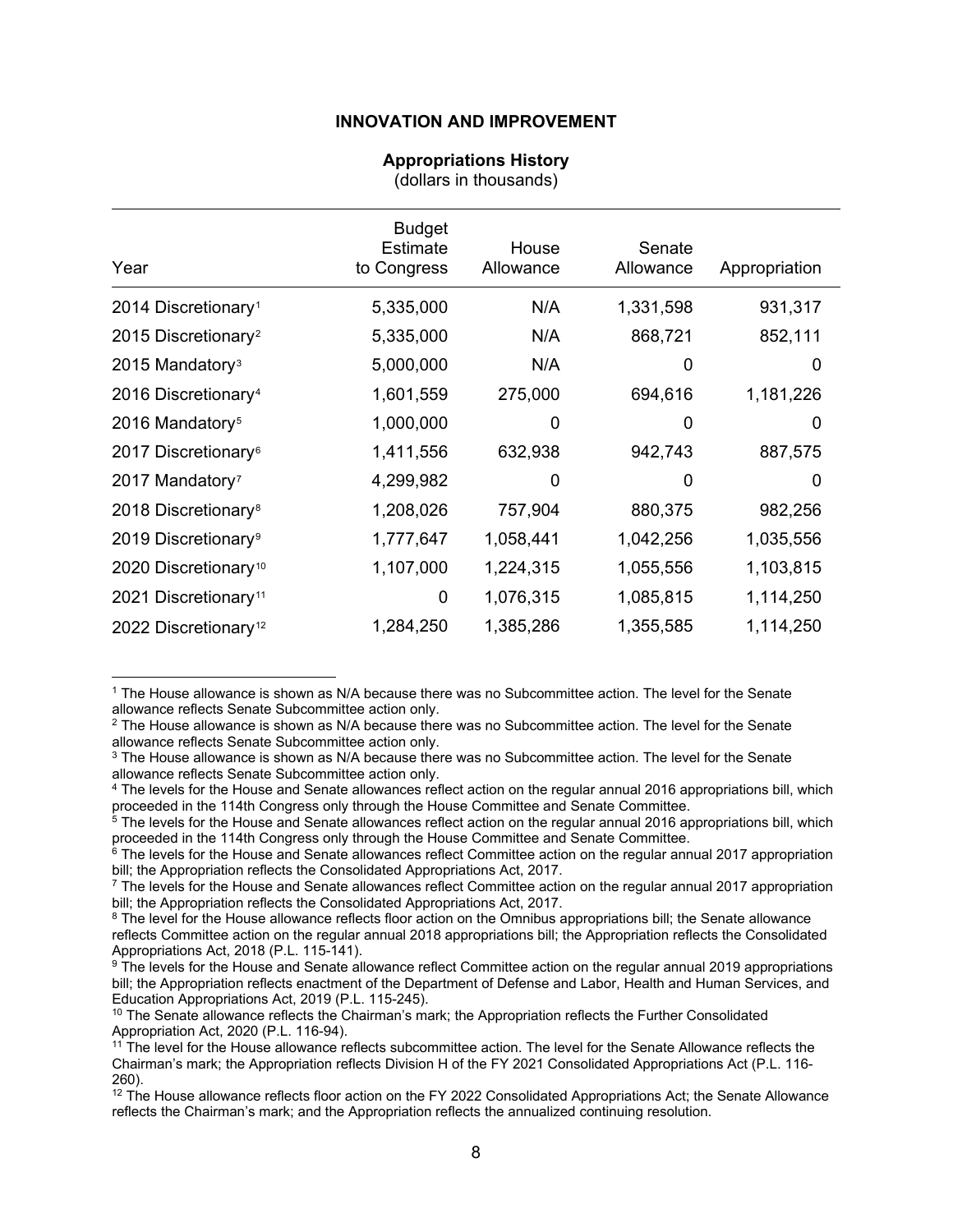| Year                        | <b>Budget</b><br>Estimate<br>to Congress | House<br>Allowance | Senate<br>Allowance | Appropriation |
|-----------------------------|------------------------------------------|--------------------|---------------------|---------------|
| 2022 Mandatory <sup>1</sup> | \$1,800,000                              | 0                  |                     |               |
| 2023                        | 1,572,000                                |                    |                     |               |

## **Appropriations History—continued**

<span id="page-9-0"></span><sup>1</sup> The House allowance reflects floor action on the FY 2022 Consolidated Appropriations Act; the Senate Allowance reflects the Chairman's mark; and the Appropriation reflects the annualized continuing resolution.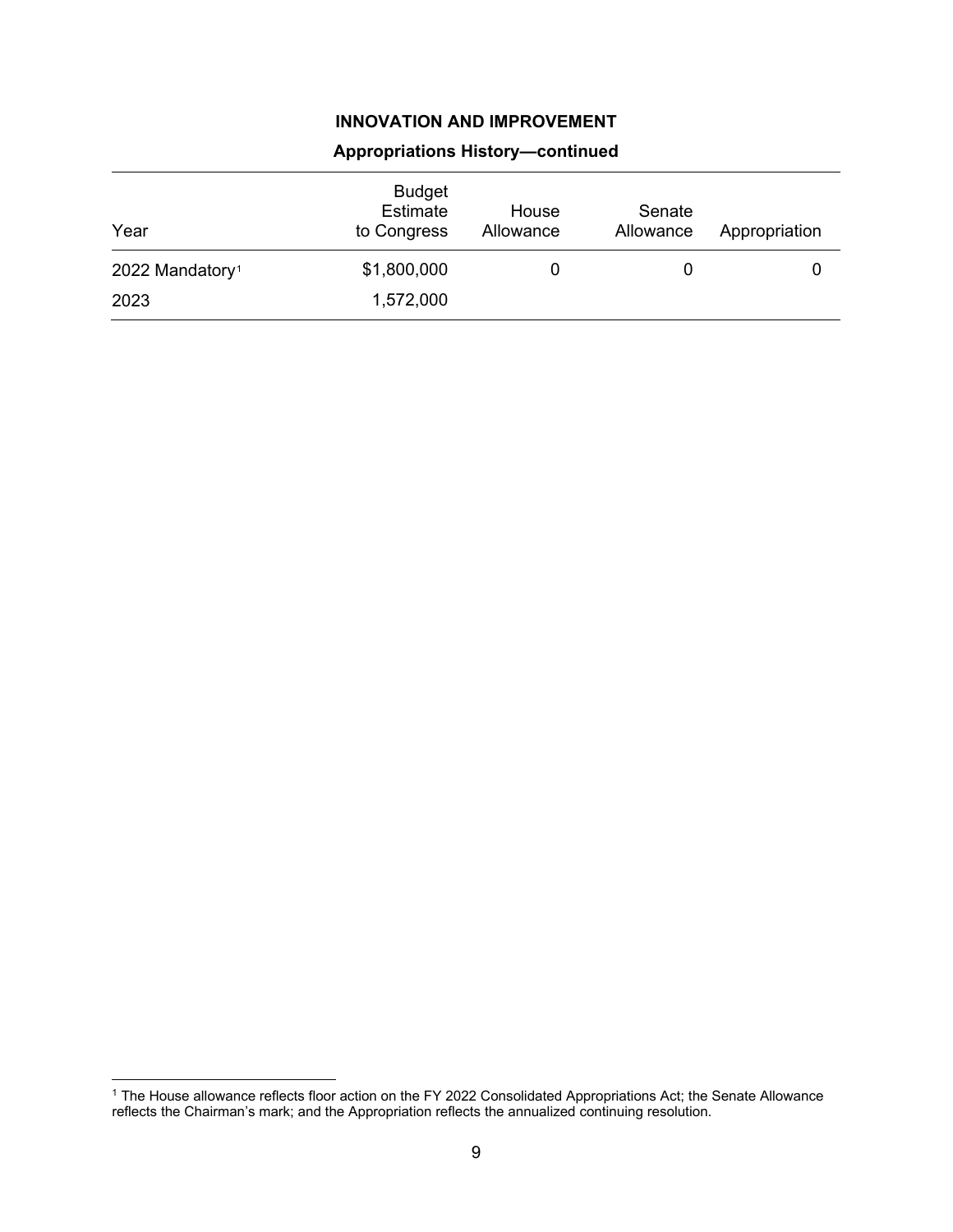### **Significant Items in FY 2022 Appropriations Reports**

#### <span id="page-10-0"></span>**Education Innovation and Research (EIR)**

- House: The Committee requests a briefing within 90 days of enactment of this Act on plans for carrying out the social and emotional learning (SEL) competition. In addition, the Department shall provide notice to the Committees at least seven days before grantees are announced.
- Response: The Department will provide a briefing on the competition and a notice of grant awards to the Committees as requested.
- Senate: The Committee appreciates the Department is developing a technical assistance plan for disseminating findings and lessons learned to stakeholders. The Department should expeditiously and effectively implement this plan. The Committee requests an update in the fiscal year 2023 and future CJs on the Department's goals, outcome measures and corrective measures for achieving the widest possible dissemination and use of this information in SEA and LEA decisionmaking.
- Response: The Department continues to refine and implement its technical assistance and dissemination plan with support from the program's contractor. By April 2022 (the end of the contract's base year), the Department will have finalized a variety of products showcasing grantee success and expert perspectives from the field, including: four cross-projects summaries on issues such as college preparation in rural areas and micro-credentials in computer science; three project evaluation reports (in addition to the evaluation summaries and evidence reports available on the program website); three public webinars on topics including elevating the teaching profession and providing online professional development; and a white paper with extensive recommendations for designing and implementing social and emotional learning programs. In addition, the Department is expanding its dissemination strategy by, among other things, creating a new resources page on the program website (see [https://oese.ed.gov/offices/office-of-discretionary](https://oese.ed.gov/offices/office-of-discretionary-grants-support-services/innovation-early-learning/education-innovation-and-research-eir/frequently-asked-questions-faqs-2/)[grants-support-services/innovation-early-learning/education-innovation-and](https://oese.ed.gov/offices/office-of-discretionary-grants-support-services/innovation-early-learning/education-innovation-and-research-eir/frequently-asked-questions-faqs-2/)[research-eir/frequently-asked-questions-faqs-2/,](https://oese.ed.gov/offices/office-of-discretionary-grants-support-services/innovation-early-learning/education-innovation-and-research-eir/frequently-asked-questions-faqs-2/) which will be updated with new deliverables as available), developing partnerships for information sharing with other Department program offices, and engaging with social media with support from the Department's Office of Communications and Outreach. Finally, the Department is taking steps to improve stakeholder awareness of the Education Innovation and Research program in advance of publishing notices inviting grant applications, including the first-ever "EIR 101" webinar, on March 24, providing an overview of program eligibility, grant tiers, and evidence requirements.

#### **Supporting Effective Educator Development (SEED)**

House: Within SEED, the Department is directed to support professional development that helps educators incorporate SEL practices into teaching, and to support pathways into teaching that provide a strong foundation in child development and learning, including skills for implementing SEL strategies in the classroom. The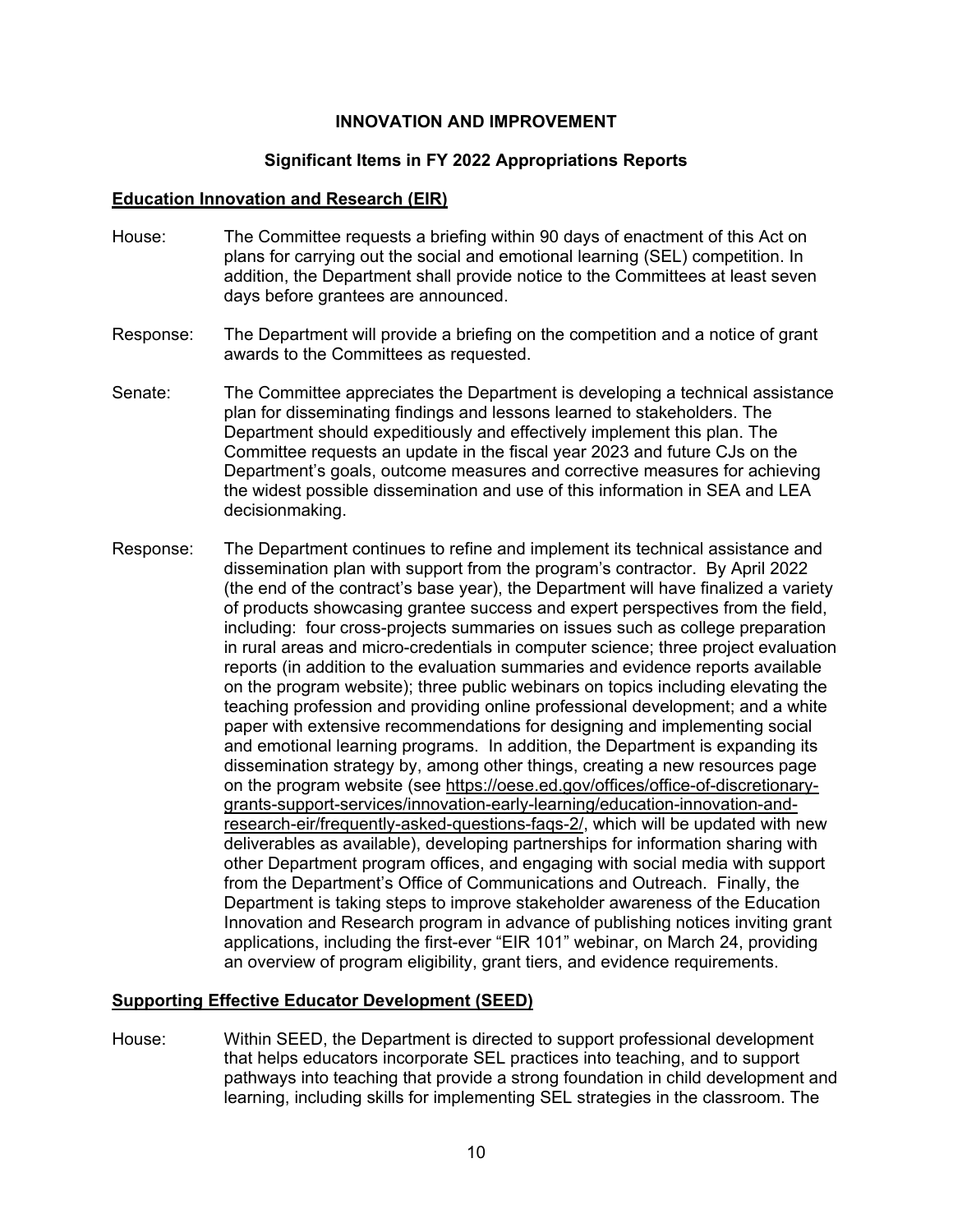### **Significant Items in FY 2022 Appropriations Reports—continued**

Committee is supportive of the Department's competitive preference priority for SEL in the fiscal year 2020 SEED competition and directs the Department to include a similar competitive preference priority in any new SEED competition in fiscal year 2022. The Committee requests a briefing within 90 days of enactment of this Act on plans for carrying out the SEL competitive preference priority in SEED. In addition, the Department shall provide notice to the Committees at least seven days before grantees are announced.

- Senate: The Committee directs the Secretary to use a portion of funds made available for SEED for new awards supporting the preparation of principals and other school leaders.
- Response: The Department intends to include in the fiscal year 2022 competition an absolute priority for projects supporting the preparation of principals and other school leaders and a competitive priority for projects that incorporate SEL strategies and will provide a briefing on the competition and a notice of grant awards to the Committees as requested.

### **Charter Schools Grants (CSP)**

- Senate: The Committee appreciates information included in the fiscal year 2022 CJ on activities taken or planned by State Entity grantees to strengthen charter school authorizing and oversight practices and looks forward to receiving the report on State Entity grantee use of funds expected in summer 2021. The Committee requests an update in the fiscal year 2023 CJ on actions the Department will take to ensure that charter schools receiving CSP grants are equipped to appropriately serve all students, including students with disabilities.
- Response: The Department continues to monitor the extent to which State Entity grantees use funds to strengthen charter school authorizing and oversight practices and to ensure that charter schools receiving program funds are equipped to appropriately serve all students, including students with disabilities and English learners.<sup>[1](#page-11-0)</sup> In addition, the Department is taking steps to ensure that funded schools are intentionally designed to identify and address the needs of students and families in the community, including rulemaking that would, among other things, require funded schools to be informed by community impact analyses that promote the involvement of families of all students, including underserved students.
- Senate: The Committee directs the Department to brief authorizing and appropriations committees of Congress on actions taken and planned for eliminating the risk to Federal funds of charter school contracting relationships with for profit entities not later than 30 days of enactment of this act.

<span id="page-11-0"></span> $1$  The report on State Entity grantee use of funds for these purpose is available at: [https://charterschoolcenter.ed.gov/publication/how-2017-2019-state-entity-grantees-are-using-technical-assistance](https://charterschoolcenter.ed.gov/publication/how-2017-2019-state-entity-grantees-are-using-technical-assistance-set-aside-funds)[set-aside-funds.](https://charterschoolcenter.ed.gov/publication/how-2017-2019-state-entity-grantees-are-using-technical-assistance-set-aside-funds)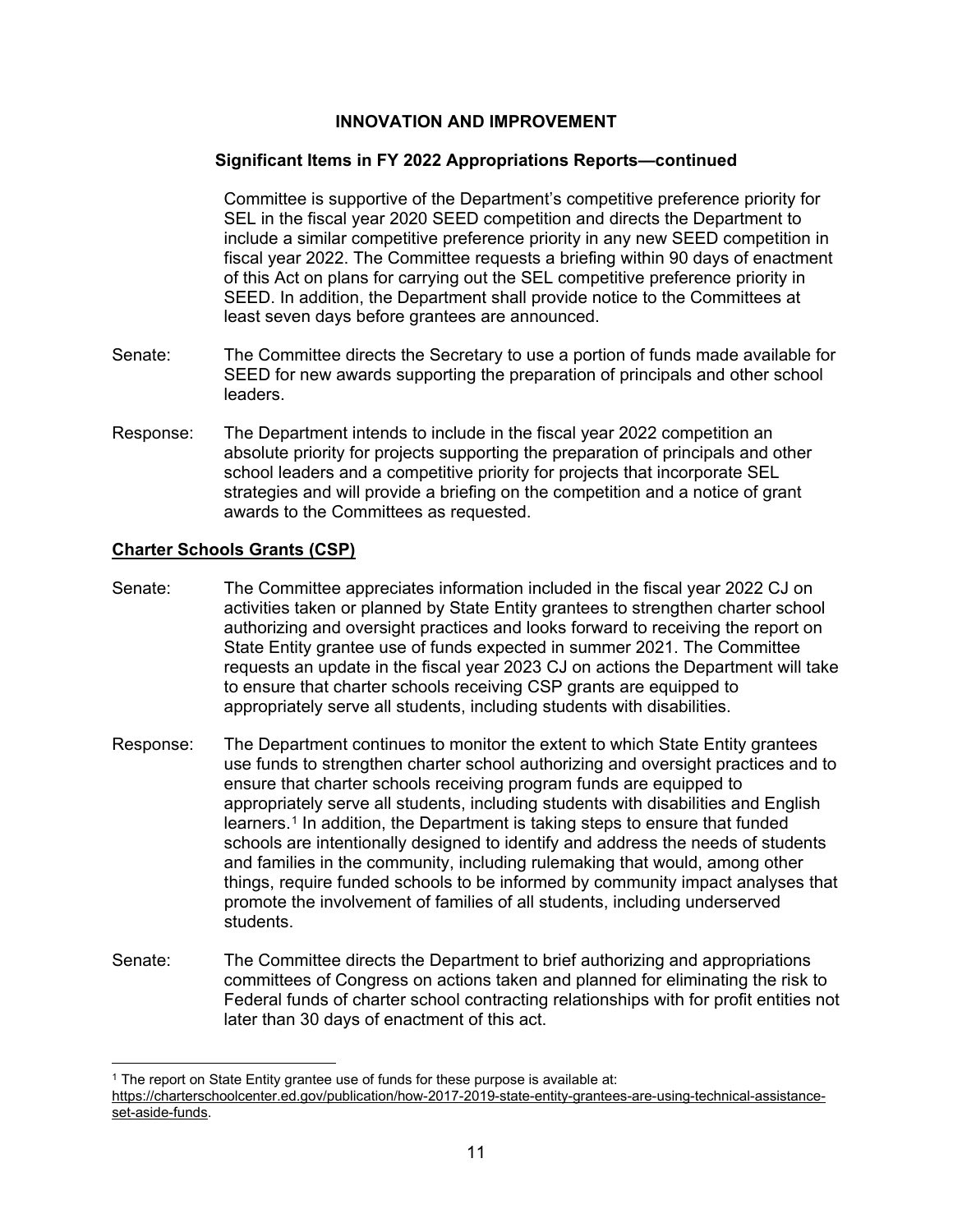#### **Significant Items in FY 2022 Appropriations Reports—continued**

- Response: The Department is pursuing rulemaking that would, among other things, impose requirements on grantees and subgrantees to improve transparency and strengthen oversight of charter schools receiving program funds that are operated or managed by for-profit entities through a contract. In addition, the Administration's fiscal year 2023 request includes appropriations language that would prohibit the new award of funding to charter schools with such contractual relationships. The Department is considering how best to respond to the directive for a briefing on this issue in light of these actions.
- Senate: The Committee directs the Secretary to describe in the fiscal year 2023 and future CJs the Department's plan for ensuring sufficient staffing and oversight of CSP.
- Response: The Department is considering options for responding to this directive.

### **Magnet Schools Assistance (MSAP)**

- House: To address the urgent issue of inter-district segregation, the Committee directs the Department to include a priority for applicants seeking to establish new interdistrict magnet schools.
- Senate: The Committee strongly encourages the Department to include a priority for a portion of new grant funds in fiscal year 2022 for Magnet Schools Assistance applications that are connected to a nearby public housing redevelopment project, including developments funded through the HUD Choice Neighborhoods Initiative and the HUD Rental Assistance Demonstration. The notice inviting applications (NIA) shall prioritize MSAP applications that seek to provide an opportunity for children in the public housing redevelopment to attend a racially and economically integrated school in or near their neighborhood. The Department of Education is, to the extent feasible, directed to coordinate with HUD and the HUD Choice Neighborhoods Initiative, and to issue any 2022 MSAP NIA on or about the same date as the HUD Choice Neighborhoods notice of funding availability.
- Response: The MSAP NIA, published on February 22, 2022, includes a competitive priority for applicants that seek to establish, expand, or strengthen inter-district and regional magnet programs. It also includes invitational priorities for projects that propose to implement whole-school magnet school programs and for projects that coordinate efforts with relevant governmental agencies, such as housing or transportation authorities or community organizations to promote student diversity and achievement in magnet schools, including coordination with public housing redevelopment efforts, such as those funded through the HUD Choice Neighborhoods Initiative or the HUD Rental Assistance Demonstration program.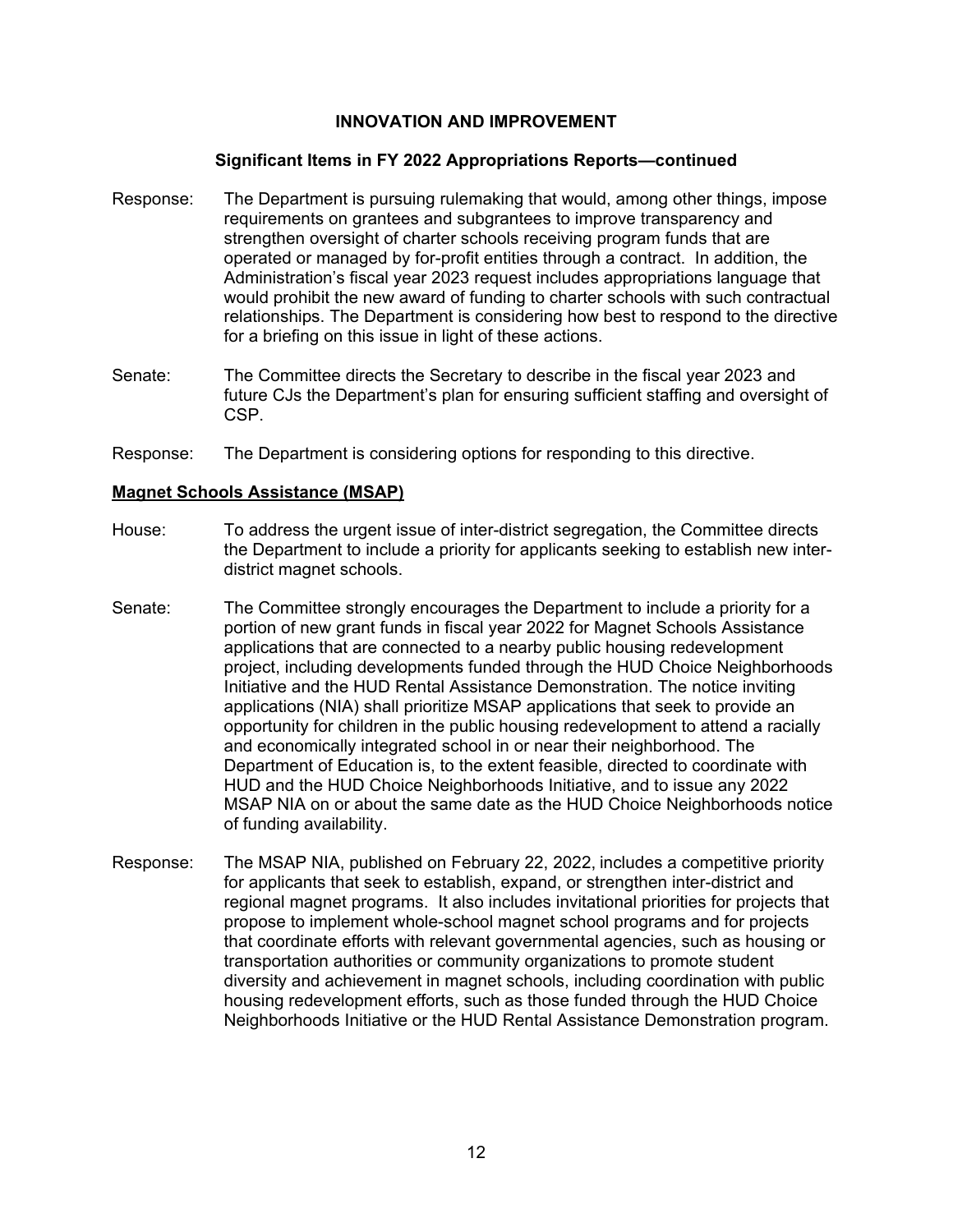#### **Significant Items in FY 2022 Appropriations Reports—continued**

#### **Statewide Family Engagement Centers**

- Senate: The Committee requests the Department report in the fiscal year 2023 CJ on how it has and will monitor and support implementation of parent and family engagement activities of SEAs and LEAs, including through its broader network of elementary and secondary education technical assistance centers not limited to those authorized under Title II of the Educational Technical Assistance Act.
- Response: The Department continues to support the activities of centers funded under this program and promote parent and community engagement more broadly in its technical assistance offerings. Among other things, program officers for the Department's technical assistance centers meet regularly to coordinate activities and host quarterly calls with center staff on cross-cutting topics, including parent engagement. In addition, the Department will continue to highlight effective engagement practices on its website, including at [https://www.ed.gov/family-and](https://www.ed.gov/family-and-community-engagement?src=rn)[community-engagement?src=rn.](https://www.ed.gov/family-and-community-engagement?src=rn)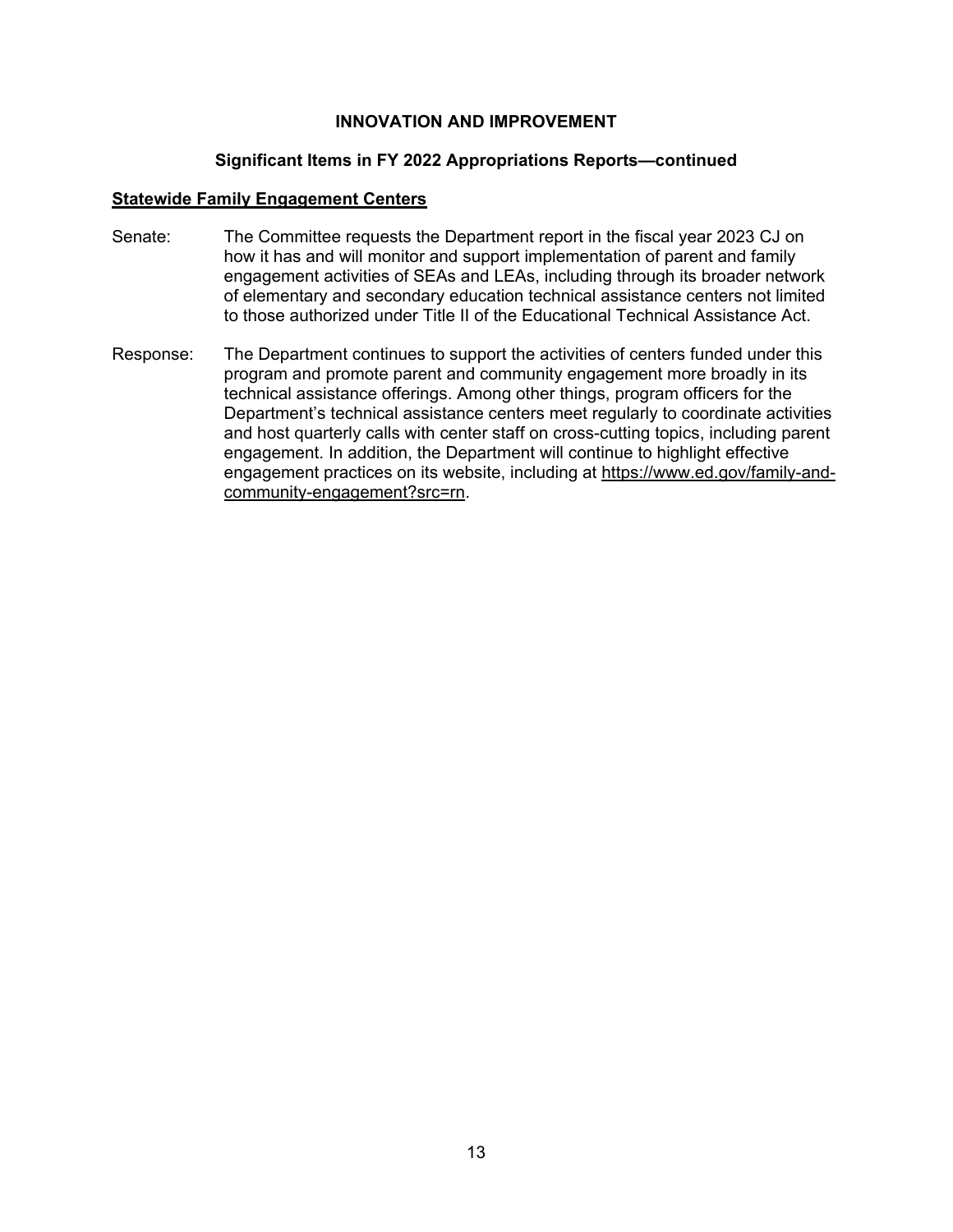### **Summary of Request**

<span id="page-14-0"></span>Programs in the Innovation and Improvement account support the goal of improving student achievement in three key ways: providing incentives to test, evaluate, and expand innovative educational strategies and practices; increasing the supply of effective teachers and principals; and increasing racial and socioeconomic diversity in schools. The Administration requests a total of \$1.6 billion for these programs, an increase of \$457.8 million, or 41 percent, more than a fiscal year 2022 annualized Continuing Resolution (CR) based on the fiscal year 2021 appropriation.

## **Promoting Innovation**

The Administration requests funding to support efforts to drive State and local innovation. Specifically, the request includes:

- \$514.0 million for **Education Innovation and Research** to continue the program's demonstrated success in identifying and scaling models that improve recruitment and retention of staff in education, including models that would expand resources and support for educators, provide teacher access to leadership opportunities that increase teacher retention, and expand the impact of great teachers within and beyond their classrooms.
- \$440.0 million for **Charter Schools Grants** to support the start-up, replication, and expansion of charter schools that can deliver promising and innovative solutions to meet student social, emotional, and academic needs, and to improve charter schools' access to facilities.
- \$29.5 million for the **Ready to Learn Programming** program to support the development and distribution of educational video programming for preschool and elementary school children and their parents, caregivers, and teachers to facilitate student academic achievement.
- \$15.0 million for **Statewide Family Engagement Centers** to promote parent and family engagement in education and provide comprehensive training and technical assistance to States, local educational agencies (LEAs), schools, and organizations that support partnerships between families and schools.
- \$13.5 million for the **Javits Gifted and Talented Education** program to support a coordinated program of research, demonstration projects, innovative strategies, and other activities to build and enhance the capacity of elementary and secondary schools to identify gifted and talented students and meet their educational needs, particularly students traditionally underrepresented in gifted and talented education programs.

## **Supporting Educators**

The Administration requests funding for programs that would provide competitive awards to help States and LEAs increase the effectiveness of teachers and principals.

• \$150.0 million for **Teacher and School Leader Incentive Grants** to develop, implement, improve, or expand human capital management systems, especially in high-need schools.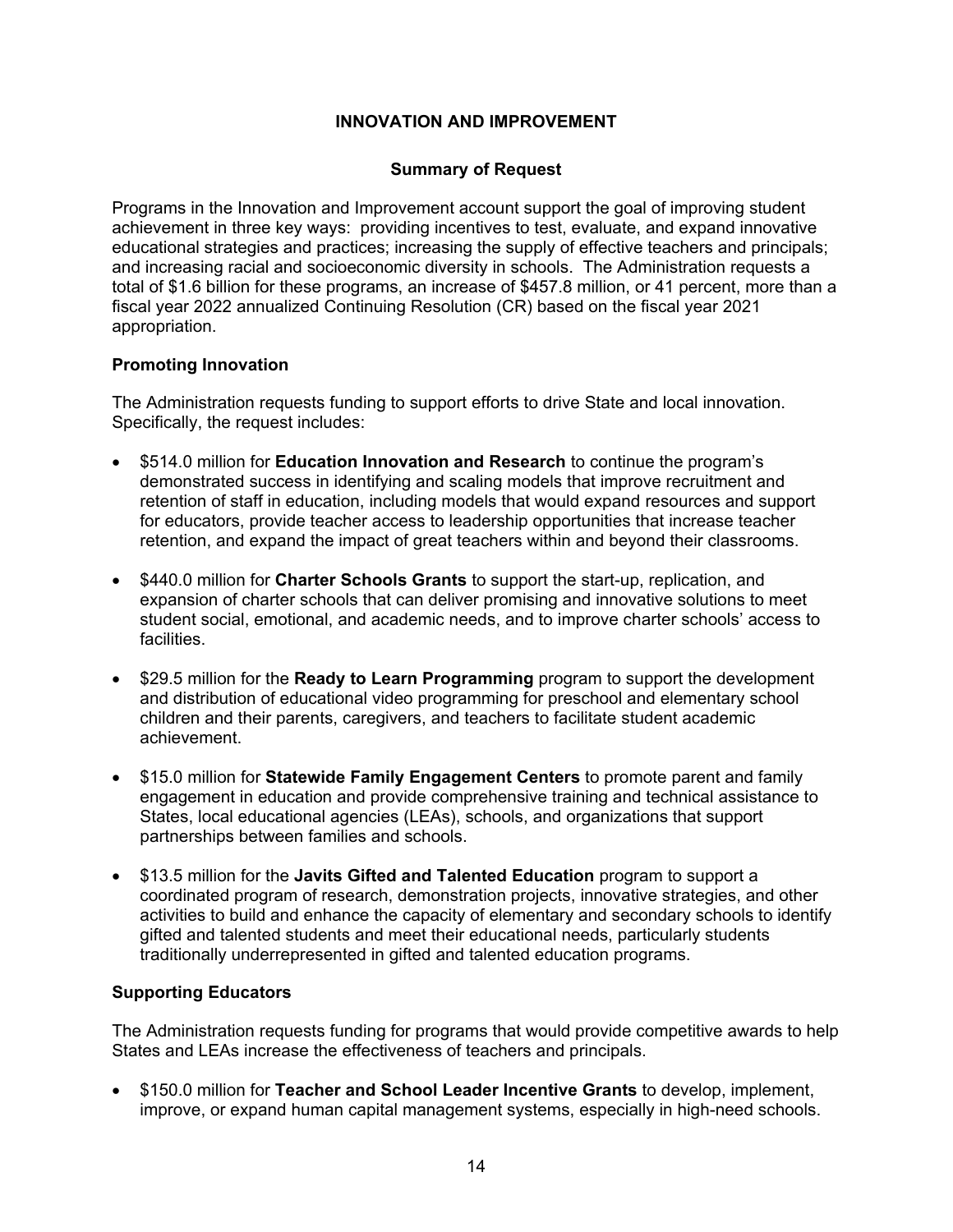#### **Summary of Request—continued**

- \$80.0 million for **Supporting Effective Educator Development** to provide competitive grants to provide educators with evidence-based professional development and to support pathways that allow educators with nontraditional preparation and certification to obtain employment in traditionally underserved LEAs.
- \$40.0 million in first-time funding for the reauthorized **School Leader Recruitment and Support** program for grants to improve the recruitment, preparation, placement, support, and retention of effective principals and other school leaders in high-need schools.
- \$30.5 million for the **Arts in Education** program to support State and local efforts to improve arts education, including in high-poverty schools, through the development and implementation of high-quality, cohesive, and innovative strategies for arts instruction; development and dissemination of instructional materials and programming; and professional development for arts educators.
- \$10.5 million for the **American History and Civics Education** program for competitive grants to institutions of higher education and other entities with demonstrated expertise to improve the quality of teaching and learning in American history, civics, and government.

### **Increasing Diversity in Schools**

The Administration requests funding to promote racial and socioeconomic diversity in schools.

- \$149.0 million for **Magnet Schools Assistance** to help LEAs establish and operate magnet schools that are part of an approved desegregation plan and designed to attract students from racially and socioeconomically diverse backgrounds.
- \$100.0 million for the proposed **Fostering Diverse Schools** program, which would provide competitive grants to LEAs to develop and implement comprehensive plans for improving school-level racial and socioeconomic integration in preschool through grade 12. Funds would support grants for planning and for implementation.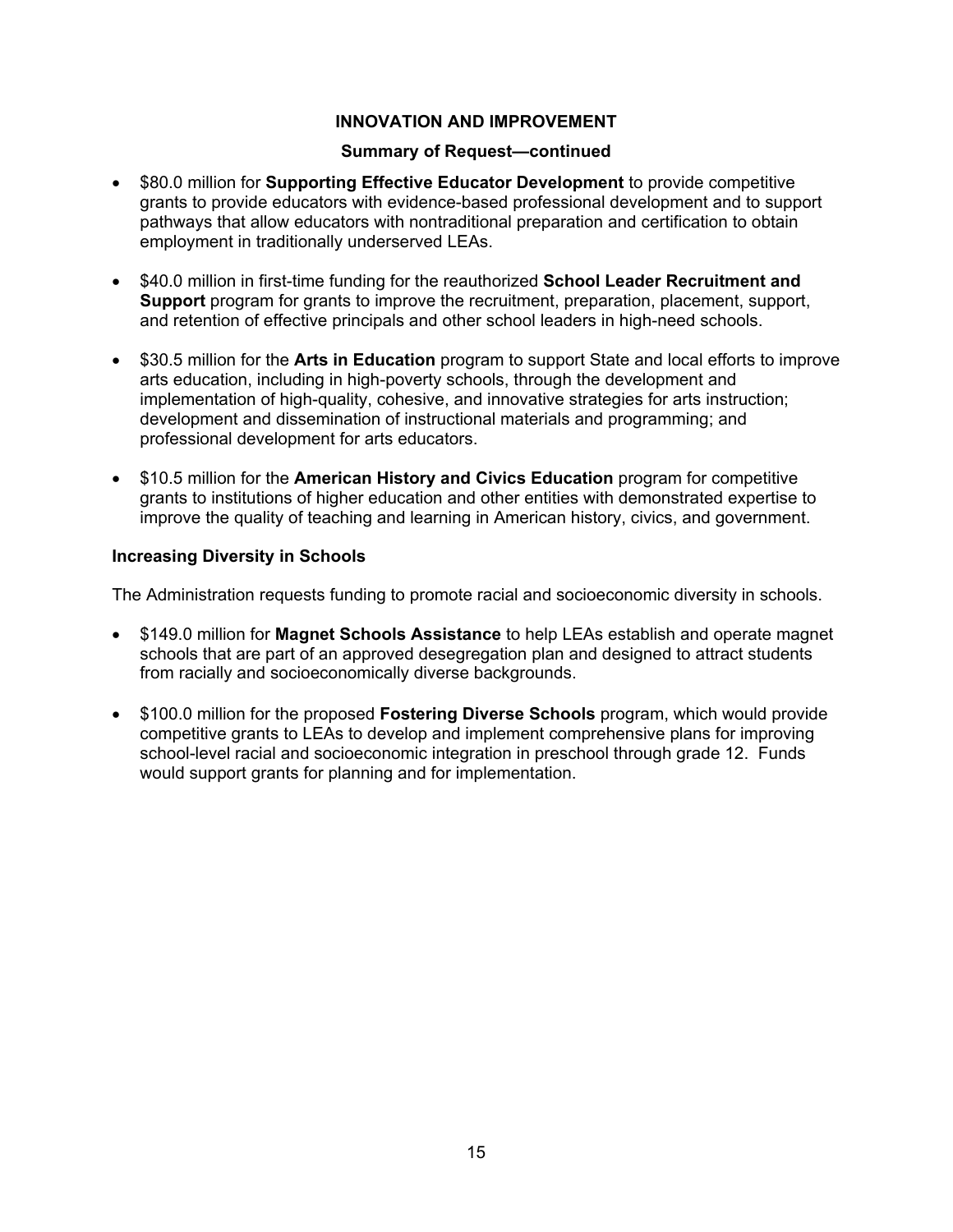## <span id="page-16-0"></span>Education innovation and research

(Elementary and Secondary Education Act, as amended, Title IV, Part F, Subpart 1)

(dollars in thousands)

FY 2023 Authorization: To be determined<sup>[1](#page-16-1)</sup>

Budget Authority:

| 2022 Estimate | 2023 Request | Change     |
|---------------|--------------|------------|
| \$194,000     | \$514,000    | +\$320,000 |

## PROGRAM DESCRIPTION

The Education Innovation and Research program supports the creation, development, implementation, replication, and scaling up of evidence-based, field-initiated innovations designed to improve student achievement and attainment for underserved students. The overall goal is to demonstrate innovative and proven approaches that address persistent education challenges while also building knowledge of what works in education.

Education Innovation and Research incorporates a tiered-evidence framework that ties the size of the Federal investment to the evidence base for funded interventions. For example, the program may provide \$3 million in start-up funding to test promising innovations that will undergo rigorous evaluation, while investing \$15 million for large-scale replications of proven interventions to assess their effectiveness in multiple settings with diverse student populations. Types of awards include: (1) early-phase grants for the development, implementation, and feasibility testing of an intervention or innovation which prior research suggests has promise, in order to determine whether the intervention can improve student academic outcomes; (2) mid-phase grants for implementation and rigorous evaluation of interventions that have been successfully implemented under early-phase grants or have met similar criteria for documenting program effectiveness; and (3) expansion and replication of interventions or innovations that have been found to produce a sizable impact under a mid-phase grant or have met similar criteria for documenting program effectiveness. All grantees must carry out rigorous, independent evaluations of the effectiveness of their projects.

Eligible applicants include: (1) local educational agencies (LEAs); (2) State educational agencies (SEAs); (3) the Bureau of Indian Education (BIE); (4) consortia of LEAs or SEAs; (5) nonprofit organizations; or (6) SEAs, LEAs, or the BIE in partnership with a nonprofit organization, a business, an educational service agency, or an institution of higher education. Length of awards varies from 3 to 5 years. At least 25 percent of the funds appropriated for the program must be used for awards to serve rural areas, contingent on receipt of enough applications of sufficient quality. Grantees must provide matching contributions equal to 10 percent of their grant award (in cash or in-kind) from Federal, State, local, or private sources; the Department may waive this requirement for individual grantees under certain circumstances.

<span id="page-16-1"></span><sup>1</sup> The GEPA extension expired September 30, 2021; reauthorization for FY 2023 is expected through appropriations action.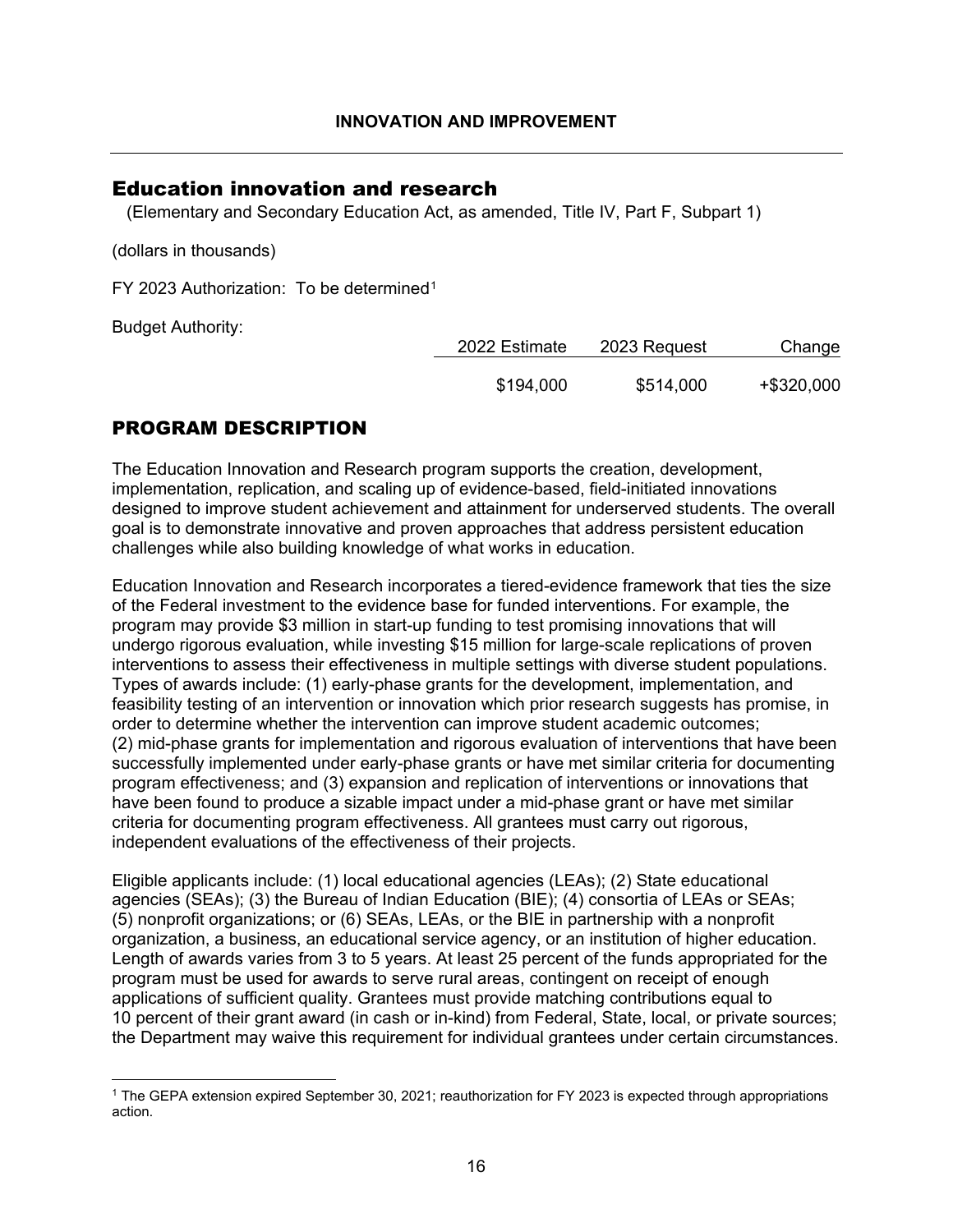#### **Education innovation and research**

The Department may reserve up to 5 percent of program funds to provide technical assistance and disseminate best practices.

Funding levels for the past 5 fiscal years were:

| <b>Fiscal Year</b> | (dollars in thousands) |
|--------------------|------------------------|
| 2018               | \$120,000              |
| 2019               | 130,000                |
| 2020               | 190,000                |
| 2021               | 194,000                |
| 2022 Estimate      | 194,000                |

## FY 2023 BUDGET REQUEST

For fiscal year 2023, the Administration requests \$514 million for Education Innovation and Research, \$320 million more than a fiscal year 2022 annualized CR based on the fiscal year 2021 appropriation. The request would build on the Department's success in using program funds to develop an evidence base for strategies and practices that are effective in improving educational outcomes for students. To date, innovative projects have been funded in a wide range of areas including social and emotional learning and science, technology, engineering, and mathematics (STEM) education.

The request would continue recent efforts under this program to combat the effects of the COVID-19 pandemic through the development and use of evidence-based practices to improve student achievement. In particular, the requested \$320 million increase would be focused on identifying and scaling effective practices for improving educator recruitment and retention. While as of February 2022 there were 282,800 more people working in local public education than when the President took office, there are still 341,500 fewer people in these jobs than pre-pandemic (a 4.2 percent decline).<sup>[1](#page-17-0)</sup> Shortages of educators, including teachers, paraprofessionals and substitutes, have undermined learning for all students, particularly impacting students with disabilities, and increased the strain on teachers. While the shortages were exacerbated by the pandemic, schools also faced staffing shortages before the pandemic, when schools across the nation needed an estimated additional 100,000 certified teachers, resulting in key positions going unfilled. Shortages of certified teachers disproportionately impact schools with higher percentages of students of color, which have a higher proportion of teachers who are uncertified and in their first or second year, worsening educational disparities.

Further investments are needed not only to stabilize the profession, but also to address these fundamental challenges to ensuring our students have access to qualified educators. While other investments in the President's Budget address expanding the pipeline into education by strengthening teacher preparation, the request for this program focuses on improving the ability of schools to effectively recruit and retain educators, including by addressing the additional responsibilities, burdens, and challenges educators have faced throughout the pandemic. Of the \$514 million requested, \$320 million would support projects that identify and scale up models to

<span id="page-17-0"></span><sup>1</sup> See Bureau of Labor Statistics Employment Situation Summary release on March 4, 2022 [https://www.bls.gov/news.release/empsit.nr0.htm.](https://www.bls.gov/news.release/empsit.nr0.htm)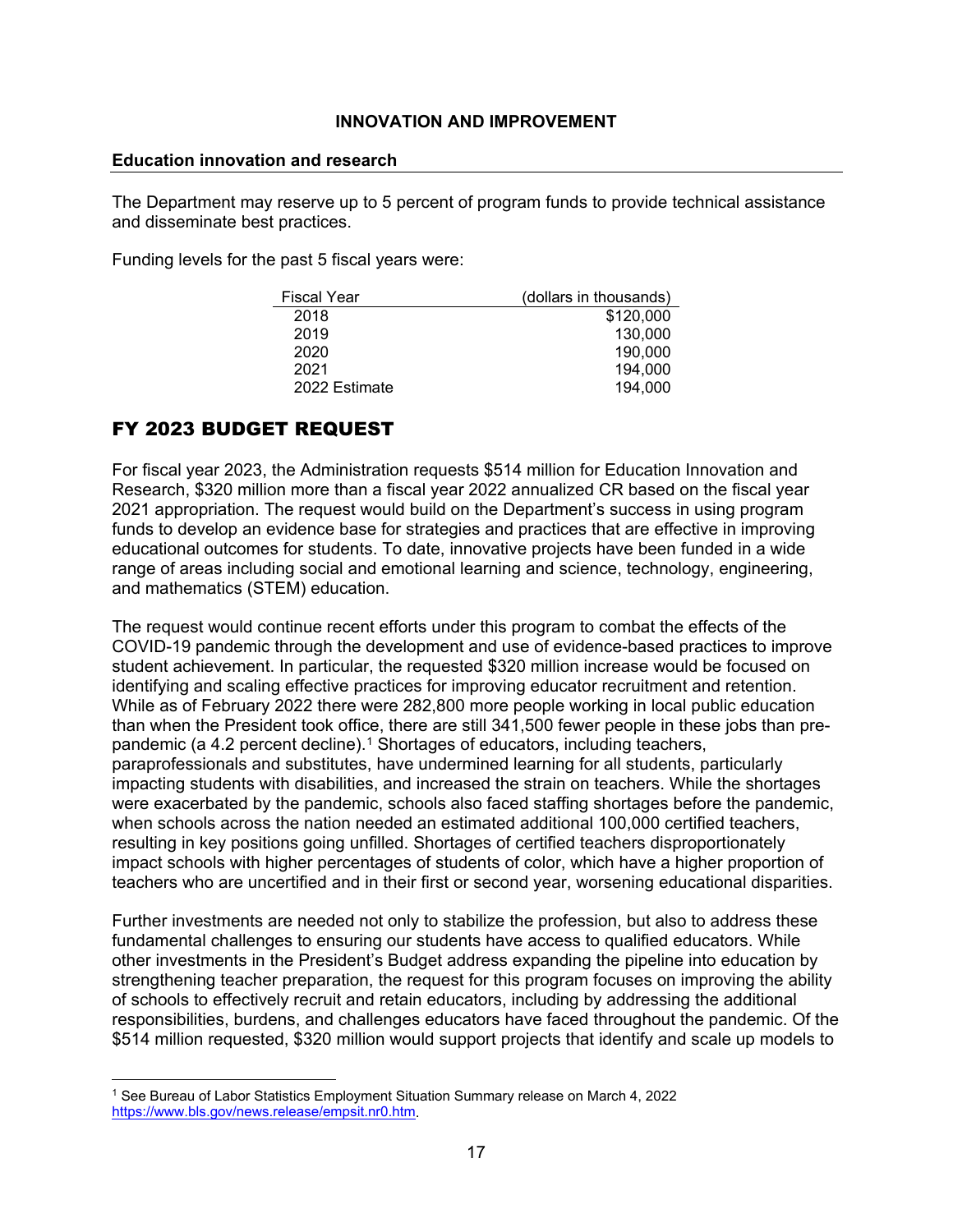### **Education innovation and research**

elevate and strengthen an education workforce hit hard by the in-school and out-of-school impacts of COVID-19. Key priorities would include improving supports for educators that enhance the ability of schools to recruit and retain staff (e.g., structuring staffing and time to ensure educators and students are appropriately supported) and increasing access to leadership opportunities that can lead to increased pay and improved retention for fully certified, experienced, and effective educators, while expanding the impact of great teachers within and beyond their classrooms.

Consistent with the authorizing statute, the Department would reserve up to \$25.7 million in fiscal year 2023 for technical assistance, including technical assistance to help grantees develop and implement rigorous evaluations, and dissemination.

## PROGRAM OUTPUT MEASURES

| <b>Output Measures</b>                | 2021      | 2022      | 2023      |
|---------------------------------------|-----------|-----------|-----------|
| Amount for new awards                 | \$182,017 | \$119,408 | \$483,160 |
| Number of new awards                  | 30        | $12 - 20$ | 48-80     |
| Amount for continuation awards        | \$1,214   | \$67,652  | $\Omega$  |
| Number of continuation awards         | 1         | 41        | $\Omega$  |
| Amount for supplemental awards        | \$4,934   | 0         | $\Omega$  |
| Number of supplemental awards         | 1         | 0         | $\Omega$  |
| Peer review of new award applications | \$530     | \$1,287   | \$5,140   |
| National activities                   | \$5,305   | \$5,653   | \$25,700  |

(dollars in thousands)

## PROGRAM PERFORMANCE INFORMATION

### **Performance measures**

This section presents selected program performance information, including, for example, program goals, objectives, measures, and performance targets and data; and an assessment of the progress made toward achieving program results. Achievement of program results is based on the cumulative effect of the Federal resources provided for the program as well as the resources and efforts invested by those served by the program.

The measures reported in this section include data for grants under both the predecessor Investing in Innovation (i3) program and EIR. Thus, the measures for Expansion grants include data for i3 Scale-up grants that were still active in the reporting year; the measures for Midphase grants include data for i3 Validation grants; and the measures for Early-phase grants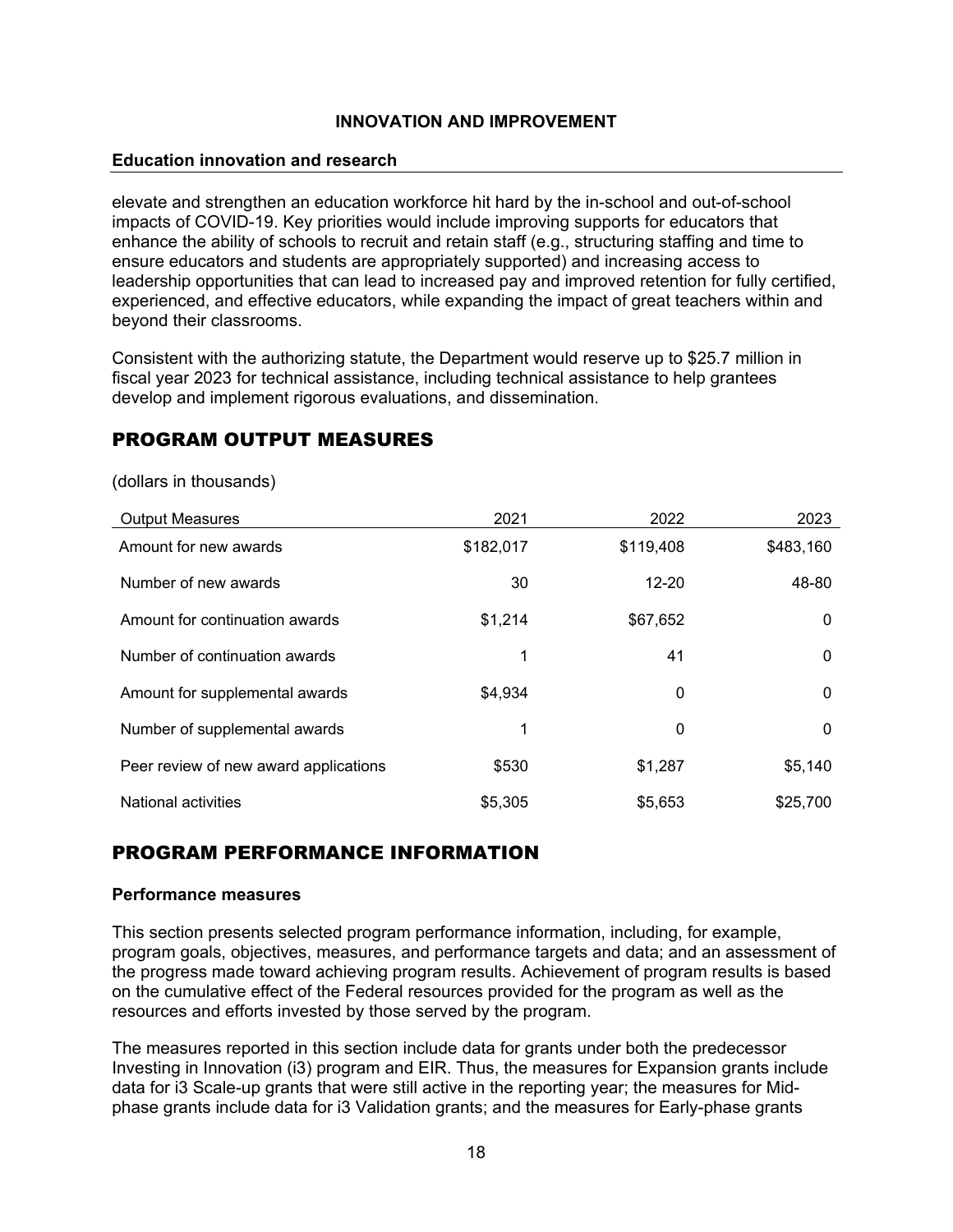#### **Education innovation and research**

include data for i3 Development grants. However, in the text below only the current terminology is used.

Data for these measures for fiscal year 2021 are generally expected to be available in fall 2022.

#### **Goal: To improve educational outcomes for students by developing, identifying, and scaling up effective practices that are demonstrated to have an impact on student achievement and other student outcomes.**

*Objective: To validate and scale effective solutions for persistent educational challenges across the country to serve a substantially larger numbers of students.*

**Measure:** The percentage of Expansion grantees that reached their annual targets of students served.

| Year | <b>Target</b> | <b>Actual</b> |
|------|---------------|---------------|
| 2018 | 66%           | 100%          |
| 2019 | 66            | 90            |
| 2020 | 66            | 67            |
| 2021 | 66            |               |
| 2022 | 66            |               |
| 2023 | 66            |               |

**Measure:** The percentage of Expansion grantees that reached the targeted number of students specified in their applications by the end of the project.

| Year | <b>Target</b> | <b>Actual</b> |  |
|------|---------------|---------------|--|
| 2018 | 66%           | N/A           |  |
| 2019 | 66            | N/A           |  |
| 2020 | 66            | N/A           |  |
| 2021 | 66            |               |  |
| 2022 | 66            |               |  |
| 2023 | 66            |               |  |

**Measure:** The percentage of Mid-phase grantees that reached their annual targets of students served.

| Year | <b>Target</b> | <b>Actual</b> |
|------|---------------|---------------|
| 2018 | 66%           | 64%           |
| 2019 | 66            | 50            |
| 2020 | 66            | -47           |
| 2021 | 66            |               |
| 2022 | 66            |               |
| 2023 | 66            |               |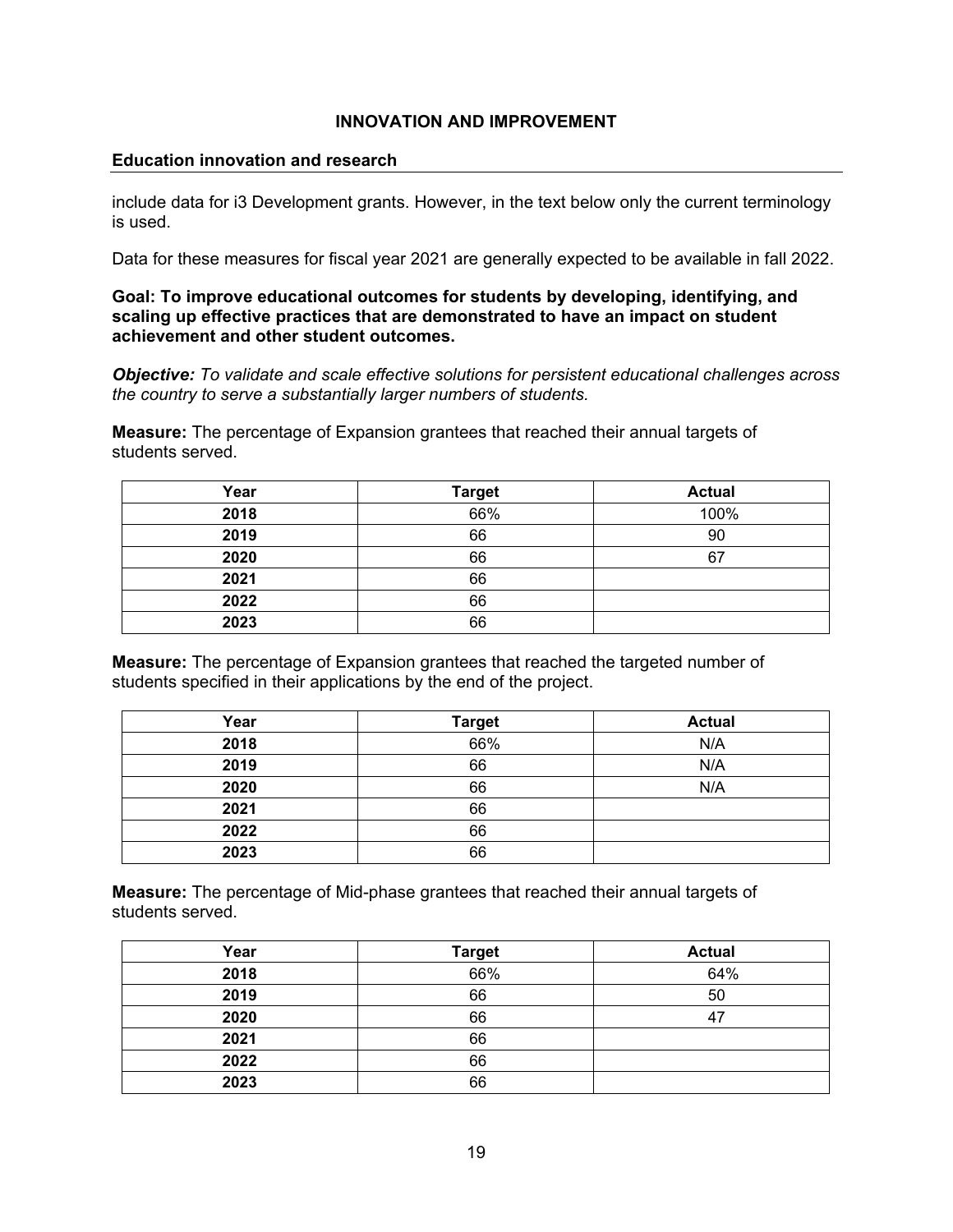#### **Education innovation and research**

**Measure:** The percentage of Mid-phase grantees that reached the targeted number of students specified in their applications by the end of the project.

| Year | <b>Target</b> | <b>Actual</b> |
|------|---------------|---------------|
| 2018 | 65%           | 71%           |
| 2019 | 65            | 50            |
| 2020 | 65            |               |
| 2021 | 65            |               |
| 2022 | 65            |               |
| 2023 | 65            |               |

**Additional information:** The source of the data for these measures is annual grantee performance reports and final performance reports. One of the goals of Mid-phase and Expansion grants is to expand the implementation of each intervention for which there is evidence of effectiveness while continuing to evaluate it to ensure that it is implemented well and continues to be effective on a larger scale. Therefore, reaching the targeted number of students is an important measure of success for these projects.

No Expansion grantees ended their grants in the reporting periods for 2018 through 2020, so there is no cumulative data on students served to report for Expansion grants. Four Mid-phase grantees ended their grants in the reporting period for 2020; however, final performance reports for these grantees are still under review, with cumulative data on students served expected to be available in spring 2022.

A number of grantees reporting data for 2020 cited the COVID-19 pandemic as a factor in not meeting their targets for students served. The Department is examining other factors that may have contributed to the decline in performance with respect to these measures in recent years. In addition, the Department will continue to develop and refine strategies for providing timely and useful technical assistance to grantees in order to improve the quality, completeness, and consistency of the data, including the accurate setting of yearly targets for students served.

*Objective: To promote rigorous evaluation of projects that will generate significant new information about the effectiveness of diverse strategies, practices, and products that address persistent educational challenges.*

**Measure:** The percentage of programs, practices, or strategies supported by an Expansion grant with ongoing, well-designed, and independent evaluations that will provide evidence of their effectiveness at improving student outcomes at scale and would meet the What Works Clearinghouse (WWC) Evidence Standards with or without reservations.

| Year | <b>Target</b> | <b>Actual</b> |
|------|---------------|---------------|
| 2018 | 100%          | 100%          |
| 2019 | 100           | 100           |
| 2020 | 100           | 83            |
| 2021 | 100           |               |
| 2022 | 100           |               |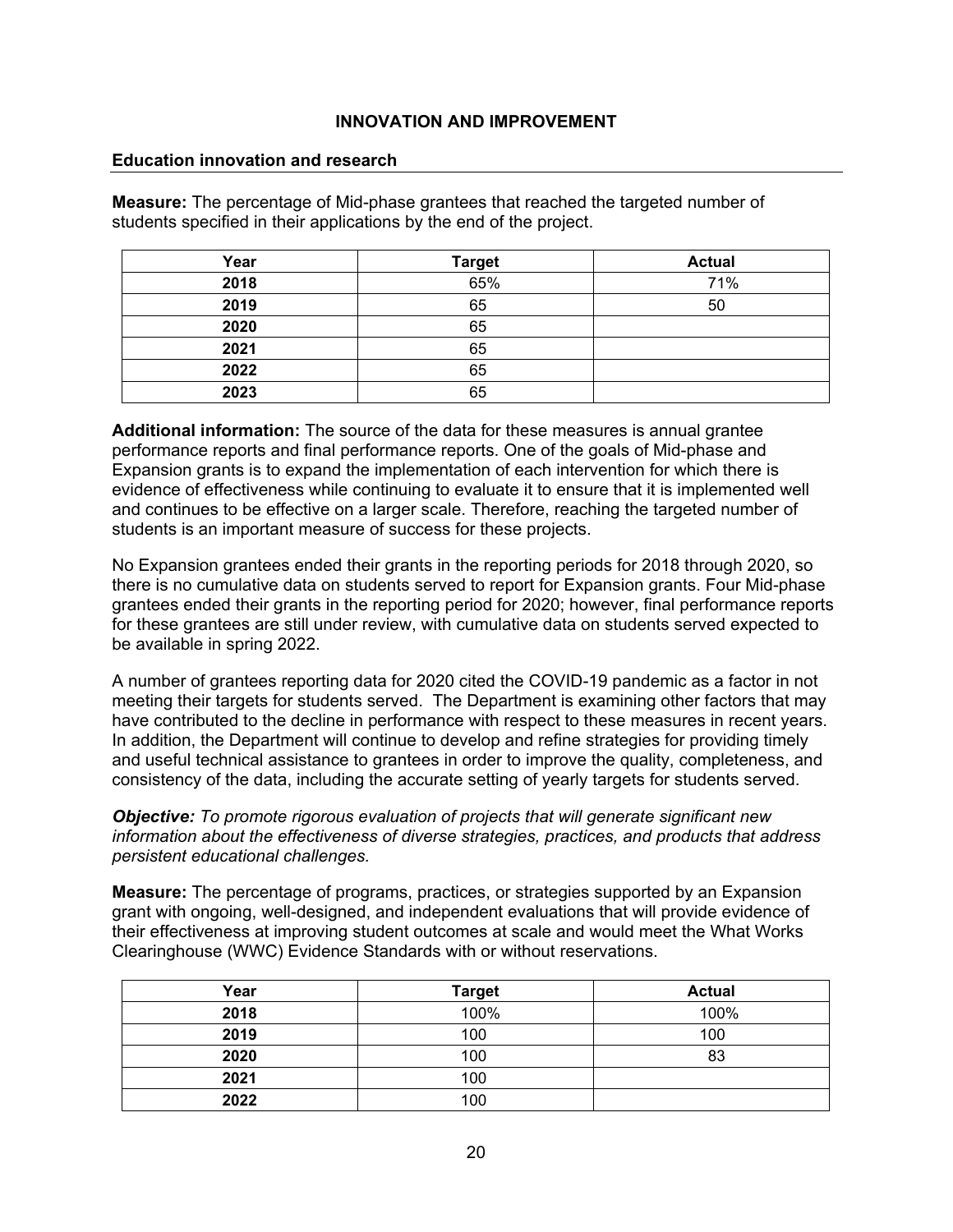#### **Education innovation and research**

| Year | Target | Actual |
|------|--------|--------|
| 2023 | '00    |        |

**Measure:** The percentage of programs, practices, or strategies supported by a Mid-phase grant with ongoing, well-designed, and independent evaluations that will provide evidence of their effectiveness at improving student outcomes and would meet the WWC Evidence Standards with or without reservations.

| Year | <b>Target</b> | <b>Actual</b> |
|------|---------------|---------------|
| 2018 | 100%          | 100%          |
| 2019 | 100           | 95            |
| 2020 | 100           | 74            |
| 2021 | 100           |               |
| 2022 | 100           |               |
| 2023 | 100           |               |

**Measure:** The percentage of programs, practices, or strategies supported by an Early-phase grant with ongoing evaluations that provide evidence of promise for improving student outcomes.

| Year | <b>Target</b> | <b>Actual</b> |
|------|---------------|---------------|
| 2018 | 100%          | 100%          |
| 2019 | 100           | 93            |
| 2020 | 100           | 66            |
| 2021 | 100           |               |
| 2022 | 100           |               |
| 2023 | 100           |               |

**Additional information:** The source of the data for these measures is grantee evaluation plans. During the 2020 reporting period, one Expansion grantee was implementing an evaluation plan that is at risk of not meeting WWC standards because of the rigor of the evaluation plan as introduced. In addition, 7 Mid-phase grantee and 28 Early-phase grantees were implementing evaluation plans that are at risk of not meeting WWC standards because they might not produce reliable, credible evidence; the evaluation plans for the majority of these grantees were adversely impacted by the COVID-19 pandemic.

The Department will continue to provide technical assistance on appropriate evaluation design and implementation to the grantees to improve the likelihood that their evaluations meet WWC standards by the end of the projects.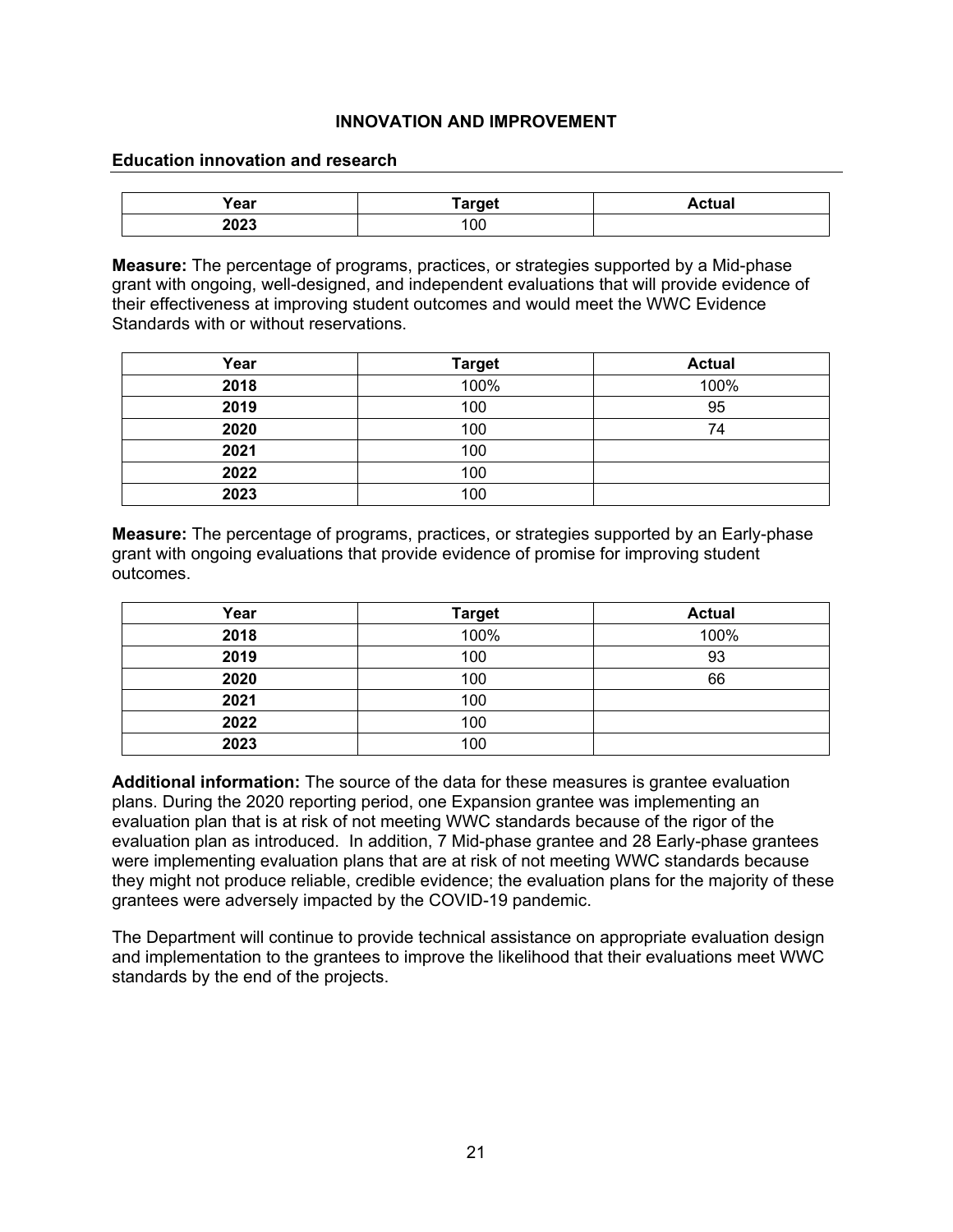#### **Education innovation and research**

**Measure:** The percentage of programs, practices, or strategies supported by an Expansion grant with ongoing evaluations that are providing high-quality implementation data and performance feedback that allow for periodic assessment of progress toward achieving intended outcomes.

| Year | <b>Target</b> | <b>Actual</b> |
|------|---------------|---------------|
| 2018 | 100%          | 100%          |
| 2019 | 100           | 100           |
| 2020 | 100           | 100           |
| 2021 | 100           |               |
| 2022 | 100           |               |
| 2023 | 100           |               |

**Measure:** The percentage of programs, practices, or strategies supported by a Mid-phase grant with ongoing evaluations that are providing high-quality implementation data and performance feedback that allow for periodic assessment of progress toward achieving intended outcomes.

| Year | <b>Target</b> | <b>Actual</b> |
|------|---------------|---------------|
| 2018 | 100%          | 100%          |
| 2019 | 100           | 100           |
| 2020 | 100           | 96            |
| 2021 | 100           |               |
| 2022 | 100           |               |
| 2023 | 100           |               |

**Measure:** The percentage of programs, practices, or strategies supported by an Early-phase grant with ongoing evaluations that are providing high-quality implementation data and performance feedback that allow for periodic assessment of progress toward achieving intended outcomes.

| Year | <b>Target</b> | <b>Actual</b> |
|------|---------------|---------------|
| 2018 | 100%          | 100%          |
| 2019 | 100           | 100           |
| 2020 | 100           | 87            |
| 2021 | 100           |               |
| 2022 | 100           |               |
| 2023 | 100           |               |

**Additional information:** The source of the data is grantee evaluation plans. The Department will continue to develop and refine strategies for providing timely and useful technical assistance to grantees in order to improve the quality, completeness, and consistency of the data.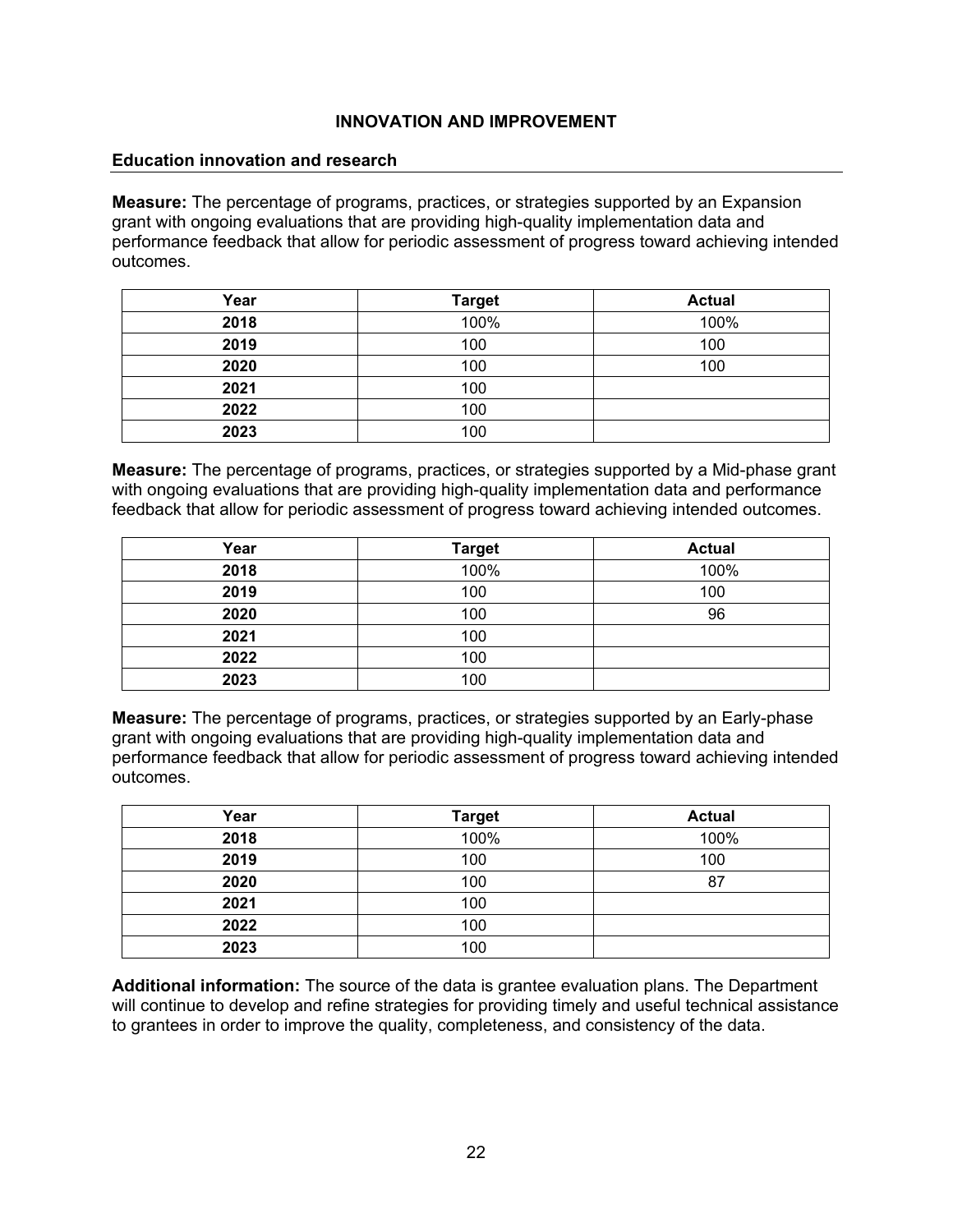### **Education innovation and research**

#### **Efficiency measures**

The Department established cost per student as the efficiency measure for the program. Data for this measure are based on total project costs minus evaluation costs divided by the number of students served by all grantees. Separating the evaluation costs is critical because of the significant evaluation costs for projects under this program.

**Measure:** The annual cost per student served by grant type.

| Year | Cost per student,<br><b>Expansion grants</b> | Cost per student,<br>Mid-phase grants | Cost per student, Early-<br>phase grants |
|------|----------------------------------------------|---------------------------------------|------------------------------------------|
| 2018 | \$222                                        | \$1,812                               | \$776                                    |
| 2019 | 416                                          | 1,467                                 | 1,572                                    |
| 2020 |                                              | 1,408                                 | 785                                      |

**Additional information:** Data for this measure for 2020 for Expansion grants are expected to be available in spring 2022.

**Measure:** The cumulative cost per student by grant type for programs, practices, or strategies that were proven to be effective at improving educational outcomes for students.

| Year | Cost per student,<br><b>Expansion grants</b> | Cost per student,<br>Mid-phase grants | Cost per student, Early-<br>phase grants |
|------|----------------------------------------------|---------------------------------------|------------------------------------------|
| 2018 | N/A                                          | 618                                   | 3.446                                    |
| 2019 | N/A                                          | 2.087                                 | 1.904                                    |
| 2020 | N/A                                          |                                       |                                          |

**Additional information:** No Expansion grantees ended their grants in the reporting periods for 2018 through 2020, so there is no cumulative data on cost per student to report for Expansion grants. Data for this measure for 2020 for Mid-phase and Early-phase grants are expected to be available in spring 2022.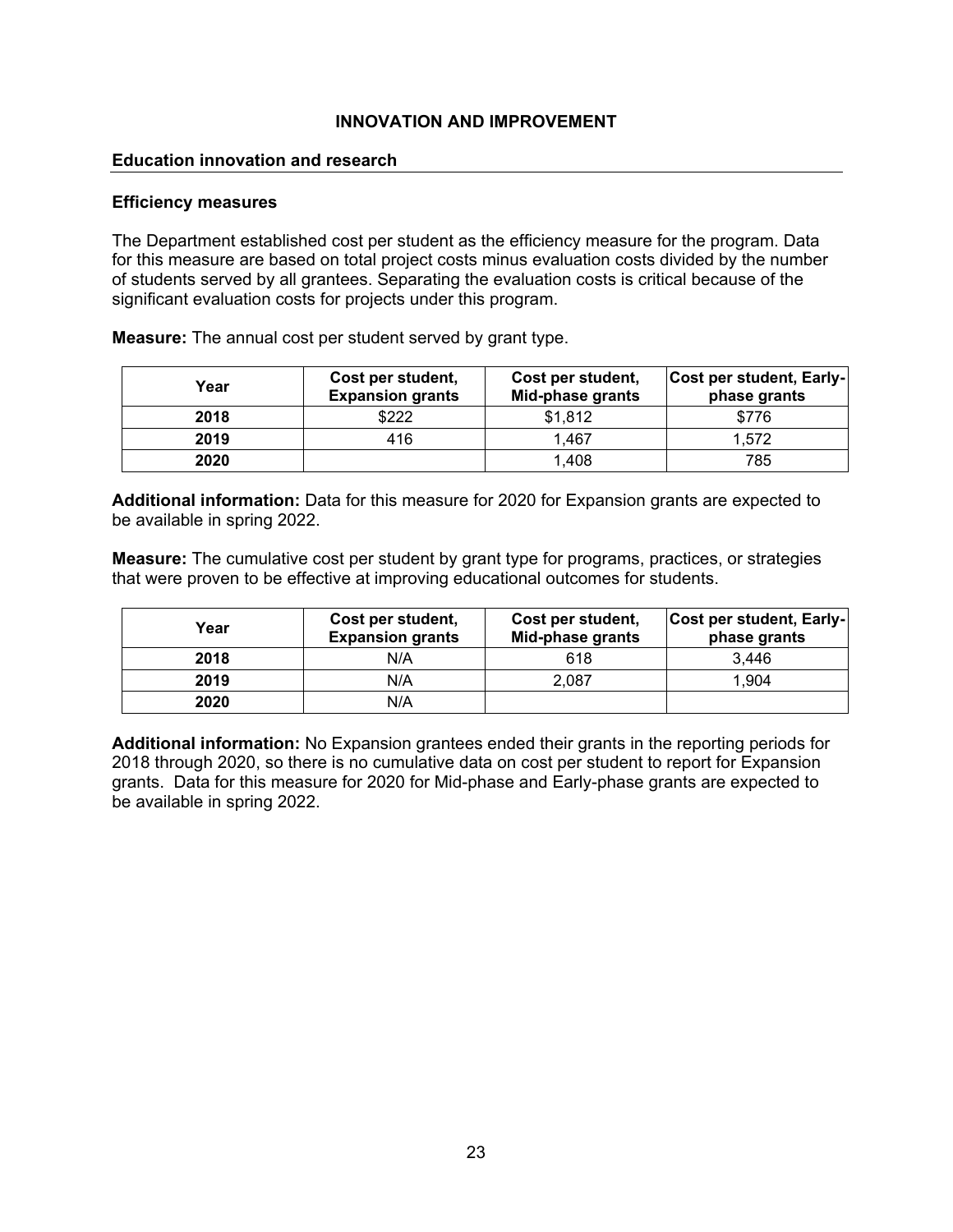## <span id="page-24-0"></span>Teacher and school leader incentive grants

(Elementary and Secondary Education Act of 1965, as amended, Title II, Part B, Subpart 1)

(dollars in thousands)

FY 2023 Authorization: To be determined<sup>[1](#page-24-1)</sup>

Budget Authority:

| 2022 Estimate | 2023 Request | Change     |
|---------------|--------------|------------|
| \$200,000     | \$150,000    | $-$50,000$ |

## PROGRAM DESCRIPTION

The Teacher and School Leader Incentive Grants program makes competitive grants to help eligible entities develop, implement, improve, or expand human capital management systems or performance-based compensation systems in schools served by those entities.

Eligible entities include local educational agencies (LEAs); State educational agencies or other designated State agencies; the Bureau of Indian Education (BIE); and partnerships of LEAs, State agencies, and the BIE with nonprofit or for-profit entities. The grant period is 3 years, and the Department has discretion to provide up to an additional 2 years of funding if the grantee demonstrates success. In making grants, the Department is required to give priority to applicants that support teachers, principals, and other school leaders in high-need schools and to ensure an equitable geographic distribution of grants, including the distribution of grants between rural and urban areas. An LEA is permitted to receive (whether individually or as part of a consortium) a grant under this program only twice.

The statute defines high-need schools as public elementary or secondary schools located in an area in which at least 30 percent of students are from low-income backgrounds. Human capital management systems (HCMSs) are defined as systems that enable the LEA to make and implement human capital decisions (such as decisions related to hiring, professional development, dismissal, tenure, and promotion) and that include a performance-based compensation system. Performance-based compensation systems (PBCSs) are systems of compensation for teachers, principals, or other school leaders that differentiate levels of compensation based in part on measurable increases in student academic achievement. The systems also may include differentiated levels of compensation for positions in hard-to-staff schools and subject areas, as well as for recognition of skills and knowledge of teachers, principals, and other school leaders demonstrated through additional responsibilities and evidence of professional achievement.

Grantees may use funds for a wide variety of activities to develop, implement, improve, or expand an HCMS or PBCS, including:

<span id="page-24-1"></span><sup>1</sup> The GEPA extension expired September 30, 2021; reauthorization for FY 2023 is expected through appropriations action.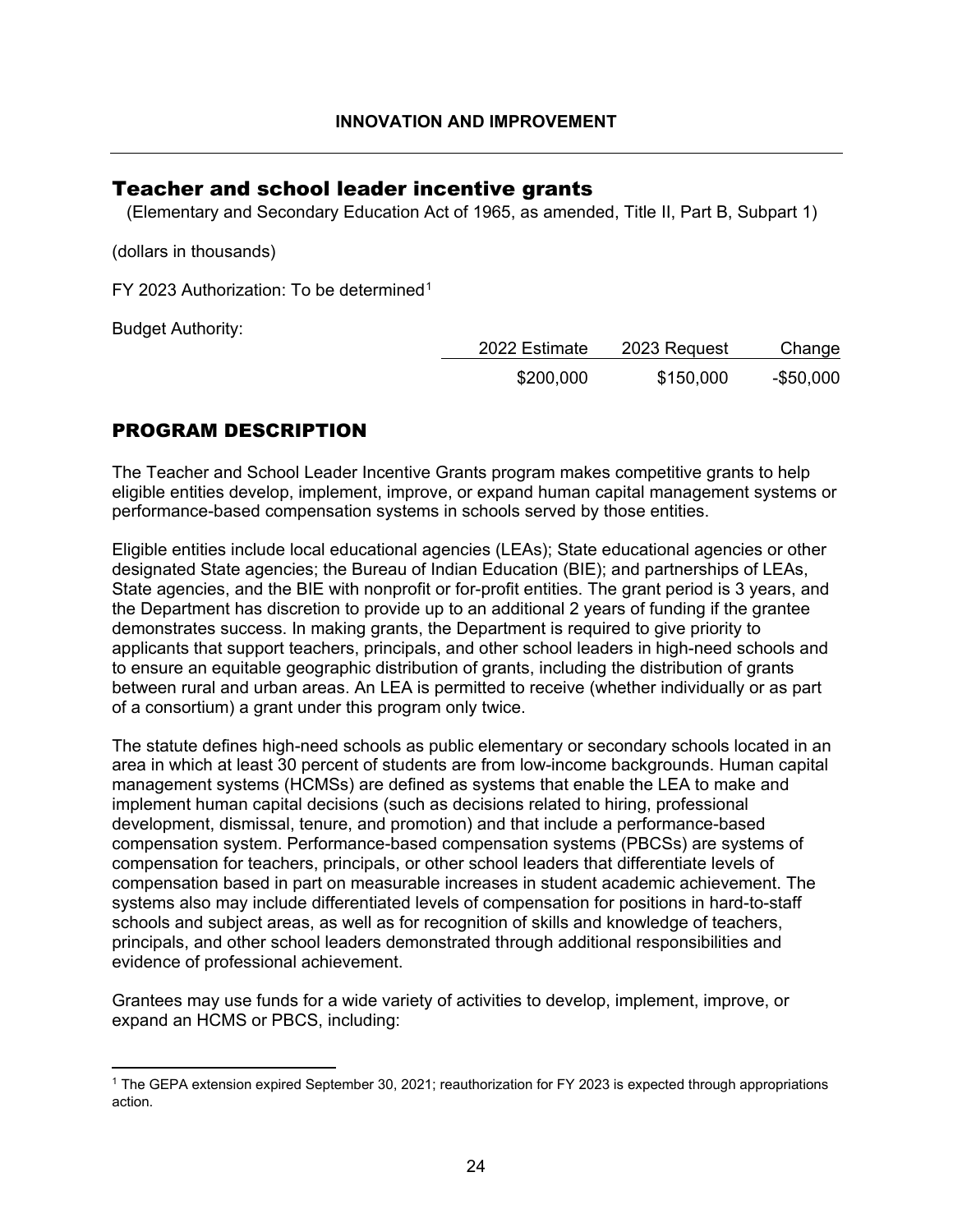### **Teacher and school leader incentive grants**

- Conducting outreach to gain information on how to construct evaluation and support systems;
- Providing principals with the tools necessary to make school-level decisions, including staffing decisions, in order to build high-performing instructional leadership teams for highneed schools;
- Improving LEA processes for recruiting, selecting, placing, supporting, and retaining effective teachers, principals, and other school leaders in high-need schools;
- Developing or improving evaluation and support systems that are based in part on demonstrated improvement in student achievement;
- Instituting career advancement opportunities that reward effective teachers, principals, or other school leaders in high-need schools; and
- Implementing a differentiated salary structure for teachers who teach in high-needs schools or teach high-need subjects, raise student academic achievement, or take on additional leadership responsibilities, or for principals or other school leaders to serve in high-need schools and raise student academic achievement.

Grantees must provide matching contributions, in cash or in kind, from non-Federal sources equal to 50 percent of the amount of their grants. Grant funds must be used to supplement, not supplant, other Federal or State funds available to carry out activities.

The Department is required to submit an annual report to Congress that provides information on grant award amounts and grantee activities, as well as student academic achievement information for participating schools. In addition, the Institute for Education Sciences (IES) must evaluate the effectiveness of the program; the Department may reserve up to 1 percent of each year's appropriation for this purpose as well as to provide technical assistance to grantees.

Funding levels for the past 5 fiscal years were:

| (dollars in thousands) |
|------------------------|
| \$200,000              |
| 200,000                |
| 200,000                |
| 200,000                |
| 200,000                |
|                        |

## FY 2023 BUDGET REQUEST

For fiscal year 2023, the Administration requests \$150 million for Teacher and School Leader Incentive Grants, \$50 million less than a fiscal year 2022 annualized CR based on the fiscal year 2021 appropriation. The request would support a limited number of new awards as well as continuation and renewal awards for current grantees and technical assistance.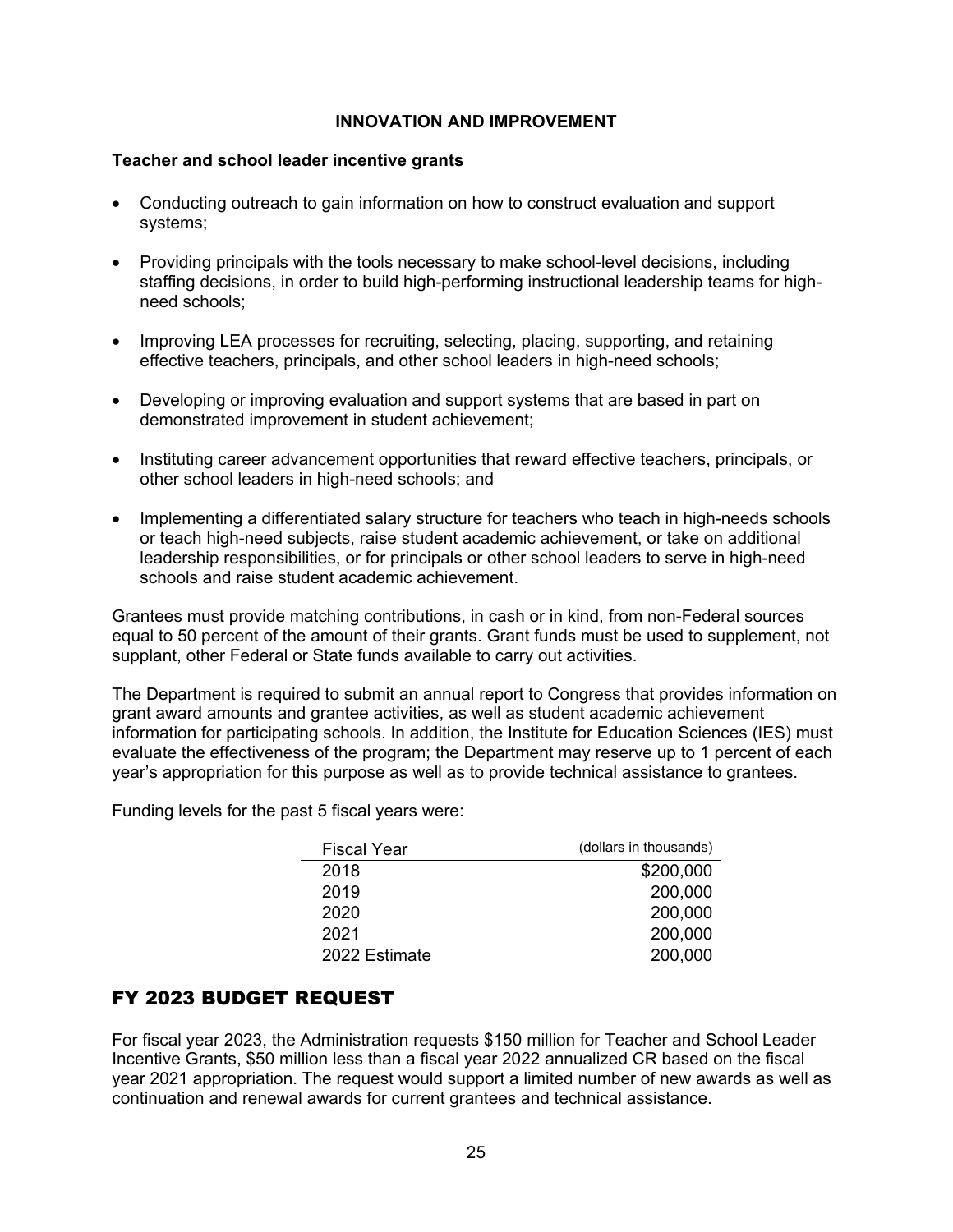#### **Teacher and school leader incentive grants**

New awards under this program beginning in fiscal year 2022 are likely to be focused on providing opportunities for educators to take on leadership roles in their schools and districts and be compensated for those additional responsibilities, and to promote greater diversity in the educator workforce. On July 9, 2021, the Department published two final priorities that may be used in competitions in fiscal year 2022 and later years. The first priority is designed to promote the continued development and growth of educators, including through leadership opportunities. The second is intended to improve educator diversity—including racial, cultural, and linguistic diversity—so that students may learn to high standards and be prepared to live and work in a diverse society.

The Department also issued another final priority and definition for this program on July 9, 2021, to clarify the extent to which grant-funded activities are concentrated in high-need schools and to refine the definition of a high-need school. Specifically, the priority requires applicants to demonstrate that at least the majority of schools participating in a project are high-need schools, which are defined as schools enrolling 50 percent or more of students from low-income backgrounds, based on free- or reduced-price lunch data, comparable data from another source, or, for middle and high schools, poverty data from feeder schools.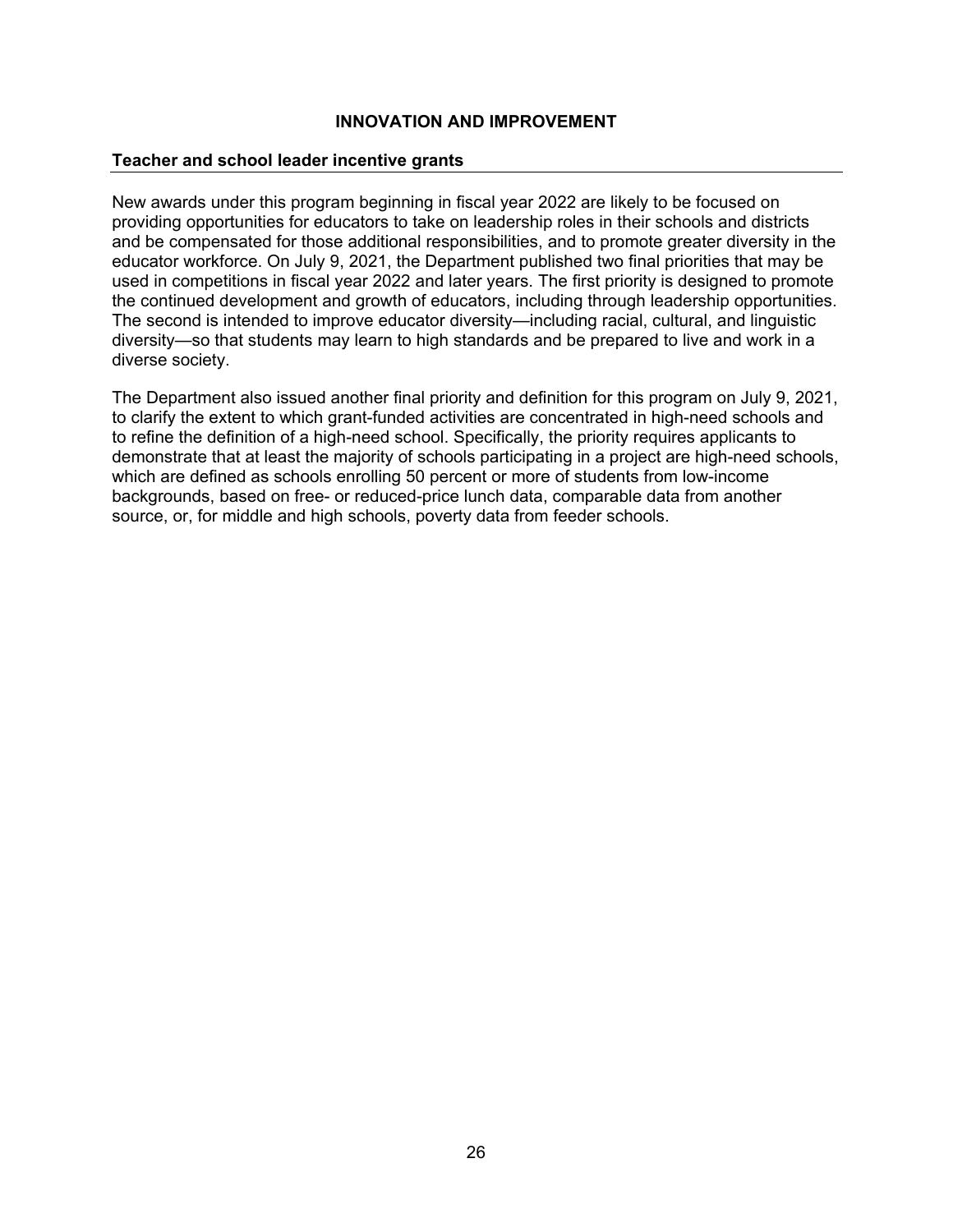#### **Teacher and school leader incentive grants**

## PROGRAM OUTPUT MEASURES

(dollars in thousands)

| <b>Output Measures</b>                | 2021                            | 2022      | 2023             |
|---------------------------------------|---------------------------------|-----------|------------------|
| Project Funding:                      |                                 |           |                  |
| New awards                            | \$96,055                        |           | \$30,200         |
| Continuation awards                   | 74,767                          | \$187,858 | 88,000           |
| Renewal awards                        | 27,116                          | 10,142    | 30,200           |
| Peer review of new award applications | 62                              |           | 100              |
| Evaluation                            | 900                             | 717       | 0                |
| <b>Technical assistance</b>           | 1,100                           | 1,283     | 1,500            |
| Total                                 | 200,000                         | 200,000   | 150,000          |
| <b>Grant Awards:</b>                  |                                 |           |                  |
| Number of new awards                  | 23                              | 0         | $5 - 8$          |
| Range of new awards                   | $$855 - $8,497$                 |           | \$500-\$8,000    |
| Number of continuation awards         | 14                              | 35        | 22               |
| Range of continuation awards          | \$1,551-\$10,142 \$500-\$10,735 |           | \$500-\$8,500    |
| Number of renewal awards              | 5                               |           | $3 - 6$          |
| Range of renewal awards               | $$3,116 - $7,668$               | \$10,000  | \$1,500-\$10,000 |

NOTE: The Department is authorized to reserve up to 0.5 percent of funds appropriated for most ESEA programs, including Teacher and School Leader Incentive Grants, and to pool such funds for use in evaluating any ESEA program. The Department did not reserve funds for this purpose from this program in fiscal year 2021 but may do so in fiscal year 2022 or 2023. Any amount pooled under section 8601 would not exceed the 1 percent evaluation and technical assistance reservation authorized for the program.

## PROGRAM PERFORMANCE INFORMATION

#### **Performance measures**

This section presents selected program performance information, including, for example, program goals, objectives, measures, and performance targets and data; and an assessment of the progress made toward achieving program results. Achievement of program results is based on the cumulative effect of the Federal resources provided for the program as well as the resources and efforts invested by those served by the program.

Current performance measures for this program include the following:

- The percentage of educators in all schools who earned performance-based compensation.
- The percentage of educators in all high-need schools who earned performance-based compensation.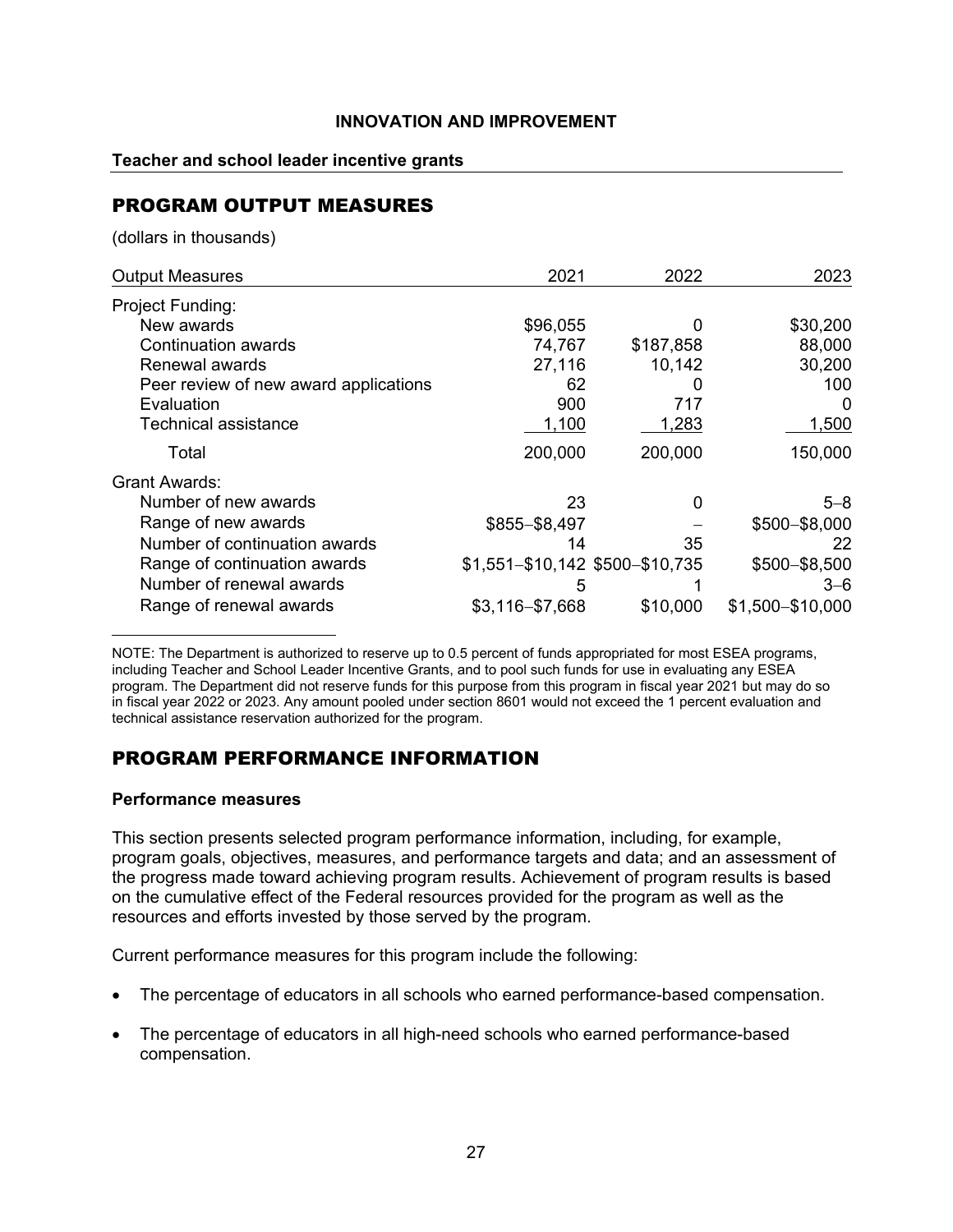### **Teacher and school leader incentive grants**

- The gap between the retention rate of educators receiving performance-based compensation and the average retention rate of educators in each high-need school whose educators participate in the project.
- The number of school districts participating in a grant that use educator evaluation systems to inform recruitment, hiring, placement, retention, dismissal, professional development, tenure, and promotion.
- The number of high-need schools within districts participating in a TSL grant that use educator evaluation and support systems to inform recruitment, hiring, placement, retention, dismissal, professional development, tenure, and promotion.
- The percentage of performance-based compensation paid to educators with State, local, or other non-TSL Federal resources.
- The percentage of teachers and principals who receive the highest effectiveness rating.
- The percentage of teachers and principals in high-needs schools who receive the highest effectiveness rating.

Grantee reporting has been problematic. Department staff are reviewing grantee performance reports, but data are not yet available.

#### **Other performance information**

The Institute of Education Sciences (IES) conducted two recent studies that provide information on effective practices relevant to the TSL program:

The Impact Evaluation of Teacher and Leader Performance Evaluation Systems<sup>[1](#page-28-0)</sup> examined districts' and educators' experiences with performance evaluation systems and their impact on classroom practice and student achievement in eight districts. The study provided resources and support to implement three performance measures: a classroom practice measure that provided feedback sessions four times per year, a student growth measure of teacher contributions to student achievement (i.e., "value-added" scores), and a principal leadership measure with feedback sessions twice a year. No formal stakes were attached to the measures; instead, they were used to provide educators and their supervisors with information on performance. Both treatment and control schools continued to implement existing district performance evaluations and measures, with the treatment schools additionally implementing the study's performance measures and feedback. The study, which cost \$21.5 million over 6 years, was completed in December 2017. The key findings were:

• Performance evaluations were implemented generally as planned. For instance, in both study years, teachers and principals received multiple rounds of ratings and feedback on their practices.

<span id="page-28-0"></span><sup>&</sup>lt;sup>1</sup> See https://ies.ed.gov/ncee/projects/evaluation/tg\_performance.asp.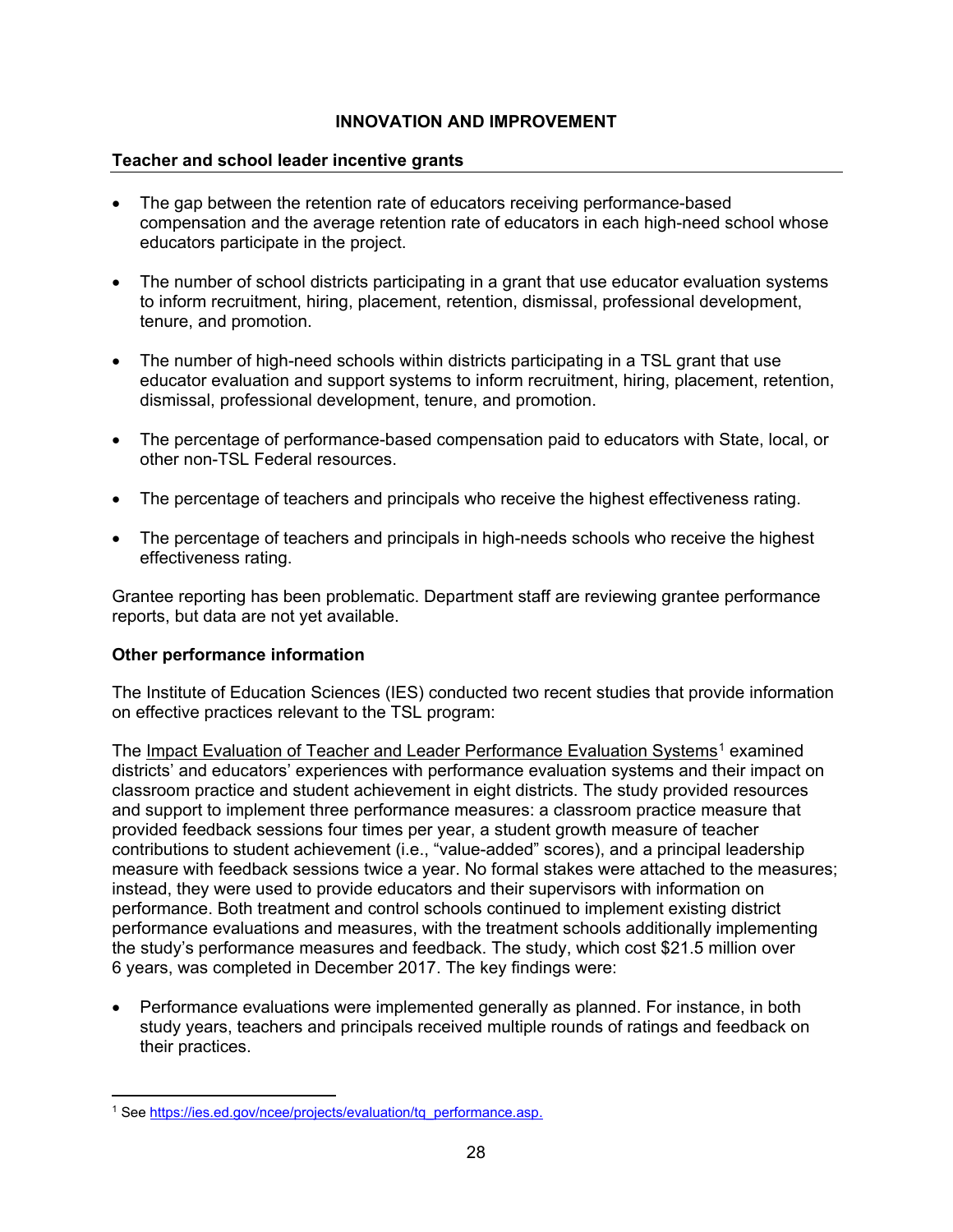### **Teacher and school leader incentive grants**

- On average, teachers received nearly the four intended feedback sessions per year. Most teachers had classroom observation overall scores in the top two performance levels, limiting the potential of the information to signal a need for teachers to improve. A majority of the teachers said the study's feedback on classroom practice was more useful and specific than their district's existing feedback.
- Principals' scores tended to be lower than teachers': many received scores indicating a need for improvement. Even so, nearly three-quarters of principals in the treatment group said the study's feedback on their leadership was more objective and actionable than feedback received in the past. The goal of the principal feedback was to improve leadership skills, and the study measured two aspects of leadership: instructional leadership and teacher-principal trust. The intervention had a positive impact on teacher-principal trust in year 1 and on both instructional leadership and trust in year 2.
- While educator evaluation systems provided some information to identify educators who needed support, they provided limited information to indicate the areas of practice most needing improvement.
- The study's performance evaluation system had a positive impact on teachers' classroom practice on one of the two observation measures, and it also had a positive impact on both of the principal leadership measures. There was no impact on reading/English language arts achievement in either study year, but the mathematics impact in year 1 was the equivalent of about 4 weeks of learning. In year 2, the mathematics impact was similar, but not statistically significant.

In September 2018, IES began a new Impact Evaluation to Inform the Teacher and School Leader Incentive Program<sup>[1](#page-29-0)</sup> that is designed to answer the following questions:

- What are the implementation experiences of the 2017 TSL grantees? What are their educator satisfaction, recruitment, and retention experiences with TSL, particularly among those grantees funding teacher leader roles?
- What is the effect on student achievement, educator satisfaction, recruitment, and retention of a teacher leader role strategy? Is the teacher leader strategy cost effective?

The evaluation will provide implementation information from all 2017 grantees, including information about strategies supported by grant funds. For those grantees supporting a teacher leader role, information will include teacher leader responsibilities and their teaching load, the stipend amount, how grantees select and train their teacher leader, the types of teachers targeted for support, and district and school contexts that facilitate or hinder the teacher leader role implementation. In addition, the evaluation will recruit approximately 100 schools to participate in an impact evaluation of funding teacher leaders to support their peers using activities similar to that funded within the TSL grantees.

<span id="page-29-0"></span><sup>1</sup> See [https://ies.ed.gov/ncee/projects/evaluation/tq\\_leader.asp.](https://ies.ed.gov/ncee/projects/evaluation/tq_leader.asp)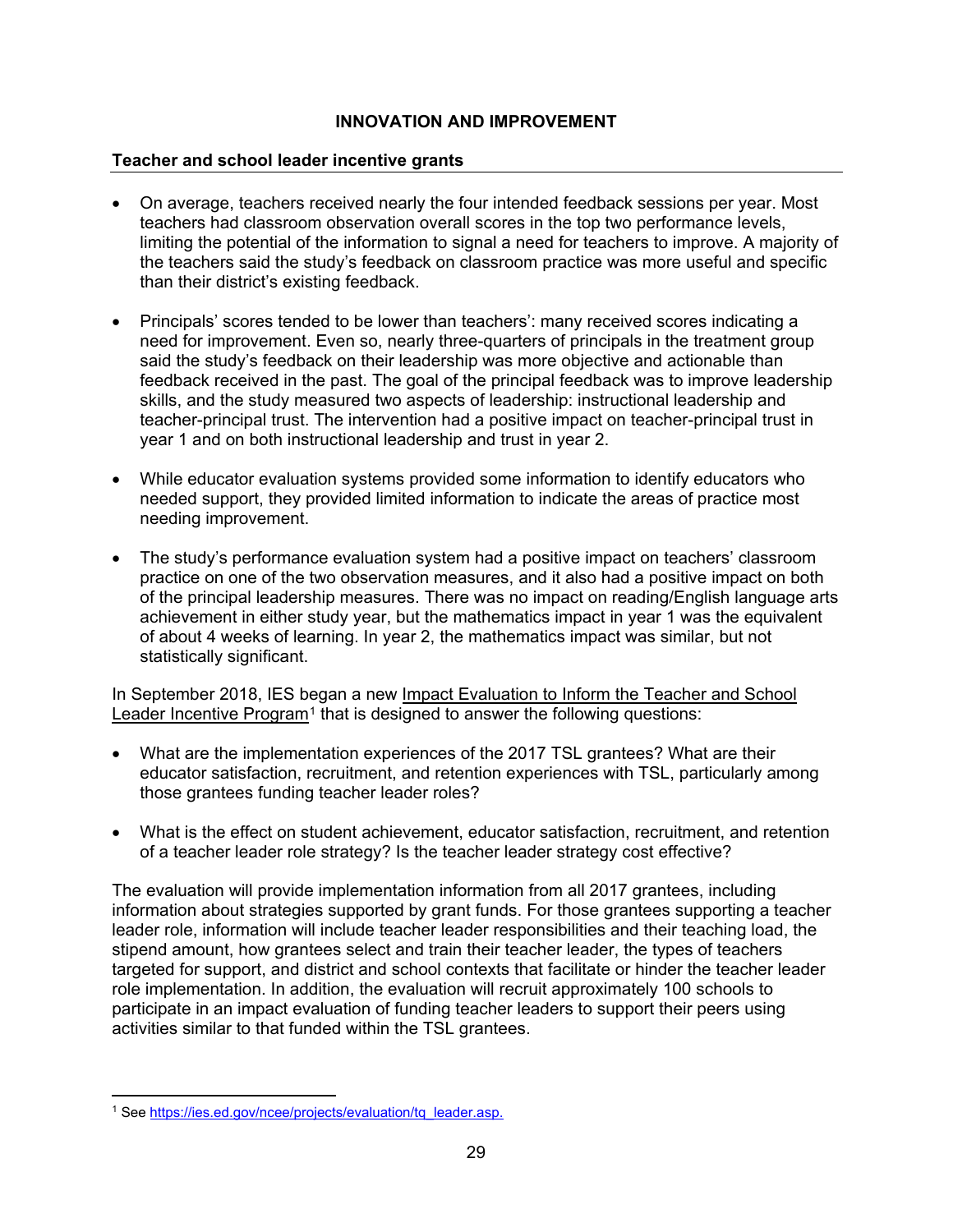#### **Teacher and school leader incentive grants**

Data collection will include a TSL grantee survey of all 14 TSL grantees receiving awards in 2017 to gather information about their TSL program; teacher and principal surveys to collect program implementation information as well as educator satisfaction and teacher recruitment activities and outcomes; teacher leader activity forms to provide information about teacher leader roles and activities; teacher and principal school assignment records to look at mobility and retention; and student administrative records to look at student outcomes. The study has been delayed due to the pandemic, which required IES to recruit study schools over two school years instead of one to get a sufficiently large sample for a portion of the evaluation. The first report from the study now is expected in 2022, and the study is scheduled for completion in August 2024, one year later than originally planned.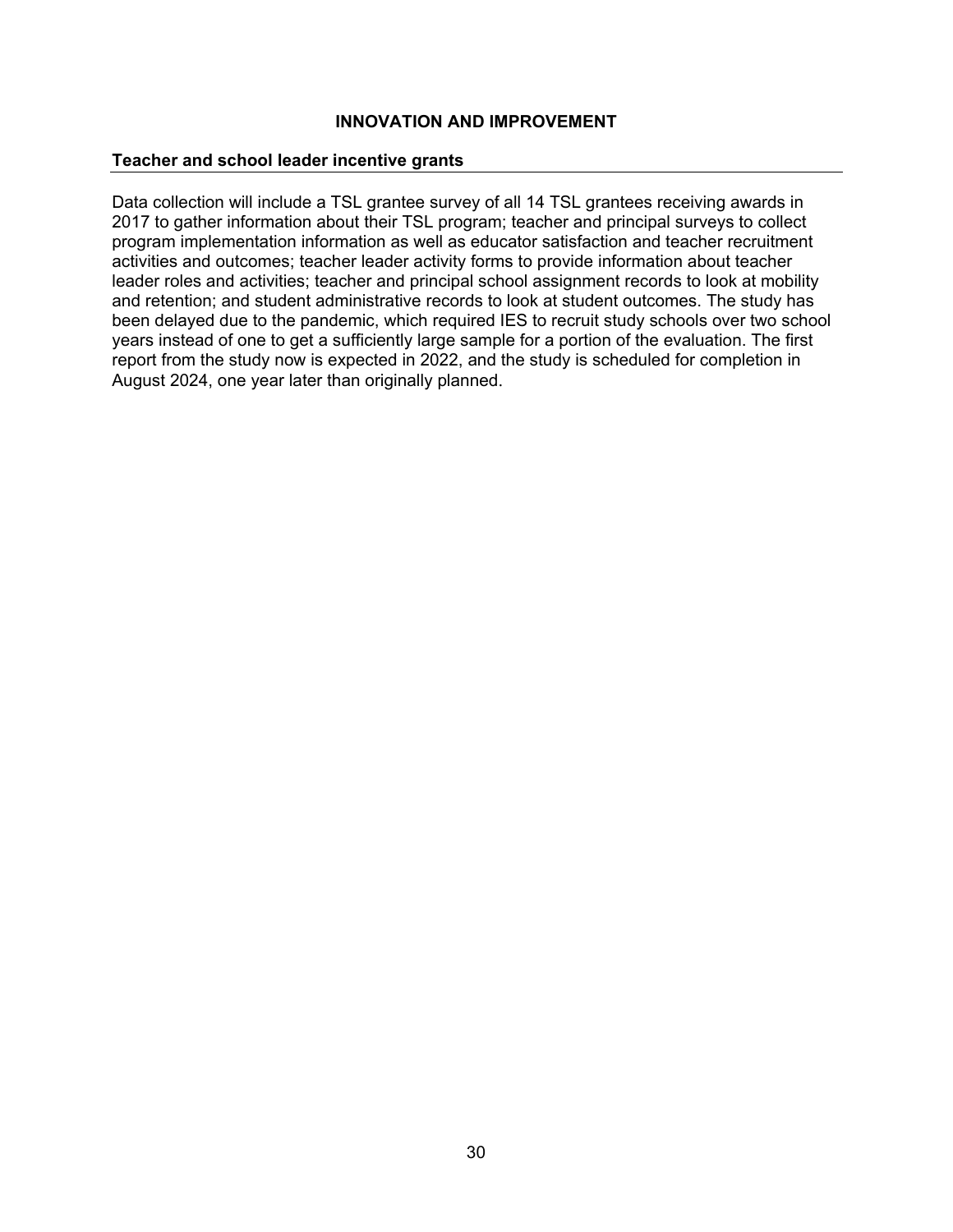## <span id="page-31-0"></span>American history and civics education

(Elementary and Secondary Education Act of 1965, as amended, Title II, Part B, Subpart 3)

(dollars in thousands)

FY 2023 Authorization: To be determined<sup>[1](#page-31-1)</sup>

Budget Authority:

| 2022 Estimate | 2023 Request | Change   |
|---------------|--------------|----------|
| \$5,250       | \$10,500     | +\$5,250 |

## PROGRAM DESCRIPTION

American History and Civics Education is designed to improve the quality of teaching and learning in American history, civics, and government. Funds support Presidential Academies for teachers, Congressional Academies for students, and National Activities to promote innovative instruction and professional development for teachers and school leaders.

### **American History and Civics Academies**

Presidential Academies for the Teaching of American History and Civics offer intensive workshops of at least 2 weeks to elementary and secondary school teachers to strengthen their knowledge and skills through instruction and interaction with primary scholars and accomplished teachers in these fields. Congressional Academies for Students of American History and Civics offer similar workshops to secondary school students to enrich their understanding of American history and civics.

The Department makes competitive awards for up to 5 years to institutions of higher education and nonprofit educational organizations, museums, libraries, and research centers with demonstrated expertise in historical methodology or the teaching of American history and civics. The Department may make no more than 12 grants in a fiscal year and must give priority for Presidential Academies grants to applicants that propose to use the resources of the National Parks and coordinate or align their projects with the National Park Service National Centennial Parks initiative. Grantees must provide matching funds from non-Federal sources in an amount equal to 100 percent of the grant amount.

<span id="page-31-1"></span><sup>1</sup> The GEPA extension expired September 30, 2021; reauthorization for FY 2023 is expected through appropriations action.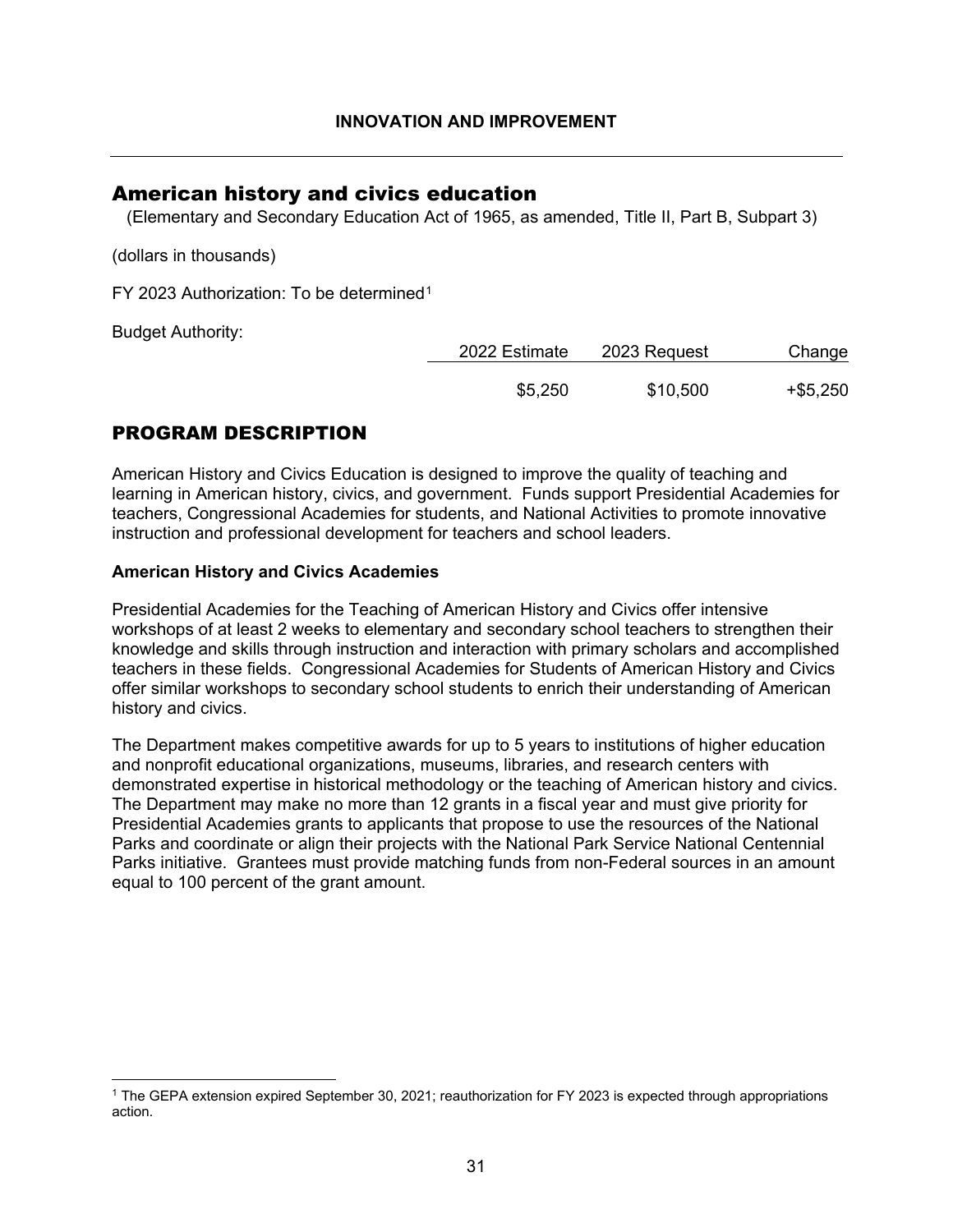#### **American history and civics education**

#### **National Activities**

National Activities grants promote evidence-based instructional methods and professional development programs in American history, civics and government, and geography, particularly those methods and programs that benefit students from low-income backgrounds and underserved students. Grants support the development, implementation, expansion, evaluation, and dissemination of methods and programs that show potential to improve teaching and learning and demonstrate innovation, scalability, accountability, and a focus on underserved students. Grant projects may include civic engagement activities and educational programs on the history and principles of the Constitution and Bill of Rights. The Department makes competitive grants to institutions of higher education and other nonprofit or for-profit organizations with demonstrated expertise for an initial period of up to 3 years, and may renew grants for an additional 2 years.

Funding levels for the program for the past 5 fiscal years were:

| Fiscal Year | (dollars in thousands) |  |
|-------------|------------------------|--|
| 2018        | \$3,515                |  |
| 2019        | 4,815                  |  |
| 2020        | 4,815                  |  |
| 2021        | 5,250                  |  |
| 2022        | 5,250                  |  |
|             |                        |  |

## FY 2023 BUDGET REQUEST

For fiscal year 2023, the Administration requests \$10.5 million for the American History and Civics Education programs, \$5.3 million more than a fiscal year 2022 annualized CR based on the fiscal year 2021 appropriation. The Department would use fiscal year 2023 funds to fund both continuation awards and new awards.

According to the Annenberg Civics Knowledge Survey, in 2021, only 56 percent of American adults were able to name the three branches of government.<sup>[1](#page-32-0)</sup> It is not only Americans' knowledge of how government works that is lacking; there is also a growing lack of confidence in our form of democratic government. In 2021, a Pew Research Center survey found that only about one in four Americans said they could trust the Federal government to do what is right just about always or most of the time.<sup>2</sup> In fact, the United States ranked 19 of 41 countries in a Trust in Government survey conducted in 2019 and 2020 by the Organisation for Economic Cooperation and Development.[3](#page-32-2) History and civics education plays an important role in providing individuals with the knowledge and skills required to fully participate in civic life, from voting to civic engagement to volunteerism, and can thus help ensure an informed citizenry and rebuild trust in and respect for the institutions and activities central to a vibrant democracy.

<sup>1</sup> <https://www.annenbergpublicpolicycenter.org/political-communication/civics-knowledge-survey/>

<span id="page-32-1"></span><span id="page-32-0"></span><sup>2</sup> https://www.pewresearch.org/politics/2021/05/17/public-trust-in-government-1958-2021/

<span id="page-32-2"></span><sup>3</sup> <https://data.oecd.org/gga/trust-in-government.htm>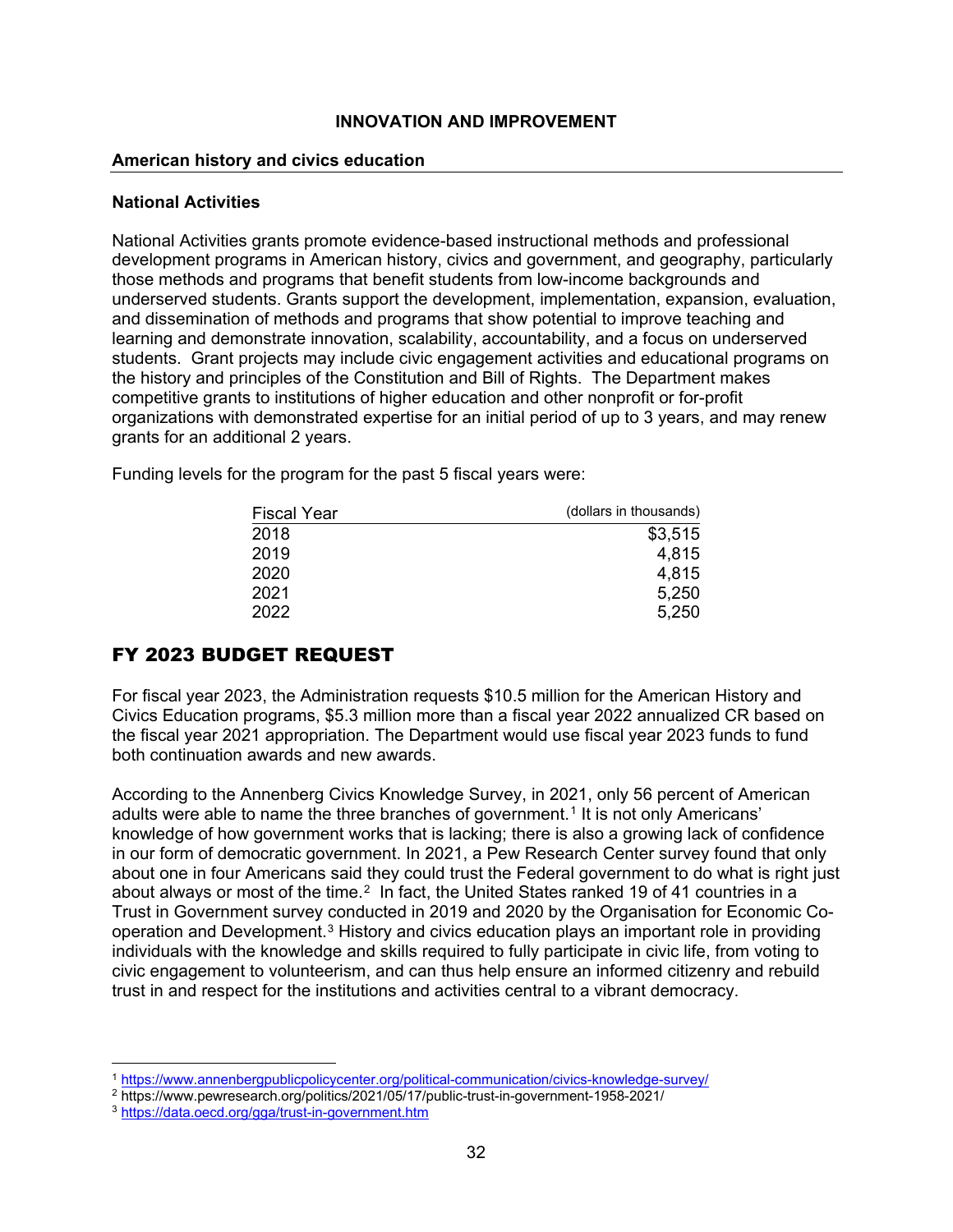### **American history and civics education**

## PROGRAM OUTPUT MEASURES

(dollars in thousands)

<span id="page-33-0"></span>

| <b>Output Measures</b>                | 2021      | 2022    | 2023    |
|---------------------------------------|-----------|---------|---------|
| American History and Civics Academies |           |         |         |
| grants                                |           |         |         |
| Amount for new awards                 | \$1,6701  | \$958   | \$3,014 |
| Number of new awards                  |           |         | 8       |
| Amount for continuation awards        | \$316     | \$1,028 | \$958   |
| Number of continuation awards         |           |         |         |
| National Activities grants            |           |         |         |
| Amount for new awards                 | \$2,29824 | \$1,384 | \$3,211 |
| Number of new awards                  |           |         | 8       |
| Amount for continuation awards        | \$913     | \$1,827 | \$3,212 |
| Number of continuation awards         |           | 4       | 5       |
| Peer review of new award applications | \$53      | \$53    | \$105   |

NOTE: The Department is authorized to reserve up to 0.5 percent of funds appropriated for most ESEA programs, including American History and Civics Education, and to pool such funds for use in evaluating any ESEA program. The Department did not reserve funds from the program for this purpose in fiscal year 2021, but may do so in fiscal years 2022 and 2023.

## PROGRAM PERFORMANCE INFORMATION

#### **Performance Measures**

This section presents selected program performance information, including, for example, program goals, objectives, measures, and performance targets and data; and an assessment of the progress made toward achieving program results. Achievement of program results is based on the cumulative effect of the Federal resources provided for the program as well as the resources and efforts invested by those served by the program.

### **Goal: To improve the quality of teaching and learning in American history, civics and government, and geography in elementary and secondary schools.**

*Objective: Participants will demonstrate through pre- and post-assessments an increased understanding of American history and civics that can be directly linked to their participation in the Presidential or Congressional academy.*

<span id="page-33-1"></span><sup>&</sup>lt;sup>1</sup> Includes frontloading of future years' non-competing continuation awards.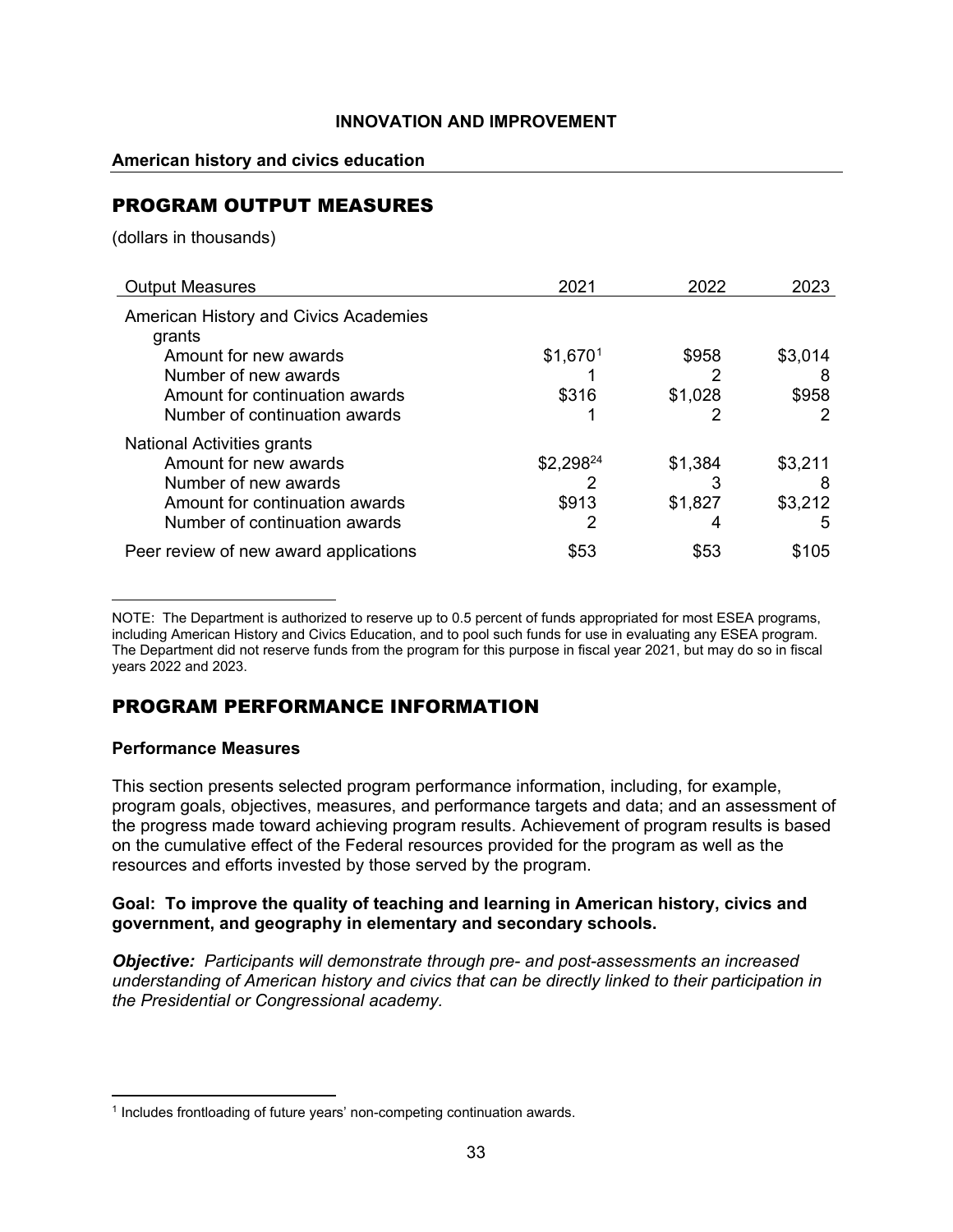#### **American history and civics education**

**Measure:** The average percentage gain on a teacher assessment after participation in a Presidential Academy.

| Year | <b>Target</b> | <b>Actual</b> |
|------|---------------|---------------|
| 2018 | 10%           | 15%           |
| 2019 | 10            | 14            |
| 2020 | 10            | 12            |
| 2021 | 10            | ◠             |
| 2022 | 10            |               |
| 2023 | 12            |               |

**Measure:** The average percentage gain on a student assessment after participation in a Congressional Academy.

| Year | <b>Target</b> | <b>Actual</b> |
|------|---------------|---------------|
| 2018 | 10%           | 15%           |
| 2019 | 10            |               |
| 2020 | 10            | 18            |
| 2021 | 10            | 16            |
| 2022 | 10            |               |
| 2023 | 12            |               |

**Additional information:** Data are from assessments created by the grantees' evaluators drawing on questions from nationally validated U.S. History tests. The table excludes data from a 2017 grantee that were deemed not comparable to performance data from other grantees due to the assessment instruments used. The 2017 grantee, which did not use traditional testing instruments but rather conducted pre- and post-assessments of teacher lesson plans (in the case of the Presidential Academy) and student research papers (for the Congressional Academy) using a rubric developed by an external evaluator, reported average content knowledge gains of 28 percent for Presidential Academy teachers and 24 percent for Congressional Academy students in 2020. Data for 2021 will be available in spring 2022.

*Objective: Participants will demonstrate through pre- and post-assessments an increased understanding of American history, civics and government, and geography that can be directly linked to their participation in National Activities grant activities.*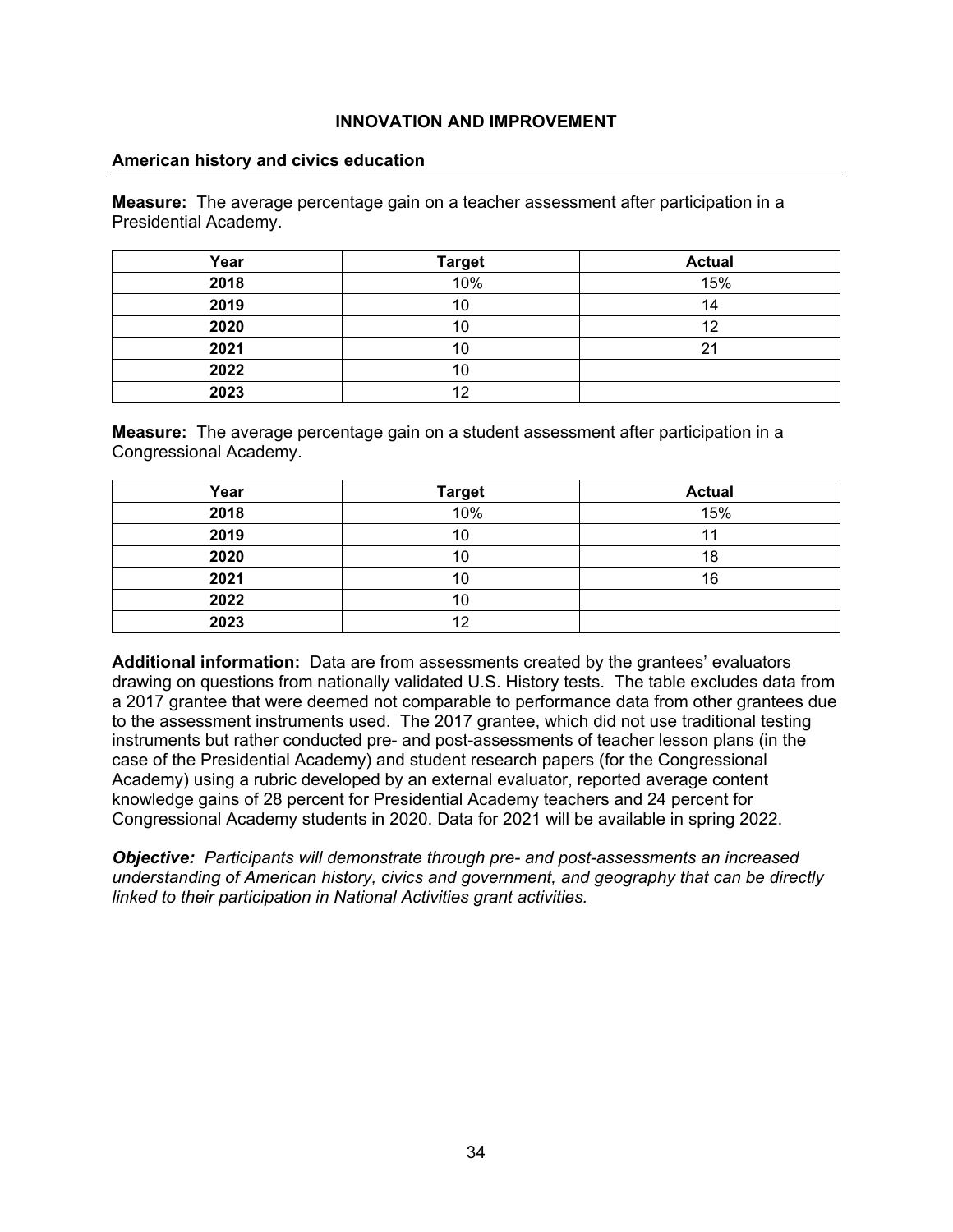### **American history and civics education**

**Measure**: The average percentage gain on an assessment after participation in National Activities grant activities.

| Year | <b>Target</b> | <b>Actual</b> |
|------|---------------|---------------|
| 2018 | 10%           | 28%           |
| 2019 | 10            | n,            |
| 2020 | 10            | 12            |
| 2021 | 10            | 19            |
| 2022 | 10            |               |
| 2023 | 12            |               |

**Additional information:** Data are from assessments of participating teachers created by the grantees' evaluators drawing on questions from nationally validated U.S. History tests. Data for 2021 will be available in spring 2022.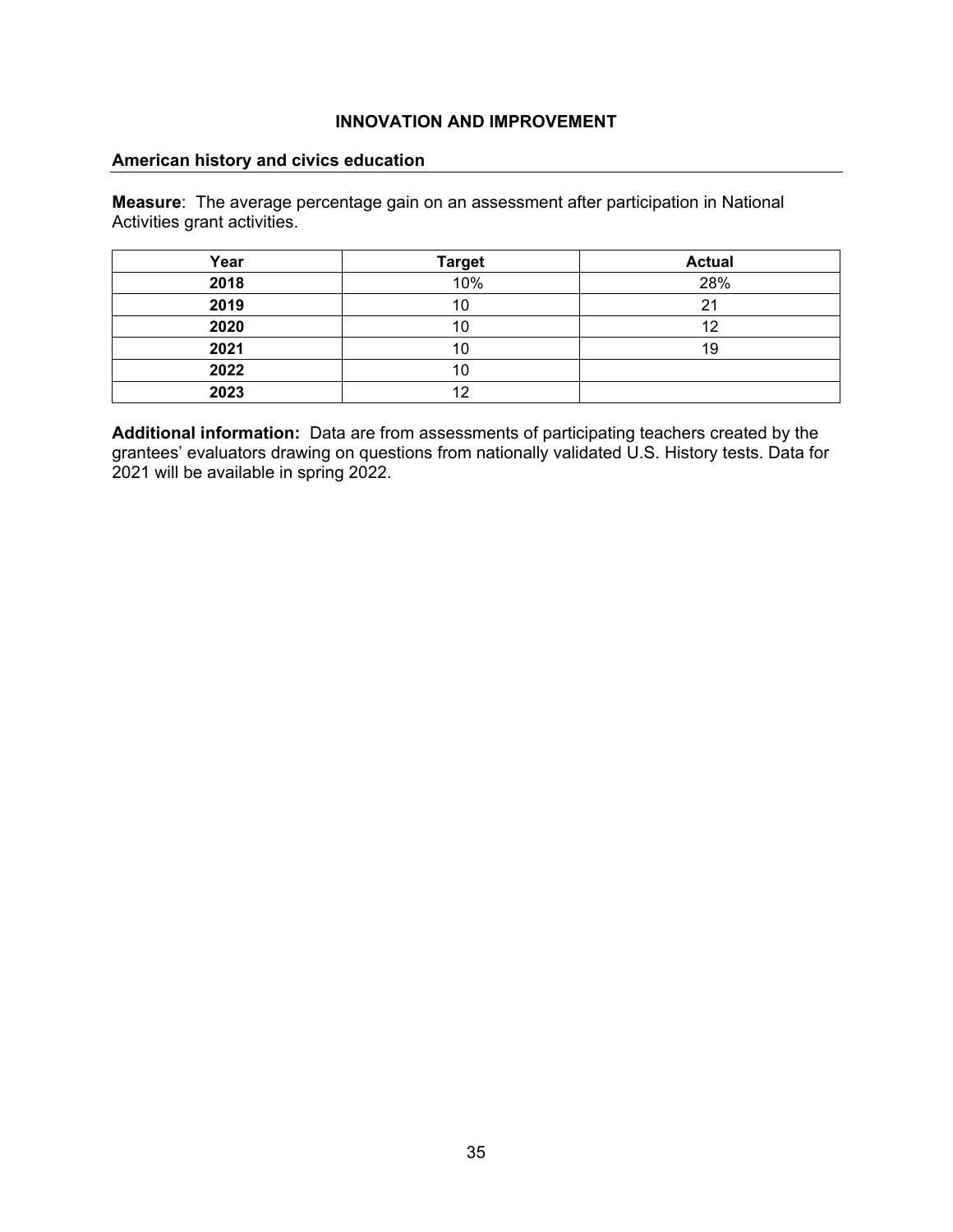## Supporting effective educator development

(Elementary and Secondary Education Act of 1965, Title II, Part B, Subpart 4, Section 2242)

(dollars in thousands)

FY 2023 Authorization: To be determined<sup>[1](#page-36-0)</sup>

Budget Authority:

| 2022 Estimate | 2023 Request | Change |
|---------------|--------------|--------|
| \$80,000      | \$80,000     |        |

# PROGRAM DESCRIPTION

The Supporting Effective Educator Development program provides competitive grants to institutions of higher education (IHEs), national nonprofit entities, and the Bureau of Indian Education, or to partnerships of one or more IHEs or national nonprofit organizations with a forprofit entity, for the purposes of:

- Providing teachers, principals, or other school leaders with evidence-based professional enhancement activities, which may include activities that lead to an advanced credential or additional credential, such as a special education, bilingual education, or career and technical education credential.
- Providing professional development to improve instruction in dual enrollment programs or early college high school settings;
- Providing support to teachers, principals, or other school leaders from nontraditional preparation and certification routes or pathways, such as high-quality mentoring and induction programs, who serve in traditionally underserved local educational agencies (LEAs);
- Providing evidence-based professional development that addresses literacy, numeracy, academic support, or other needs of LEAs and the students they serve; or
- Making professional development and related learning opportunities freely available to LEAs, including through publicly accessible electronic means.

Grants may be awarded for up to 3 years; the Department has the discretion to renew awards for an additional 2-year period if grantees demonstrate success. The Department must give priority for grants to eligible entities that will implement evidence-based activities and ensure that grants are distributed among eligible entities that will serve geographically diverse areas to the extent practicable. The statute requires grantees to use non-Federal sources, in cash or in kind, to cover at least 25 percent of project costs each year. The Department may waive or modify this cost-sharing requirement in cases of demonstrated financial hardship.

<span id="page-36-0"></span><sup>1</sup> The GEPA extension expired September 30, 2021; reauthorization for FY 2023 is expected through appropriations action.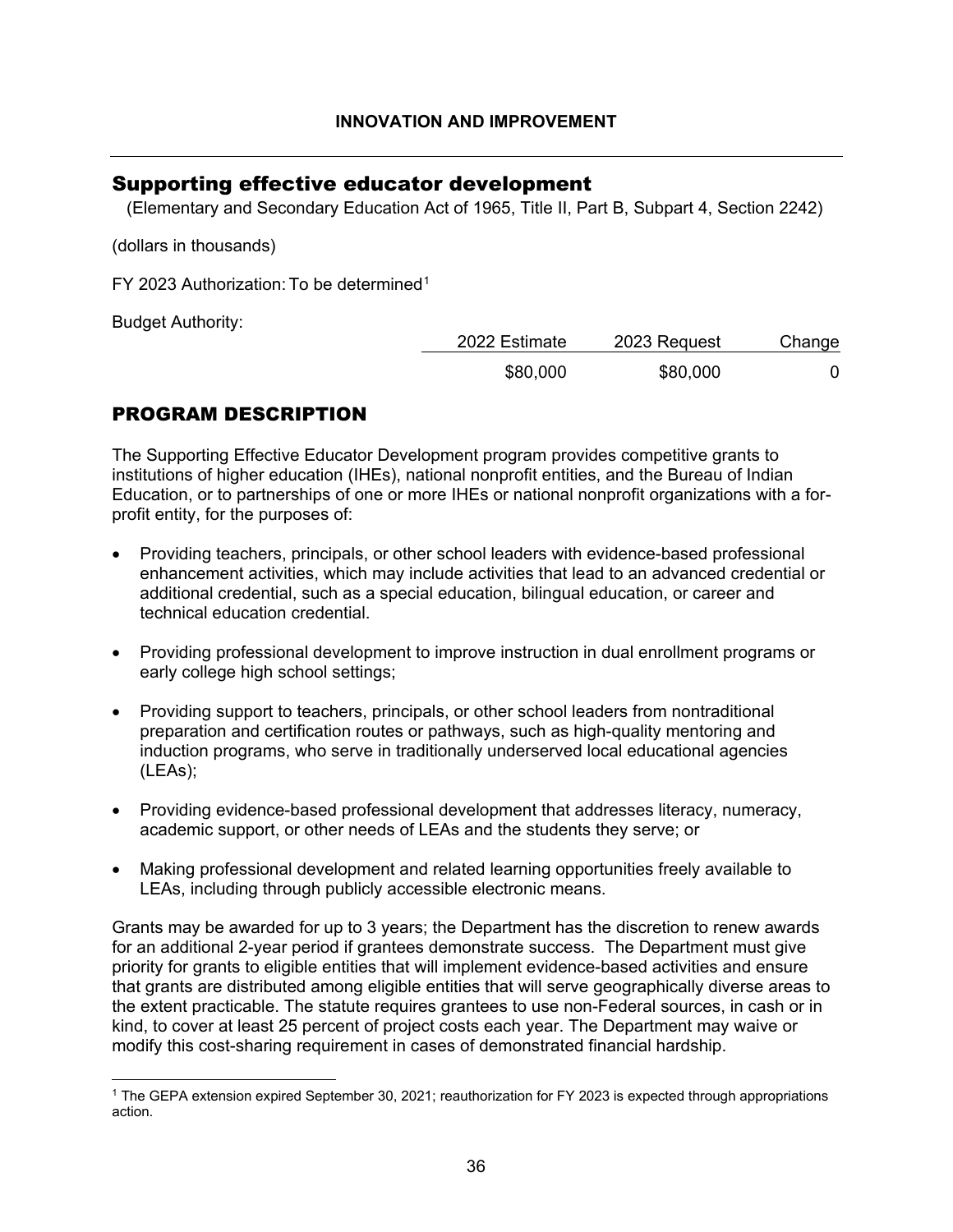### **Supporting effective educator development**

Funding levels for the past 5 fiscal years were:

| <b>Fiscal Year</b> | (dollars in thousands) |
|--------------------|------------------------|
| 2018               | \$75,000               |
| 2019               | 75,000                 |
| 2020               | 80,000                 |
| 2021               | 80,000                 |
| 2022 Estimate      | 80,000                 |

# FY 2023 BUDGET REQUEST

For fiscal year 2023, the Administration requests \$80.0 million for Supporting Effective Educator Development, level with a fiscal year 2022 annualized CR based on the fiscal year 2021 appropriation. At the request level, the Department would use approximately \$60 million to continue grant awards initiated in fiscal year 2022 and \$20 million for renewal awards (extending 3-year grants for an additional 2 years) for grantees in prior grant cohorts.

Supporting Effective Educator Development is an effective vehicle for supporting evidencebased efforts to prepare and develop a diverse and effective educator workforce. The Administration intends to focus new awards in fiscal year 2022 on evidence-based projects that promote educator diversity in classrooms; prepare teachers to create inclusive, supportive, equitable, unbiased, and identity-safe learning environments; and develop students' social and emotional skills. The Department also is undergoing rulemaking in fiscal year 2022 to specify that national nonprofit entities must demonstrate a record of serving or benefitting teachers, principals, or other school leaders in 3 or more States.

Examples of funded grants from the fiscal year 2020 competition include:

- Vorhees College, an HBCU located in South Carolina, plans to help raise student achievement in rural and urban high-need schools throughout the State by increasing the number of STEM (including computer science) teachers, by both establishing pathways for current teachers in other content areas to move into these fields (e.g., by competency-based teaching endorsements and micro-credentials) and by attracting STEM and other mid-career professionals to the teaching profession through non-traditional licensure pathways.
- The University of Alabama at Tuscaloosa, which will help elementary educators incorporate social and emotional learning in instruction to students in grades K-3, including those who are struggling socially, emotionally, and academically. The project expects to develop a digitally delivered curriculum as well as to craft digital and in-person professional learning to train teachers and provide ongoing support as they implement the program.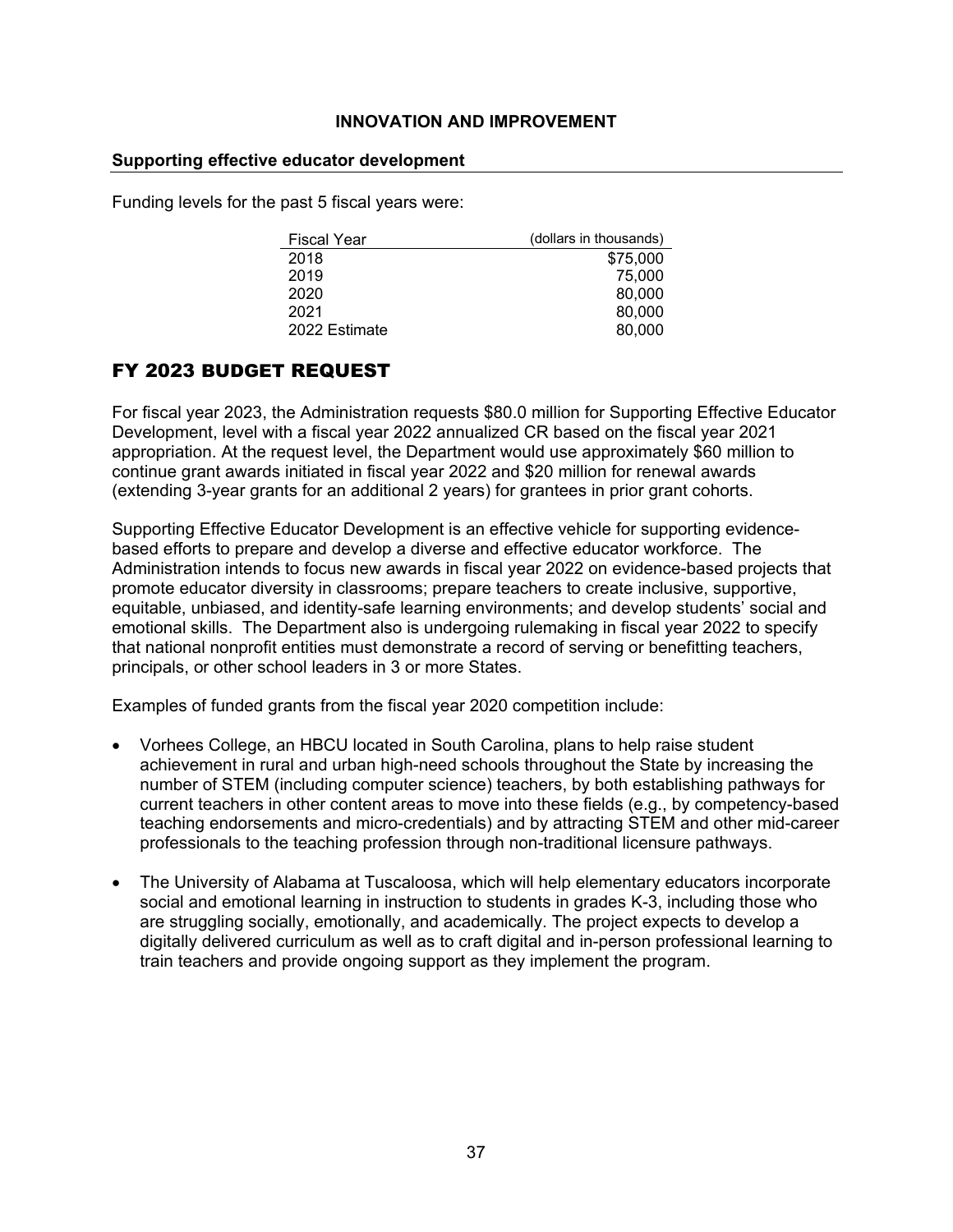### **Supporting effective educator development**

# PROGRAM OUTPUT MEASURES

(dollars in thousands)

| <b>Output Measures</b>                | 2021            | 2022              | 2023              |
|---------------------------------------|-----------------|-------------------|-------------------|
| Project Funding:                      |                 |                   |                   |
| New awards                            | 0               | \$59,890          |                   |
| Continuation awards                   | \$62,944        | 7,861             | \$60,012          |
| Supplemental awards                   | O               | 122               |                   |
| Renewal awards                        | 17,043          | 11,952            | 19,998            |
| Peer review of new award applications | 13              | 175               |                   |
| Total                                 | 80,000          | 80,000            | 80,000            |
| Grant Awards:                         |                 |                   |                   |
| Number of new awards                  | 0               | $15 - 20$         |                   |
| Range of new awards                   |                 | $$1,000 - $5,000$ |                   |
| Number of continuation awards         | 13              | 12                | $15 - 20$         |
| Range of continuation awards          | $$925 - $5,764$ | \$739-\$5,771     | $$1,000 - $5,000$ |
| Number of supplemental awards         | O               |                   |                   |
| Number of renewal awards              | 10              |                   | $4 - 8$           |
| Range of renewal awards               | $$424 - $2,806$ | $$1,050 - $2,837$ | $$1,000 - $3,000$ |

NOTE: The Department is authorized to reserve up to 0.5 percent of funds appropriated for most ESEA programs, including Supporting Effective Educator Development, and to pool such funds for use in evaluating any ESEA program. The Department did not pool evaluation funds from this program in fiscal year 2021 but may do so in fiscal year 2022 or 2023.

# PROGRAM PERFORMANCE INFORMATION

### **Performance measures**

This section presents selected program performance information, including, for example, program goals, objectives, measures, and performance targets and data; and an assessment of the progress made toward achieving program results. Achievement of program results is based on the cumulative effect of the Federal resources provided for the program as well as the resources and efforts invested by those served by the program.

The Department established the following five performance measures for Supporting Effective Educator Development. Targets have not been set for these measures because obtaining baseline data from grantees has proved problematic.

- The percentage of teacher and principal participants who serve concentrations of underserved students;
- The percentage of teacher and principal participants who serve concentrations of underserved students and are highly effective;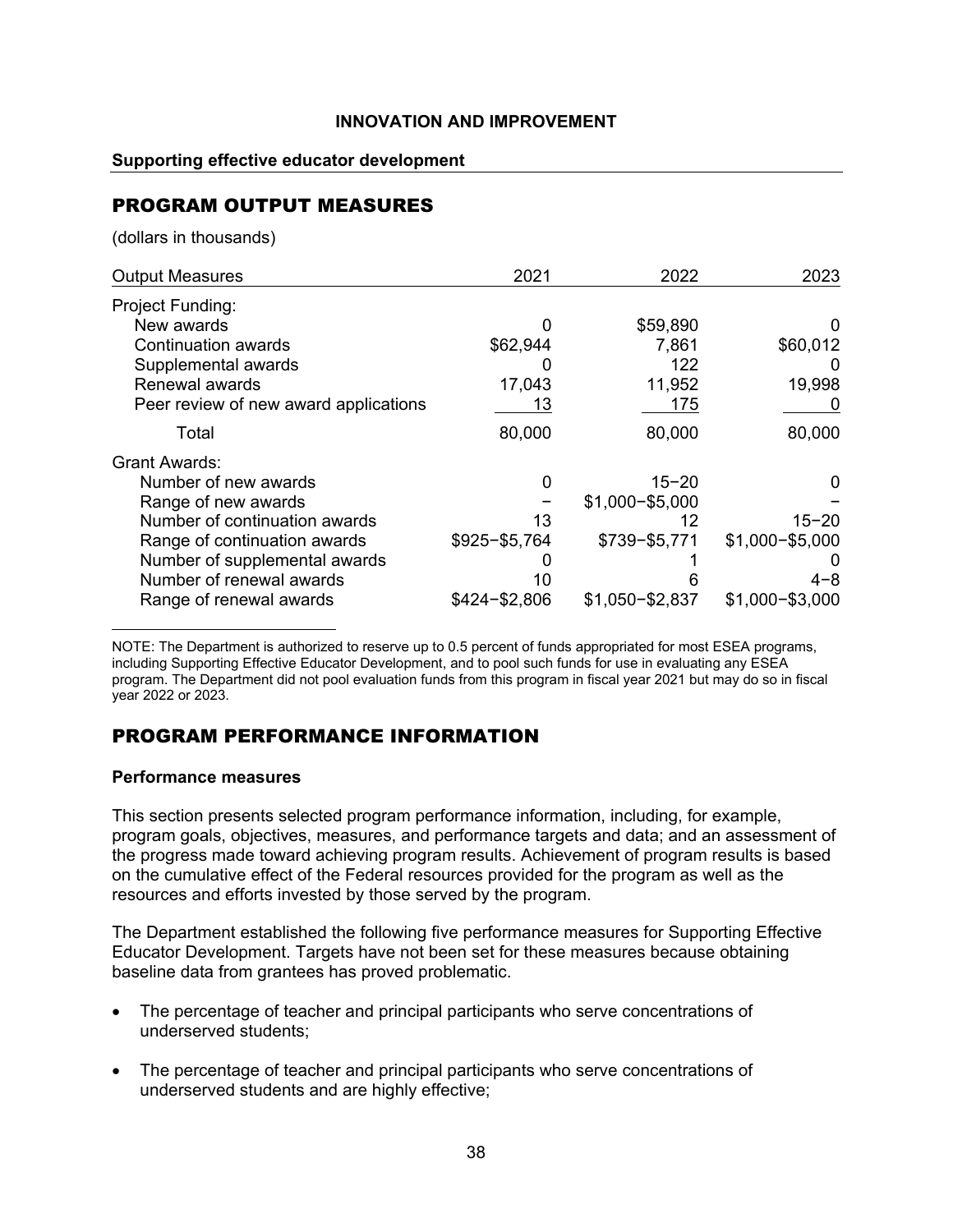### **Supporting effective educator development**

- The percentage of teacher and principal participants who serve concentrations of underserved students, are highly effective, and serve for at least 2 years;
- The cost per participant who was highly effective and who taught in high need schools for 2 years; and
- The number of grantees with evaluations that meet the What Works Clearinghouse standards with reservations.

Data for the FY 2017 and 2018 cohorts funded after the reauthorization of ESEA are available for three of these measures; the most recent data was received in the fall of 2020.

- Based on data from 22 of the 25 grantees who were expected to report, 92 percent of program participants (9,745 out of 10,644 participants) served concentrations of underserved students.
- Based on data from these 22 grantees, 3,875 of these participants, or 36 percent, served underserved students and were rated as highly effective.
- Based on data from 7 of the 25 grantees, 55 percent (766 out of 1,398 participants) served concentrations of high-need students, were highly effective, and served for at least two years. (Data for this measure are available later in the grant period, so fewer grantees reported on the measure.)

Data on the cost per participant will be available for the 2017 cohort in the spring of 2022; data for the 2018 and 2020 cohorts will be available in the spring of 2023 and the spring of 2025, respectively.

All 25 grantees from the 2017 and 2018 cohorts reported that they have evaluations that they believe will meet What Works Clearinghouse (WWC) standards with reservations; these grantees are conducting a total of 36 such evaluations. Determination of whether the evaluations do meet WWC standards will be made after the studies are completed. During the last year, program staff have intensified efforts to improve the quality of performance information for this program. Activities have included development and dissemination of a revised guidance document that provides detailed information on what data are to be reported and how the data are to be analyzed, technical assistance webinars for project directors and their evaluators, and emphasizing to grantees the importance of submitting timely and accurate data.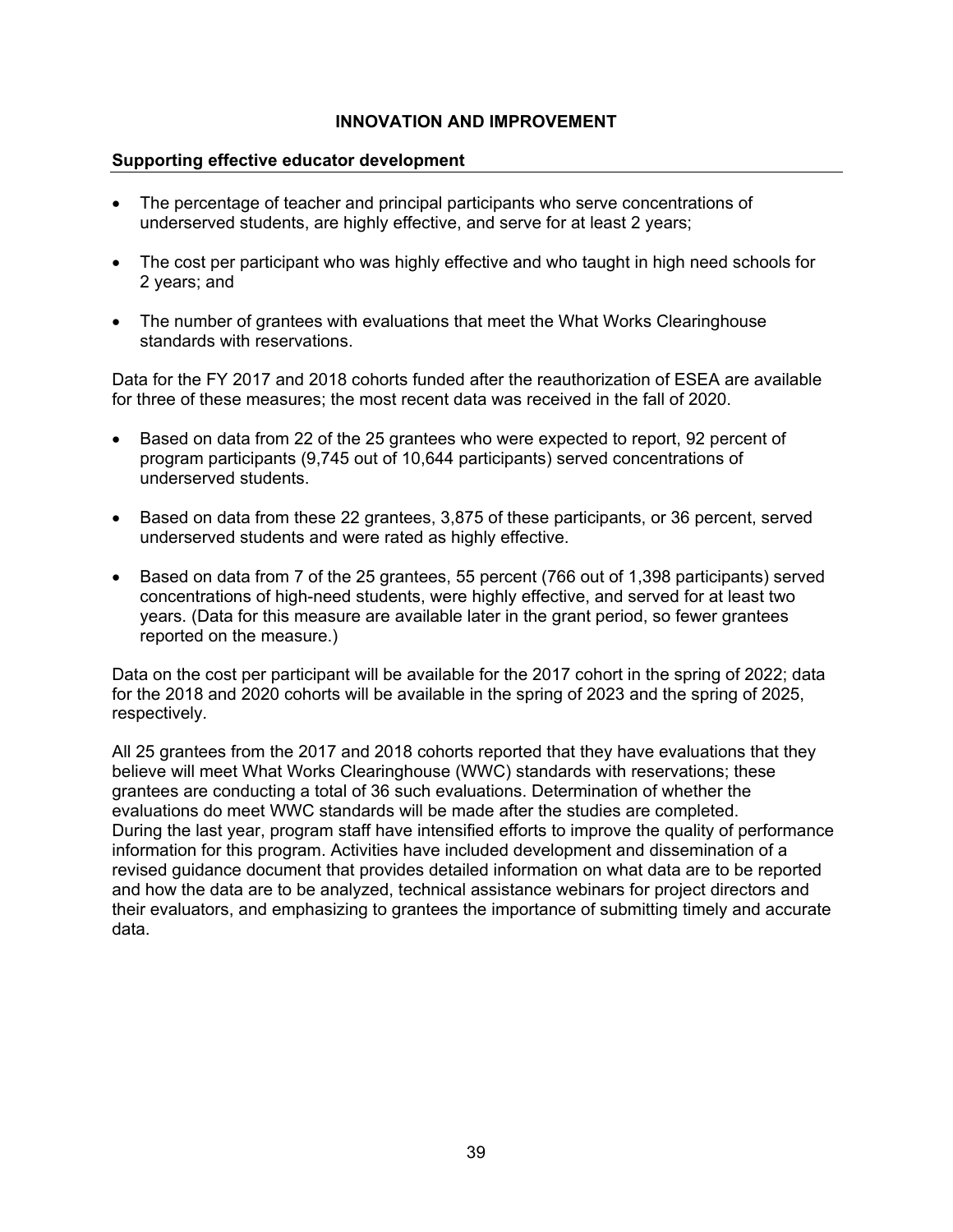## Charter schools grants

(Elementary and Secondary Education Act of 1965, as amended, Title IV, Part C)

(dollars in thousands)

FY 2023 Authorization: To be determined<sup>[1](#page-40-0)</sup>

Budget Authority:

| 2022 Estimate | 2023 Request | Change |
|---------------|--------------|--------|
| \$440,000     | \$440,000    |        |

# PROGRAM DESCRIPTION

Charter Schools Grants support the startup of new charter schools and the replication and expansion of high-quality charter schools serving students in prekindergarten through grade 12. Funds also support grants to improve charter schools' access to facilities and information dissemination, grantee technical assistance, and evaluation activities.

## **Grants for the Opening of New Charter Schools and the Replication and Expansion of High-Quality Charter Schools**

## State Entity Grants

Section 4303 of the Elementary and Secondary Education Act (ESEA) authorizes the Department to make competitive grants to State educational agencies (SEAs), State charter school boards, State governors, and statewide charter school support organizations. Recipients of State Entity grants must use not less than 90 percent of grant funds to make subgrants to charter school developers to enable them to open new charter schools or to replicate or expand high-quality charter schools; not less than 7 percent to provide technical assistance to subgrant applicants and to charter school authorizers and carry out other activities to improve authorizer quality, including developing capacity for, and conducting, fiscal oversight and auditing of charter schools; and not more than 3 percent for administrative costs.

Developers—individuals and public and private nonprofit entities, which may include charter management organizations (CMOs)—may apply for subgrants. In an application for a subgrant, a developer must describe, among other things, the quality controls agreed to between it and its school's authorizer, such as a contract or performance agreement; how its school's performance in the State's accountability system and impact on student academic achievement or growth will be one of the most important factors for renewal or revocation of the school's charter; how its school's authorizer will reserve the right to revoke or not renew its school's charter based on financial, structural, or operational factors involving the management of the school; how it will ensure that its school meets the educational needs of its students, including children with disabilities and English learners; how it will solicit and consider input from parents and other community members and support the use of effective parent, family, and community

<span id="page-40-0"></span><sup>1</sup> The GEPA extension expired September 30, 2021; reauthorization for FY 2023 is proposed through appropriations action.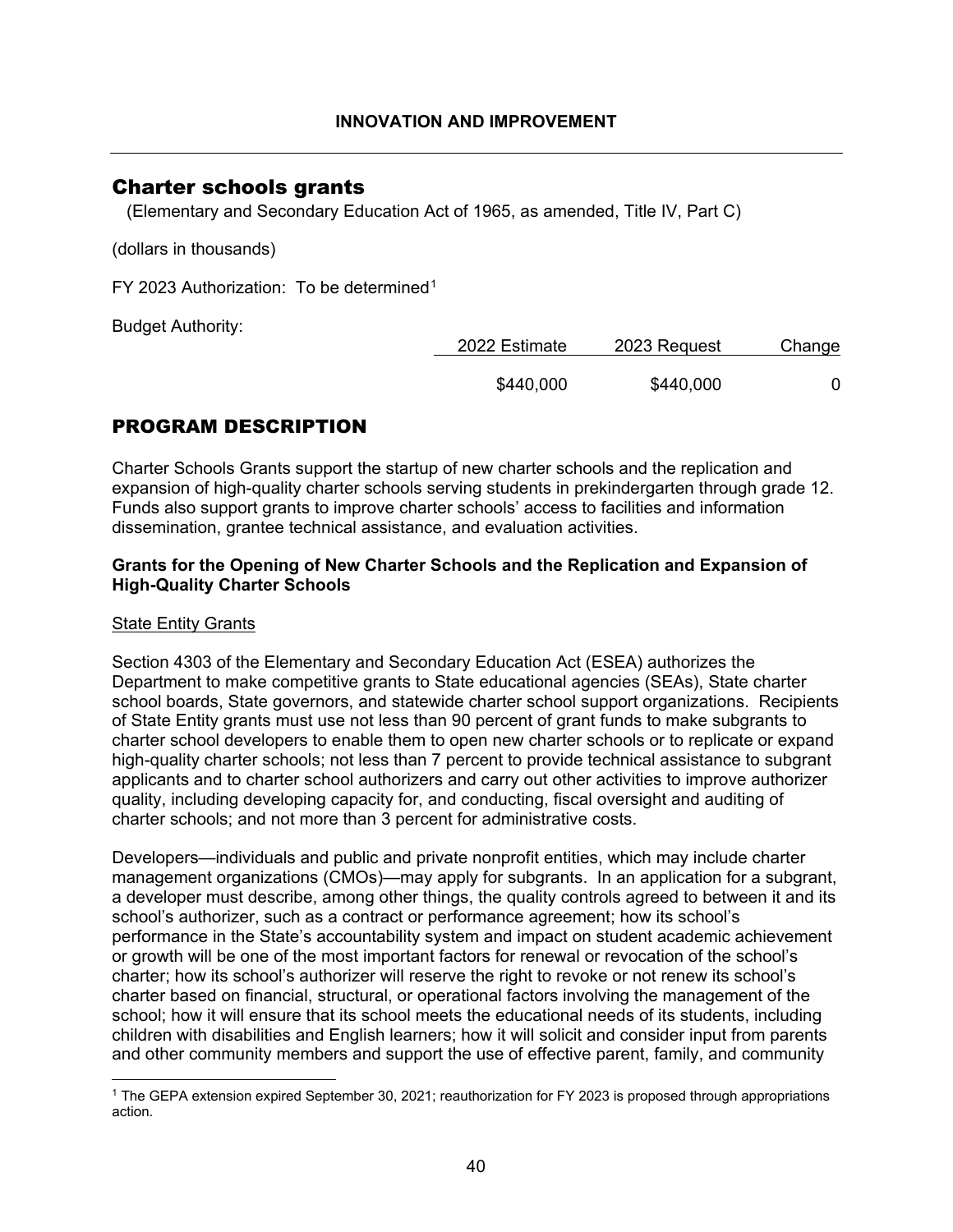### **Charter schools grants**

engagement strategies in the operation of its school. Subgrants are for a period of up to 5 years, of which developers may use not more than 18 months for planning and program design, including hiring and compensating school leaders and instructional staff. Developers may also use funds for activities such as providing professional development, making necessary renovations to school buildings, acquiring equipment and supplies, engaging the community, and developing student transportation systems.

In making awards, the Department must give priority to State entities that support charter schools for at-risk students and that ensure all charter school authorizers implement recognized school approval and monitoring standards and procedures. In addition, priority must be given to State entities in States that: (1) have charter school authorizers that are not local educational agencies (LEAs) or, if only LEAs are authorizers, have an appeals process for prospective charter schools that initially fail to gain approval from the LEA; (2) ensure equitable funding for charter and other public schools; (3) provide funding or other support for charter school facilities; and (4) use best practices from charter schools to support traditional school and LEA improvement.

### Developer Grants

If no State entity in a State receives a grant, charter school developers in the State may apply directly to the Department for Developer grants, which are awarded under the same terms and conditions as for State Entity subgrants to start up new charter schools or replicate or expand high-quality charter schools.

## CMO Grants

Under section 4305(b), the Department makes competitive grants to nonprofit CMOs to replicate and expand high-quality charter schools. Priority for these awards must be given to CMOs that: (1) plan to operate schools with racially and socioeconomically diverse student bodies; (2) demonstrate success in working with schools identified by the State for comprehensive support and improvement under Title I, Part A of the amended ESEA; (3) propose to replicate or expand schools serving high school students; or (4) propose to operate schools that focus on dropout recovery and academic reentry. As with Developer grants, CMO grants are awarded under the same terms and conditions as for State Entity subgrants, including requirements that the schools to be replicated or expanded have demonstrated success in increasing student achievement and (where applicable) graduation rates, for all students and for each student subgroup, and have no significant compliance issues in the areas of student safety or school financial or operational management.

Since fiscal year 2018, funds for CMO grants have been available for obligation by the Department for an 18-month period, or until March 31 of the fiscal year following the year in which they are appropriated.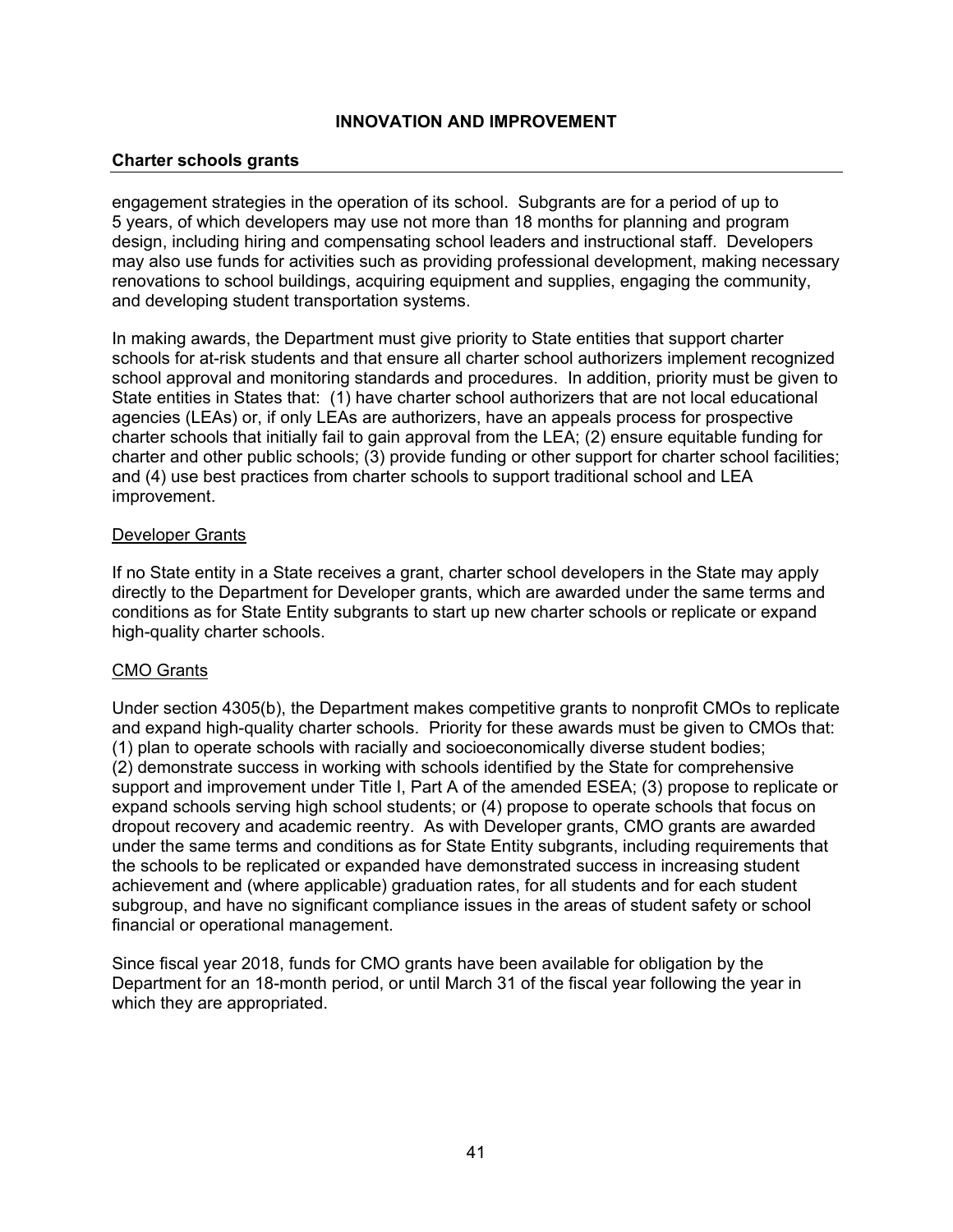### **Charter schools grants**

### **Facilities Grants**

Section 4304 authorizes two programs through which the Department makes grants to improve charter schools' access to high-quality facilities: Credit Enhancement for Charter School Facilities (Credit Enhancement) and State Facilities Incentive grants.

#### Credit Enhancement Grants

The Department makes annual competitive Credit Enhancement grants to public and private nonprofit entities (such as finance authorities and community development financial institutions) that assist charter schools in acquiring, constructing, and renovating facilities by enhancing the availability of loan or bond financing. Grantees must deposit grant funds into a reserve account that is used to, among other things, guarantee and insure debt to finance charter school facilities and guarantee and insure leases of personal and real property. These credit enhancements are intended to reduce risk to lenders, thereby creating access to credit or lowering interest rates and borrowing costs for charter schools.

Grantees must invest reserve account funds in low-risk securities, and any earnings on such investments must be re-invested. Grantees continue to implement their projects until funds have been fully expended for grant purposes (such as to cover debt obligations of charter school borrowers in the event of default) or until financing facilitated by the grant has been retired.

### **State Facilities Incentive Grants**

Authorized under section 4304(k) of the ESEA, the competitive State Facilities Incentive Grants help States establish or enhance programs that provide dedicated State per-pupil funding for charter school facilities. The Department makes State Facilities Incentive awards for a period of up to 5 years, over which States pay an increasing share of program costs. States may partner with other organizations to provide up to 50 percent of the State share of costs.

### **National Activities**

Under section 4305(a)(3), the Department uses funds to provide technical assistance to State entities in awarding subgrants and to recipients of facilities grants; disseminate best practices regarding charter schools; and evaluate the impact of Charter Schools Grants, including on student achievement.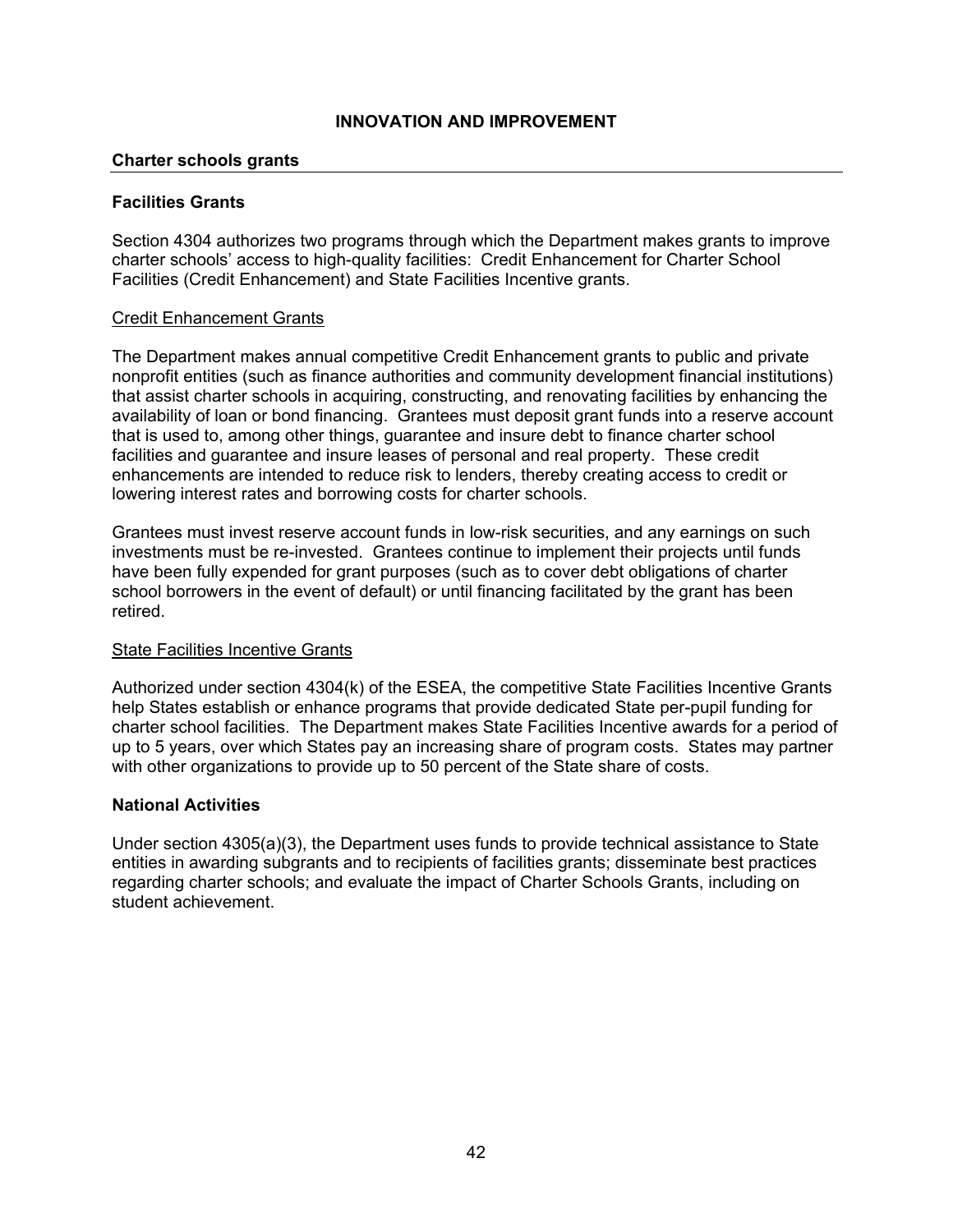#### **Charter schools grants**

Funding levels for the past 5 fiscal years were:

| <b>Fiscal Year</b> | (dollars in thousands) |
|--------------------|------------------------|
| 2018               | \$400,000              |
| 2019               | 427,8591               |
| 2020               | 440,000                |
| 2021               | 440,000                |
| 2022 Estimate      | 440,000                |

## FY 2023 BUDGET REQUEST

For fiscal year 2023, the Administration requests \$440 million for Charter Schools Grants, level with a fiscal year 2022 annualized CR based on the fiscal year 2021 appropriation. Consistent with the program statute, the request would provide start-up and facility support for charter schools that can deliver promising and innovative solutions to meet student social, emotional, and academic needs.

The request would provide the Department greater flexibility to respond to demand across the program components, including by eliminating earmarked funding for CMO grants. Specifically, the request includes appropriations language providing that not less than 75 percent, or \$330 million, is for State Entity, Developer, and CMO grants combined. The remaining \$110 million of the request could be used for any authorized program purpose, including for facilities grants and national activities. While overall demand for charter school funding has generally remained strong, demand for program component funds can fluctuate from year to year. The requested flexibility would enable the Department to allocate funds more efficiently in response to varying demand for component program funding and avoid circumstances such as occurred in fiscal year 2019, when limited demand for funds that were available for State Entity and Developer grants (and that could not be used for other program purposes) resulted in the Department needing to reprogram funds to other programs in the Innovation and Improvement account to avoid a lapse.

In addition, the request includes appropriations language to ensure, consistent with statutory intent, that program funds are not provided to schools that are fully or substantially operated or managed by a for-profit education management organization or other similar for-profit entity, including through a contract with such an organization or entity. This language would not limit the ability of a charter school to contract with a for-profit entity for discrete purposes other than managing or operating the school, such as providing food services or payroll services.

The fiscal year 2023 request would continue and build on efforts to improve Charter Schools Grants that the Administration is initiating in fiscal year 2022, which may include rulemaking and other administrative actions to ensure program funds support schools that: are student-, educator-, and community-centered; have demonstrated family and community support,

<span id="page-43-0"></span><sup>&</sup>lt;sup>1</sup> The program received an appropriation of \$440 million in fiscal year 2019. The amount in the table reflects a reprogramming of \$12,141 thousand from Charter Schools Grants to other programs in the Innovation and Improvement account, including \$6,700 thousand to Magnet Schools Assistance and \$5,440 thousand to Statewide Family Engagement Centers.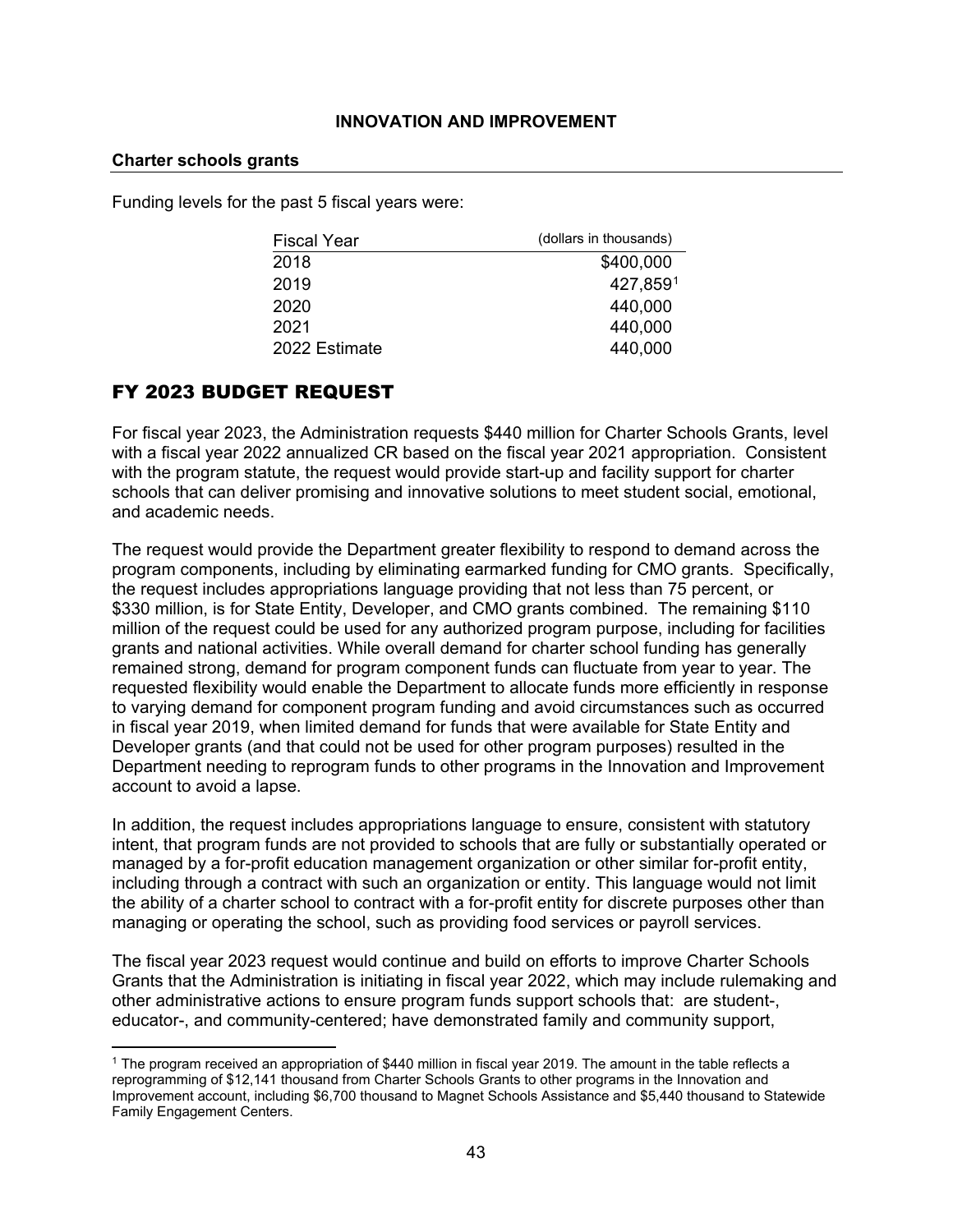#### **Charter schools grants**

address locally identified needs, maintain racially and socioeconomically diverse student and staff populations, and do not contribute to racial segregation in schools, as reflected by community impact analyses; and are subject to strong accountability, transparency (including fiscal and operational transparency), and oversight. The Department is also considering how best to mitigate the risk of providing program funds to schools that ultimately do not receive approval to operate from their authorizer, and to promote collaborative activities between funded schools and traditional public schools and school districts that benefit underserved students and families.

## PROGRAM OUTPUT MEASURES

(dollars in thousands)

| <b>Output Measures</b>                                                                                                                                | 2021                                        | 2022                                    | 2023                                                      |
|-------------------------------------------------------------------------------------------------------------------------------------------------------|---------------------------------------------|-----------------------------------------|-----------------------------------------------------------|
| <b>State Entity grants</b><br>Amount for new awards<br>Number of new awards<br>Amount for continuation awards<br>Number of continuation awards        | 0<br>0<br>\$220,842<br>27                   | \$73,271<br>$5 - 10$<br>\$141,856<br>19 | \$20,000-\$40,000<br>$2 - 4$<br>\$171,000<br>$15 - 20$    |
| Developer grants<br>Amount for new awards<br>Number of new awards<br>Amount for continuation awards<br>Number of continuation awards                  | $\overline{0}$<br>$\Omega$<br>\$5,884<br>31 | \$4,000<br>$10 - 15$<br>\$5,673<br>30   | \$4,500<br>$10 - 15$<br>\$6,000<br>$21 - 26$              |
| CMO grants<br>Amount for new awards<br>Number of new awards<br>Amount for continuation awards<br>Number of continuation awards                        | 0<br>0<br>\$140,000<br>30                   | \$68,083<br>$15 - 20$<br>\$71,602<br>26 | \$20,000 - \$35,000<br>$5 - 10$<br>\$108,000<br>$27 - 32$ |
| Peer review of new State Entity,<br>Developer, and CMO award applications                                                                             | $\overline{0}$                              | \$515                                   | \$500                                                     |
| <b>Credit Enhancement grants</b><br>Amount for new awards<br>Number of new awards<br>Amount for supplemental awards<br>Number of supplemental awards  | \$42,000<br>4<br>\$13,229                   | \$49,900<br>5<br>0<br>0                 | \$49,900-\$74,900<br>$5 - 7$<br>0<br>$\overline{0}$       |
| State Facilities Incentive grants<br>Amount for new awards<br>Number of new awards<br>Amount for continuation awards<br>Number of continuation awards | 0<br>0<br>\$4,735<br>1                      | 7,735<br>\$2,265<br>1                   | \$10,000 - \$20,000<br>$1 - 2$<br>\$10,000<br>2           |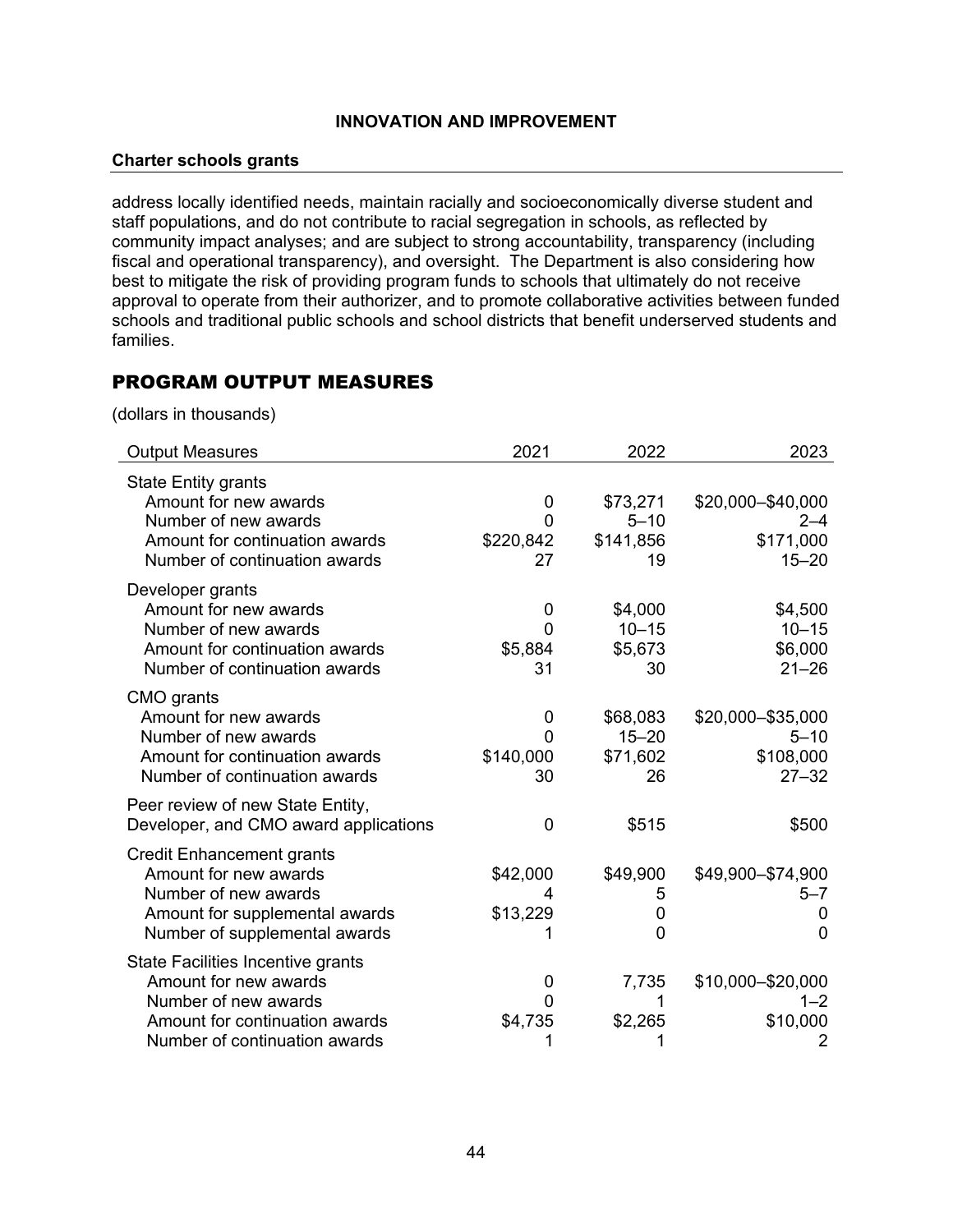#### **Charter schools grants**

| <b>Output Measures</b>                                                                        | 2021     | 2022     | 2023     |
|-----------------------------------------------------------------------------------------------|----------|----------|----------|
| Peer review of new Credit Enhancement<br>and State Facilities Incentive award<br>applications | \$36     | \$100    | \$100    |
| National activities                                                                           | \$13,274 | \$15,000 | \$15,000 |

NOTE: The Department is authorized to reserve up to 0.5 percent of funds appropriated for most ESEA programs, including Charter Schools Grants, and to pool such funds for use in evaluating any ESEA program. The Department did not reserve funds for this purpose from Charter Schools Grants in fiscal year 2021 but may do so in fiscal years 2022 and 2023.

## PROGRAM PERFORMANCE INFORMATION

#### **Performance Measures**

This section presents selected program performance information, including, for example, program goals, objectives, measures, and performance targets and data; and an assessment of the progress made toward achieving program results. Achievement of program results is based on the cumulative effect of the Federal resources provided for the program as well as the resources and efforts invested by those served by the program.

### **Goal: To support the creation of a large number of high-quality charter schools.**

*Objective: Encourage the development of a large number of high-quality charter schools that are free from State or local rules that inhibit flexible operation, are held accountable for enabling students to reach challenging State performance standards, and are open to all students.*

**Measure:** The number of charter schools in operation around the Nation.

| Year | <b>Target</b> | <b>Actual</b> |
|------|---------------|---------------|
| 2018 | 8,950         | 7,196         |
| 2019 | 9,420         | 7,434         |
| 2020 | 9,890         | 7,555         |
| 2021 | 10,360        |               |
| 2022 | 10,830        |               |
| 2023 | 11,300        |               |

**Additional information:** Data on the total number of charter schools in operation, including those funded by Charter Schools Grants, are provided annually by SEAs and are verified by the Department. The Department is considering revising the targets for this measure due to slowerthan-anticipated growth in the number of schools in operation in recent years. Data for this measure for 2021 are expected to be available in late fall 2022.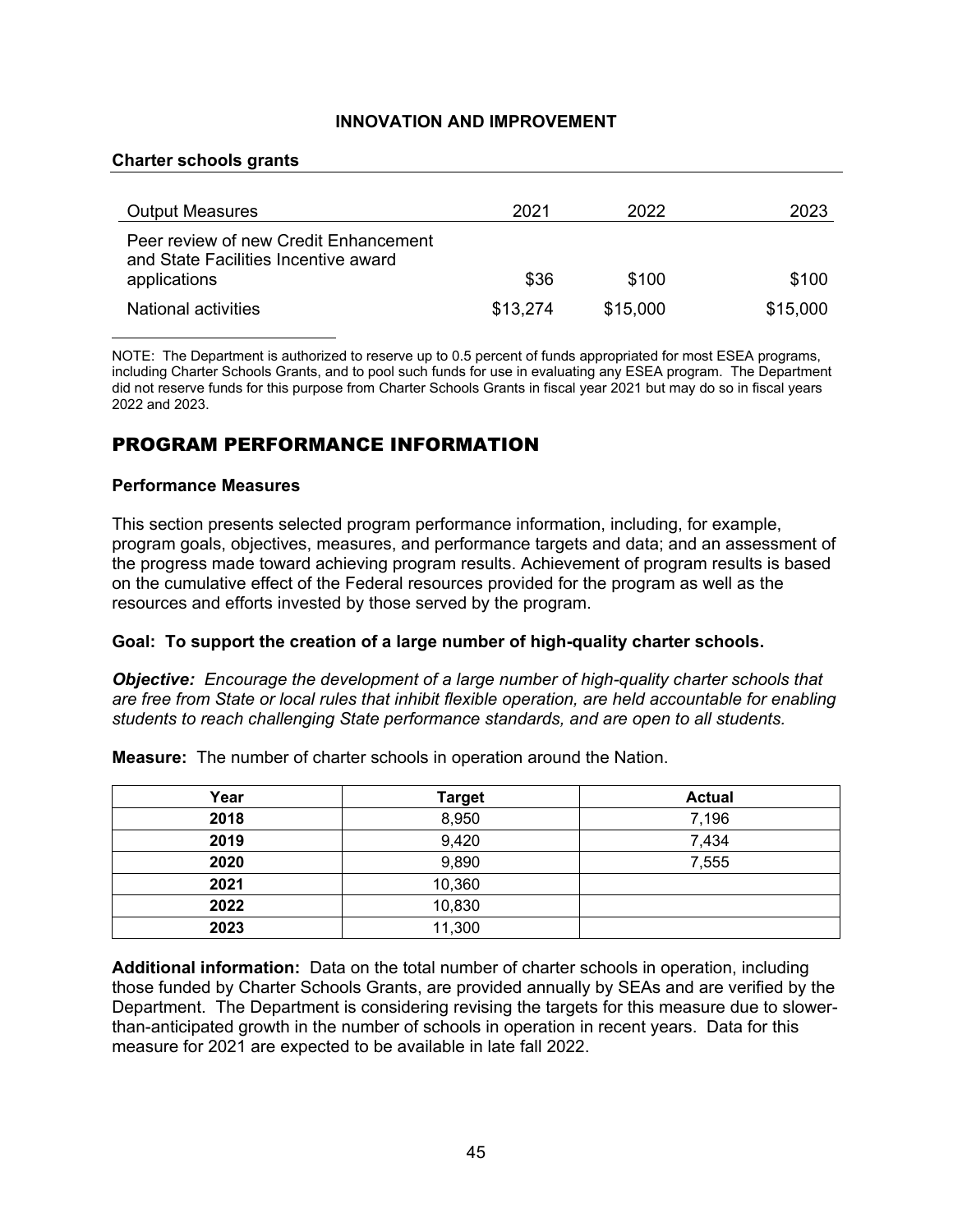#### **Charter schools grants**

**Measure:** The percentage of fourth-grade charter school students who are achieving at or above the proficient level on State assessments in reading.

| Year | <b>Target</b> | <b>Actual</b> |
|------|---------------|---------------|
| 2018 | 89.2%         | 48.6%         |
| 2019 | 94.2          | 48.2          |
| 2020 | 99.2          | N/A           |
| 2021 | 100.0         |               |
| 2022 | 100.0         |               |
| 2023 | 100.0         |               |

**Measure:** The percentage of fourth-grade charter school students who are achieving at or above the proficient level on State assessments in mathematics.

| Year | <b>Target</b> | <b>Actual</b> |
|------|---------------|---------------|
| 2018 | 86.4%         | 45.0%         |
| 2019 | 91.4          | 44.7          |
| 2020 | 96.4          | N/A           |
| 2021 | 100.0         |               |
| 2022 | 100.0         |               |
| 2023 | 100.0         |               |

**Measure:** The percentage of eighth-grade charter school students who are achieving at or above the proficient level on State assessments in reading.

| Year | <b>Target</b> | <b>Actual</b> |
|------|---------------|---------------|
| 2018 | 91.6%         | 48.7%         |
| 2019 | 96.6          | 49.9          |
| 2020 | 100.0         | N/A           |
| 2021 | 100.0         |               |
| 2022 | 100.0         |               |
| 2023 | 100.0         |               |

**Measure:** The percentage of eighth-grade charter school students who are achieving at or above the proficient level on State assessments in mathematics.

| Year | <b>Target</b> | <b>Actual</b> |
|------|---------------|---------------|
| 2018 | 78.7%         | 40.2%         |
| 2019 | 83.7          | 40.8          |
| 2020 | 88.7          | N/A           |
| 2021 | 93.7          |               |
| 2022 | 98.7          |               |
| 2023 | 100.0         |               |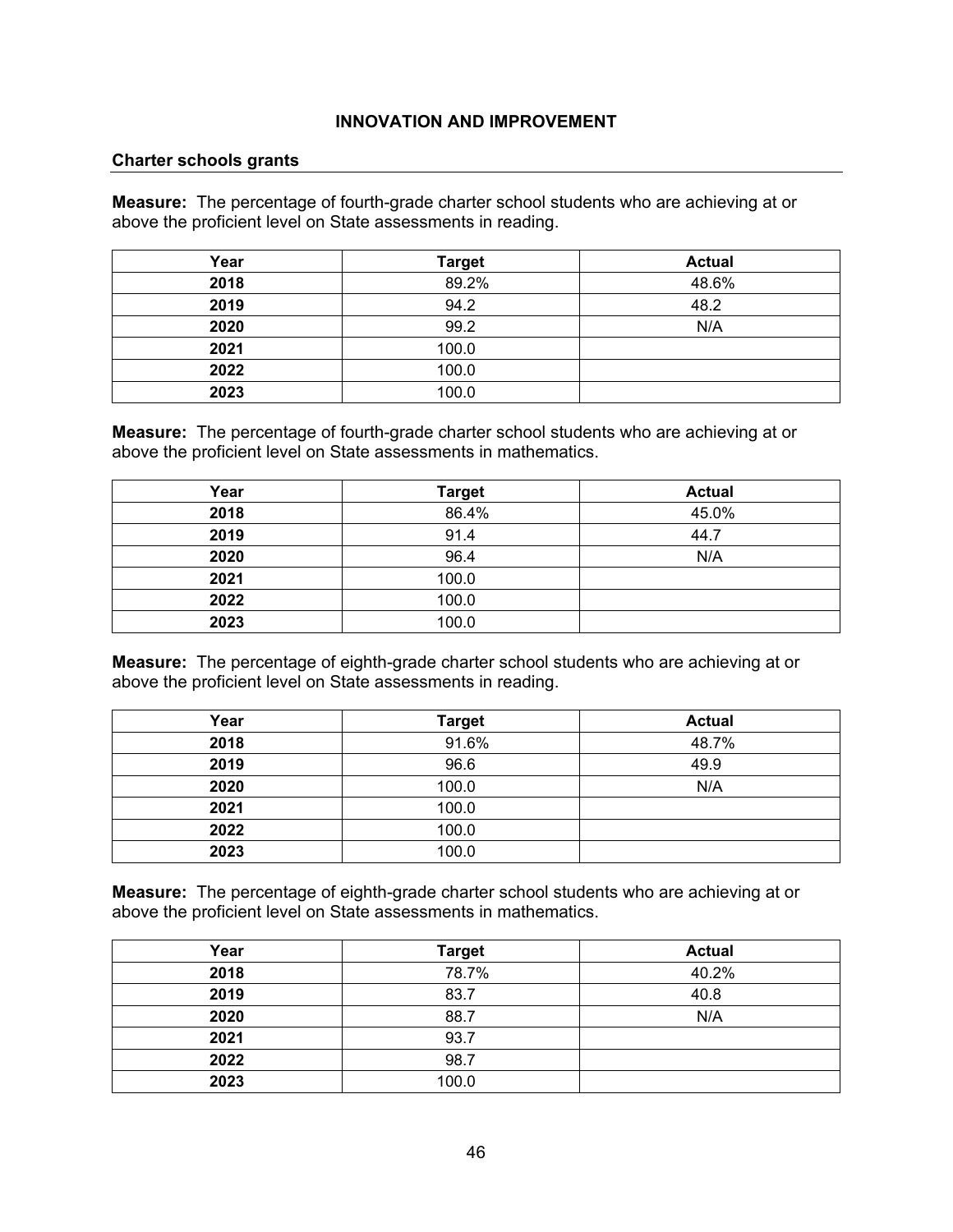### **Charter schools grants**

**Additional information:** Analysis of the data has found notable variation in performance among funded schools. Data for these measures for 2020 are unavailable because the Department waived for all States the requirements in ESEA section 1112(b)(2) to administer State assessments in school year 2019-2020 due to the COVID-19 pandemic. Data for these measures for 2021 are expected to be available in late fall 2022.

### **Efficiency Measures**

**Measure:** The ratio of funds leveraged by States for charter facilities to funds awarded by the Department under the State Charter School Facilities Incentive Grant Program.

| Year | <b>2014 Cohort Actual</b> | <b>2019 Cohort Actual</b> |
|------|---------------------------|---------------------------|
| 2018 | 6.12:1                    |                           |
| 2019 | 6.51:1                    |                           |
| 2020 |                           | 2.25:1                    |
| 2021 |                           | 2.50:1                    |
| 2022 |                           |                           |
| 2023 |                           |                           |

**Additional information:** The leveraging ratio is the total funds available (the Federal grant and the State match) compared to the Federal grant for a given year. The State match amount excludes State and local funds that would otherwise be used to provide charter school per-pupil facilities aid in absence of participation in the program.

The Department also tracks the amount of funds leveraged and the number of schools served under Credit Enhancement grants. In 2020, Credit Enhancement grants leveraged \$431 million in facilities financing for 44 schools. Between program inception and 2020, Credit Enhancement funds have helped enable approximately \$6.9 billion in financing for facilities of 881 charter schools, for an approximate ratio of 17 dollars leveraged to date for each dollar awarded under the program.

The Department also developed a measure to assess the cost efficiency, across States, of the Federal investment in supporting charter school start-ups. The measure is defined as the Federal cost per student of launching a successful school (defined as a school in operation for 3 or more years). Data for 2018 show an average cost of \$1,078, for 2019 an average cost of \$1,060, and for 2020 an average cost of \$1,056. Data for this measure, collected through grantee annual performance reports, assist the Department in understanding the different costs per student for different types of charter schools.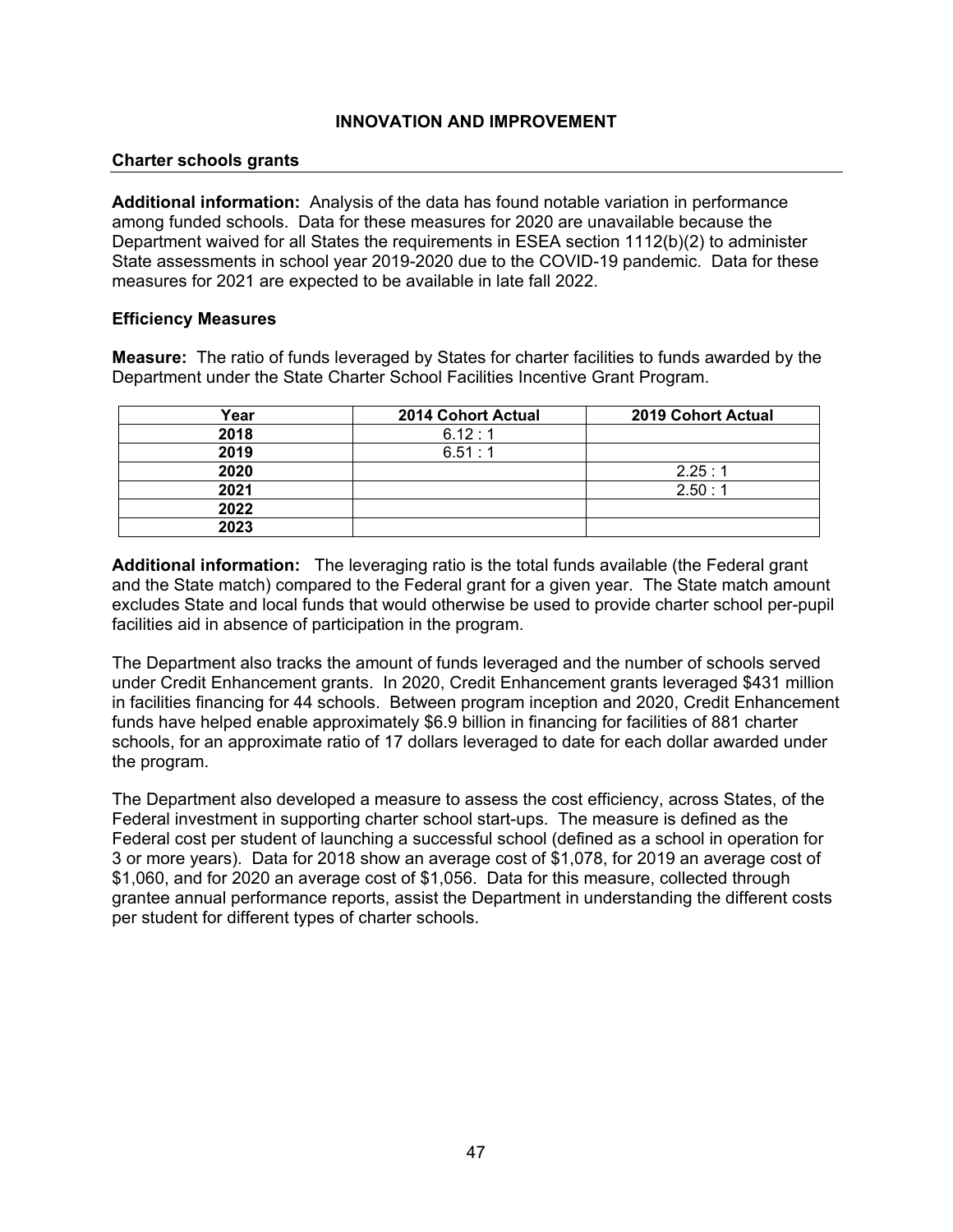### **Charter schools grants**

### **Other Performance Information**

### 2019 Charter Schools Grants Data Analysis

In July 2019, the Department released an analysis of data on grantees and subgrantees under the State Entity, Developer, and CMO competitions.<sup>[1](#page-48-0)</sup> Using data from grantee annual performance reports, the Department's Common Core of Data, and the Civil Rights Data Collection, the analysis found, among other things, that:

- Of the 7,014 charter schools in operation in the 2016-2017 school year, 3,138 (or 45 percent) had received funding under the competitions between the 2006-2007 and 2016-2017 school years;
- Of the 5,712 charter schools that opened between the 2006-2007 and 2016-2017 school years, 3,351 (or nearly 60 percent) had received funding; and
- Compared to traditional public schools, schools that received funding served higher percentages of students eligible for free or reduced-price lunch, Black students, and Hispanic students.

<span id="page-48-0"></span><sup>1</sup> See [https://oese.ed.gov/files/2019/12/CSP-Data-Overview-WestEd-7.22.2019.pdf.](https://oese.ed.gov/files/2019/12/CSP-Data-Overview-WestEd-7.22.2019.pdf)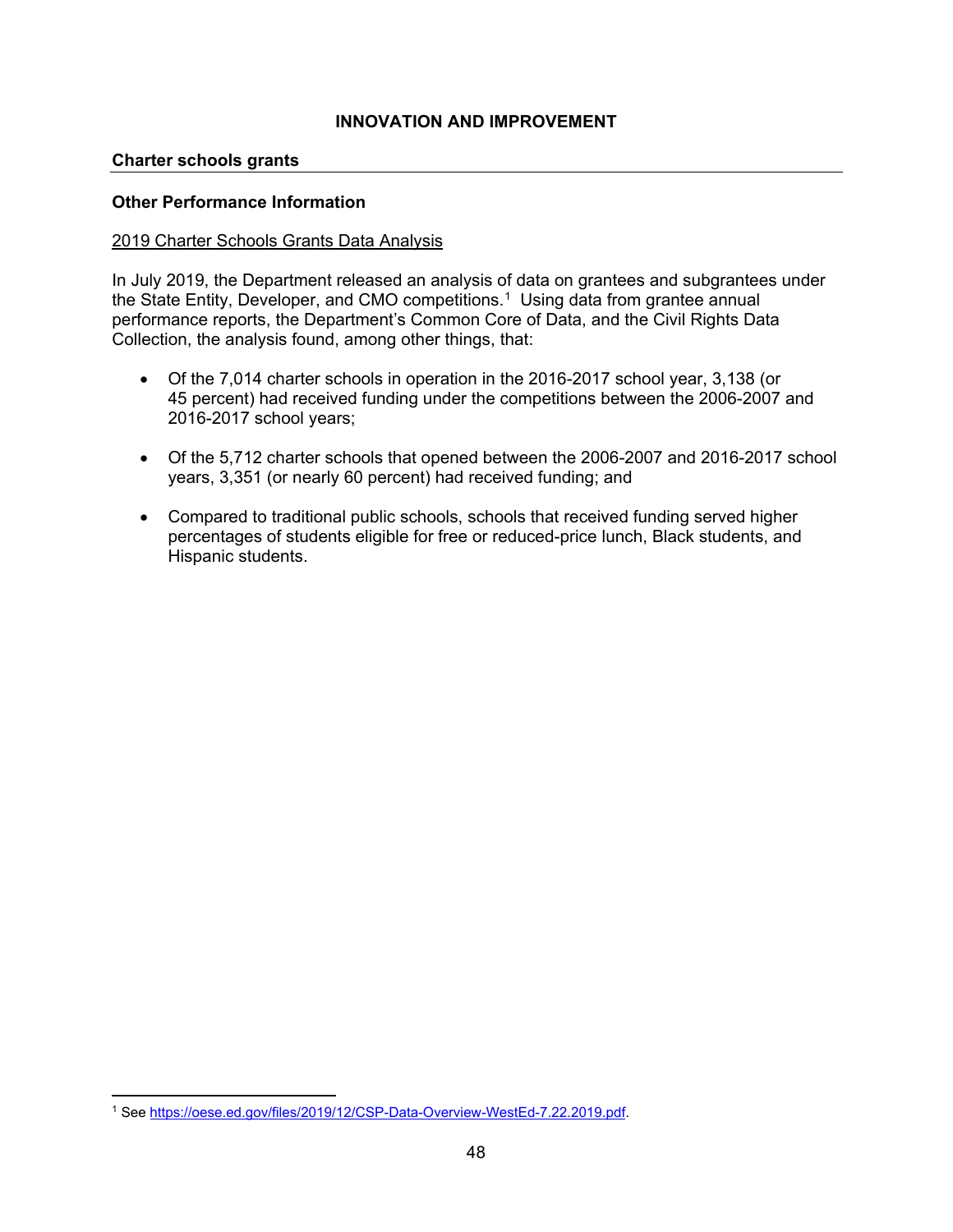## Magnet schools assistance

(Elementary and Secondary Education Act of 1965, Title IV, Part D)

(dollars in thousands)

FY 2023 Authorization: To be determined<sup>[1](#page-49-0)</sup>

Budget Authority:

| 2022 Estimate | 2023 Request | Change       |
|---------------|--------------|--------------|
| \$109,000     | \$149,000    | $+$ \$40,000 |

# PROGRAM DESCRIPTION

The Magnet Schools Assistance program provides Federal resources to assist eligible local educational agencies (LEAs) in the desegregation of schools by supporting the elimination, reduction, and prevention of racial isolation in elementary and secondary schools with substantial proportions of students of color.[2](#page-49-1)

Grantees establish and operate magnet schools that are part of court-ordered, agency-ordered, or federally approved voluntary desegregation plans. The ultimate goal is to eliminate, reduce, or prevent isolation of groups of students of color in elementary and secondary schools while strengthening students' academic knowledge and increasing opportunities to develop collegeand career-ready skills. The program accomplishes this goal by supporting the creation and expansion of magnet schools that offer special curricula or instructional programs that appeal to students from diverse backgrounds.

Grantees are for a period of up to 5 years, and grantees may not receive more than \$15 million over the course of their projects. Funds must be used for activities that will improve academic achievement and may be used for, among other things, planning and promotional activities; acquiring books, materials, and equipment; and paying the salaries of effective teachers and other instructional personnel. Grantees may spend up to 50 percent of project costs in the first year and 15 percent in the second and third years on planning activities. Additionally, the ESEA authorizes grantees to use funds to establish or strengthen inter-district or regional magnet programs and to transport students enrolled in magnet schools, provided the transportation costs do not consume a significant portion of the grant award and the transportation strategy is sustainable at the end of the grant period.

By statute, the Department gives priority to applicants that: (1) demonstrate the greatest need for assistance; (2) propose to carry out new, evidence-based magnet school programs, significantly revise existing programs using evidence-based methods and practices, or replicate an existing magnet school program with a demonstrated record of success of increasing student achievement and reducing racial isolation; (3) use methods other than academic examinations

<span id="page-49-0"></span><sup>1</sup> The GEPA extension expired September 30, 2021; reauthorization for FY 2023 is proposed through appropriations action.

<span id="page-49-1"></span><sup>&</sup>lt;sup>2</sup> In this justification, we generally use "students of color" in place of the term "minority students" used in the program statute.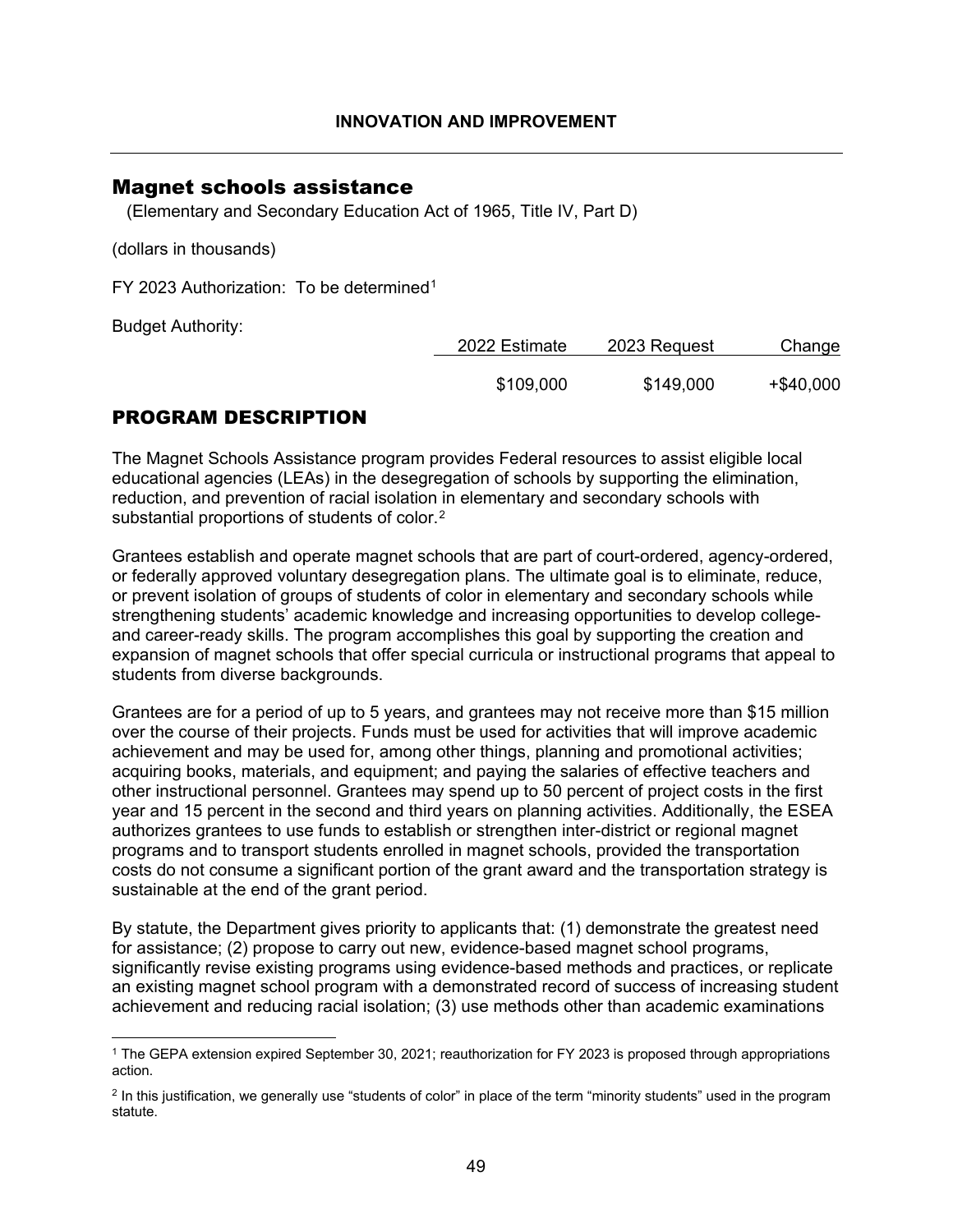### **Magnet schools assistance**

(such as a lottery) to admit students; and (4) increase racial integration by designing and implementing magnet school programs that increase socioeconomic diversity. Applicants that did not receive a grant the previous year receive priority for any funds appropriated above \$75 million.

The Department may use up to 1 percent of funds to provide technical assistance and disseminate best practices.

Funding levels for the past 5 fiscal years were:

| Fiscal Year   | (dollars in thousands) |
|---------------|------------------------|
| 2018          | \$105,000              |
| 2019          | 113,7001               |
| 2020          | 107,000                |
| 2021          | 109,000                |
| 2022 Estimate | 109,000                |
|               |                        |

# FY 2023 BUDGET REQUEST

For fiscal year 2023, the Administration requests \$149 million for Magnet Schools Assistance, \$40 million more than a fiscal year 2022 annualized CR based on the fiscal year 2021 appropriation. The request would support continuation awards as well as a cohort of new awards to create or expand high-quality magnet schools that can attract students from racially and socioeconomically diverse backgrounds.

In making new awards in fiscal year 2023, the Administration would continue and build on efforts to strengthen the Magnet Schools Assistance program that it is initiating in fiscal year 2022. For example, in addition to the statutorily required priorities, the Department intends to give priority for projects that establish or expand inter-district or regional magnet school programs, which is an allowable use of funds under the program statute, and that seek to improve instruction by promoting diverse educator workforces. The Department may also continue to encourage whole-school magnet programs and coordination of project activities with those of local housing and transportation authorities, among other entities, and may pursue other administrative actions to ensure that funded schools are part of well-designed school desegregation plans.

Consistent with President Biden's Executive Order on *Advancing Racial Equity and Support for Underserved Communities Through the Federal Government*, the Administration is committed to renewing and expanding efforts to reverse the well-documented, persistent negative educational effects of isolation of groups of students of color and concentrated poverty. Magnet Schools Assistance plays an important role in these efforts and would complement the proposed Fostering Diverse Schools program, which would provide grants to LEAs to develop and implement comprehensive plans to improve student outcomes by increasing school racial and socioeconomic diversity in preschool through grade 12.

<span id="page-50-0"></span><sup>1</sup> Reflects a reprogramming of \$6,700 thousand to Magnet Schools Assistance from Charter Schools Grants.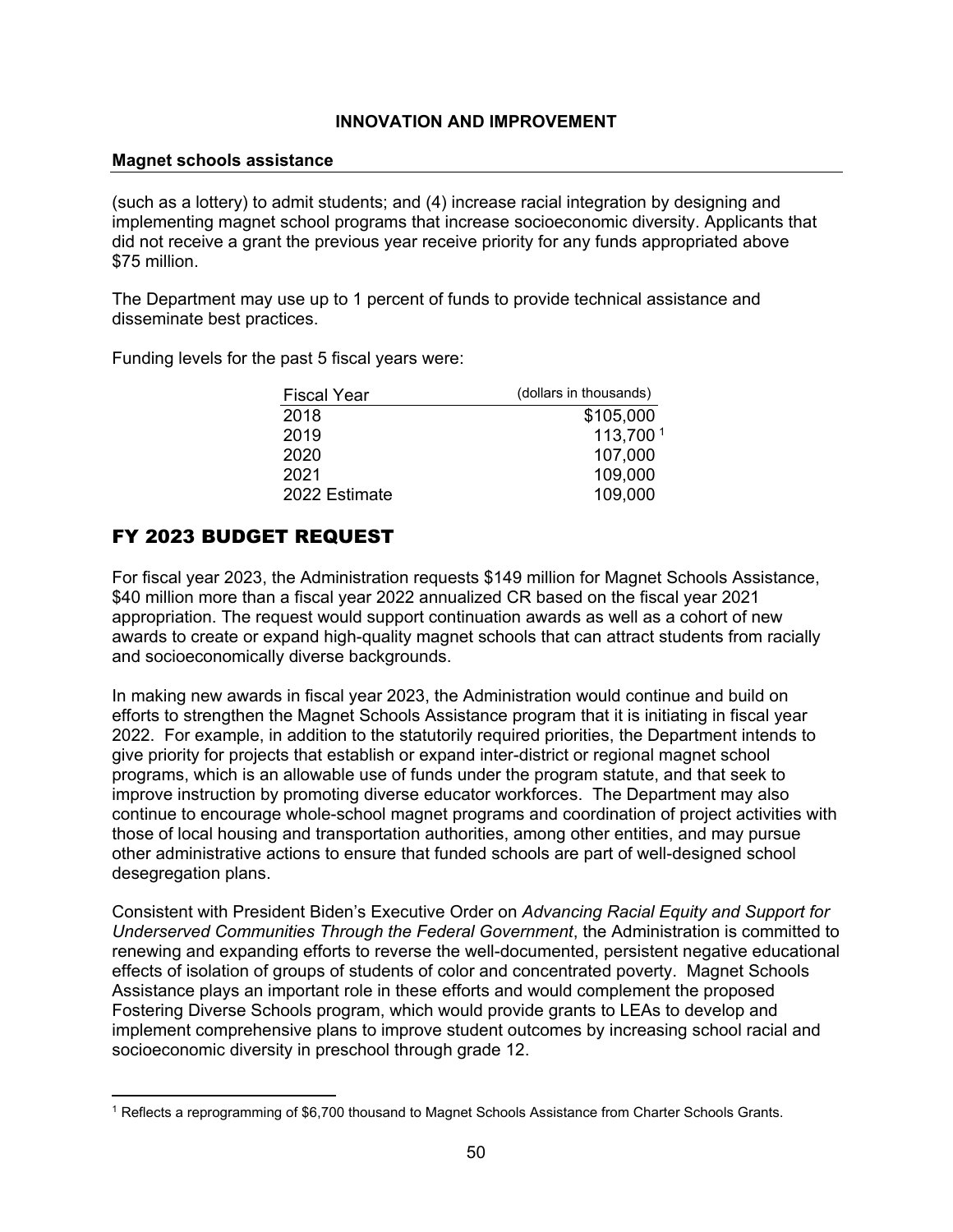### **Magnet schools assistance**

# PROGRAM OUTPUT MEASURES

(dollars in thousands)

| <b>Output Measures</b>                   | 2021     | 2022      | 2023      |
|------------------------------------------|----------|-----------|-----------|
| Amount for new awards                    | \$54,877 | \$95,732  | \$34,505  |
| Number of new awards                     | 9        | $30 - 40$ | $10 - 15$ |
| Amount for continuation awards           | \$53,033 | \$11,775  | \$112,605 |
| Number of continuation awards            | 33       | 14        | $39 - 49$ |
| <b>National activities</b>               | \$1,090  | \$1,090   | \$1,490   |
| Peer review of new award<br>applications | 0        | \$403     | \$400     |

NOTE: The Department is authorized to reserve up to 0.5 percent of funds appropriated for most ESEA programs, including Magnet Schools Assistance, and to pool such funds for use in evaluating any ESEA program. The Department did not reserve funds for this purpose from Magnet Schools Assistance in fiscal year 2021 but may do so in fiscal years 2022 and 2023.

## PROGRAM PERFORMANCE INFORMATION

### **Performance Measures**

This section presents selected program performance information, including, for example, program goals, objectives, measures, and performance targets and data; and an assessment of the progress made toward achieving program results. Achievement of program results is based on the cumulative effect of the Federal resources provided for the program as well as the resources and efforts invested by those served by the program.

The Department does not set aggregate performance targets for this program; rather, each grantee sets project-level performance targets. Data are from annual performance reports.

### **Goal: Students have access to high-quality education in desegregated magnet schools.**

*Objective: Federally funded magnet schools will eliminate, reduce, or prevent minority group isolation in targeted elementary and secondary schools with substantial proportions of minority students.*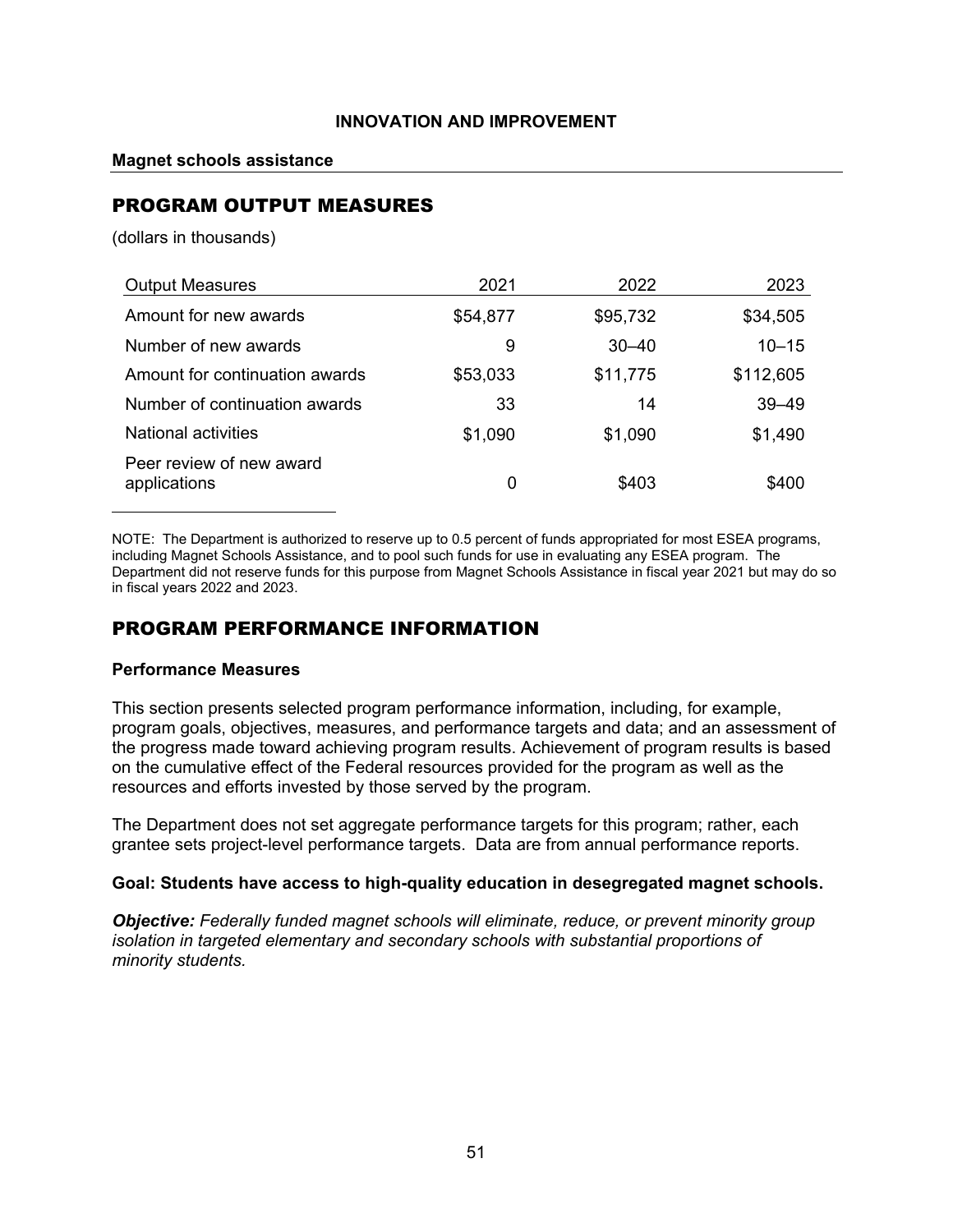### **Magnet schools assistance**

**Measure:** Percentage of magnet schools receiving assistance reporting enrollment data demonstrating success in reducing, eliminating, or preventing minority-group isolation (MGI).

| Year | 2016 Cohort | 2017 Cohort | 2018 Cohort |
|------|-------------|-------------|-------------|
| 2017 | 39.0%       |             |             |
| 2018 | 21.1        | 45.2%       |             |
| 2019 | 10.5        | 36.3        | 52.4%       |
| 2020 |             | 27.0        | 23.8        |
| 2021 |             | 25.4        | 23.8        |

**Additional information:** In 2021, 31 of 122 schools in the 2017 cohort fully met their annual MGI performance targets. Of the 91 schools that did not meet their annual MGI performance targets, one school partially met its targets. For the 2018 cohort, five of 21 schools met their annual MGI targets in 2021. No schools in this cohort had more than one racially isolated group, so none partially met their targets.

The Department continues to examine factors that may be associated with the decreases over time in the percentage of schools meeting MGI targets in the respective cohorts. In 2021, 80 percent of 2017 cohort schools and 100 percent of 2018 cohort schools that did not meet MGI targets cited the COVID-19 pandemic as the primary factor.

### *Objective: Magnet school students meet their State's academic achievement standards.*

The following measures apply to the fiscal year 2016 cohort, whose grants were for a period of up to 3 years.

**Measure:** Percentage of students in magnet schools receiving assistance who score at the proficient level or above on State assessments in reading/language arts.

| Year | 2016 Cohort |
|------|-------------|
| 2018 | 39.3%       |
| 2019 | 41.2        |

**Measure:** Percentage of students in magnet schools receiving assistance who score at the proficient level or above on State assessments in mathematics.

| Year | 2016 Cohort |
|------|-------------|
| 2018 | 35.9%       |
| 2019 | 38.8        |

Based on lessons learned in measuring grantee performance, the Department revised these measures beginning with the 2017 cohort to focus on the percentage increase of students scoring at or above the proficient level on State assessments as compared to the previous year. Data for these measures for 2020 and 2021 are unavailable because the Department waived for all States the requirements in ESEA section 1112(b)(2) to administer State assessments in school year 2019-2020 due to the COVID-19 pandemic.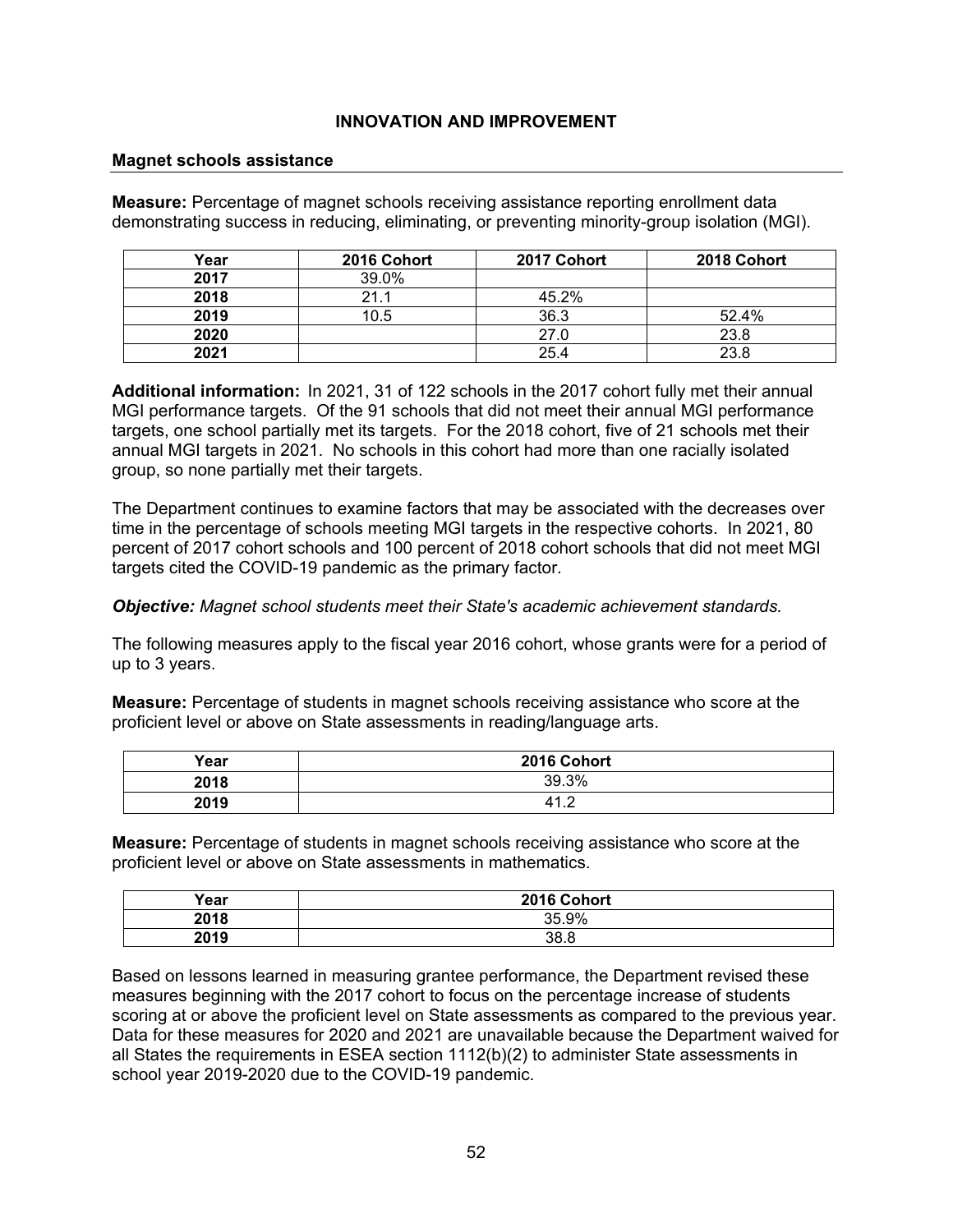#### **Magnet schools assistance**

**Measure:** Percentage increase of students who scored proficient or above on State assessments in reading/language arts.

| Year | 2017 Cohort | 2018 Cohort |
|------|-------------|-------------|
| 2018 | 5.7%        |             |
| 2019 | 9.3         | 4.9%        |
| 2020 | N/A         | N/A         |
| 2021 | N/A         | N/A         |

**Additional information:** Grantees reported that 42 percent of students in 2017 cohort schools, and 48 percent in 2018 cohort schools, scored proficient or above on State assessments in reading/language arts in 2021.

**Measure:** Percentage increase of students who scored proficient or above on State assessments in mathematics.

| Year | 2017 Cohort | 2018 Cohort |
|------|-------------|-------------|
| 2018 | 9.4%        |             |
| 2019 | 9.6         | 11.5%       |
| 2020 | N/A         | N/A         |
| 2021 | N/A         | N/A         |

**Additional information:** Grantees reported that 30 percent of students in 2017 cohort schools, and 41 percent in 2018 cohort schools, scored proficient or above on State assessments in mathematics in 2021.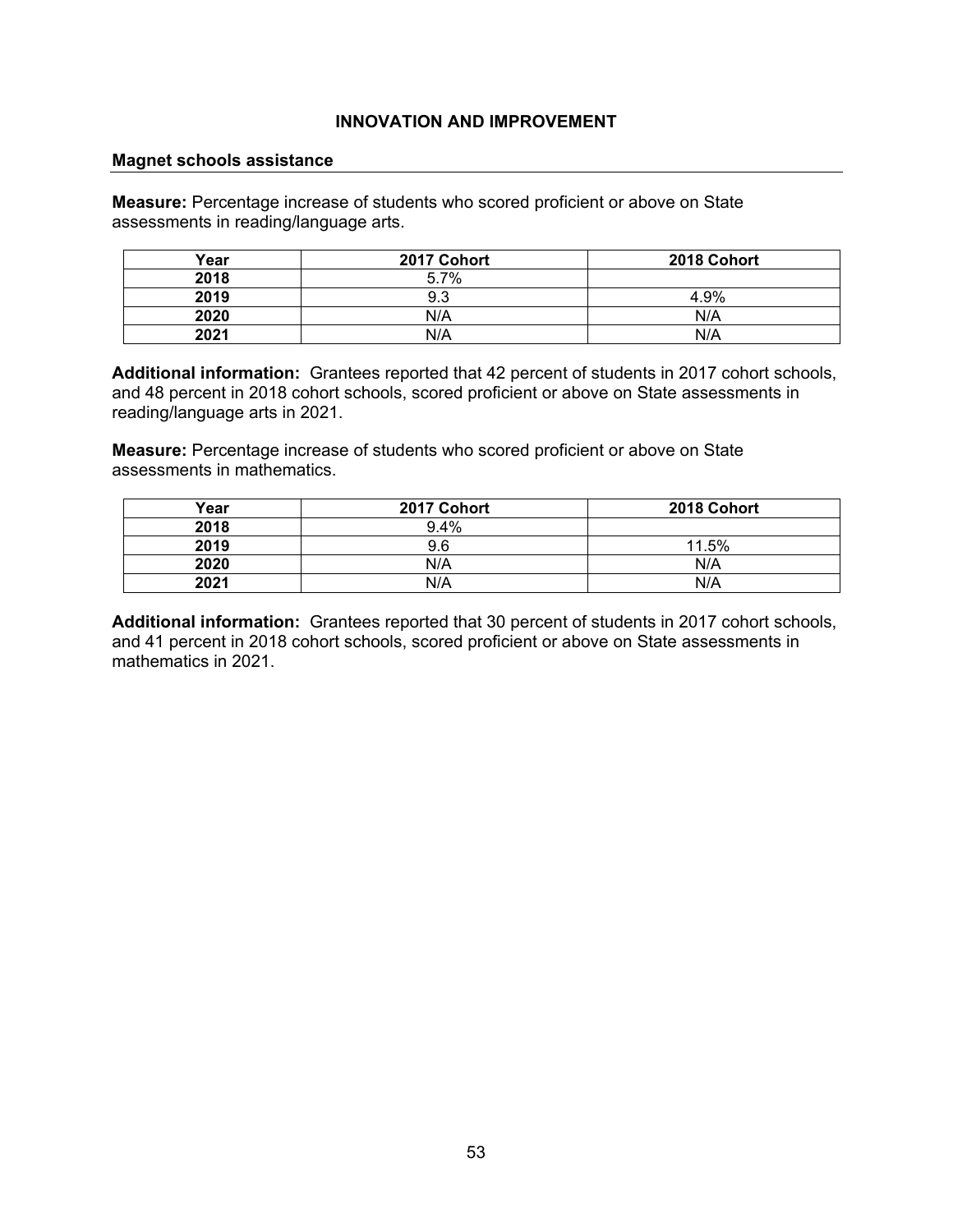## Ready to learn programming

(Elementary and Secondary Education Act of 1965, Title IV, Part F, Subpart 4)

(dollars in thousands)

FY 2023 Authorization: To be determined [1](#page-54-0)

Budget Authority:

| 2022 Estimate | 2023 Request | Change |
|---------------|--------------|--------|
| \$29,500      | \$29,500     |        |

# PROGRAM DESCRIPTION

Ready to Learn (RTL) Programming is designed to facilitate student academic achievement by supporting the development and distribution of educational video programming for preschool and elementary school children and their parents, caregivers, and teachers. At least 60 percent of the funding must be used to:

- Develop educational television programming for preschool and elementary school children and the accompanying support materials and services that can be used to promote the effective use of such programming;
- Develop television programming (and digital content, such as applications and online educational games, containing RTL-based children's programming) that is specifically designed for nationwide distribution over public television stations' digital broadcasting channels and the Internet, along with accompanying resources for parents and caregivers; and
- Support contracts with public telecommunications and related entities to ensure that programs are widely distributed.

Remaining funds may be used to develop and disseminate education and training materials, including interactive programs that are designed to promote school readiness through the effective use of educational video programs.

Funds are awarded competitively, and only public telecommunications entities are eligible to receive awards. Applicants must have the capacity to: develop and distribute high-quality educational and instructional television programming that is accessible to underserved preschool and elementary school children; contract with the producers of children's television programming; negotiate these contracts in a manner that returns to the grantee an appropriate share of income from sales of program-related products; and target programming and materials to meet specific State and local needs, while providing educational outreach at the local level.

Grantees are required to consult with the Departments of Education and Health and Human Services on strategies for maximizing the use of quality educational programming for preschool

<span id="page-54-0"></span><sup>1</sup> The GEPA extension expired September 30, 2021; reauthorization for FY 2023 is expected through appropriations action.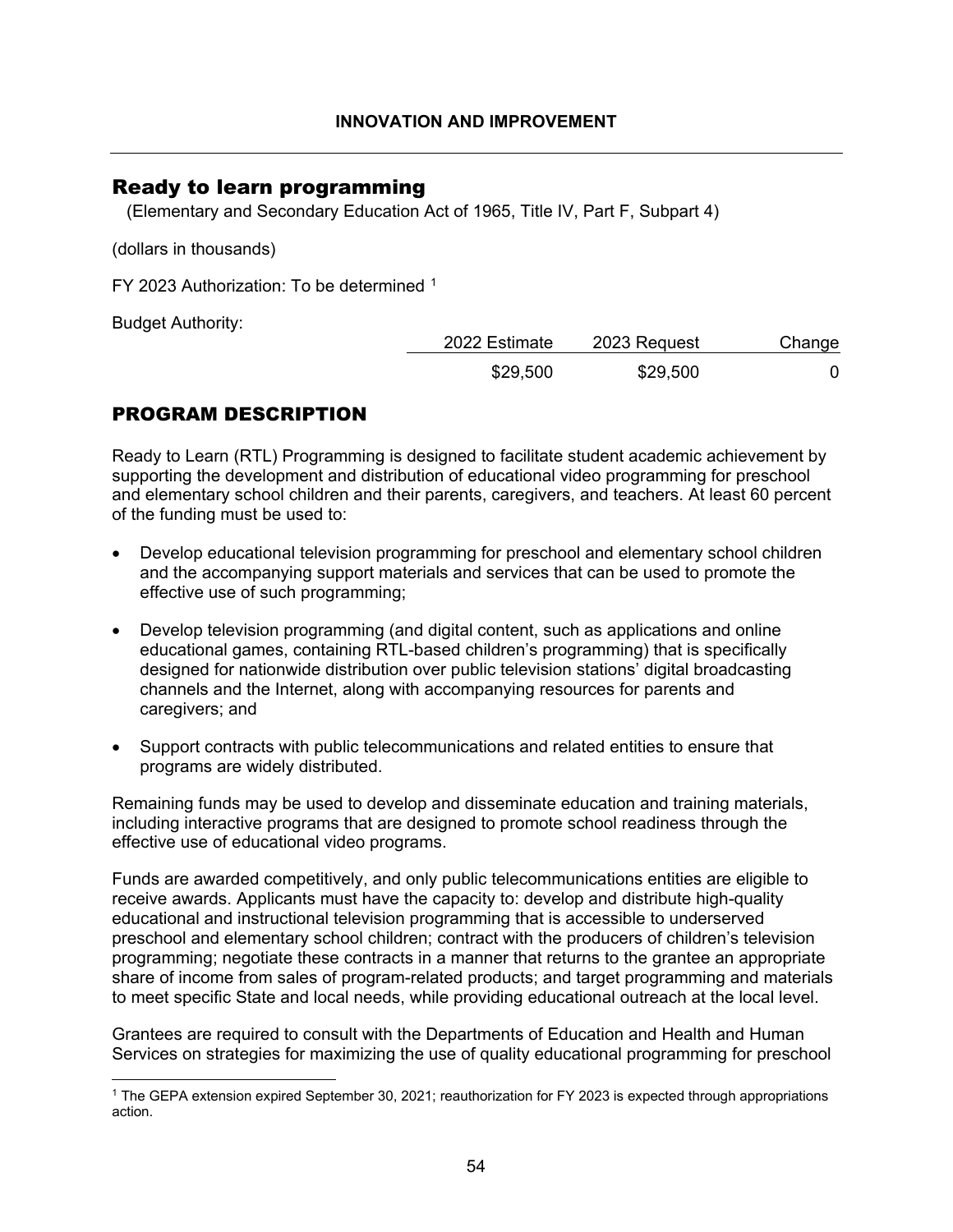### **Ready to learn programming**

and elementary school children. Grantees must also coordinate activities with other Federal programs that have major training components related to early childhood development.

The fiscal year 2020 competition included two invitational priorities: (1) projects that focus on literacy content in ways that go beyond vocabulary and basic reading skills to include functional literacy, use of language in contexts, and other areas reflective of current literacy frameworks and research; and (2) projects that focus on content that meets young children's developmental needs and exposes them to future career and workforce options. The Department awarded two 5-year grants in 2020:

- Twin Cities Public Television is using RTL funds to produce Mashopolis, which will employ research-based strategies around executive functions to increase workforce and career readiness for children ages 5-8. Mashopolis will use the power of narrative storytelling, interactive media, intergenerational learning and equity to engage children in building the critical skills they need to join—and lead—the 21st century workforce.
- The Corporation for Public Broadcasting will create new transmedia experiences (including television and learning games) for children ages 2 to 8 that expose young learners to a range of career and workforce opportunities in ways that inspire them to explore the world of work, and introduce, model, and promote the development of key skills; innovate on new media platforms that hold promise for extending the reach and impact of quality learning content, and open up new avenues of accessibility; and build new engagement models and resources that empower adults and communities to support early learning, with an emphasis on intergenerational learning.

Funding levels for the past 5 fiscal years were:

| <b>Fiscal Year</b> | (dollars in thousands) |
|--------------------|------------------------|
| 2018               | \$27,741               |
| 2019               | 27,741                 |
| 2020               | 29,000                 |
| 2021               | 29,500                 |
| 2022 Estimate      | 29,500                 |

# FY 2023 BUDGET REQUEST

For fiscal year 2023, the Administration requests \$29.5 million for Ready to Learn Programming, level with a fiscal year 2022 annualized CR based on the fiscal year 2021 appropriation. With these funds, the Department expects to continue supporting awards made in fiscal year 2020. Children, including children in communities with high rates of poverty, may spend considerable time watching television and using digital media. Researchers in many fields have looked carefully at whether and how television viewing might contribute to the "literacy gap," and, conversely, whether and how television and digital media can be used as a tool to promote literacy development. Recent research suggests that television and transmedia can have a positive impact on children's literacy and learning, provided certain conditions are in place.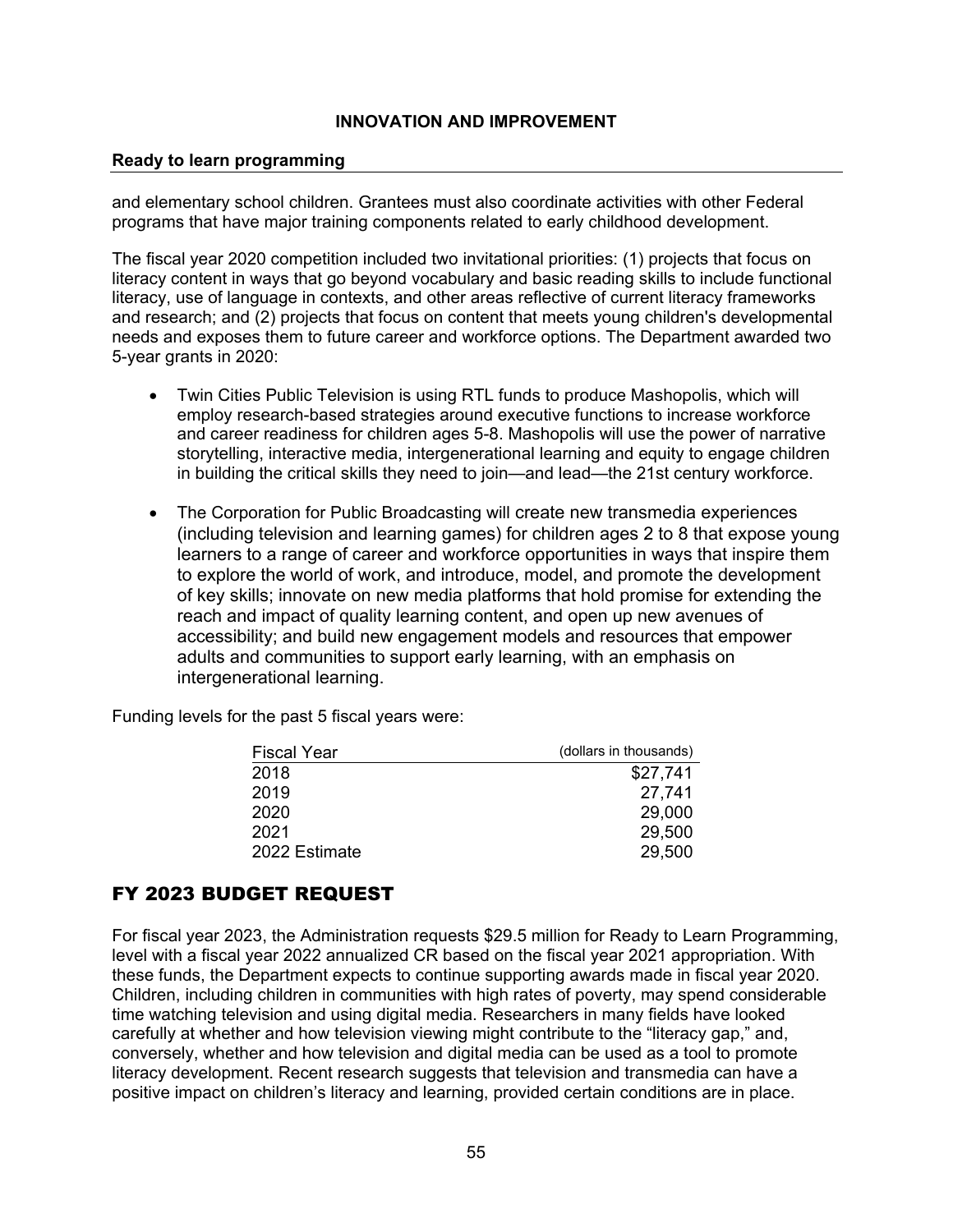### **Ready to learn programming**

Producers and developers must understand how children learn, and how programming content can facilitate such learning. Individual episodes should reflect what research tells us about effective educational programming. For example, programs that succeed in helping children learn tend to help children understand how to watch and make sense of what they see. Such programs also develop familiarity by using recurring characters and situations, repeat key tasks and information, link knowledge to what children already know, and are carefully paced to keep children cognitively engaged throughout each episode.

Early childhood, preschool, and elementary school curricula typically emphasize foundational skills in math and reading. RTL content is specifically designed to reinforce young children's literacy skills, emphasizing letter recognition, vocabulary, fluency, rhyming, and comprehension. Through targeted outreach and marketing campaigns, grantees actively reach out to parents and caregivers, particularly in rural and urban communities with high rates of poverty, to encourage the use of RTL programming to support the skills that children need to succeed in school.

# PROGRAM OUTPUT MEASURES

(dollars in thousands)

| <b>Output Measures</b>                | 2021     | 2022     | 2023     |
|---------------------------------------|----------|----------|----------|
| Number of new awards                  | 0        | 0        | O        |
| New award funding                     | 0        | 0        | 0        |
| Number of continuation awards         | 2        | 2        | 2        |
| Continuation award funding            | \$29,500 | \$29,300 | \$29,500 |
| Evaluation (review of grant products) | 0        | \$20     | $\Omega$ |
| Peer review of new award applications | 0        | 0        | 0        |
| Total                                 | \$29,500 | \$29,500 | \$29,500 |

NOTE: The Department is authorized to reserve up to 0.5 percent of funds appropriated for most ESEA programs, including the RTL program, and to pool such funds for use in evaluating any ESEA program. While the Department did not reserve funds from RTL for this purpose in fiscal year 2021, it may do so in fiscal years 2022 and 2023.

# PROGRAM PERFORMANCE INFORMATION

### **Performance Measures**

This section presents selected program performance information, including, for example, program goals, objectives, measures, and performance targets and data; and an assessment of the progress made toward achieving program results. Achievement of program results is based on the cumulative effect of the resources provided for the program, as well as the resources and efforts invested by those served by this program.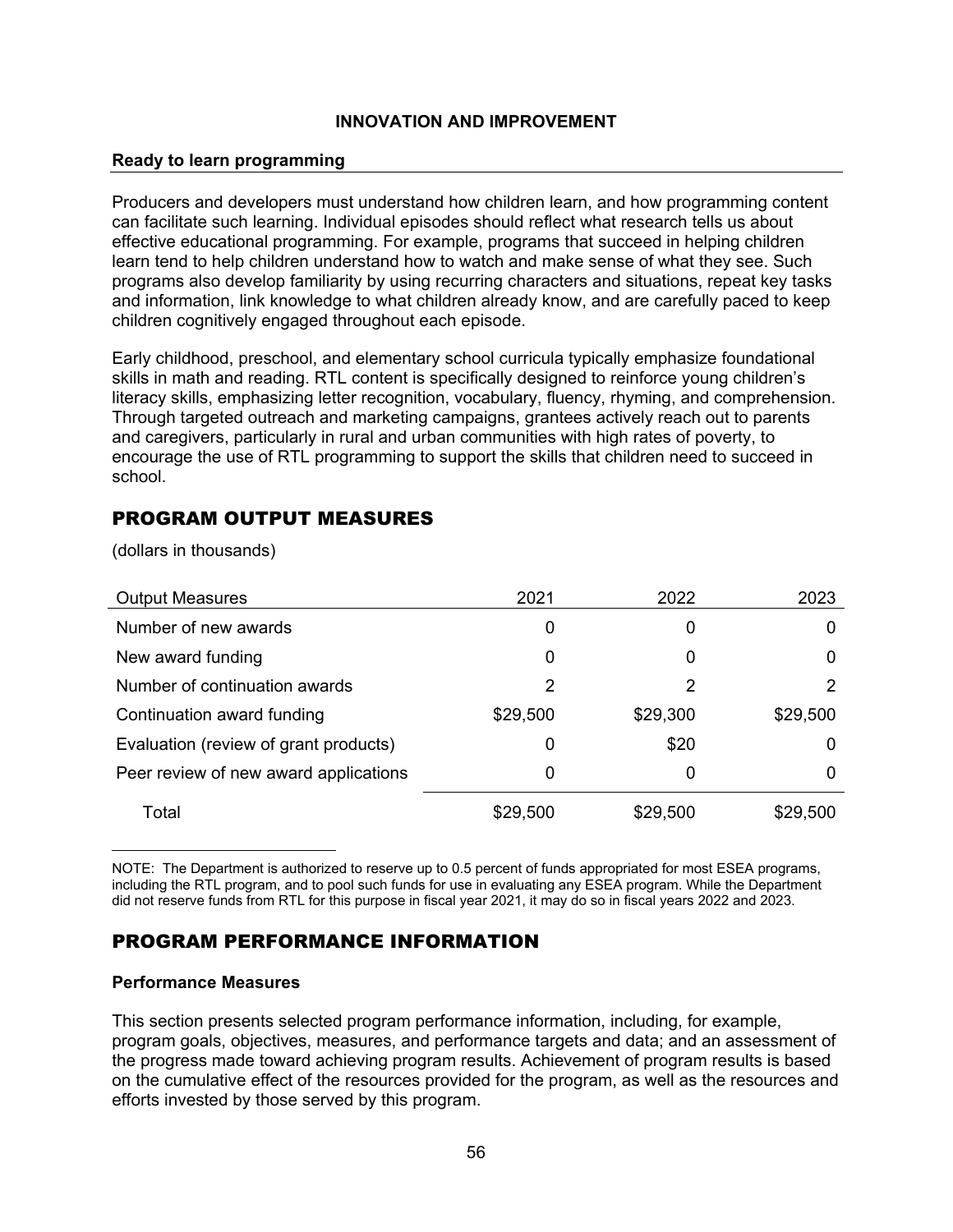### **Ready to learn programming**

The Department uses the following performance measures to assess RTL's effectiveness in improving what children learn, the quality of RTL-funded transmedia products, and the number of children RTL is reaching:

(1) the percentage of summative experimental or quasi-experimental research studies that demonstrate positive and statistically significant gains in math or literacy skills when RTL transmedia properties, such as applications and online educational games, are compared to similar non-RTL-funded digital properties or to other more traditional educational materials;

(2) the percentage of educational transmedia products, along with necessary supporting materials, that are deemed to be of high-quality in promoting learning of math or literacy by an independent panel of expert reviewers; and

(3) the number of children who use RTL-produced educational media products, disaggregated by individual product, as determined by appropriate industry standard metrics or, when available, by tracking tools.

The two 2015 grantees planned a total of four experimental or quasi-experimental research studies, to be conducted beginning in year 4 of the grant, that will provide data on the first performance measure. However, both grantees experienced delays in production. The Department received the first two of the studies in 2020, but neither of them demonstrated positive and statistically significant gains that met What Works Clearinghouse standards with reservations. The Department received the final two studies in 2021. The results of the first study were not statistically significant. The second study is pending What Works Clearinghouse review. The 2020 grantees have not yet submitted experimental or quasi-experimental research studies for review.

For the second performance measure, the Department asks expert panel members to review a random sample of current RTL transmedia products and provide a quality rating using criteria developed by the Department. The panel members rate products on a 5-point scale. In order for any particular product to achieve a rating of "high quality," a product has to secure an average score of 3.8 across the panel members. In 2017, the Department received two transmedia product suites from one grantee to review. One of the transmedia product suites reviewed was of high quality, with a score of 4.41, while the other received a score of 3.74, just under the cutoff for high quality. In 2018, the Department received one transmedia product suite from one grantee to review, which received a high-quality score of 4.02. In 2019, the Department received one transmedia suite from each grantee to review, which received high-quality scores of 4.52 and 3.85, respectively. In 2020, the Department received one transmedia suite to review that received a high-quality score of 3.9. The Department will conduct a product review in years three and five for the 2020 grantees.

For the third performance measure, grantees reported on the number of children who used RTL-produced products, by type of product. In 2018, 22.0 million users accessed RTL-produced educational media products. The Corporation for Public Broadcasting (CPB) reported 22.0 million users, of which 14.0 million watched CPB television shows and 8.0 million used Web-based games. Twin Cities Public Television (TPT) did not report any users for 2018. In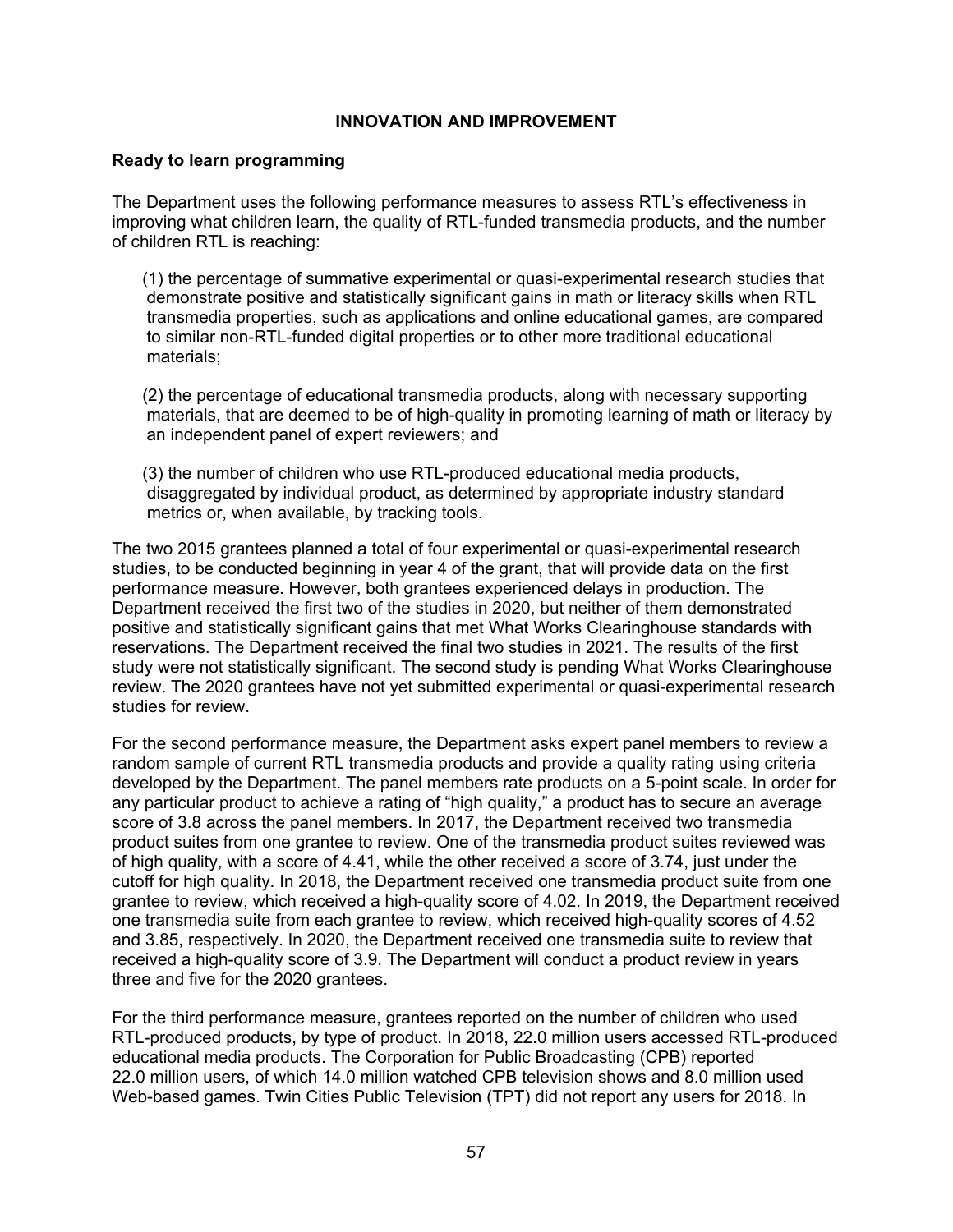### **Ready to learn programming**

2019, 19.0 million users accessed RTL-produced products, 19.0 million for CPB and 1.2 thousand for TPT. In 2020, CPB reported 33.1 million users and TPT reported 9.5 million users for a total of 42.6 million RTL users. In 2021, 8.71 million users accessed RTL-produced educational media products developed by CPB. This includes TV viewers and media users for properties created as part of the 2015 grant that are also part of the 2020 grant.

### **Efficiency Measure**

The Department uses a single efficiency measure for the RTL program: dollars leveraged from non-Federal sources over 5 years (the length of each grant award) per Federal dollar dedicated to core non-outreach program activities. In the second year of the 2015 grants, the two grantees leveraged \$6.9 million of non-Federal support compared to \$19.9 million in Federal dollars spent on production, or \$0.35 of non-Federal dollars for every Federal dollar spent. In the third year of the 2015 grants, the two grantees leveraged \$8.8 million of non-Federal support compared to \$12.0 million in Federal dollars spent on production, or \$0.73 of non-Federal dollars for every Federal dollar spent. In the fourth year of the 2015 grants, the two grantees leveraged \$11.8 million of non-Federal support compared to \$11.6 million in Federal dollars spent on production, or \$1.02 of non-Federal dollars for every Federal dollar spent. In the fifth year of the 2015 grants, the two grantees leveraged \$17.9 million of non-Federal support compared to \$16.7 million in Federal dollars spent on production, or \$1.07 of non-Federal dollars for every Federal dollar spent. In 2021, the two grantees leveraged \$2.3 million of non-Federal support compared to \$1.6 million in Federal dollars spent on production, or \$1.43 of non-Federal dollars for every Federal dollar spent.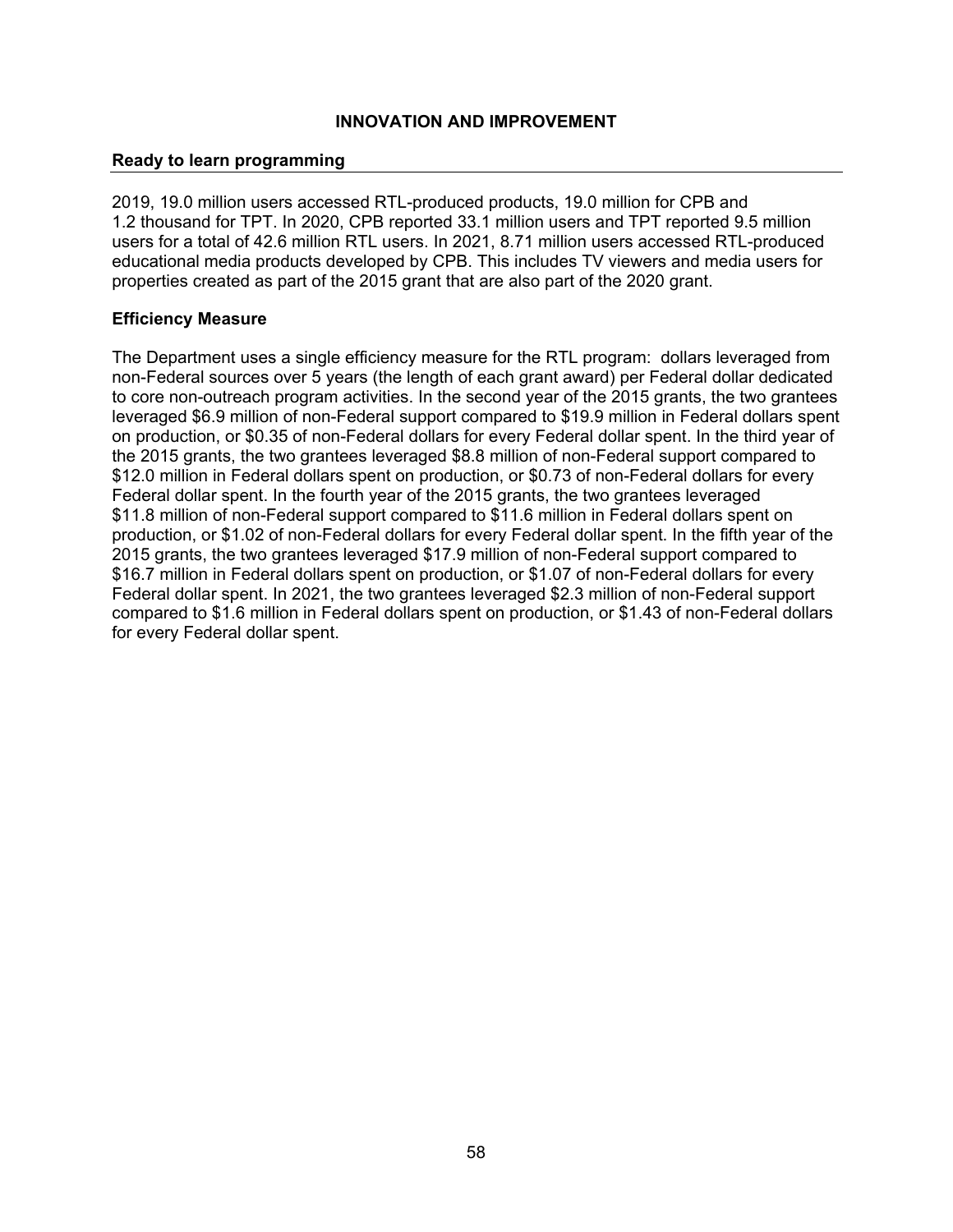# Arts in education

(Elementary and Secondary Education Act of 1965, Title IV, Part F, Subpart 4)

(dollars in thousands)

FY 2023 Authorization: To be determined [1](#page-59-0)

Budget Authority:

| 2022 Estimate | 2023 Request | Change |
|---------------|--------------|--------|
| \$30,500      | \$30,500     |        |

# PROGRAM DESCRIPTION

The Arts in Education program supports national demonstration and Federal leadership activities to promote arts education for students, including underserved students and students who are children with disabilities. The program includes the following allowable activities: (1) professional development for arts educators, teachers, and principals; (2) development and dissemination of accessible instructional materials and arts-based educational programming, including online resources, in multiple arts disciplines; and (3) national and community outreach activities that strengthen and expand partnerships among schools, local educational agencies (LEAs), communities, or centers for the arts, including national centers for the arts.

The program supports a number of arts education activities through 4-year grants to LEAs in which 20 percent or more of the students are from low-income backgrounds; State educational agencies (SEAs); national nonprofit organizations; institutions of higher education; organizations with expertise in the arts; museums or cultural institutions; the Bureau of Indian Education; and partnerships of these entities. Prior to 2021, the Arts in Education program supported three separate grant competitions: Arts Development and Dissemination, Professional Development for Arts Educators, and Arts in Education National Program. The Department reviewed the implementation of the three programs offered and found a large overlap in the applicant and grantee pool, and in the services provided across the various programs. In addition, the three separate competitions required applicants to design narrower projects to fit each program's specific requirements and to submit separate applications to each of the three grant competitions. Beginning in 2021, in an effort to recognize and encourage different, creative, and innovative applications, the Department offers the Arts in Education program as one, single competition.

<span id="page-59-0"></span><sup>1</sup> The GEPA extension expired September 30, 2021; reauthorization for FY 2023 is expected through appropriations action.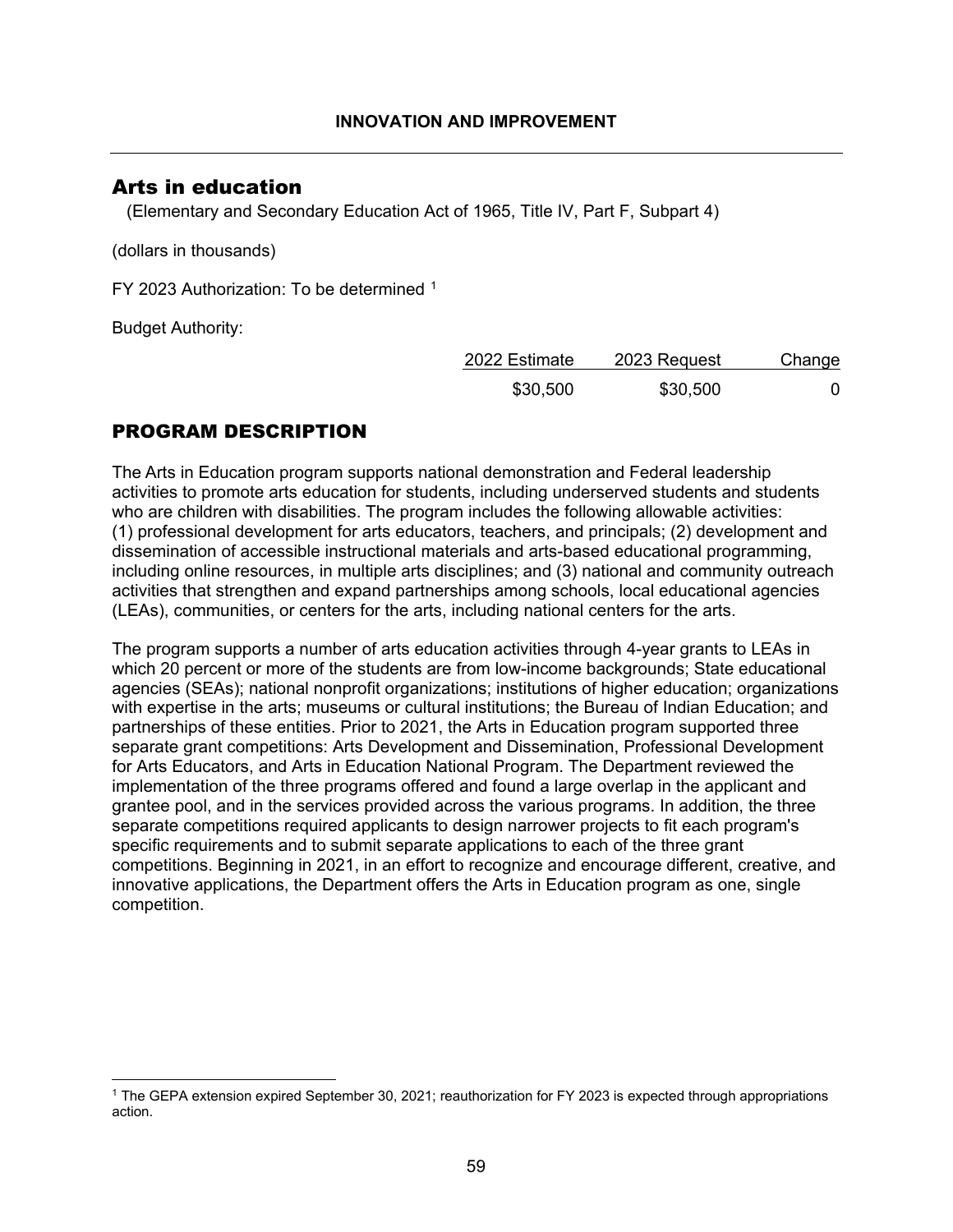#### **Arts in education**

Funding levels for the past 5 fiscal years were as follows:

| <b>Fiscal Year</b> | (dollars in thousands) |
|--------------------|------------------------|
| 2018               | \$29,000               |
| 2019               | 29,000                 |
| 2020               | 30,000                 |
| 2021               | 30,500                 |
| 2022 Estimate      | 30,500                 |

## FY 2023 BUDGET REQUEST

For fiscal year 2023, the Administration requests \$30.5 million for the Arts in Education program, level with a fiscal year 2022 annualized CR based on the fiscal year 2021 appropriation.

Instruction and involvement in the arts, including the visual arts, music, dance, theater, and the media arts, are widely recognized as vital to a well-rounded education and may contribute to improved student achievement and success. Federal and State education policies have recognized the value of the arts. At the Federal level, the Elementary and Secondary Education Act (ESEA) includes the arts as one of the components of a well-rounded education. Similarly, at the State level, 45 States have arts instructional requirements for elementary school, 50 have arts education standards, and 42 have arts requirements for high school graduation. However, only 27 States have defined arts as a core academic subject. Results from the 2016 National Assessment of Educational Progress (NAEP) arts assessment show that in 2016, 63 percent of 8th-graders reported taking a music class in school and 42 percent reported taking a visual arts course in school, which is not significantly different than the results from the 2008 NAEP arts assessment. However, in both music and visual arts in 2016, there are significant score gaps between certain student groups. Female students scored higher on average than their male peers (15 point gap for music and 14 point gap for visual arts); students from higher income backgrounds (as measured by eligibility for the National School Lunch Program) scored higher on average than students from lower income backgrounds (26 point gap for music and 22 point gap for visual arts); and students in suburban schools scored higher on average than those in city schools (13 point gap for music and 8 point gap for visual arts)..

The Administration's request would support State and local efforts to improve and expand arts education, including arts programming for underserved students, through the development and implementation of high-quality, cohesive, and innovative strategies for art instruction.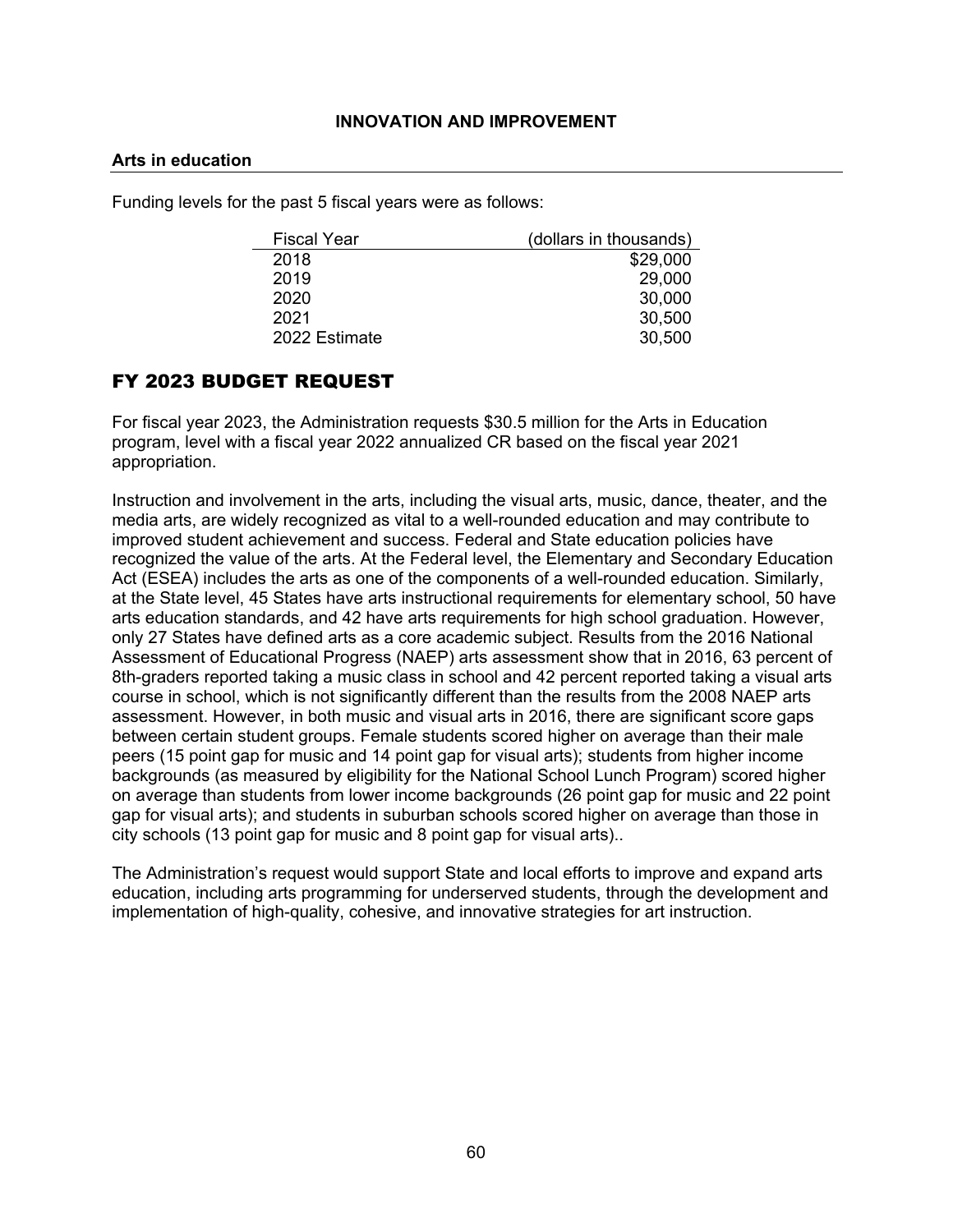**Arts in education**

# PROGRAM OUTPUT MEASURES

(dollars in thousands)

| <b>Output Measures</b>                                                            | 2021     | 2022     | 2023     |
|-----------------------------------------------------------------------------------|----------|----------|----------|
| <b>Assistance for Arts Education</b>                                              |          |          |          |
| Total funds available                                                             | \$17,927 | \$29,959 | \$29,965 |
| Amount for new awards                                                             | \$17,176 | \$8,463  |          |
| Number of new awards                                                              | 27       | 2        |          |
| Amount for continuation awards                                                    | 0        | \$20,666 | \$29,440 |
| Number of continuation awards                                                     |          | 27       | 40       |
| Peer review of new award applications<br>Interagency transfer to support the Arts | \$206    | \$305    | 0        |
| <b>Education Partnership</b>                                                      | \$545    | \$525    | \$525    |
| <b>Arts Development and Dissemination</b>                                         |          |          |          |
| Total funds available                                                             | \$11,908 | 0        | 0        |
| Amount for continuation awards                                                    | \$11,908 | 0        | 0        |
| Number of continuation awards                                                     | 23       | 0        | O        |
| <b>Professional Development for Arts</b><br><b>Educators (PDAE)</b>               |          |          |          |
| Total funds available                                                             | \$133    | 0        | 0        |
| Amount for continuation awards                                                    | \$133    | 0        | 0        |
| Number of continuation awards                                                     |          | O        | 0        |
| <b>Evaluation</b>                                                                 | \$532    | \$541    | \$535    |

NOTE: The Department is authorized to reserve up to 0.5 percent of funds appropriated for most ESEA programs, including Arts in Education, and to pool such funds for use in evaluating any ESEA program. While the Department did not reserve funds from the Arts in Education program for this purpose in fiscal year 2021, it may do so in fiscal years 2022 and 2023.

# PROGRAM PERFORMANCE INFORMATION

This section presents selected program performance information, including, for example, program goals, objectives, measures, and performance targets and data; and an assessment of the progress made toward achieving program results. Achievement of program results is based on the cumulative effect of the resources provided for the program, as well as the resources and efforts invested by those served by this program.

## **Performance Measures**

**Goal: To help ensure that all program participants meet challenging State academic content standards in the arts.**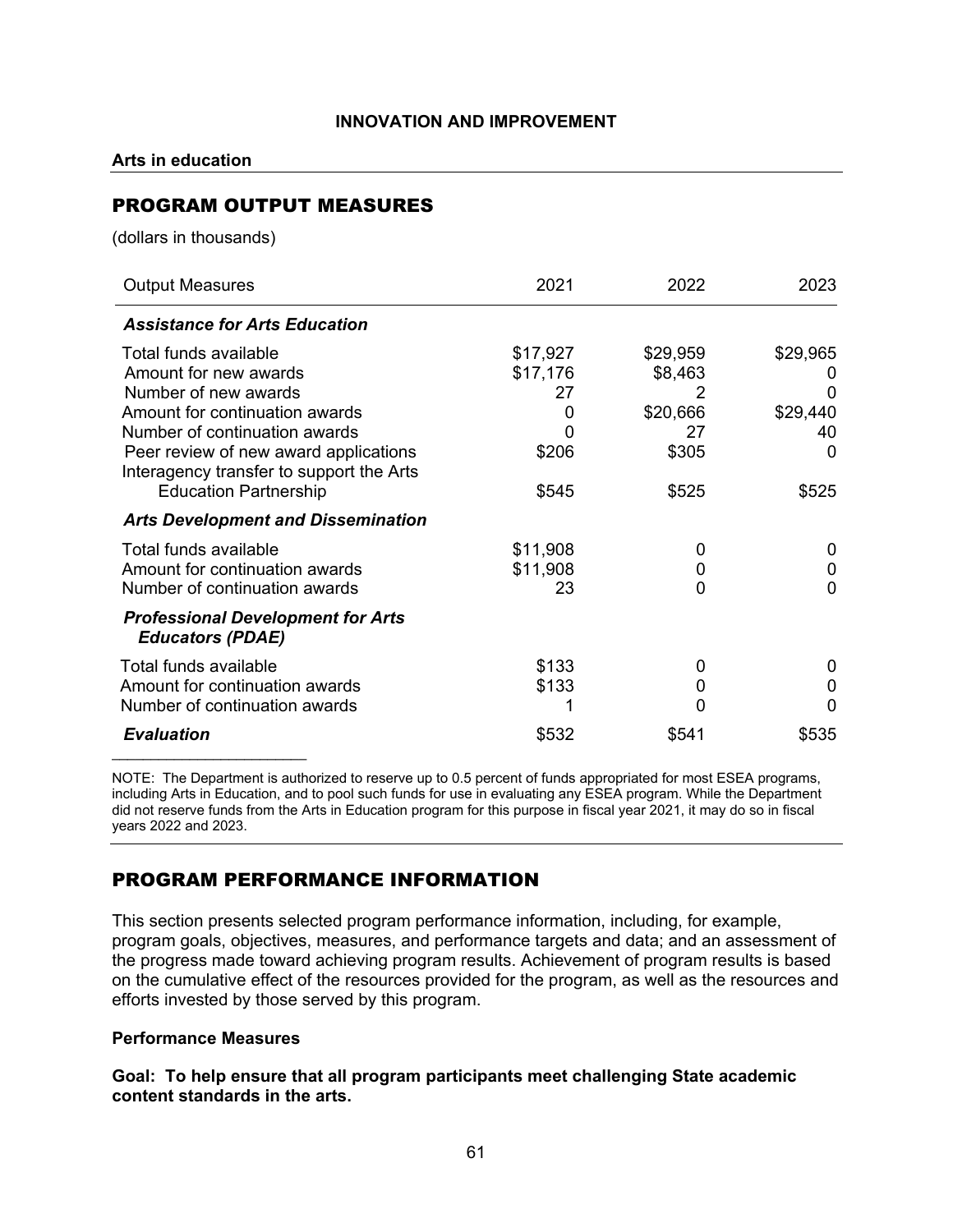#### **Arts in education**

*Objective:* Activities supported with Federal funds will improve the quality of standards-based arts education for all participants.

**Measure:** The percentage of teachers participating in the Professional Development for Arts Educators (PDAE) program who receive professional development that is sustained and intensive.

| Year | <b>Target</b> | <b>Actual</b> |
|------|---------------|---------------|
| 2018 | 65%           | 81%           |
| 2019 | 70            | 60            |
| 2020 | 65            | 62            |
| 2021 | 65            | 56            |
| 2022 | 70            |               |
| 2023 | 70            |               |

**Additional Information:** Sustained and intensive professional development for the PDAE program is defined as completion of 40 or more of the professional development hours offered by the PDAE-funded project during the reporting period; completion of 75 percent of the total number of professional development hours offered by the PDAE-funded project during the reporting period; and completion of these professional development hours over at least a 6-month period during the reporting period.

The fiscal year 2018 cohort grantees reported on the progress made in the first year of their award, which focused on planning activities rather than provision of professional development, and that may explain the lower actual reported for the 2019 data.

For 2020, sixteen out of seventeen performance reports submitted by grantees had data for this measure. Some grantees had issues completing the professional development planned for the year due to COVID-19 pandemic-related issues causing schools to close and grantees to rethink how they were able to provide professional development to teachers. Given challenges in 2020, grantees were still able to exceed last year's results and come close to meeting the target.

**Measure:** The percentage of PDAE projects in which teachers show a statistically significant increase in content knowledge in the arts.

| Year | <b>Target</b> | <b>Actual</b> |
|------|---------------|---------------|
| 2018 | 100%          | 90%           |
| 2019 | 100           | 74            |
| 2020 | 75            | 76            |
| 2021 | 75            | 78            |
| 2022 | 80            |               |
| 2023 | 80            |               |

**Additional Information:** Grantees administer a pre-test and a post-test of teacher content knowledge in the arts and include those data in their annual performance reports. The fiscal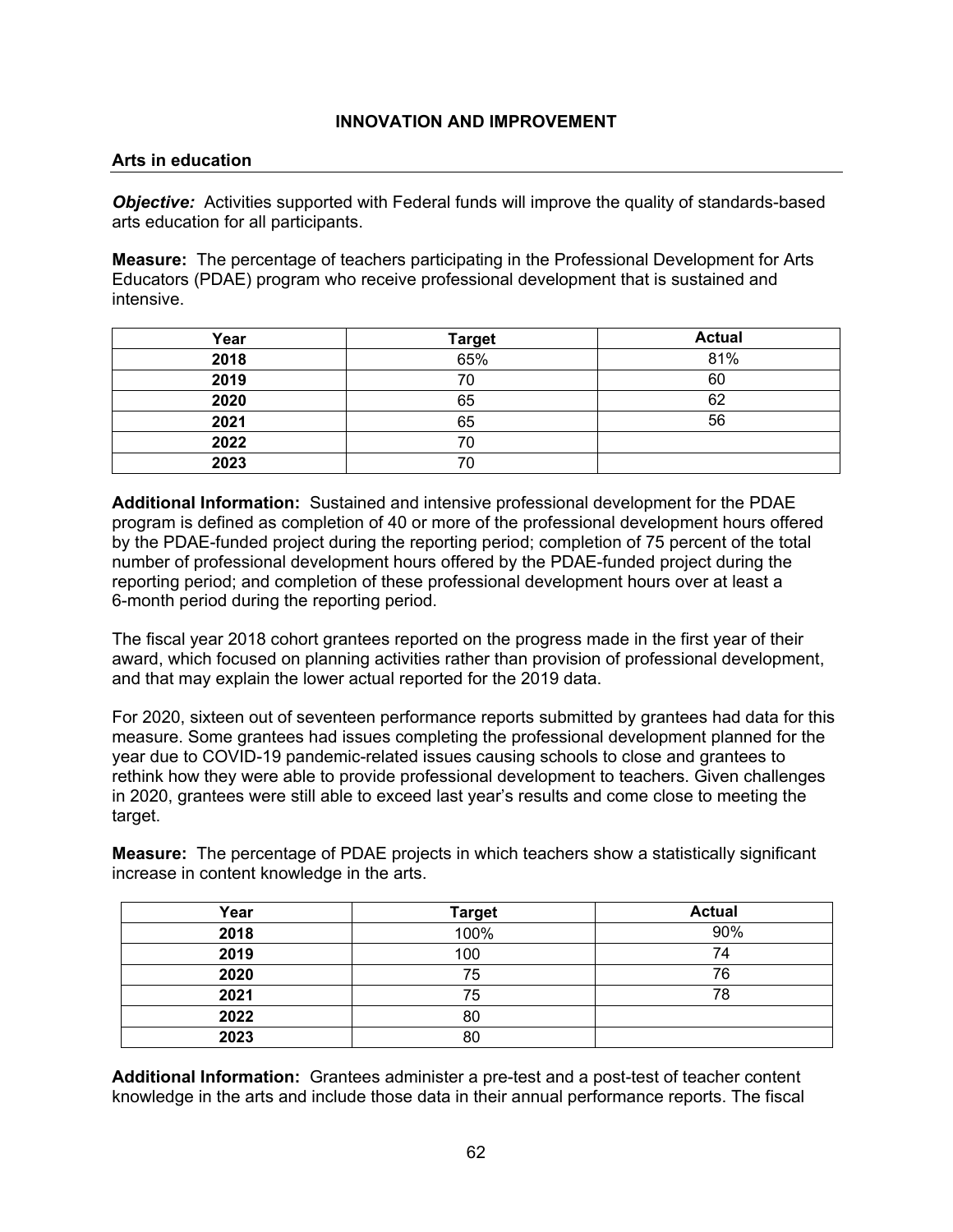#### **Arts in education**

year 2018 cohort grantees reported on the progress made in the first year of their award, which focused on planning activities rather than provision of professional development, and that may explain the lower actual reported for the 2019 data.

For 2020, fourteen out of seventeen performance reports submitted by grantees had data for this measure. Some grantees had issues completing the professional development planned for the year due to issues related to the COVID-19 pandemic causing schools to close and grantees to rethink how they were able to provide professional development to teachers. Given challenges in 2020, grantees were still able to exceed last year's results as well as the target.

**Measure:** The percentage of students participating in Arts Development and Dissemination programs who demonstrate proficiency in mathematics compared to those in control or comparison groups.

| Year | <b>Treatment</b> | <b>Control</b> |
|------|------------------|----------------|
| 2018 | 37%              | 32%            |
| 2019 | 40               | 39             |
| 2020 | 21               | 18             |
| 2021 | 21               |                |
| 2022 | 23               |                |
| 2023 | 25               |                |

**Additional information:** For 2020, only one of 21 grantees was able to provide data on this measure due to issues related to the COVID-19 pandemic, including waiver of State assessment requirements.

**Measure:** The percentage of students participating in Arts Development and Dissemination programs who demonstrate proficiency in reading compared to those in control or comparison groups.

| Year | <b>Treatment</b> | <b>Control</b> |
|------|------------------|----------------|
| 2018 | 39%              | 35%            |
| 2019 | 45               | 49             |
| 2020 |                  | 15             |
| 2021 |                  | 28             |
| 2022 | 20               |                |
| 2023 | 25               |                |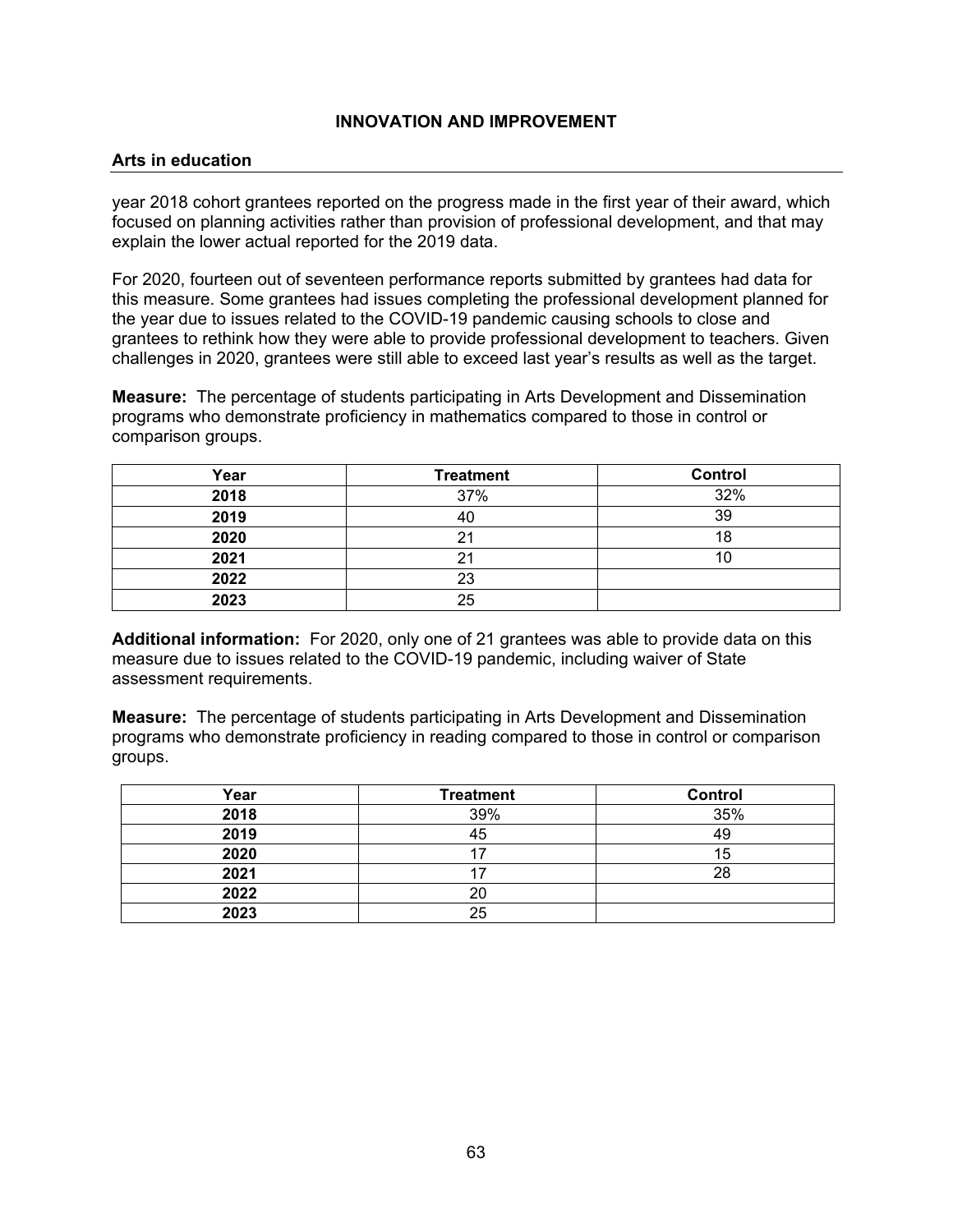### **Arts in education**

**Additional information:** For 2020, only one of 21 grantees was able to provide data on this measure due to issues related to the COVID-19 pandemic, including waiver of State assessment requirements.

**Measure:** The number of accessible, arts-based instructional materials that are developed.

| Year | <b>Target</b> | <b>Actual</b> |
|------|---------------|---------------|
| 2019 | 84            | 84            |
| 2020 | 100           | 371           |
| 2021 | 200           | 745           |
| 2022 | 250           |               |
| 2023 | 300           |               |

**Additional Information:** This measure was added to the Arts Development and Dissemination program for the fiscal year 2018 cohort in response to statutory changes to the program authorization. Data for 2019 represents a baseline set by the fiscal year 2018 cohort.

The Department also developed the following four measures for the Arts in Education National Program (AENP). Targets for these measures are set annually by the AENP grantee.

**Measure:** The total number of students who participate in arts education sponsored by the grantee.

| Year | <b>Target</b> | <b>Actual</b> |
|------|---------------|---------------|
| 2018 | 1,911,000     | 2,151,664     |
| 2019 | 1,130,000     | 1,527,535     |
| 2020 | 1,240,000     | 1,596,693     |
| 2021 | 1,350,000     | 2,189,294     |
| 2022 |               |               |
| 2023 |               |               |

**Measure:** The total number of low-income students who participate in arts education sponsored by the grantee.

| Year | <b>Target</b> | <b>Actual</b> |
|------|---------------|---------------|
| 2018 | 693,500       | 693,065       |
| 2019 | 490,227       | 490,227       |
| 2020 | 468,012       | 549,839       |
| 2021 | 864,184       | 875,125       |
| 2022 |               |               |
| 2023 |               |               |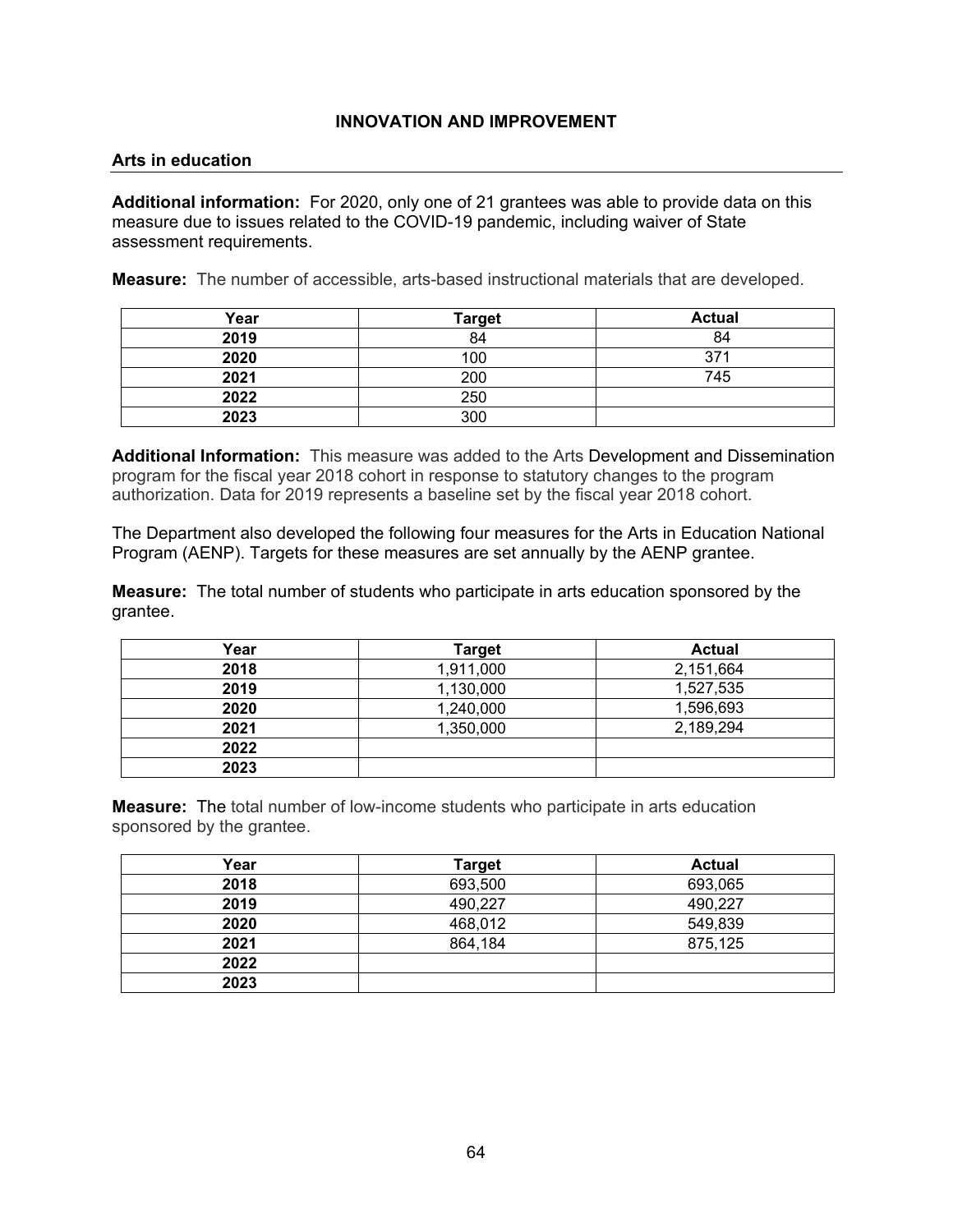#### **Arts in education**

**Measure:** The total number of children with disabilities who participate in arts education sponsored by the grantee.

| Year | <b>Target</b> | <b>Actual</b> |
|------|---------------|---------------|
| 2018 | 168,000       | 173,195       |
| 2019 | 135,000       | 135,074       |
| 2020 | 100,623       | 117,003       |
| 2021 | 185,800       | 260,292       |
| 2022 |               |               |
| 2023 |               |               |

**Measure:** The number of teachers participating in the grantee's program who receive professional development.

| Year | <b>Target</b> | <b>Actual</b> |
|------|---------------|---------------|
| 2018 | 57%           | 85%           |
| 2019 | 20,000        | 28,598        |
| 2020 | 25,000        | 32,621        |
| 2021 | 30,000        | 32,755        |
| 2022 |               |               |
| 2023 |               |               |

**Additional Information:** Prior to 2019, the grantee reported on the percent of teachers participating in the grantee's program who receive professional development that is sustained and intensive.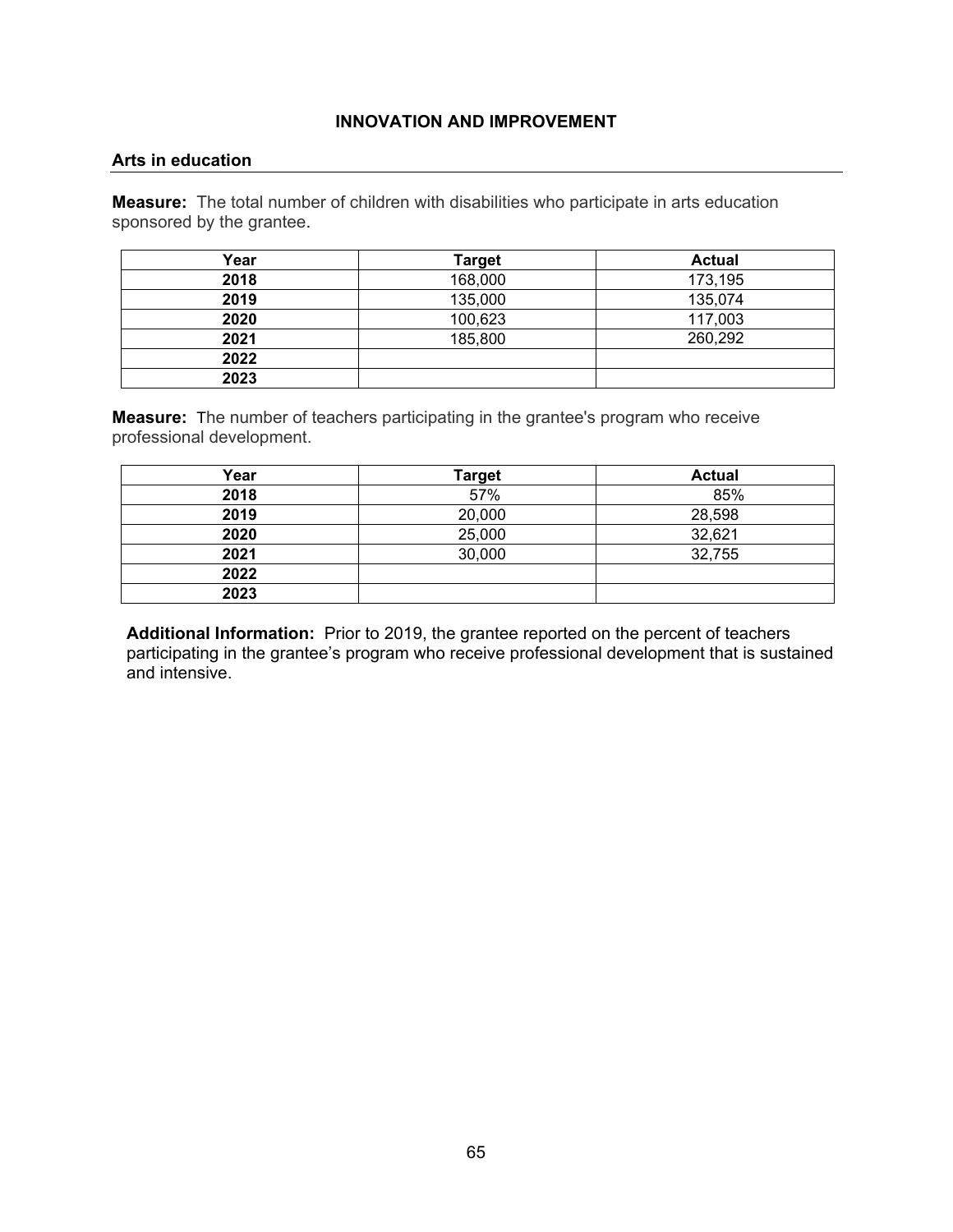## Javits gifted and talented education

(Elementary and Secondary Education Act of 1965, Title IV, Part F, Subpart 4, Section 4644)

(dollars in thousands)

FY 2023 Authorization: To be determined[1](#page-66-0)

Budget Authority:

| 2022 Estimate | 2023 Request | Change |
|---------------|--------------|--------|
| \$13,500      | \$13,500     |        |

# PROGRAM DESCRIPTION

Javits Gifted and Talented Education supports a coordinated program of research, demonstration projects, innovative strategies, and other activities to build and enhance the capacity of elementary and secondary schools to identify gifted and talented students and meet their special educational needs. The Department makes grant or contract awards, typically for 5 years, to State educational agencies (SEAs), local educational agencies (LEAs), the Bureau of Indian Education of the Department of the Interior, institutions of higher education (IHEs), and other public and private agencies and organizations to carry out projects to fulfill this purpose, including an award to one or more IHEs or SEAs to establish a National Research Center for the Education of Gifted and Talented Children.

Award recipients may use funds to: conduct research on methods and techniques for identifying and teaching gifted and talented students and on applying gifted and talented educational methods to all students, particularly students from low-income backgrounds and students who are struggling; establish and operate gifted and talented education programs, which may include innovative methods and strategies for identifying and teaching underserved students in such programs; and provide technical assistance and disseminate information. Funds also may be used for professional development and support for educators in such programs.

By statute, the Department gives priority in making awards to projects that include evidencebased activities or that develop new information to improve the capacity of schools to operate gifted and talented education programs or to assist schools in identifying and serving underserved students.

<span id="page-66-0"></span><sup>1</sup> The GEPA extension expired September 30, 2021; reauthorization for FY 2023 is expected through appropriations action.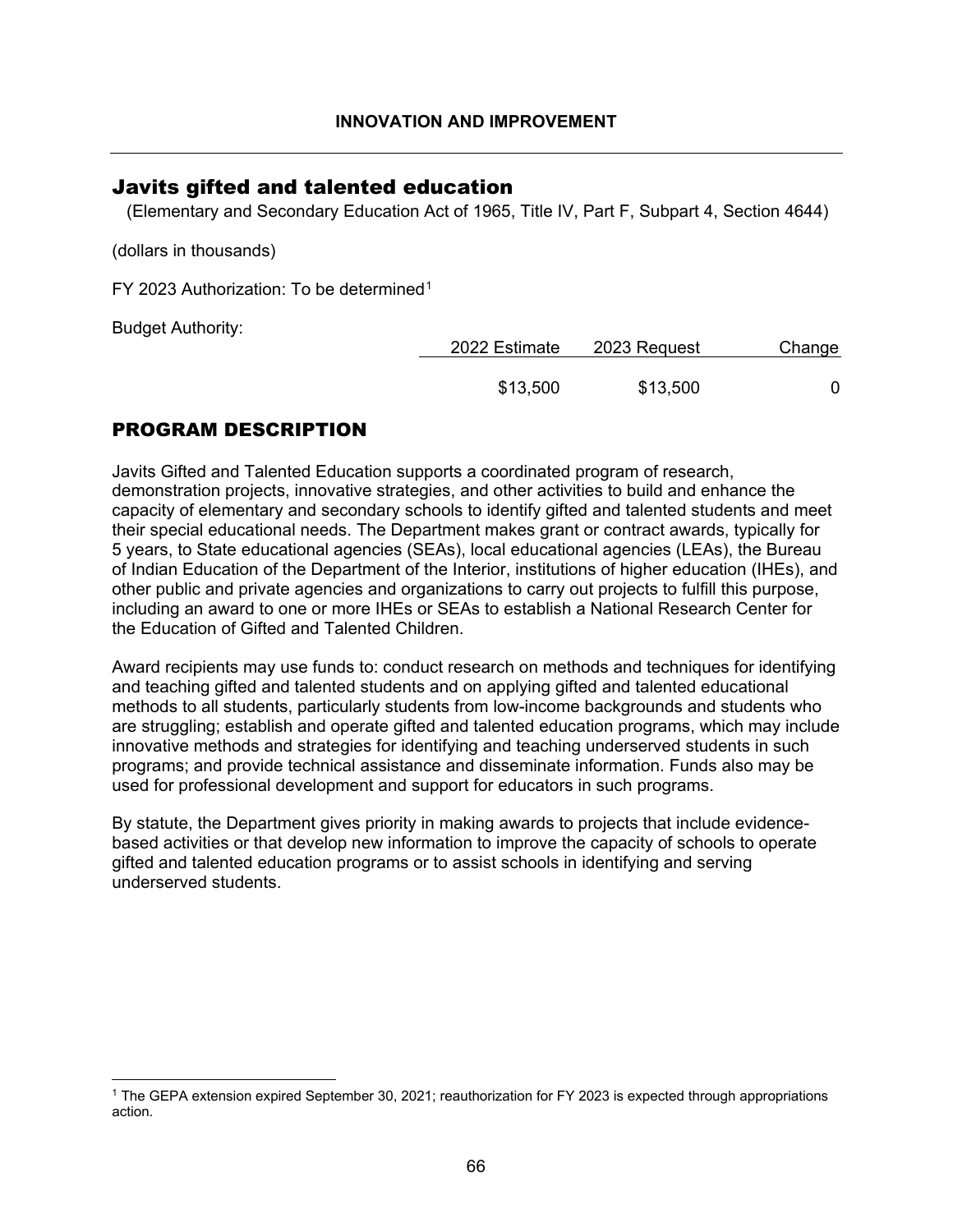### **Javits gifted and talented education**

Funding levels for the past 5 fiscal years were:

| <b>Fiscal Year</b> | (dollars in thousands) |
|--------------------|------------------------|
| 2018               | \$12,000               |
| 2019               | 12,000                 |
| 2020               | 13,000                 |
| 2021               | 13,500                 |
| 2022 Estimate      | 13,500                 |

# FY 2023 BUDGET REQUEST

For fiscal year 2023, the Administration requests \$13.5 million for Javits Gifted and Talented Education, level with a fiscal year 2022 annualized CR based on the fiscal year 2021 appropriation. The request would support continuation awards designed to help schools identify and meet the needs of gifted and talented students.

Consistent with the Administration's commitment to promote equity in access to educational opportunities, in fiscal year 2022, the Department will continue to place special emphasis in making new awards on serving underserved students, including students of color, multilingual learners, and students with disabilities, for whom data from the Department's Civil Rights Data Collection<sup>[1](#page-67-0)</sup> show persistent underrepresentation in gifted and talented education programs. For example, in the 2017–2018 school year, Black students made up 15.2 percent of public elementary and secondary students, whereas they only made up 8.2 percent of students enrolled in gifted and talented programs.<sup>[2](#page-67-1),[3](#page-67-2)</sup> Serving underserved students also is consistent with the statutory priority on projects that assist schools in the "identification of, and provision of services to, gifted and talented students (including economically disadvantaged individuals, individuals who are English learners, and children with disabilities) who may not be identified and served through traditional assessment methods."

<span id="page-67-0"></span><sup>&</sup>lt;sup>1</sup> See [https://ocrdata.ed.gov/assets/downloads/CRDC-College-and-Career-Readiness-Snapshot.pdf.](https://ocrdata.ed.gov/assets/downloads/CRDC-College-and-Career-Readiness-Snapshot.pdf)<br>
<sup>2</sup> https://nces.ed.gov/programs/digest/d21/tables/dt21\_203.50.asp?current=yes;<br>
<sup>3</sup> https://ocrdata.ed.gov/assets/downloads/

<span id="page-67-2"></span><span id="page-67-1"></span>[Enrollment.xlsx.](https://ocrdata.ed.gov/assets/downloads/2017-2018/School-Programs/Gifted-and-Talented/Gifted-Talented-Enrollment.xlsx)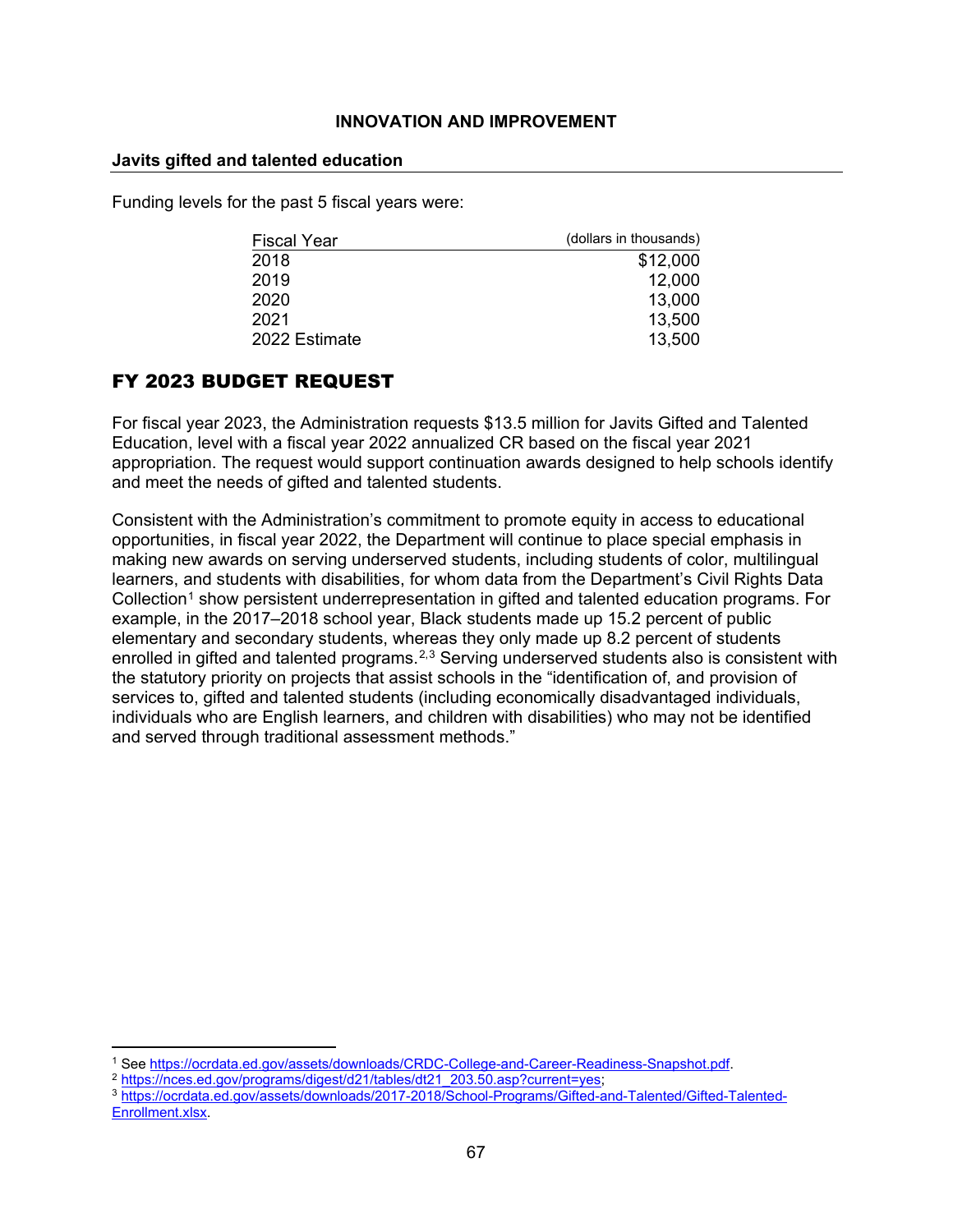## **Javits gifted and talented education**

# PROGRAM OUTPUT MEASURES

(dollars in thousands)

| <b>Output Measures</b>                                                                  | 2021     | 2022    | 2023     |
|-----------------------------------------------------------------------------------------|----------|---------|----------|
| Amount for new awards                                                                   | \$531    | \$6,603 | 0        |
| Number of new awards                                                                    |          | 12      | 0        |
| Amount for continuation awards                                                          | \$11,969 | \$5,762 | \$12,500 |
| Number of continuation awards                                                           | 27       | 15      | 26       |
| National Research Center for the Education of<br>Gifted and Talented Children and Youth | \$1,000  | \$1,000 | \$1,000  |
| Peer review of new award applications                                                   | 0        | \$135   | 0        |

NOTE: The Department is authorized to reserve up to 0.5 percent of funds appropriated for most ESEA programs, including Javits Gifted and Talented Education, and to pool such funds for use in evaluating any ESEA program. The Department did not reserve funds from the program for this purpose in fiscal year 2021, but may do so in fiscal years 2022 and 2023.

# PROGRAM PERFORMANCE INFORMATION

## **Performance Measures**

This section presents selected program performance information, including, for example, program goals, objectives, measures, and performance targets and data; and an assessment of the progress made toward achieving program results. Achievement of program results is based on the cumulative effect of the Federal resources provided for the program as well as the resources and efforts invested by those served by the program.

The Department has established the following new measures to assess program performance. Due to the COVID-19 pandemic, grantees had limited ability to carry out project activities in 2020 and 2021. In addition, the Department waived for all States the requirements in ESEA section 1112(b)(2) to administer State assessments in school year 2019-2020. As a result, data responsive to the performance measures for 2020 and 2021 are generally unavailable. The Department will provide available data for these measures in future budget justifications.

**Measure 1**: The number of students newly identified as gifted and talented under the program.

**Measure 2**: The number of underserved students newly identified as gifted and talented under the program.

**Measure 3**: The percentage of students newly identified as gifted and talented under the program who were served under the program.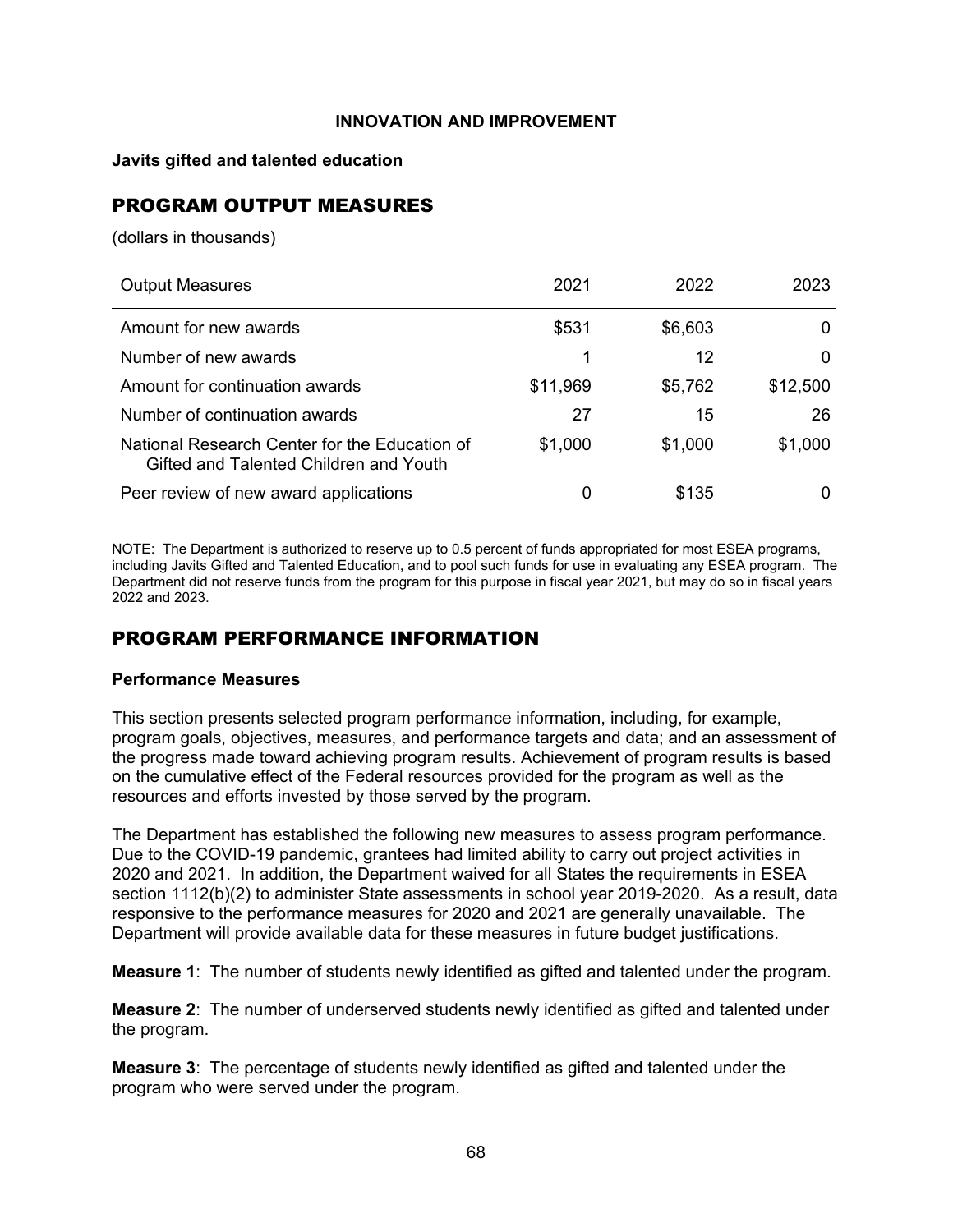#### **Javits gifted and talented education**

**Measure 4**: The percentage of underserved students newly identified as gifted and talented under the program who were served under the program.

**Measure 5**: Of the students served under the program who were in tested grades, the percentage who made gains on State assessments in mathematics.

**Measure 6**: Of the students served under the program who were in tested grades, the percentage who made gains on State assessments in science.

**Measure 7**: Of the students served under the program who were in tested grades, the percentage who made gains on State assessments in reading.

**Measure 8**: The number of teachers and other educators who received services that enable them to better identify and improve instruction for gifted and talented students.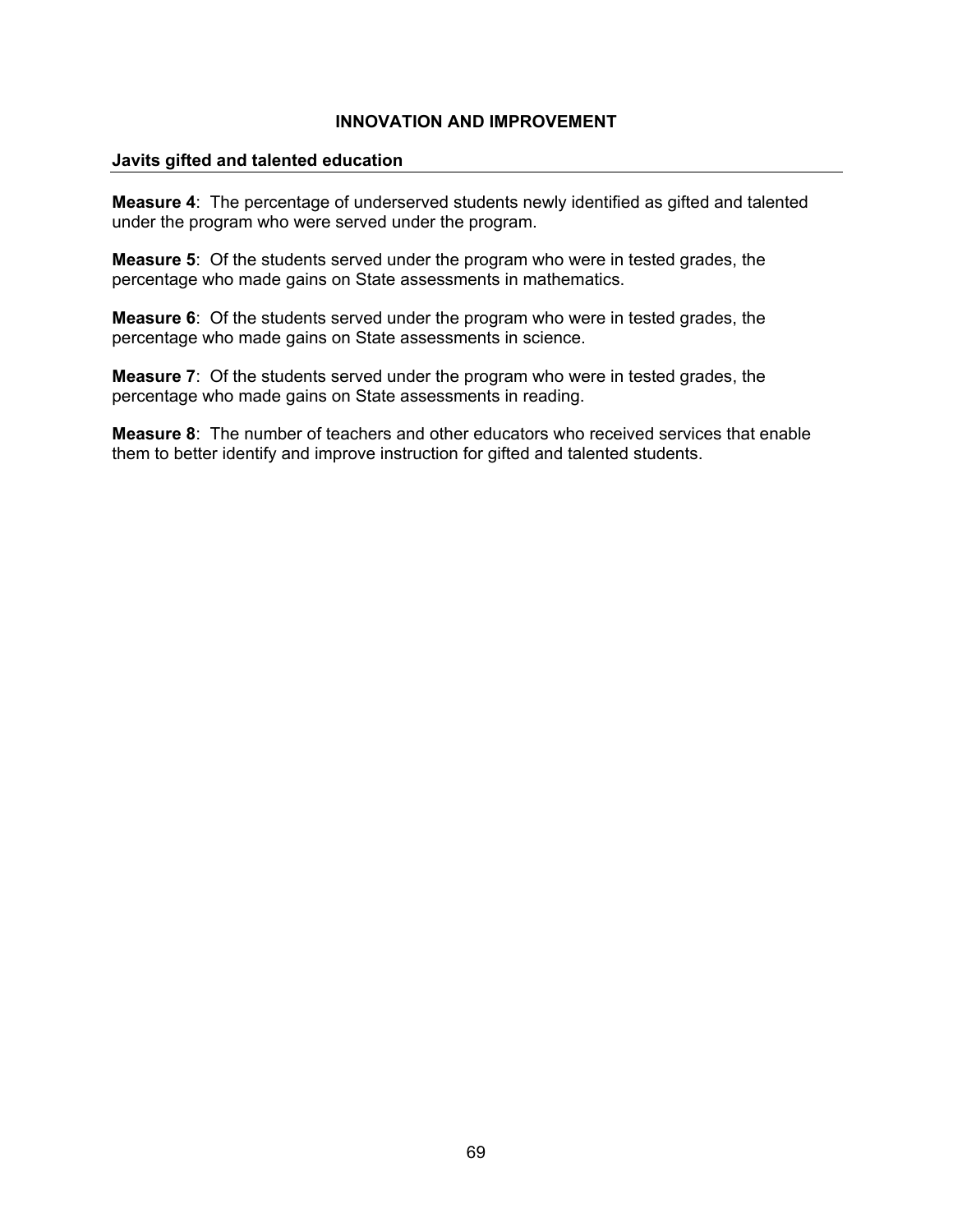## Statewide family engagement centers

(Elementary and Secondary Education Act of 1965, Title IV, Part E)

(dollars in thousands)

FY 2023 Authorization: To be determined<sup>[1](#page-70-0)</sup>

Budget Authority:

| 2023 Request<br>2022 Estimate |          | Change      |  |
|-------------------------------|----------|-------------|--|
| \$12,500                      | \$15,000 | $+$ \$2,500 |  |

# PROGRAM DESCRIPTION

The Statewide Family Engagement Centers program provides grants to statewide organizations, or consortia of such organizations, to establish statewide centers that carry out programs that promote parent and family engagement in education or provide comprehensive training and technical assistance to State educational agencies (SEAs), local educational agencies (LEAs), schools, and organizations that support partnerships between families and schools.

Grantees must use funds to: assist parents (including legal guardians) in effectively participating in their children's education; partner with SEAs to develop and implement systemic family engagement initiatives; and develop and implement parental involvement policies. Grantees must use at least 65 percent of their funds to serve LEAs, schools, and community-based organizations that serve high concentrations of underserved students. In addition, grantees must use at least 30 percent of their funds to establish or expand technical assistance for evidence-based parent education programs. By statute, the Department gives priority to applicants that propose to use evidence-based strategies for improving family engagement in schools in general.

The Department may not award less than \$500,000 to an individual project. To help ensure that projects are supported in local communities and financially sustainable, grantees must secure matching funds from non-Federal sources after the first year of their projects.

The Department may use up to 2 percent of program funds to provide technical assistance on the establishment, development, and coordination of statewide family engagement centers.

<span id="page-70-0"></span><sup>1</sup> The GEPA extension expired September 30, 2021; reauthorization for FY 2023 is proposed through appropriations action.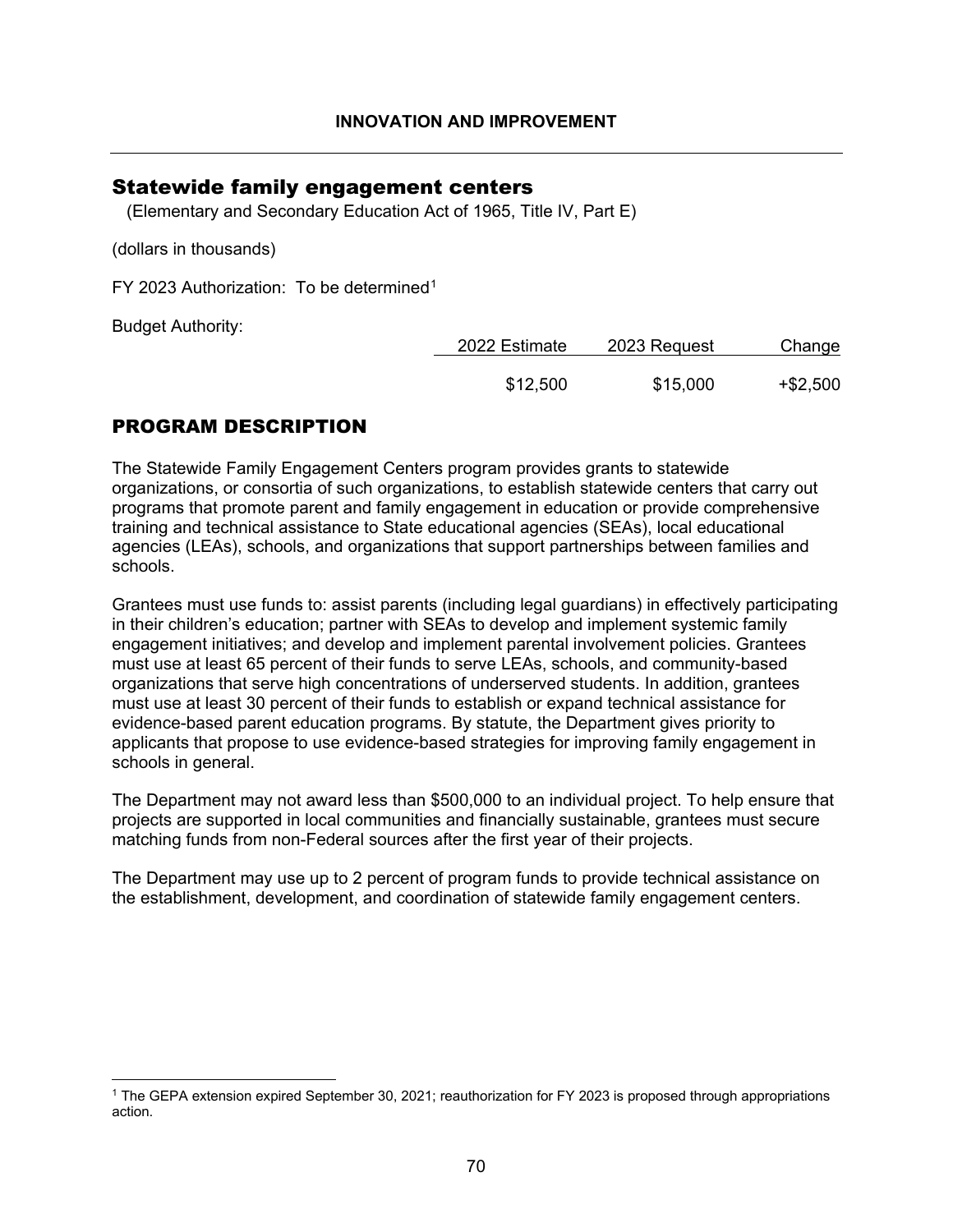### **Statewide family engagement centers**

Funding levels for the past 5 fiscal years were:

| <b>Fiscal Year</b> | (dollars in thousands) |
|--------------------|------------------------|
| 2018               | \$10,000               |
| 2019               | 15,4401                |
| 2020               | 10,000                 |
| 2021               | 12,500                 |
| 2022 Estimate      | 12,500                 |
|                    |                        |

# FY 2023 BUDGET REQUEST

The Administration requests \$15 million for Statewide Family Engagement Centers for fiscal year 2023, \$2.5 million more than a fiscal year 2022 annualized CR based on the fiscal year 2021 appropriation. The request would support approximately 16 new or continuation awards (including continuation awards for approximately five new grants in fiscal year 2022) in total, or roughly the same number of awards that would be supported in fiscal year 2022 under an annualized CR.

Statewide Family Engagement Centers is designed to promote strong parent and community engagement and relationships, which is critical to efforts to improve our Nation's schools and is a priority for the Administration. By communicating with and educating parents and fostering trusting relationships between families and schools, particularly schools with concentrations of underserved students, SFEC grants can help lay the groundwork for sustained school and family partnerships and school improvement efforts.

# PROGRAM OUTPUT MEASURES

(dollars in thousands)

| <b>Output Measures</b>         | 2021     | 2022    | 2023    |
|--------------------------------|----------|---------|---------|
| Amount for new awards          | 0        | \$4,875 | \$9,550 |
| Number of new awards           | 0        | 5       | 11      |
| Amount for continuation awards | \$12,300 | \$7,259 | \$5,000 |
| Number of continuation awards  | 12       | 12      | 5       |
| Peer review                    | 0        | \$116   | \$150   |
| <b>Technical assistance</b>    | \$200    | \$250   | \$300   |

NOTE: The Department is authorized to reserve up to 0.5 percent of funds appropriated for most ESEA programs, including Statewide Family Engagement Centers, and to pool such funds for use in evaluating any ESEA program. The Department did not reserve funds from Statewide Family Engagement Centers for this purpose in fiscal year 2021 but may do so in fiscal years 2022 and 2023.

<span id="page-71-0"></span><sup>&</sup>lt;sup>1</sup> Reflects a reprogramming of \$5,440 thousand to Statewide Family Engagement Centers from Charter Schools Grants.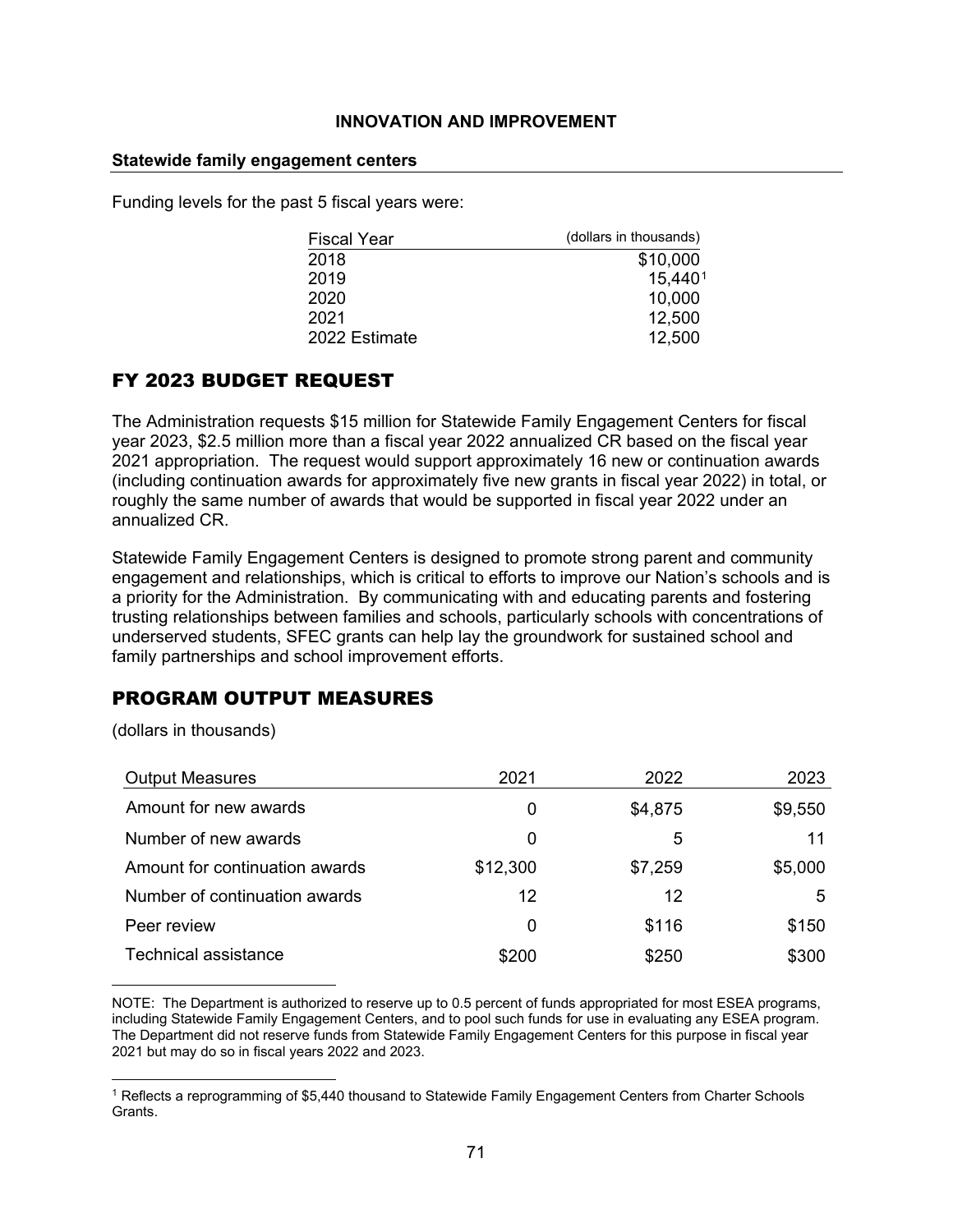#### **Statewide family engagement centers**

### PROGRAM PERFORMANCE INFORMATION

#### **Performance Measures**

This section presents selected program performance information, including, for example, program goals, objectives, measures, and performance targets and data; and an assessment of the progress made toward achieving program results. Achievement of program results is based on the cumulative effect of the Federal resources provided for the program as well as the resources and efforts invested by those served by the program.

**Measure**: The number of parents who are participating in program activities designed to provide them with the information necessary to understand their annual school report cards and other opportunities for engagement under section 1116 and other related ESEA provisions.

| Year | Target        | <b>Actual</b> |
|------|---------------|---------------|
| 2019 | Baseline vear | 49,746        |
| 2020 | 50,000        | 60,046        |
| 2021 | 60,000        | 95,439        |
| 2022 | 60,000        |               |
| 2023 | 60,000        |               |

**Additional information**: Grantees largely pivoted to online programming for parents beginning in 2020 and have therefore been able to reach more parents than anticipated. Grantees generally intend to continue offering online programming in future years and anticipate that performance against this measure will be sustained.

**Measure**: The number of high-impact activities or services provided to build a statewide infrastructure for systemic family engagement that includes support for State and local educational agency level leadership and capacity-building.

| Year | <b>Target</b> | <b>Actual</b> |
|------|---------------|---------------|
| 2019 | Baseline year | 311           |
| 2020 | 350           | 816           |
| 2021 | 500           | 1,249         |
| 2022 | 500           |               |
| 2023 | 500           |               |

**Additional information**: In 2020, grantees saw increased focus at the State and local levels on improving family engagement capacity. As States and districts improve supports for leaders and build capacity at the staff level, the Department expects that performance for this measure will begin to level out. The grantees have worked with a technical assistance contractor to define "high-impact" as consistently as possible across all projects.

**Measure**: The number of high-impact activities or services implemented to ensure that parents are trained and can effectively engage in activities that will improve student academic achievement, to include an understanding of how they can support learning in the classroom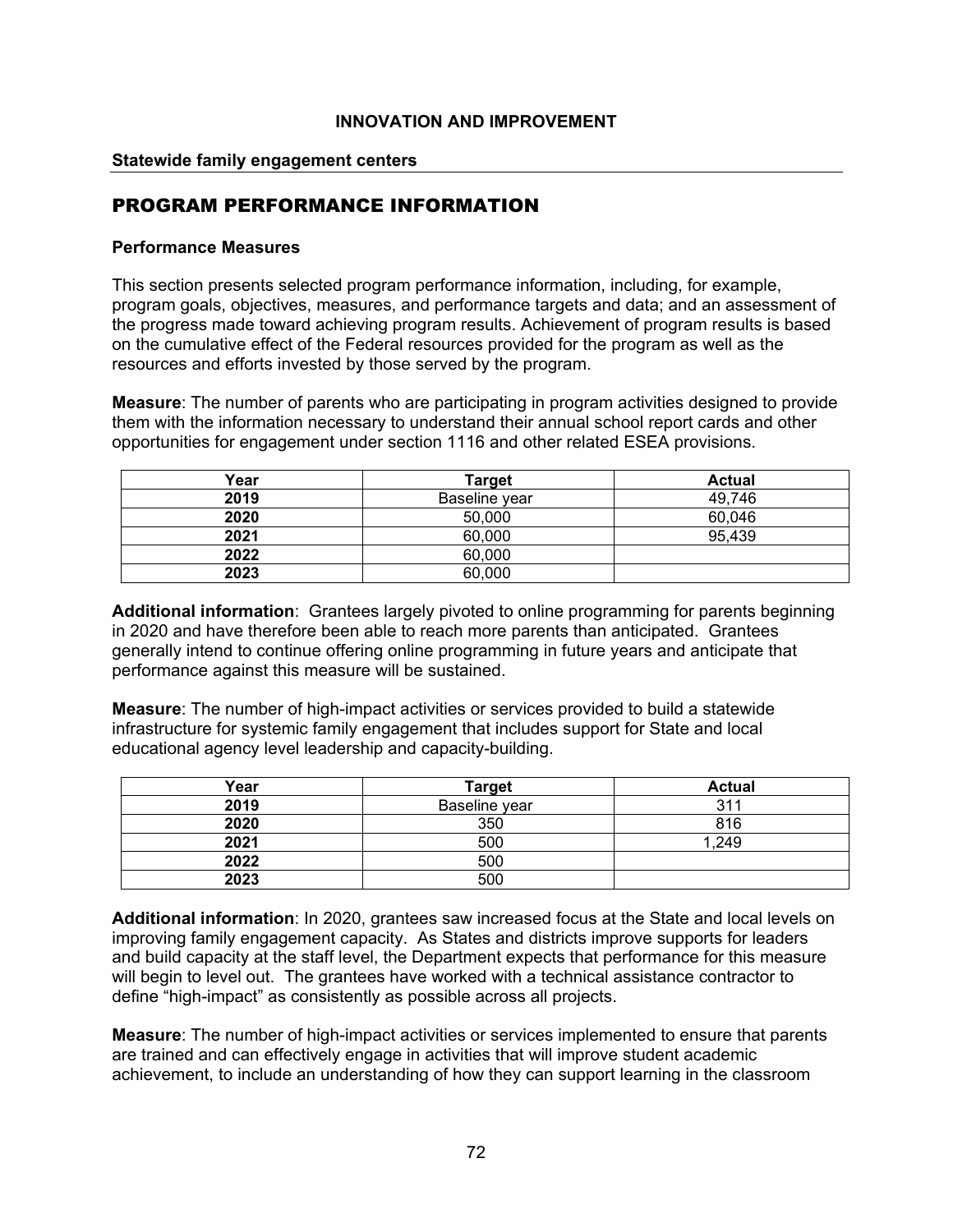#### **Statewide family engagement centers**

with activities at home or outside the school generally, as well as how they can participate in State and local decision-making processes.

| Year | <b>Target</b> | <b>Actual</b> |
|------|---------------|---------------|
| 2019 | Baseline year | 99            |
| 2020 | 100           | 935           |
| 2021 | 800           | 1,526         |
| 2022 | 800           |               |
| 2023 | 850           |               |

**Additional information**: Grantees largely pivoted to online programming for parents beginning in 2020 and have therefore been able to reach more parents than anticipated. Grantees generally intend to continue offering online programming in future years and anticipate that performance against this measure will be sustained

**Measure**: The percentage of parents and families receiving services who report having enhanced capacity to work with schools and service providers effectively in meeting the academic and developmental needs of their children.

| Year | Target        | <b>Actual</b> |
|------|---------------|---------------|
| 2019 | Baseline year | 91.9%         |
| 2020 | 80%           | 87.3          |
| 2021 | 80            | 88.7          |
| 2022 | 80            |               |
| 2023 | 80            |               |

**Additional information**: The percentage of parents and families who reported enhanced capacity ranged from 62 to 100 percent in 20.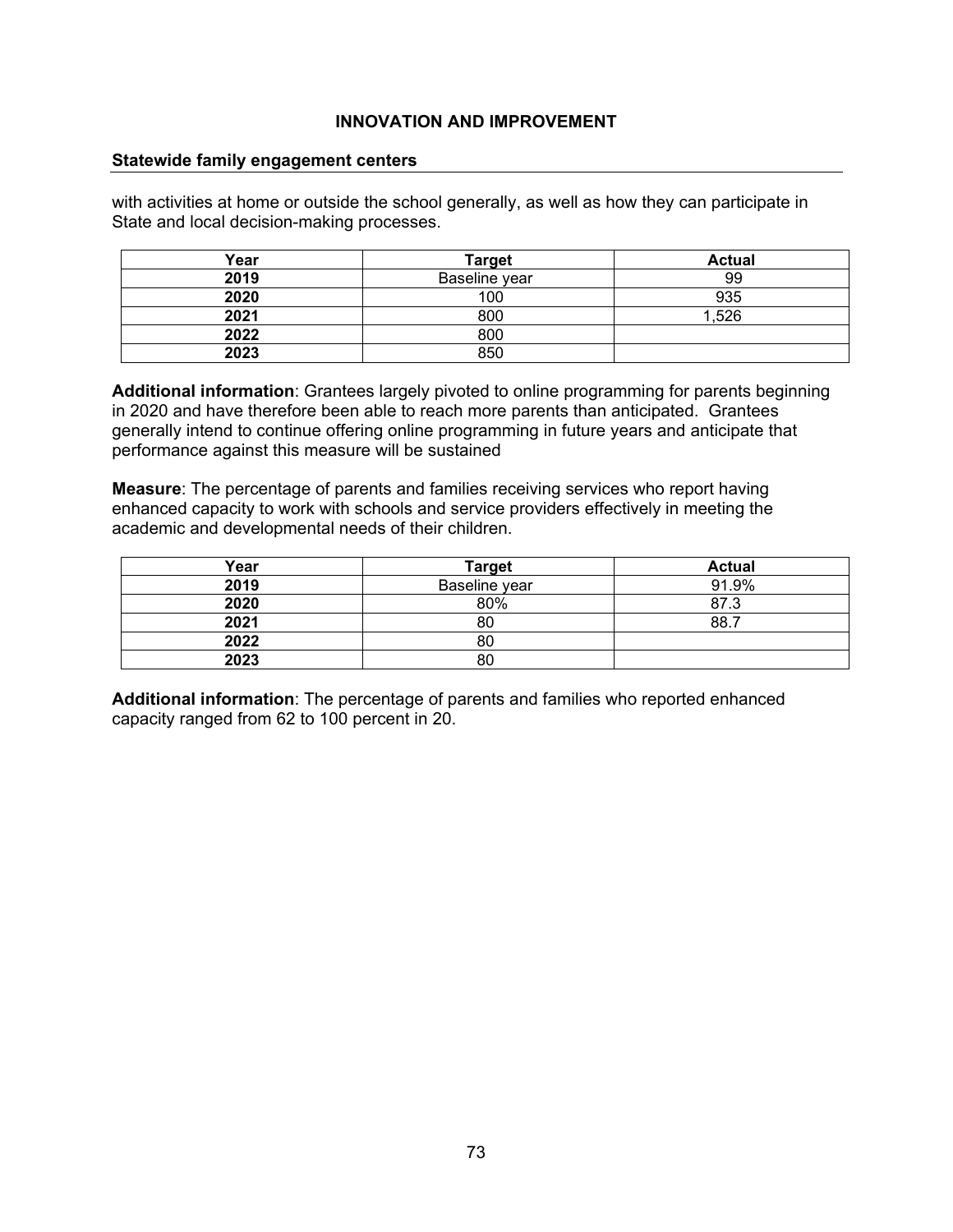## School leader recruitment and support

(Elementary and Secondary Education Act of 1965, Title II, Part B, Subpart 4, Section 2243)

(dollars in thousands)

FY 2023 Authorization: To be determined<sup>[1](#page-74-0)</sup>

Budget Authority:

| 2022 Estimate | 2023 Request | Change       |  |
|---------------|--------------|--------------|--|
|               | \$40,000     | $+$ \$40,000 |  |

# PROGRAM DESCRIPTION

The School Leader Recruitment and Support program (previously authorized as the School Leadership program) provides competitive grants to improve the recruitment, preparation, placement, support, and retention of effective principals or other school leaders in high-need schools. Allowable activities include:

- developing or implementing leadership training programs designed to prepare and support principals or other school leaders in high-need schools, including through new or alternative pathways or school leader residency programs;
- developing or implementing programs or activities for recruiting, selecting, and developing aspiring or current principals or other school leaders to serve in high-need schools;
- developing or implementing programs for recruiting, developing, and placing school leaders to improve schools implementing comprehensive support and improvement activities and targeted support and improvement activities under Title I, Part A of the Elementary and Secondary Education Act (ESEA);
- providing continuous professional development for principals or other school leaders in highneed schools;
- developing and disseminating information on best practices and strategies for effective school leadership in high-need schools; and
- supporting other evidence-based programs or activities focused on principals or other school leaders in high-need schools.

Eligible entities include local educational agencies (LEAs) or consortia of LEAs that serve at least one high-need school, State educational agencies (SEAs) or consortia of SEAs, an SEA in partnership with one or more LEAs that serve a high-need school, the Bureau of Indian Education, or one of those entities in partnership with one or more nonprofit organizations or institutions of higher education. The statutory definition of "high-need" schools references the

<span id="page-74-0"></span><sup>1</sup> The GEPA extension expires September 30, 2021; reauthorization for FY 2023 is proposed through appropriations action.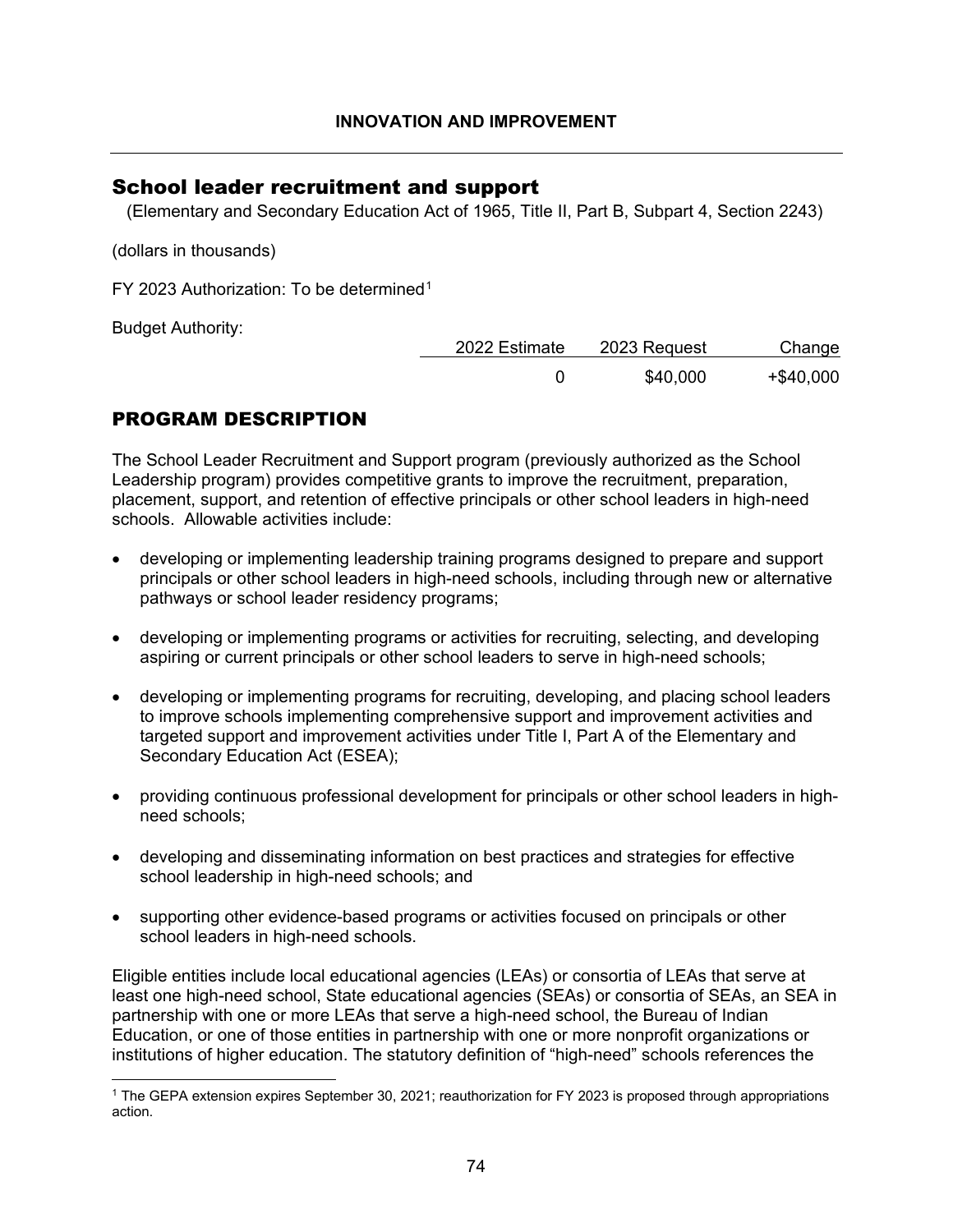#### **School leader recruitment and support**

percentage of students from families with incomes below the poverty line, with a minimum threshold of 50 percent for elementary schools and 40 percent for secondary schools. Implementing this requirement may require rulemaking as census poverty data are not available at the school level.

Grants may be awarded for up to 5 years; the Department has the discretion to renew awards for an additional 2-year period if grantees demonstrate success. To the extent practicable, the Department must ensure that grants are distributed among eligible entities that will serve geographically diverse areas. The statute requires grantees to use non-Federal sources, in cash or in kind, to cover at least 25 percent of project costs each year. The Department may waive or modify this cost-sharing requirement in cases of demonstrated financial hardship.

# FY 2023 BUDGET REQUEST

The Administration requests \$40 million for fiscal year 2023 for the first competition under the reauthorized School Leader Recruitment and Support program. Funds would support grants for high-quality professional development for principals, other school leaders, and aspiring principals and school leaders.

School leaders are second only to classroom teachers among school factors that affect student learning.<sup>[1](#page-75-0)</sup> They play a critically important role in students' academic success, especially in underserved schools, by creating cultures of high expectations for all students and positive working conditions for teachers and other staff, as well as by recruiting and retaining highly effective teachers.

Projects would help ensure that the nation's most underserved schools have resources to improve school leadership. Funded projects would help develop high-quality principal and school leader recruitment and preparation programs and help ensure that current principals and school leadership teams strengthen essential school leadership skills such as creating a safe, positive, and inclusive school climate, developing school leadership teams and professional learning communities, providing feedback to teachers to support their practice, and analyzing and responding to student data. In addition, the program would fund projects that support teachers serving in leadership roles.

<span id="page-75-0"></span><sup>1</sup> Grissom, Jason A., Egalite, Anna J., and Lindsay, Constance A. "How Principals Affect Students and Schools: A Systematic Synthesis of Two Decades of Research", February 2021. [https://www.wallacefoundation.org/knowledge](https://www.wallacefoundation.org/knowledge-center/pages/how-principals-affect-students-and-schools-a-systematic-synthesis-of-two-decades-of-research.aspx)[center/pages/how-principals-affect-students-and-schools-a-systematic-synthesis-of-two-decades-of-research.aspx](https://www.wallacefoundation.org/knowledge-center/pages/how-principals-affect-students-and-schools-a-systematic-synthesis-of-two-decades-of-research.aspx)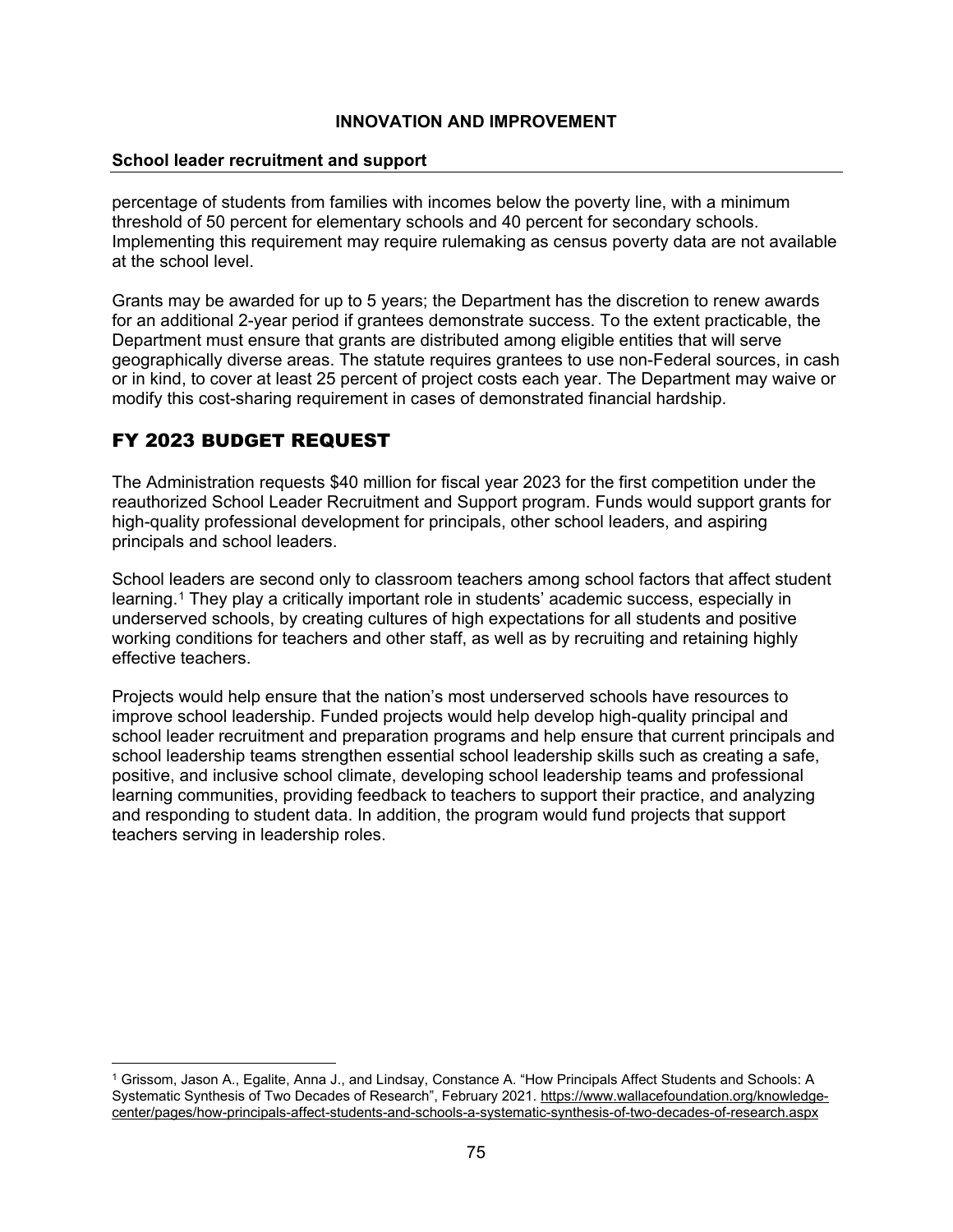### **School leader recruitment and support**

# PROGRAM OUTPUT MEASURES

(dollars in thousands)

| <b>Output Measures</b>                                                        | 2023                        |
|-------------------------------------------------------------------------------|-----------------------------|
| Project Funding:<br>New grant awards<br>Peer review of new award applications | \$39,600<br>400             |
| Total                                                                         | 40,000                      |
| <b>Grant Awards:</b><br>Number of new awards<br>Range of new awards           | $20 - 40$<br>$$500 - 2,500$ |

NOTE: The Department is authorized to reserve up to 0.5 percent of funds appropriated for most ESEA programs, including School Leader Recruitment and Support, and to pool such funds for use in evaluating any ESEA program. The Department may reserve School Leader Recruitment and Support funds for this purpose in fiscal year 2023.

# PROGRAM PERFORMANCE INFORMATION

#### **Performance measures**

This section presents selected program performance information, including, for example, program goals, objectives, measures, and performance targets and data; and an assessment of the progress made toward achieving program results. Achievement of program results is based on the cumulative effect of the Federal resources provided for the program as well as the resources and efforts invested by those served by the program.

The Department would develop performance measures for the program and publish them in the notice inviting applications. Measures could focus on the number of participants who meet certification requirements to become a principal or assistant principal, the number of such participants who obtain positions in high-need schools, and the cost per participant who becomes certified and obtains employment in a high-need school.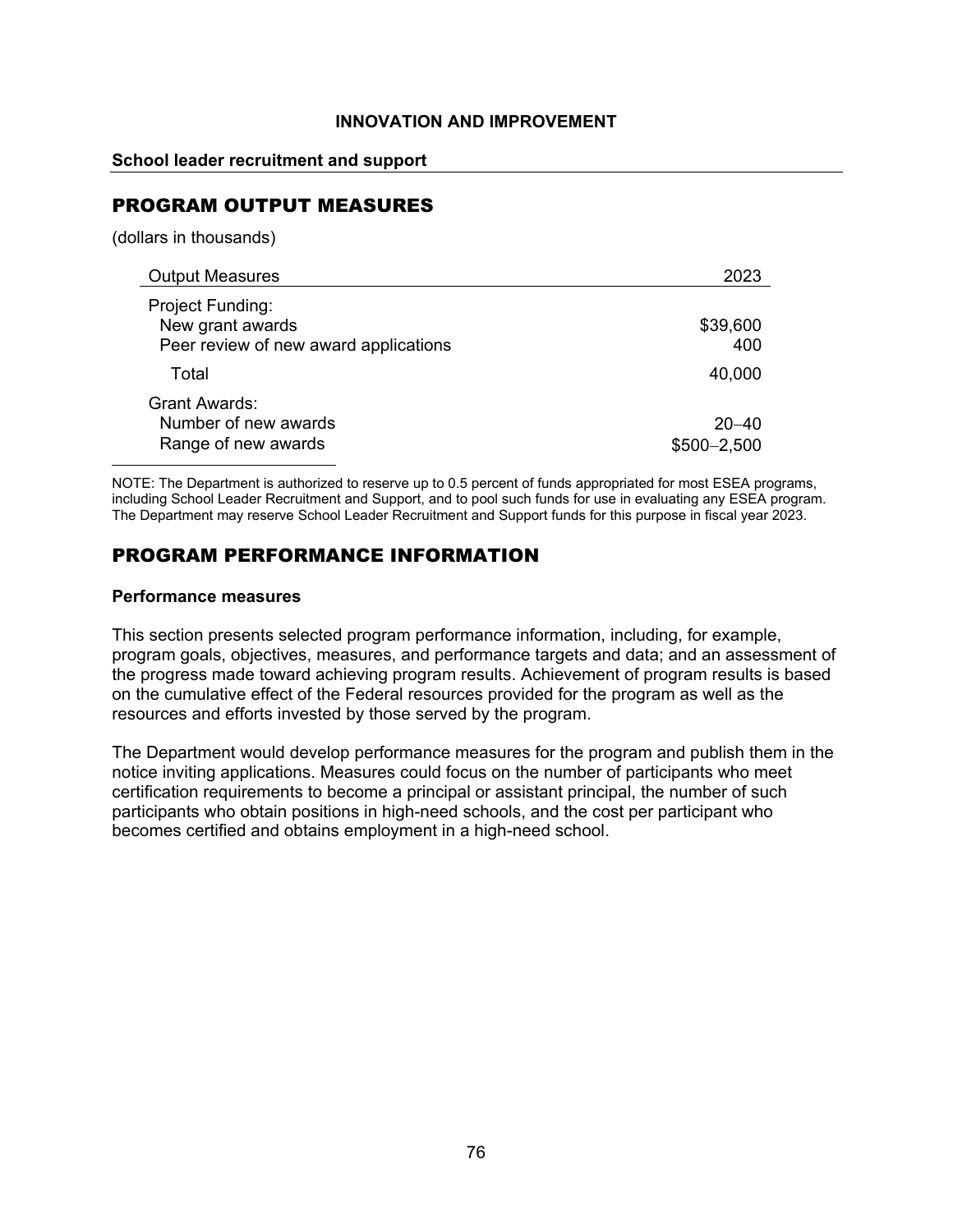### Fostering diverse schools

(Proposed legislation)

(dollars in thousands)

FY 2023 Authorization: To be determined.

Budget Authority:

| ັ |  | 2022 Estimate<br>2023 Request |           | Change      |  |  |
|---|--|-------------------------------|-----------|-------------|--|--|
|   |  |                               | \$100,000 | $+$100,000$ |  |  |
|   |  |                               |           |             |  |  |

### PROGRAM DESCRIPTION

The Fostering Diverse Schools program would help address the well-documented, persistent negative effects of racial isolation and concentrated poverty by supporting voluntary efforts to increase school racial and socioeconomic diversity in preschool through grade 12. The program would make competitive awards to local educational agencies (LEAs)—alone, in consortia, or in partnership with State educational agencies—that have significant opportunity and achievement gaps and racial or socioeconomic segregation within or across districts. Educational service agencies or other regional educational authorities serving such LEAs may also apply for grants.

Fostering Diverse Schools grants would require applicants to demonstrate strong student, family, educator, and community involvement in their plans and would provide resources for communities to implement locally tailored school integration and improvement strategies. Applicants would have flexibility to develop and implement school diversity plans that reflect their individual needs and circumstances, and the program would promote the use of evidencebased strategies.

Program funds would support two types of grants: (1) planning grants for activities, for up to 18 months, that culminate in a strategic plan for increasing school racial and socioeconomic diversity and creating inclusive learning environments within schools and classrooms; and (2), for applicants with well-designed plans that were developed as a result of strong family, community, and educator engagement, implementation grants for a period of up to 5 years to carry out activities in those plans. The Department would give special consideration in making awards to applicants that partner with or leverage resources of other agencies (for example, local housing authorities), and grantees would be encouraged to partner with other entities, such as community-based organizations, social service agencies, institutions of higher education, and early learning providers to support implementation. Priority would also be given to projects that are inter-district or regional in approach, as well as to applicants for implementation grants that successfully complete planning grant projects.

Applicants for either type of grant could pursue a variety of school enrollment policies to promote school racial and socioeconomic diversity. For example, applicants could allow students to enroll in public schools within or across districts through public school choice programs that promote racial and socioeconomic diversity in schools or other student-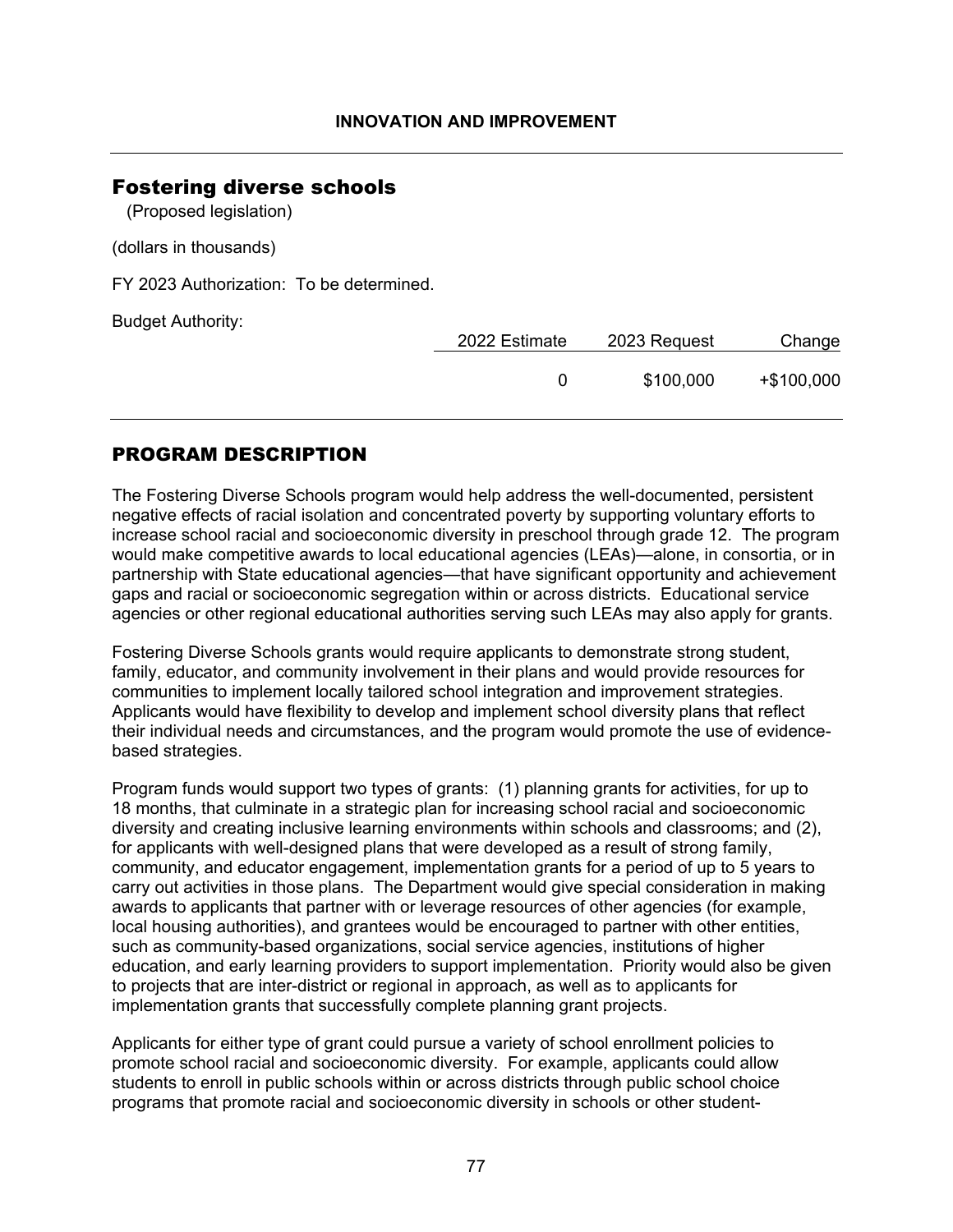#### **Fostering diverse schools**

assignment policies that consider the socioeconomic status or neighborhood of residence of students.

### **Planning Grants**

Planning grants would support a rigorous process that includes research and analysis, extensive community engagement, and the development of an implementation plan. Required activities for planning grantees would include: (1) completing a comprehensive assessment of the geographic area to be served, including using established survey or data collection methods to identify areas of concentrated poverty, racial and socioeconomic stratification, student educational opportunities and outcomes, and related barriers to socioeconomic and racial diversity at the classroom, school, and district levels; (2) developing and implementing a robust student, family, teacher, and community engagement plan, including, where feasible, public hearings or other open forums to inform the development of a formal strategy to improve racial and socioeconomic diversity; and (3) producing a strategic plan that includes specific performance metrics, activities, timelines, and cost estimates for improving diversity and student outcomes in covered schools. To these ends, planning grantees could use funds for activities such as:

- Assessing the impact on school diversity of current school and district boundaries and feeder patterns, and identifying enrollment strategies that promote diversity while taking into account geographic proximity;
- Analyzing the location and capacity of existing school facilities and the adequacy of local or regional transportation infrastructure to support more diverse student bodies;
- Developing new school construction or siting proposals that promote racial and socioeconomic diversity;
- Prototyping activities designed to improve diversity and student educational opportunities and outcomes in covered schools;
- Identifying or developing strategies to evaluate and address segregation within schools with diverse student populations, including disparate participation in academic programs and other school activities that result in social segregation within schools and disparate access to educational opportunities;
- Ensuring that an implementation plan complies with any court- or agency-ordered school desegregation plan; and
- Coordinating with other relevant government entities, including housing authorities.

#### **Implementation Grants**

To be eligible to receive an award, an applicant for an implementation grant must submit a high-quality plan that includes: (1) a comprehensive set of activities that is based on the assessment required of planning grantees and designed to improve academic outcomes for all students, particularly students of color and students from low-income backgrounds, and increase racial and socioeconomic integration in schools; (2) evidence of extensive stakeholder support for these strategies, including that the applicant has engaged in meaningful student,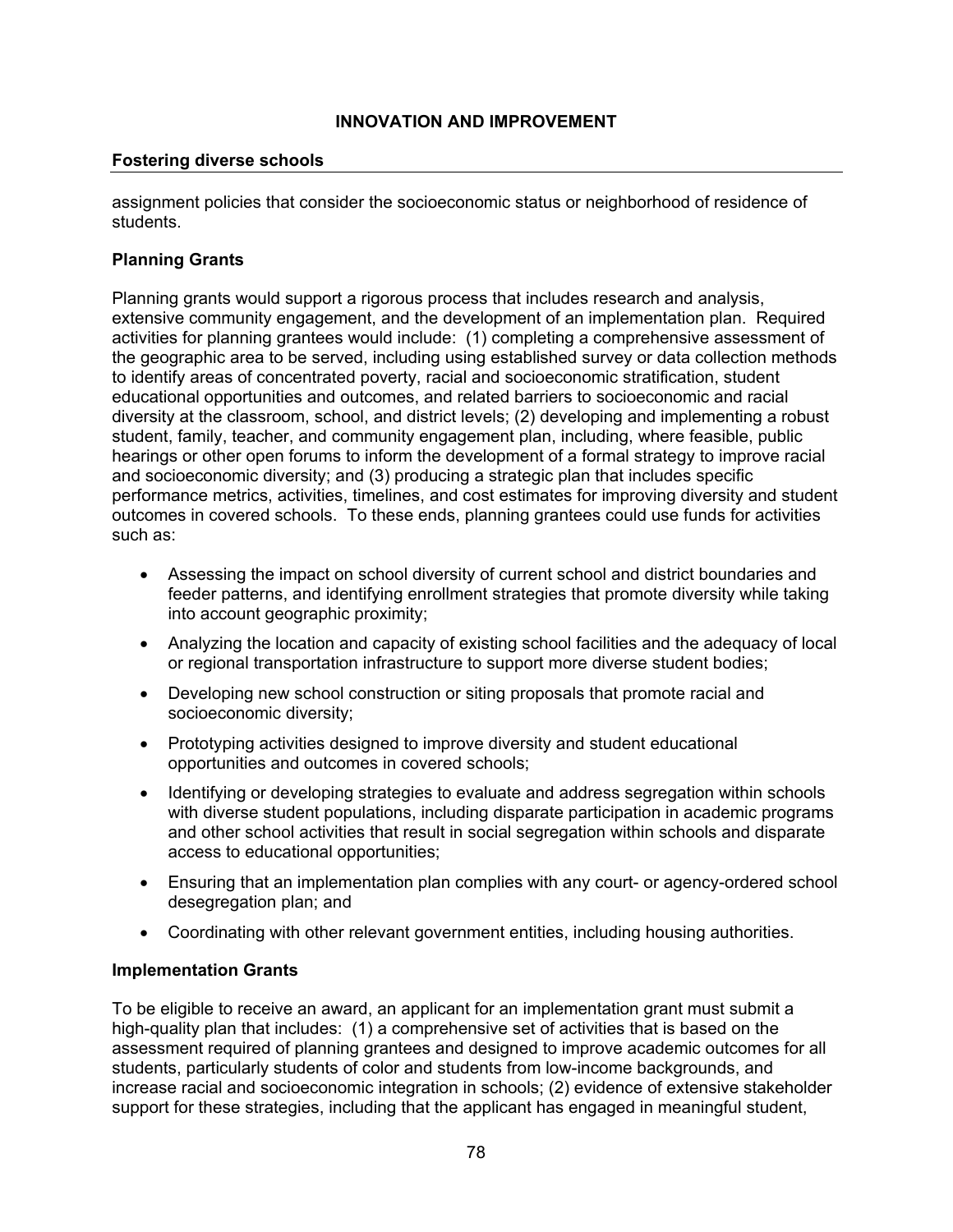#### **Fostering diverse schools**

family, educator, and community outreach activities; (3) ambitious but achievable goals to increase racial and socioeconomic diversity over the course of the grant period; and (4) regular collection and analysis of performance data to provide transparency and support continuous improvement.

Grantees would use funds to carry out one or more activities in their plans, which could include:

- Creating or improving systems or partnerships that make information on public school options easily accessible to students and families, with a focus on removing barriers to information access;
- Providing new or expanded access to specialized academic programs or facilities designed to attract students from diverse backgrounds;
- Recruiting, hiring, and supporting diverse educators in new, expanded, or restructured schools, including professional development activities on implementing culturally and linguistically responsive practices and creating safe and inclusive learning environments;
- Other innovative or promising activities designed to increase racial and socioeconomic diversity and close opportunity and achievement gaps within and across schools.

#### **National Activities**

The Department would reserve up to 10 percent of appropriations for the new program to support a wide range of national activities, including research, development, technical assistance, evaluation, and dissemination. In particular, these funds would support intensive, customized technical assistance to planning grantees and a rigorous evaluation of implementation grants. Funds could also be used to develop and maintain a community of practice for information sharing among grantees and experts in the field.

# FY 2023 BUDGET REQUEST

The Administration requests \$100 million in fiscal year 2023 for a new Fostering Diverse Schools program, which would be authorized through appropriations language. The Department would use initial funds under this program for a varied cohort of planning grants and a robust, coordinated set of national activities while also making a limited number of implementation awards.

Fostering Diverse Schools is an integral part of the Administration's efforts to remove the barriers to success that children living in racially isolated communities or communities of concentrated poverty too often face. In particular, the proposed increase would demonstrate the Administration's commitment to focusing national attention on—and significantly increasing the number of communities engaging in a robust and informed discussion of—the critical role schools that are diverse by design can play in improving outcomes for all students, including, as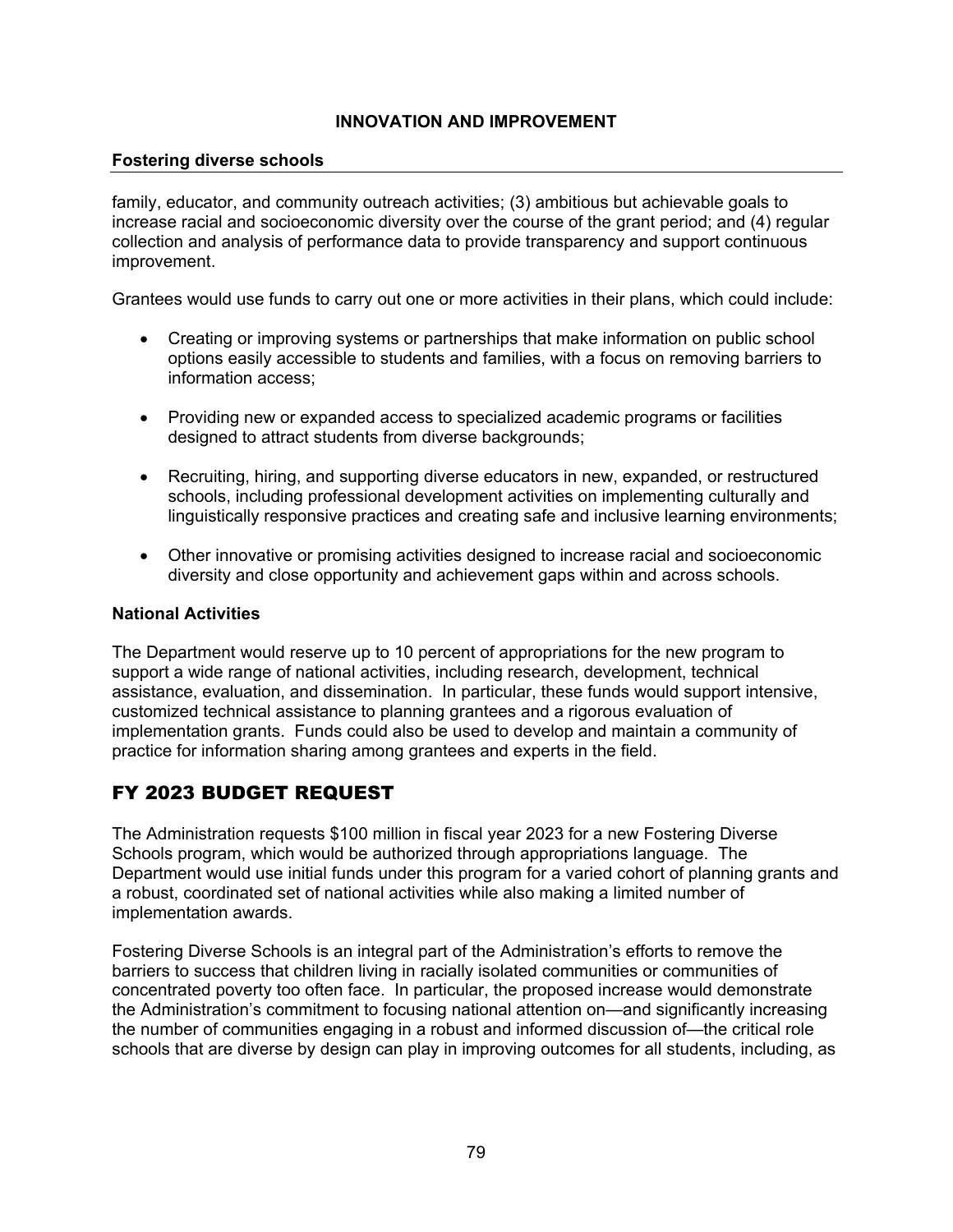#### **Fostering diverse schools**

research shows, academic outcomes as well as social and emotional, civic, and economic outcomes.[1](#page-80-0)

Fostering Diverse Schools would support comprehensive school diversity plans and be complemented by the request for Magnet Schools Assistance, which supports efforts to desegregate schools by creating special instructional programs that appeal to diverse students.

## PROGRAM OUTPUT MEASURES

(dollars in thousands)

| <b>Output Measures</b>                | 2023     |
|---------------------------------------|----------|
| Amount for grants                     | \$89,500 |
| Number of new planning grants         | 20       |
| Average planning grant award          | \$1,500  |
| Number of new implementation grants   | 3        |
| Average implementation grant award    | \$20,000 |
| Peer review of new award applications | \$500    |
| <b>National activities</b>            | \$10,000 |

# PROGRAM PERFORMANCE INFORMATION

#### **Performance Measures**

This section presents selected program performance information, including, for example, program goals, objectives, measures, and performance targets and data; and an assessment of the progress made toward achieving program results. Achievement of program results is based on the cumulative effect of the Federal resources provided for the program as well as the resources and efforts invested by those served by the program.

The Department will establish performance measures to assess the impact of the activities that receive support under this program, based in part on the goals established by grantees. The development of these measures would build on our experience in creating performance measures for other programs, and the Department would also seek to align program measures for Fostering Diverse Schools with measures for related programs, including Magnet Schools Assistance.

<span id="page-80-0"></span><sup>11</sup> Se[e https://tcf.org/content/facts/the-benefits-of-socioeconomically-and-racially-integrated-schools-and](https://tcf.org/content/facts/the-benefits-of-socioeconomically-and-racially-integrated-schools-and-classrooms/#:%7E:text=On%20average%2C%20students%20in%20socioeconomically,have%20higher%20average%20test%20scores)[classrooms/#:~:text=On%20average%2C%20students%20in%20socioeconomically,have%20higher%20average%20](https://tcf.org/content/facts/the-benefits-of-socioeconomically-and-racially-integrated-schools-and-classrooms/#:%7E:text=On%20average%2C%20students%20in%20socioeconomically,have%20higher%20average%20test%20scores) [test%20scores.](https://tcf.org/content/facts/the-benefits-of-socioeconomically-and-racially-integrated-schools-and-classrooms/#:%7E:text=On%20average%2C%20students%20in%20socioeconomically,have%20higher%20average%20test%20scores)